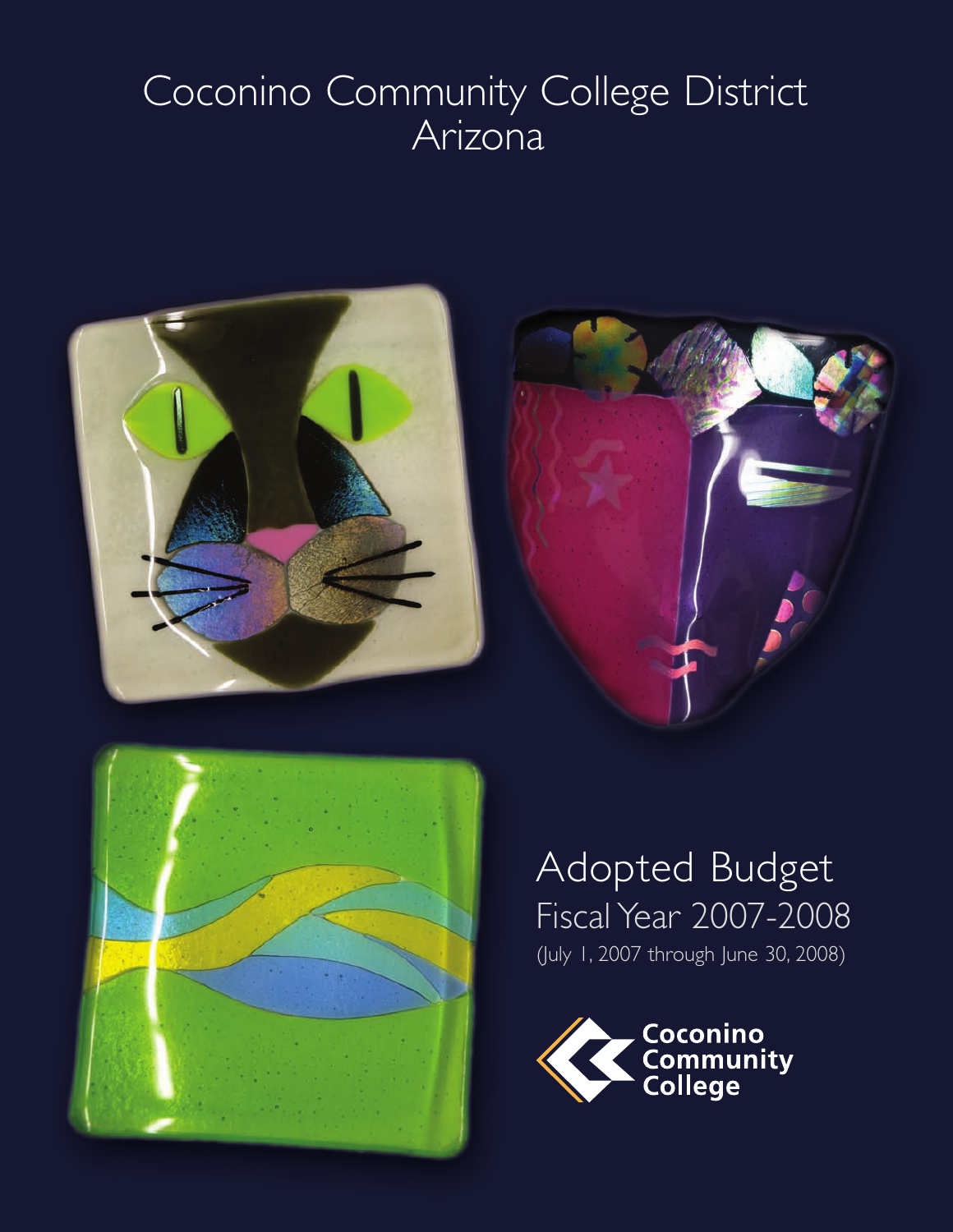Coconino Community College



### **COCONINO COUNTY COMMUNITY COLLEGE DISTRICT**

**Coconino County, Arizona** 

**Fiscal Year 2008 (July 1, 2007 – June 30, 2008)** 

The fused glass pieces on the front cover were created by Sondra Francis, glass artist. Sondra found her inspiration for her glass designs from working with fine gemstones. Her profession as a Graduate Gemologist took her to exotic parts of the world looking for gens with brilliant colors, fancy shapes, and varying textures. Color and texture are the basis for her glass designs. She crafts functional glass pieces that can be used as tableware, lampshades and table tops as well as decorative pieces.

Decorative glass pieces are designed to capture light that is both reflected and transmitted through the glass. Functional plates are crafted so they can be washed in a dishwasher; glass for the functional pieces is chosen for its lack of toxic elements.

Sondra studied the art of glass fusing at Coconino Community College with Pat Kearney and at Vetrate Artistiche Toscane in Sienna, Italy with Gianni Braccali. Earlier careers include teaching and nutrition and dietetics.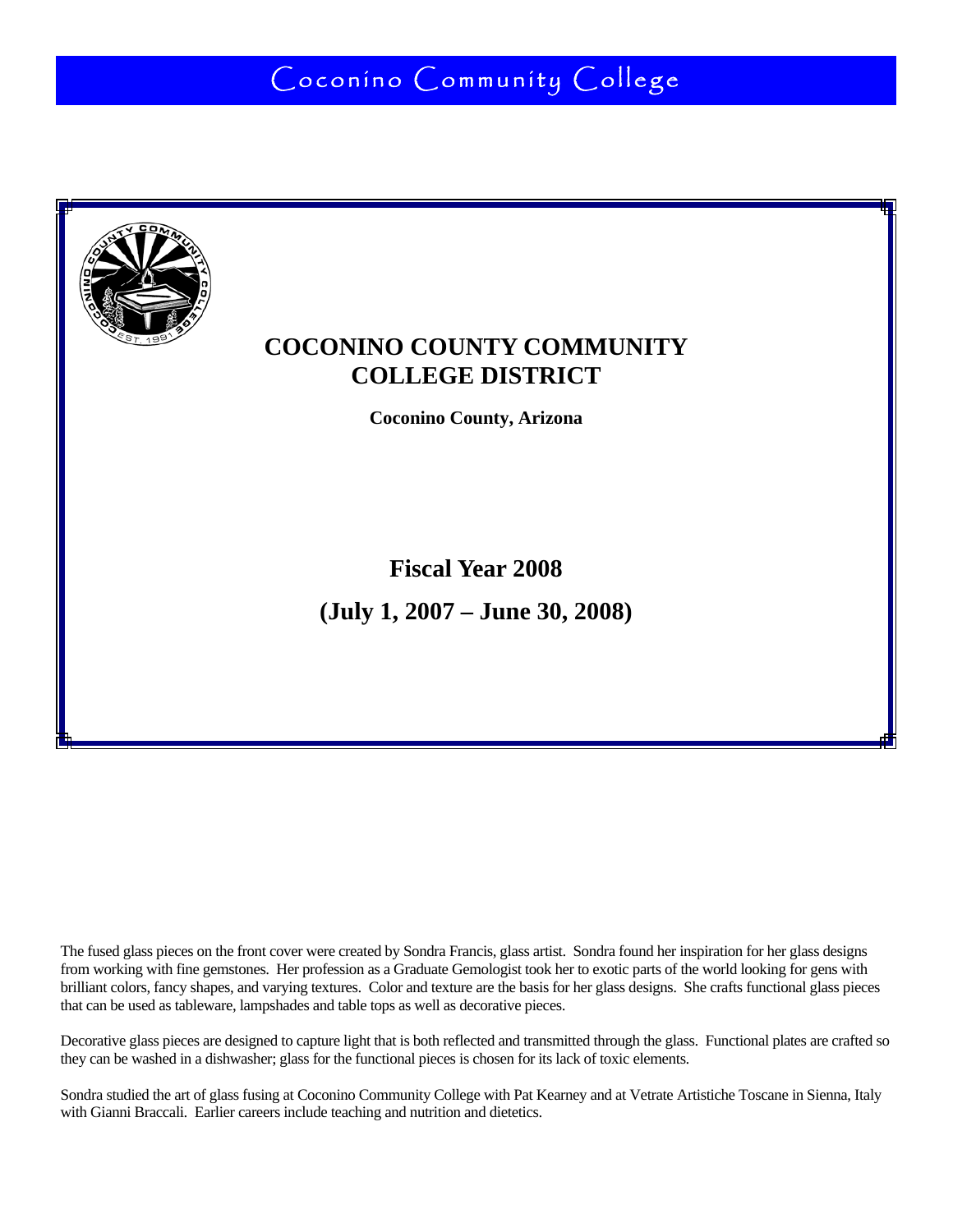### **Table of Contents**

| Coconino County Information-----------------------------------4                             |    |
|---------------------------------------------------------------------------------------------|----|
|                                                                                             |    |
|                                                                                             |    |
| <b>Facilities</b>                                                                           |    |
|                                                                                             |    |
|                                                                                             |    |
| Budget Process and Calendar ----------------------------------- 10                          |    |
| <b>Underlying Assumptions:</b>                                                              |    |
|                                                                                             |    |
|                                                                                             |    |
| Budget, Assessment, & Strategic Planning ------------------ 11                              |    |
|                                                                                             |    |
|                                                                                             |    |
| Fund Accounting and Description of Funds ----------------- 12                               |    |
|                                                                                             |    |
| Tuition and Fees Refund Policy ------------------------------- 15                           |    |
|                                                                                             |    |
| Degree and Certificate Programs ----------------------------------- 15                      |    |
|                                                                                             |    |
|                                                                                             |    |
| Debt Policy/Financing Options --------------------------------- 18                          |    |
| Top Three Revenue Sources (All Funds) -------------------- 19                               |    |
|                                                                                             |    |
|                                                                                             |    |
| Revenue & Expenditure Summary (All Funds) ------------- 22                                  |    |
| Full-Time Equivalent Staffing (FTE)-------------------------- 23                            |    |
| Employee Positions Three-Year Comparison --------------- 23                                 |    |
| All Funds Personnel Schedule --------------------------------- 24                           |    |
| GENERAL FUND SECTION---------------------------------- 25-34                                |    |
|                                                                                             |    |
|                                                                                             |    |
| $\mathbf{D}_{\mathbf{a} \mathbf{v} \mathbf{a} \mathbf{n} \mathbf{u} \mathbf{a} \mathbf{c}}$ | 27 |

| Revenue & Expenditure Summary ------------------------------34 |  |
|----------------------------------------------------------------|--|
|                                                                |  |

| AUXILIARY ENTERPRISES FUND ----------------------37-38            |  |
|-------------------------------------------------------------------|--|
|                                                                   |  |
| Revenue & Expenditure Summary ------------------------------38    |  |
| PLANT FUNDS (CAPITAL)----------------------------------39-44      |  |
|                                                                   |  |
|                                                                   |  |
|                                                                   |  |
| Revenue & Expenditure Summary ---------------------------41       |  |
| Combined Plant Funds (Itemized) -------------------------------42 |  |
| Five-Year Capital Improvement Plan ------------------------43     |  |
|                                                                   |  |
| ADOPTED BUDGET SCHEDULES -----------------------45-54             |  |
|                                                                   |  |
| Schedule B (General Fund Revenues) ------------------------46     |  |
| Schedule C (Plant Fund Revenues)-----------------------------48   |  |
| Schedule D (General & Plant Fund Expenditures)----------49        |  |
| Schedule E (Auxiliary Enterprises Revenues) ---------------50     |  |
| Schedule F (Restricted Funds Revenues)-----------------------51   |  |
| Schedule G (Aux. & Rest. Funds Expenditures) -------------52      |  |
|                                                                   |  |
| Schedule I (Expenditure Limitation) --------------------------54  |  |
|                                                                   |  |
|                                                                   |  |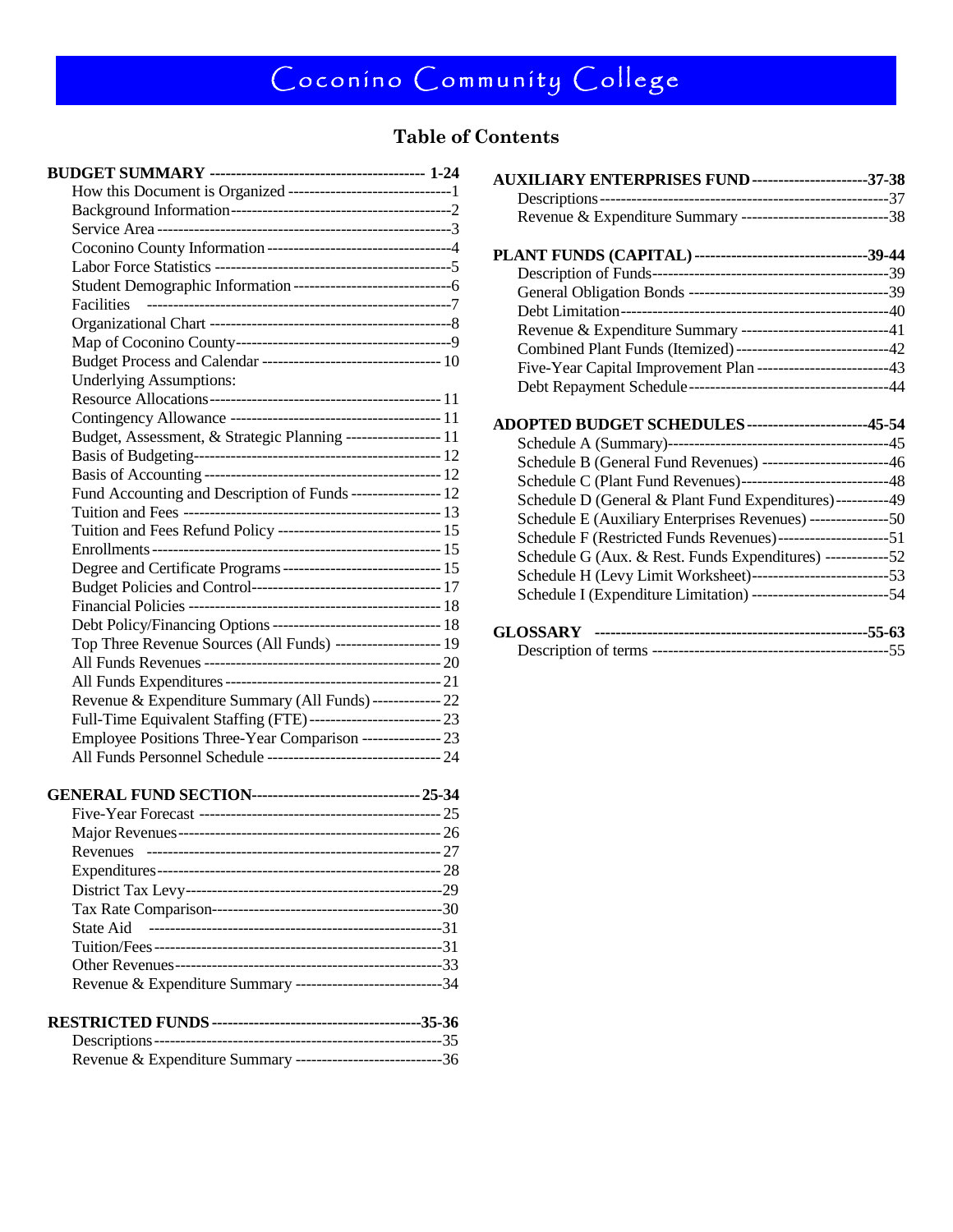

### **How this Document is Organized**

The Fiscal Year (FY) 2008 Adopted Budget Document has been developed to provide information and to document the FY08 budget process and decisions, and present the Adopted Budget. The document is divided into seven major areas: the Introduction, Budget Summary, General, Restricted, Auxiliary and Plant Funds discussions, Program Areas, Adopted Budget Schedules, Strategic Plan, and a detailed Glossary/Appendix.

#### **Introduction**

• Included in this area are a cover sheet with the name of the district and a brief description of the art used for the cover of this document as well as a biography of the artist, and a Table of Contents.

#### **Budget Summary**

• This area details conditions and decisions that determined the structure of the FY08 Adopted Budget and provides background information that includes community and student profiles, pertinent economic and demographic information, an organization chart and map of Coconino County, a discussion of the budget process and calendar, a detailed discussion of fund accounting and the description of funds, descriptions of the degree and certificate programs offered at CCC, the cost to students for education, tuition and fee policies and tuition schedule, a discussion on budget, financial and debt policies, an all funds overview including revenues and expenditures, enrollment information, concluding with a three-year comparison of employee positions and schedules.

#### **General, Restricted, Auxiliary and Plant Funds**

These sections provide a detailed discussion of the revenues and expenditures that make up each fund type. There are discussions of what is contained within each fund type, major revenues and trends, and financial presentations for each fund group.

#### **Adopted Budget Schedules**

• This section includes the State Budget Document that is the formal adopted budget summary that CCC is required to file with the State Auditor General.

#### **Glossary**

This section includes a glossary of financial and budgetary terms and acronyms.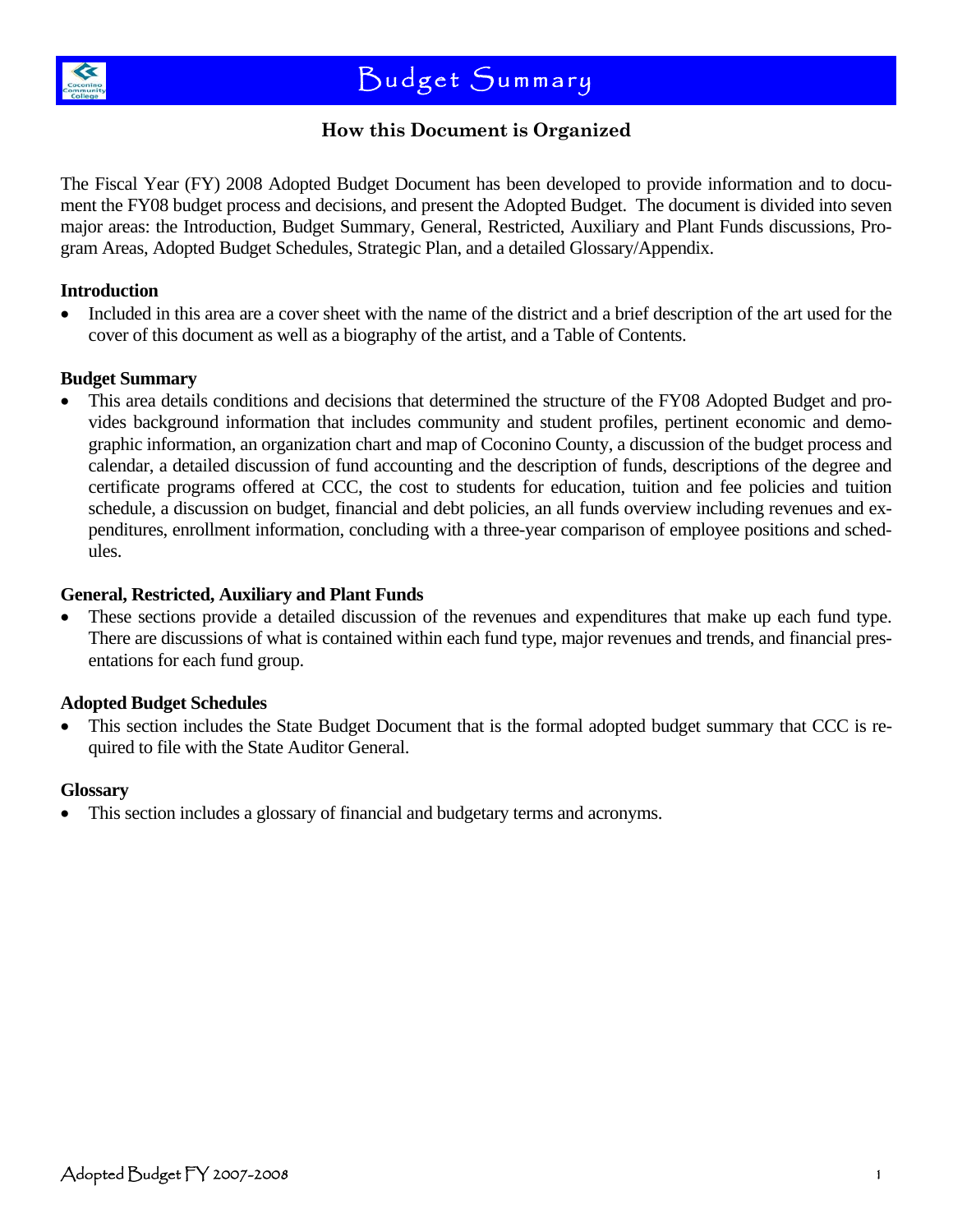### **Background Information**

Coconino County Community College District (CCC) is a publicly funded institution of higher education offering college credit and credit-free courses of instruction through the Associate Degree. The District is organized and operated under the laws of the State of Arizona. The governing authority of CCC is the District Governing Board, which is elected by the voters of Coconino County.

The county electorate approved Coconino County Community College District for formation in November of 1990 with funding approved in May of 1991. CCC has the lowest property tax rate of all Arizona community colleges. The property tax rate approved was based on a recommendation from a steering committee for revenue needed to cover operational expenses for its first year. The Arizona Legislature provides the method for setting the initial base levy for a community college district in A.R.S. §42-17056. This statute suggests that the community college district has only one opportunity, the initial election, to set the base levy. The college levied the maximum allowable that locked in this low "base." However, under current statute – the college is limited to property tax increases per A.R.S. §42-17051, which provides for a 2.0% increase and additional monies received due to new construction.

Can this be changed? Per current legislation, the only way to amend this low levy is to reset the initial base levy limit. A.R.S. §42-17056 states, "initial base levy limit if no primary property taxes were levied in the preceding tax year." This suggests that if the college did not receive primary taxes for a year, it could go to the voters requesting a higher base. However, this solution is not financially feasible as it would result in a reduction of nearly \$5.7M (36.6% of CCC's general fund revenues) and the college would have to reduce services to unacceptable levels. Additionally, there is no guarantee that the voters would approve a higher base levy and the college would jeopardize its accreditation as well as student financial aid.

Other avenues available to community college districts:

- 1) Per A.R.S. §15-1468, community college districts with a primary assessed valuation less than the amount of primary assessed valuation prescribed in §15-1402, shall be provided state equalization funds in order to assist in the college's operations (e.g. Graham County). Under current legislation, CCC is not eligible for equalization aid because the primary property tax rate initially derived is extremely low - \$0.3717 per \$100 assessed valuation for FY078 (nearly one-half the rate of the nearest community college and about \$1 less than the average Arizona community college). Therefore, although the assessed valuation in the district is enough to be exempt from equalization, the college will receive less money from property taxes and equalization combined than any other community college in the state.
- 2) Per A.R.S. §42-17202, community colleges can pass a resolution to go to the voters for a levy limit override. Upon voter approval taxpayers would be assessed a secondary tax which would be in effect for 2-7 years. The College asked voters to approve a seven year override but the measure was defeated, however, this remains an opportunity for the College to pursue in the future to help meet community requests for expanded or enhanced instructional program offerings and enhanced student technology.

Coconino Community College is charged with serving community needs of the residents of the largest county (geographically) in Arizona. There are two campuses in Flagstaff, Arizona: 1) the Lone Tree campus that houses the District offices and classrooms, and 2) the Fourth Street Campus & Technology Center where CISCO, Adult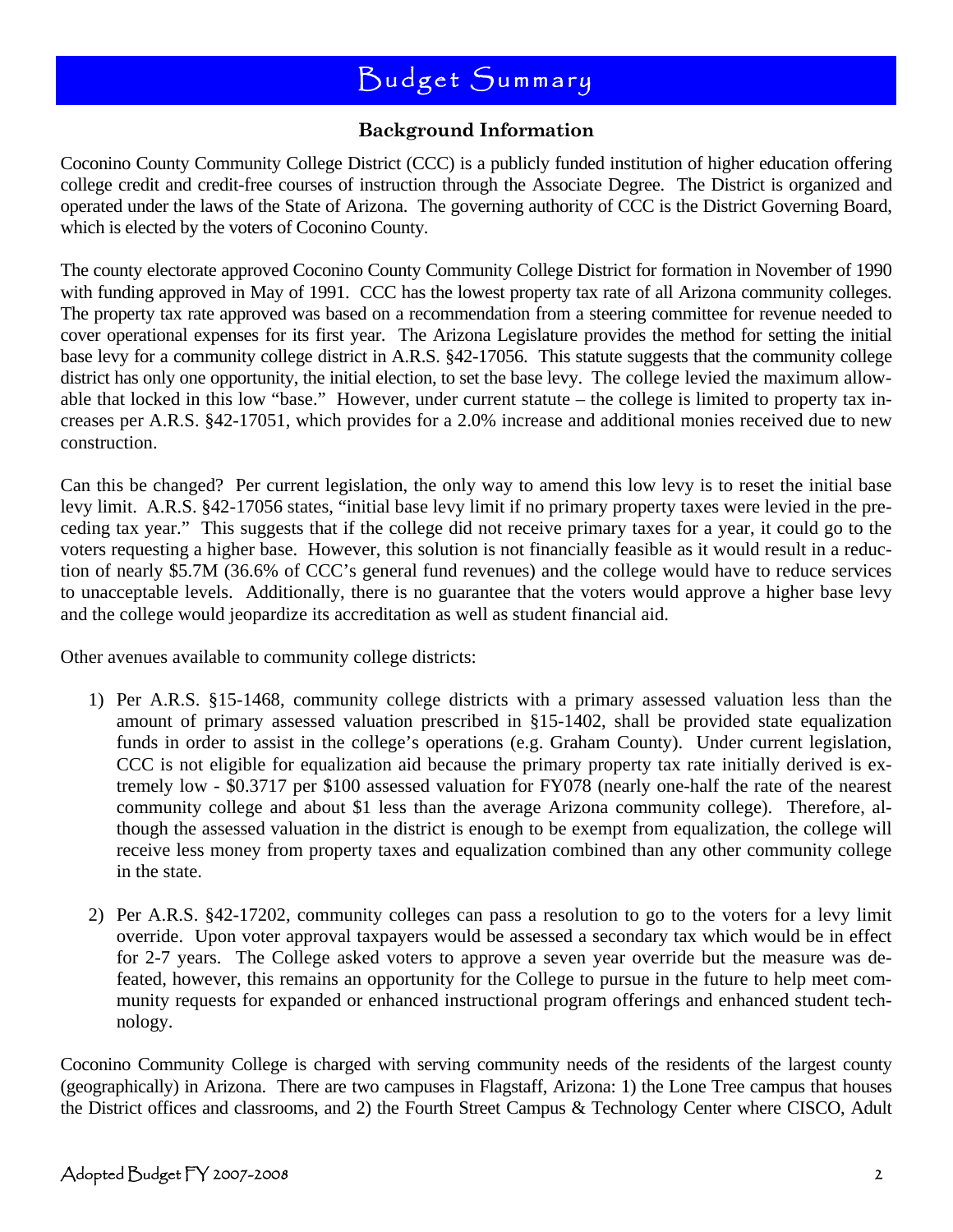Basic Education, occupational technologies, emergency medical services (EMS), fire sciences and the nursing programs are offered. Additionally, there are campuses in Page and Williams and extension sites in Grand Canyon , Tuba City and Fredonia.

CCC has experienced continued growth since inception, averaging 7.7%. CCC is projecting to continue this trend with nearly 7.4% more FTSE for FY08 from FY06's actual of 2,018. Several factors are projected to contribute to this growth for next year including the continued growth of the dual enrollment program; and the District's proximity to Northern Arizona University, which is experiencing record growth. During this past academic year there were 189 graduation applications for the 2006/2007 academic year. Of these graduate candidates, 98 were for transfer degrees, 48 for vocational degrees, 19 general student (now transferable degrees) and 24 for certificate programs.

The College District received full accreditation status from the North Central Association of Colleges and Secondary Schools (NCA) in 2003. The present accreditation will expire in the year 2012 and will then be subject to reevaluation. Although the College's accreditation is good for the next seven years, all employees of the College consistently work toward improvements and implementation of the NCA committee's recommendations, which have been incorporated into the College's Strategic Plan.

#### **Service Area**

Coconino County, Arizona (the county) is located in the central region of northern Arizona. The county, with approximately 18,600 square miles, is the second largest county in the U.S. with a very diverse population. The 16th Territorial Assembly created the county in 1891. That same year, Flagstaff was declared by election to be the county seat. Today, Flagstaff remains the county seat and northern Arizona's largest city comprising approximately half of the county's population. In 1891, the population of the county was approximately 4,000; now the current population is approximately 132,270 (AZ Workforce).

| <b>Population</b>                                                                                                                                               |                                                              |                                                             |                                                           |  |
|-----------------------------------------------------------------------------------------------------------------------------------------------------------------|--------------------------------------------------------------|-------------------------------------------------------------|-----------------------------------------------------------|--|
| 1990<br>2000<br>2006<br>3,665,228<br>5,130,632<br>Arizona<br>6,305,210<br>96,591<br>116,320<br>132,270<br><b>Coconino County</b>                                |                                                              |                                                             |                                                           |  |
| <b>Major Cities/Communities</b><br>Flagstaff<br>Fredonia<br>Leupp, Navajo Nation<br>Page<br>Sedona (Coconino & Yavapai)<br>Tuba City, Navajo Nation<br>Williams | 45,857<br>1,207<br>1,503<br>6,598<br>7,720<br>7,323<br>2,532 | 52,894<br>1,036<br>970<br>6,809<br>10,192<br>8,225<br>2,842 | 62,030<br>1,120<br>N/A<br>7,230<br>11,010<br>N/A<br>3,170 |  |

| <b>Population Composition</b>                                |            |  |
|--------------------------------------------------------------|------------|--|
| Race                                                         | % of total |  |
| White                                                        | 63.1%      |  |
| African American                                             | 1.0%       |  |
| Native American                                              | 28.5%      |  |
| Asian or Pacific Is-                                         |            |  |
| lander                                                       | 0.9%       |  |
| Other                                                        | 6.5%       |  |
| Totals                                                       | 100.0%     |  |
| Hispanic Heritage*                                           | 10.9%      |  |
| Source: Community Profile, Arizona Department of<br>Commerce |            |  |
| * Persons of Hispanic heritage can be of any race            |            |  |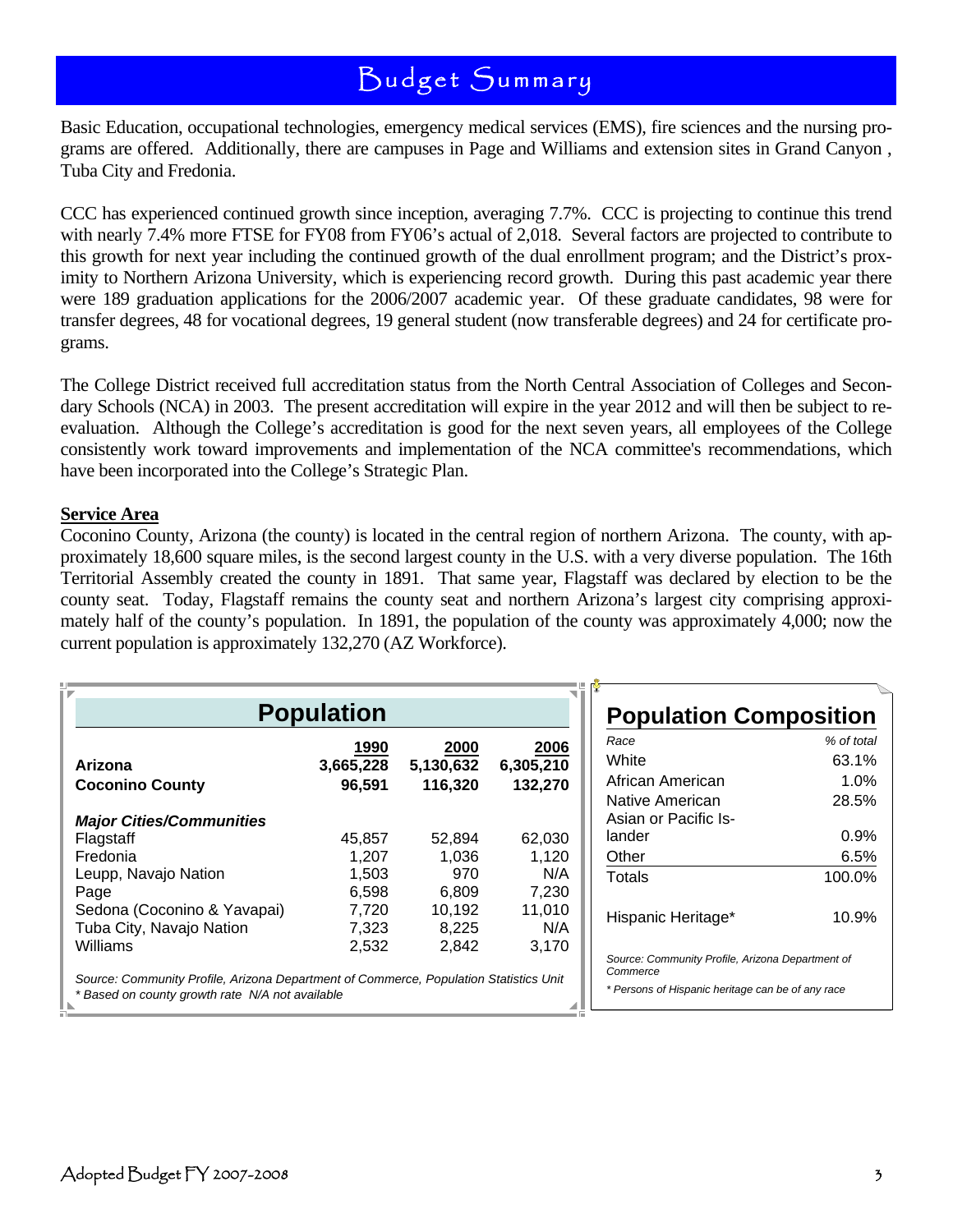D

 $\begin{bmatrix} 1 \\ 2 \end{bmatrix}$ 

 $\begin{bmatrix} 1 \\ 2 \end{bmatrix}$ 

 $\overline{\phantom{a}}$ Π  $\sqrt{2}$ 

 $\mathbb{R}$  $\begin{bmatrix} 1 \\ 2 \end{bmatrix}$ 

 $\sqrt{2}$ 

 $\begin{bmatrix} 1 \\ 2 \end{bmatrix}$  $\overline{\mathbb{R}}$ Π Ā,

The largest age group within Coconino County is 25-44 year olds, which is the typical age of community college students. The average CCC student is 26 years old. 20.7% of the population falls within the 45-64 age group and are considered lifelong learners. These populations are included in CCC's recruitment plan.





#### -----------------**DE** Land Composition within Coconino **County**

- Indian reservations comprise 46% of the  $\mathbb I$ land, and are home to Navajo, Hopi, Paiute, Havasupai and Hualapai tribes; П
- the U.S. Forest Service and Bureau of Land Management control 32% of the land;  $\mathbb{I}$
- the State of Arizona owns 9.5%;
- other public lands comprise 6.8%;
- and the remaining 5.7% is owned by individuals or corporations.

 $\blacksquare$ 

Although Coconino is the largest county in Arizona, it is also one of the most sparsely populated. Rugged mountains, deep canyons and thick forests of pine, fir, juniper, pinion, aspen and oak characterize the County. Within its borders are many scenic sites including Grand Canyon National Park, Oak Creek Canyon, Sunset Crater National Monument, the Navajo National Monument, the San Francisco Peaks, Lake Powell and prehistoric Indian ruins.



*Sunrise, Grand Canyon, AZ* 

The Grand Canyon, nature's grand wonder, is 227 miles long, one mile deep, and has an average width of ten miles.

 $\Box$ 

Л

 $\overline{\mathbb{I}}$ 

 $\mathbb{I}$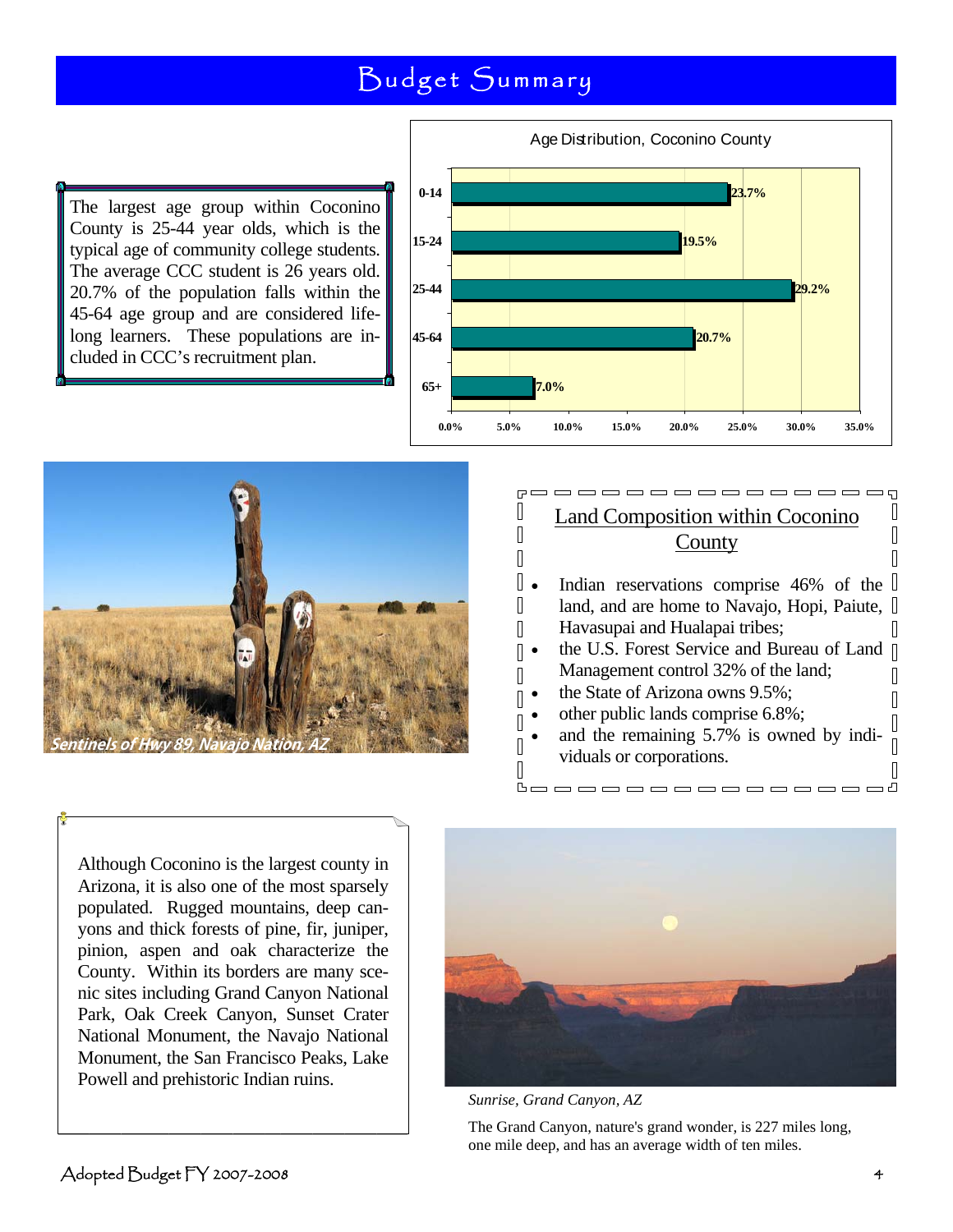The economy of Coconino County is largely based on a variety of service industries as well as government employment, wholesale and retail trade, manufacturing, construction, and tourism. The major industries include services, retail trade and public administration. The best paying industries are public administration, transportation and public utilities, finance, insurance and Real Estate. CCC is among the largest employers in Coconino County with more than 400 employees. The economic impact in the county of \$27.2 million is attributable to the existence of CCC (The Socioeconomic Benefits Generated by Coconino Community College—Feb 2001 study).

|                                 | <b>Labor Force</b>            |       |
|---------------------------------|-------------------------------|-------|
|                                 | 2006 Civilian Labor Force     |       |
|                                 | Labor Force Unemployment Rate |       |
| Arizona                         | 2,983,249                     | 4.2%  |
| Coconino County                 | 68.980                        | 4.8%  |
| <b>Major Cities/Communities</b> |                               |       |
| Flagstaff                       | 34,833                        | 3.3%  |
| Fredonia                        | 522                           | 6.5%  |
| Leupp, Navajo Nation            | 386                           | 2.1%  |
| Page                            | 4,332                         | 4.3%  |
| Sedona (Coconino & Yavapai)     | 6,713                         | 3.2%  |
| Tuba City, Navajo Nation        | 3,674                         | 10.4% |
| Williams                        | 1,698                         | 4.5%  |

# **Employment by Sector**

| Accommodation & food service                              | 10,901 |
|-----------------------------------------------------------|--------|
| Education & Health Services                               | 14,667 |
| Retail Trade                                              | 6,869  |
| <b>Public Administration</b>                              | 3,836  |
| Construction                                              | 3,346  |
| Manufacturing                                             | 3,273  |
| Arts, Entertainment & Recreation                          | 2,296  |
| Administrative & Waste Services                           | 2,126  |
| Transportation & Warehousing                              | 1,962  |
| Other                                                     | 7.307  |
| Source: Community Profile, Arizona Department of Commerce |        |

### **Total All Occupations**

*Hourly Compensation* 

| \$12.54 |
|---------|
| \$15.27 |
| \$5.79  |
| \$26.90 |
|         |

*Source: Community Profile, Arizona Department of Commerce* 

| Educational Attainment - Census 2000 Demographic Profile (Data based on a sample) |                         |                   |                      |                       |
|-----------------------------------------------------------------------------------|-------------------------|-------------------|----------------------|-----------------------|
|                                                                                   | <b>Total population</b> | 9th to            | <b>High School</b>   |                       |
|                                                                                   | Age 25 yrs              | 12th Grade        | <b>Grad-Includes</b> | <b>Some College -</b> |
|                                                                                   | and over                | <b>No Diploma</b> | <b>Equivalency</b>   | <b>No Degree</b>      |
| Coconino County                                                                   | 65,976                  | 6,108             | 14,279               | 17,344                |
| Flagstaff                                                                         | 28,722                  | 1,794             | 4,878                | 7,880                 |
| Fredonia                                                                          | 619                     | 123               | 195                  | 179                   |
| <b>Grand Canyon Village</b>                                                       | 1,041                   | 68                | 263                  | 253                   |
| Leupp, Navajo Nation                                                              | 508                     | 79                | 132                  | 91                    |
| Page                                                                              | 4,011                   | 349               | 1,136                | 1,239                 |
| Sedona                                                                            | 8,411                   | 608               | 1,480                | 2,313                 |
| Tuba City, Navajo Nation                                                          | 3,863                   | 484               | 1,106                | 907                   |
| Williams                                                                          | 1,718                   | 225               | 602                  | 441                   |

*ment Report*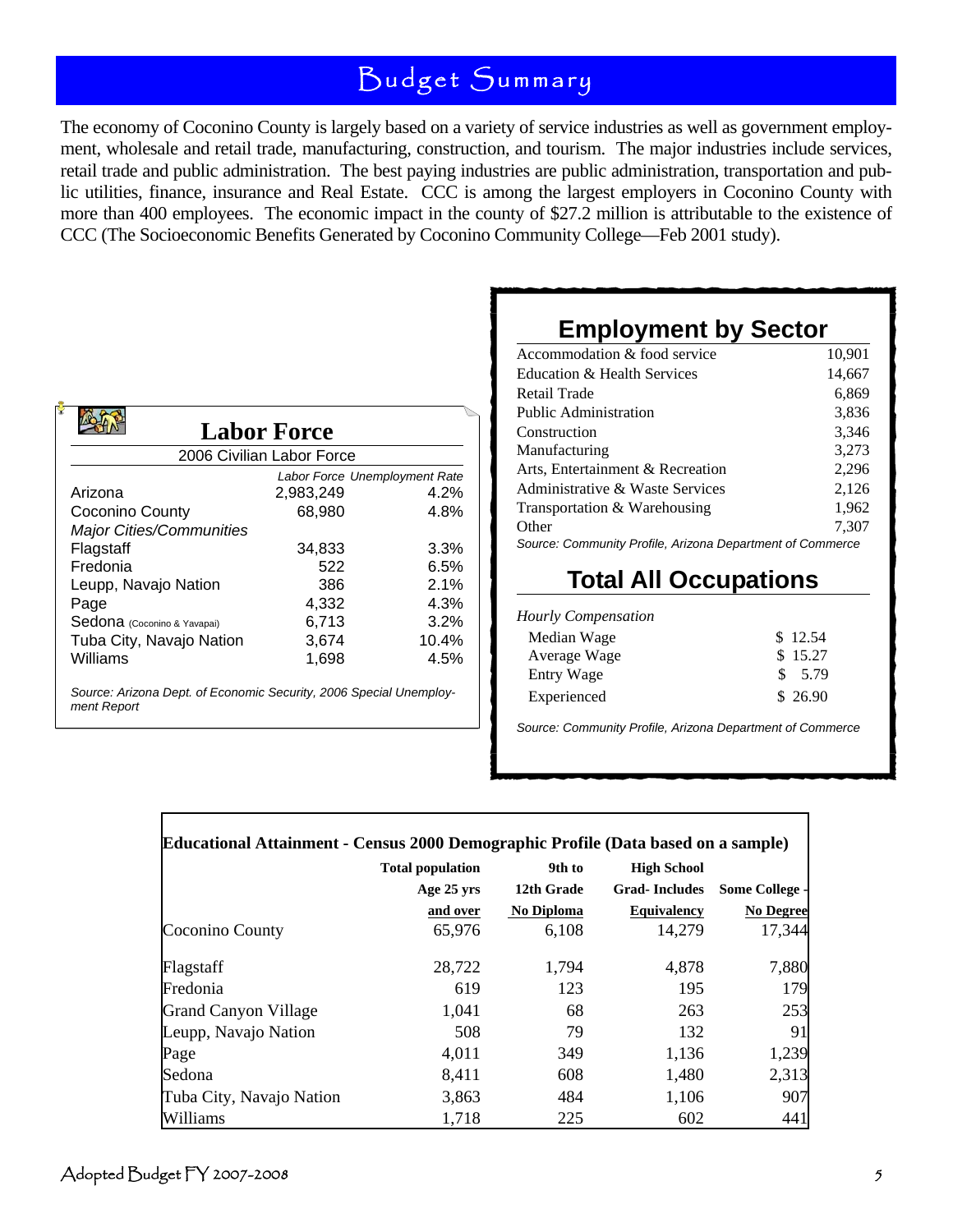### **Student Demographic Information**



Source: District records, Fall 06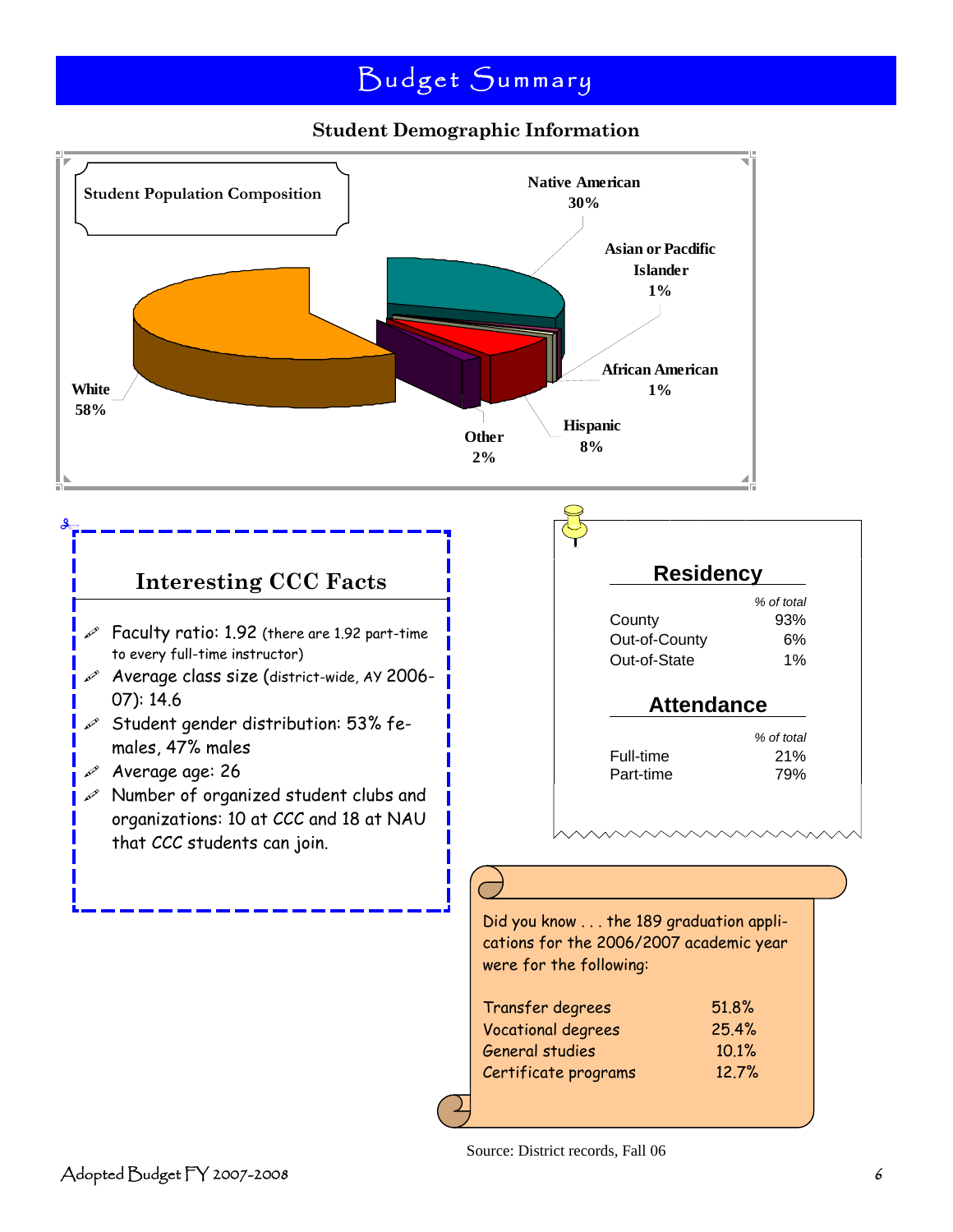#### **Facilities**

The Lone Tree Campus and District offices located in Flagstaff is approximately 128,000 square feet and was made possible with a combination of voters passing a general obligation bond and 40 acres of land that Northern Arizona University (NAU) made available to the District. The campus offers educational programs and houses all the district offices and student services, including a day care facility.

The Fourth Street Campus is approximately 60,000 square feet and is home for the CISCO academy, fire sciences, Adult Basic Education, nursing program, a culinary classroom complete with state-of-the-art kitchen facilities, a dance studio, a few faculty offices and a 68 seat lecture hall. The College purchased and renovated this space and pays a nominal rent for the land. The District leases 10,000 sq. ft. to the Flagstaff City Library and 500 sq. ft. to a barber shop.

The Page Campus was built in fiscal year 1997 through a unique partnership agreement between CCC, the City of Page and Northern Arizona University (NAU). The City of Page has a Public Library and NAU has established a distance learning center on the property. The campus is now approximately 20,000 square feet after the recent addition of two classrooms and office space. Some classrooms are still rented for night classes from Page Unified School District.

The Williams campus is approximately 4,800 square feet and was made possible through a collaborative agreement between the College and Williams Unified School District. The campus is located adjacent to the Williams high school and offers distance learning, Interactive Television (ITV), as well as traditional courses.

The College also offers learning opportunities for the Grand Canyon and Tuba City communities through agreements worked out with the school districts of these communities. In FY08 CCC will begin offering a variety of classes in cooperation with Dine College in Tuba City.

The growth of CCC in the areas of human, financial, and physical resources is directly related to the growth in enrollment. The rapid rise in enrollment during the early years and the low funding base have created challenges for CCC that have been consistently and effectively managed. This success is due, in part, to a flat, lean organization, the efficient use of funds, careful planning and wise use of facilities.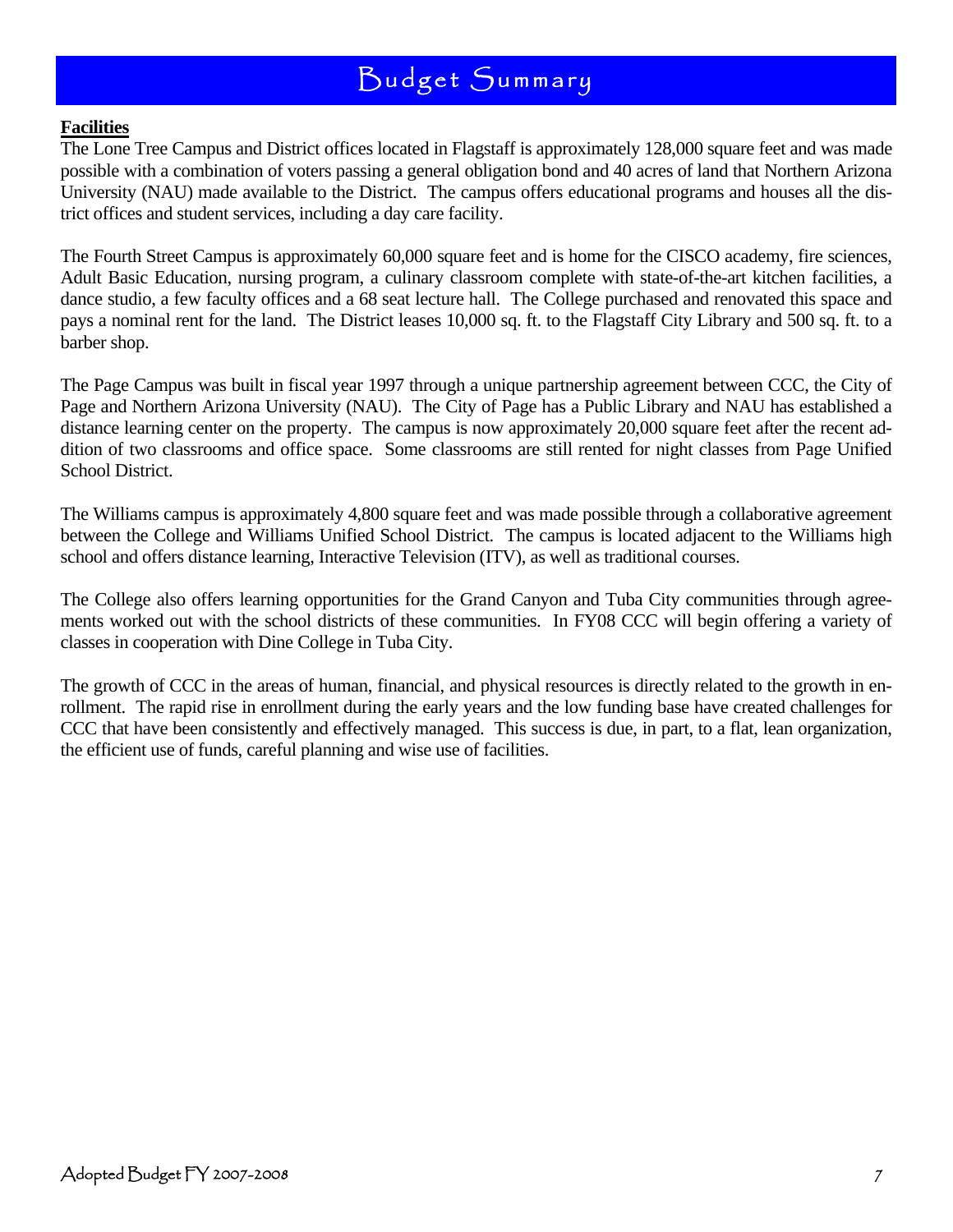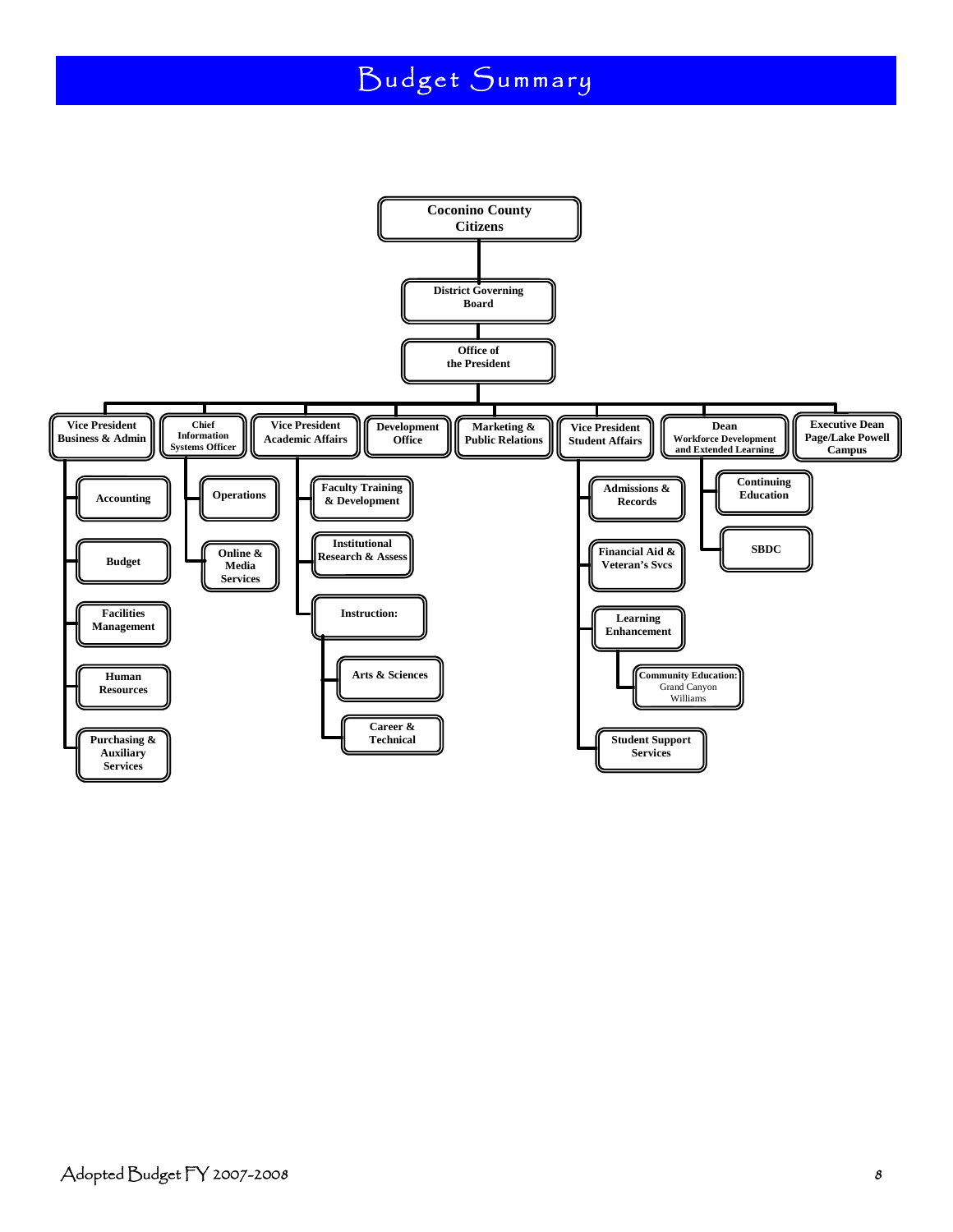The College District is governed by the District Governing Board (the "Board"). The Board is comprised of five members, with each member elected from one of the five supervisory districts of the county. These members are elected for six-year terms on a staggered basis. The administrative staff of the College is responsible for the operation and administration of all college functions.

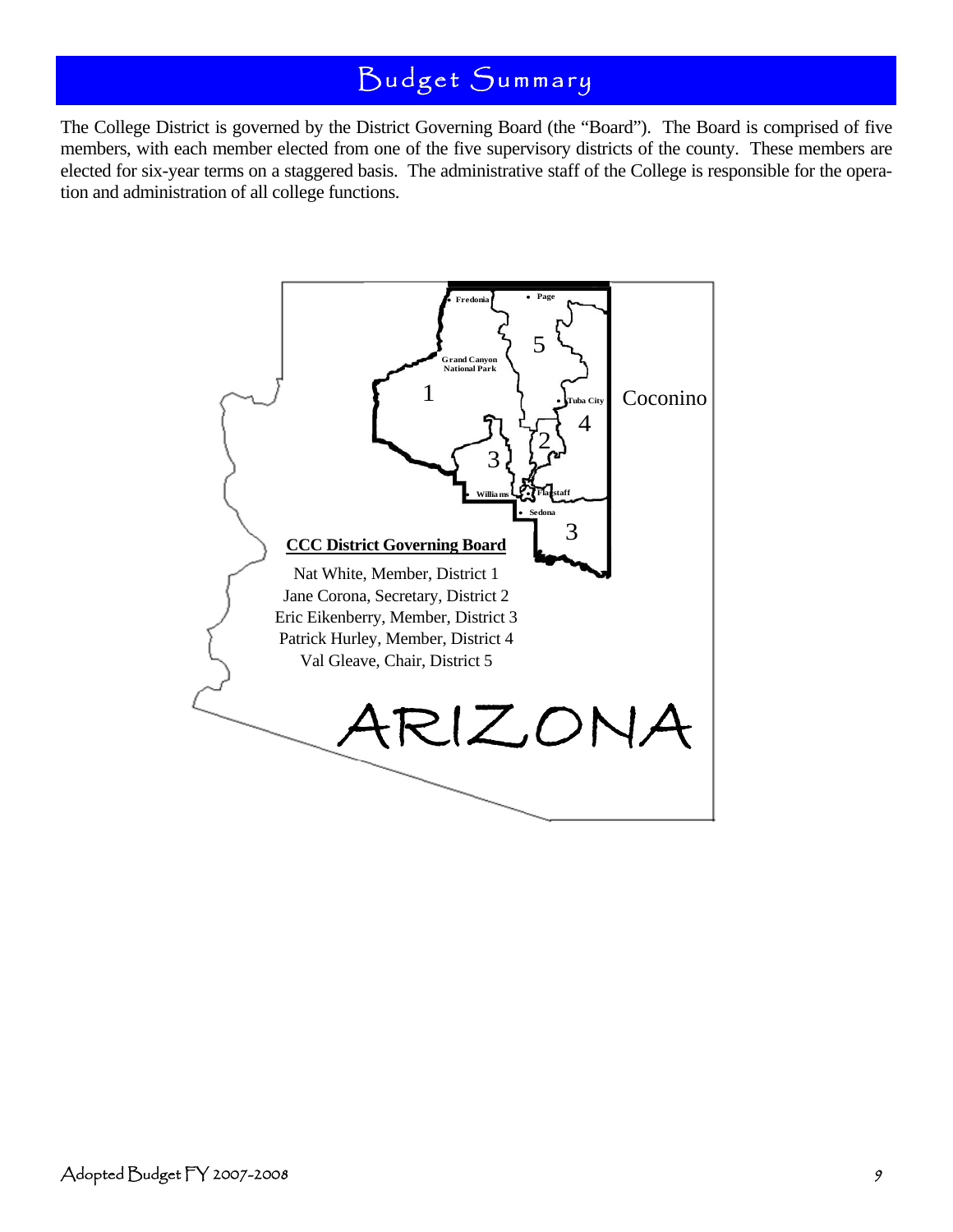#### **Budget Process and Calendar**

The budget development process has evolved over the last few years. The budget planning committee consists of the President's Advisory Council (PAC), Deans, Controller, Senior Budget Analyst, a Page representative and Institutional Research. The purpose of the committee is to provide guidance in developing the annual budget in a manner consistent with approved policies and priorities; to establish the broad parameters within which the budget will be developed; and to ensure that goals and objectives from the assessment driven Strategic Plan are translated into clearly defined plans and priorities to which resources will be allocated.

The budget process begins in October with Budget Kick-off. All budget managers receive formal training to ensure each is aware of his/her responsibilities with regard to budget monitoring and expense authorization. The training further focuses on proper submission of forms and how to obtain expenditure or trend data to aid in budget development. Assumptions for the upcoming year are explained in detail. This informs all personnel of CCCs financial conditions and obligations and provides budget managers/coordinators with base budget information. Throughout the fall, major assumptions concerning revenue, enrollment, and expense data are developed. A budget calendar indicating various dates and specific processes to be completed are disseminated to budget managers. A variation of this calendar is shown in the table below. This representation doesn't indicate the specifics, but is provided to give the reader an overview of the budget planning cycle.

| July                                                                                                                                                | <b>August</b>                                                                                            | September                                                                                                      | October                                                                                                                                         |  |
|-----------------------------------------------------------------------------------------------------------------------------------------------------|----------------------------------------------------------------------------------------------------------|----------------------------------------------------------------------------------------------------------------|-------------------------------------------------------------------------------------------------------------------------------------------------|--|
| Fiscal year begins; new budgets become<br>operational; Annual Report to DGB and<br>citizens-reports the progress of achieving<br>departmental goals | DGB sets tax lew; Strategic Planning<br>retreat - develop priorities for new fiscal<br>vear              | Trend analysis; revenue projections<br>developed/estimated for the new fiscal<br>year, prepare budget handbook | Budget Kick-off, distribute Budget<br>Handbook, revenue projections<br>refined/updated; budget training begins                                  |  |
| November                                                                                                                                            | December                                                                                                 | January                                                                                                        | February                                                                                                                                        |  |
| Ongoing training; budget managers<br>review base budgets, strategic initiatives                                                                     | Budget entry and incremental requests<br>(operating and capital) due to budget<br>office                 |                                                                                                                | Property tax levy determined; Tuition and<br>fees presented to DGB                                                                              |  |
|                                                                                                                                                     |                                                                                                          |                                                                                                                |                                                                                                                                                 |  |
| March                                                                                                                                               | April                                                                                                    | May                                                                                                            | June                                                                                                                                            |  |
| Salary scenarios presented; tuition and<br>fee recommendation presented to DGB                                                                      | DGB approves salaries and benefits, as<br>well as tuition and fees. Final revenue<br>projections derived | Preliminary budget presented to DGB;<br>Final budget prepared; Advertise for<br>hearings                       | Truth in Taxation hearing; Budget<br>hearing; Special meeting for budget<br>adoption, Adopt Budget, notify Coconino<br>County of CCCs tax rates |  |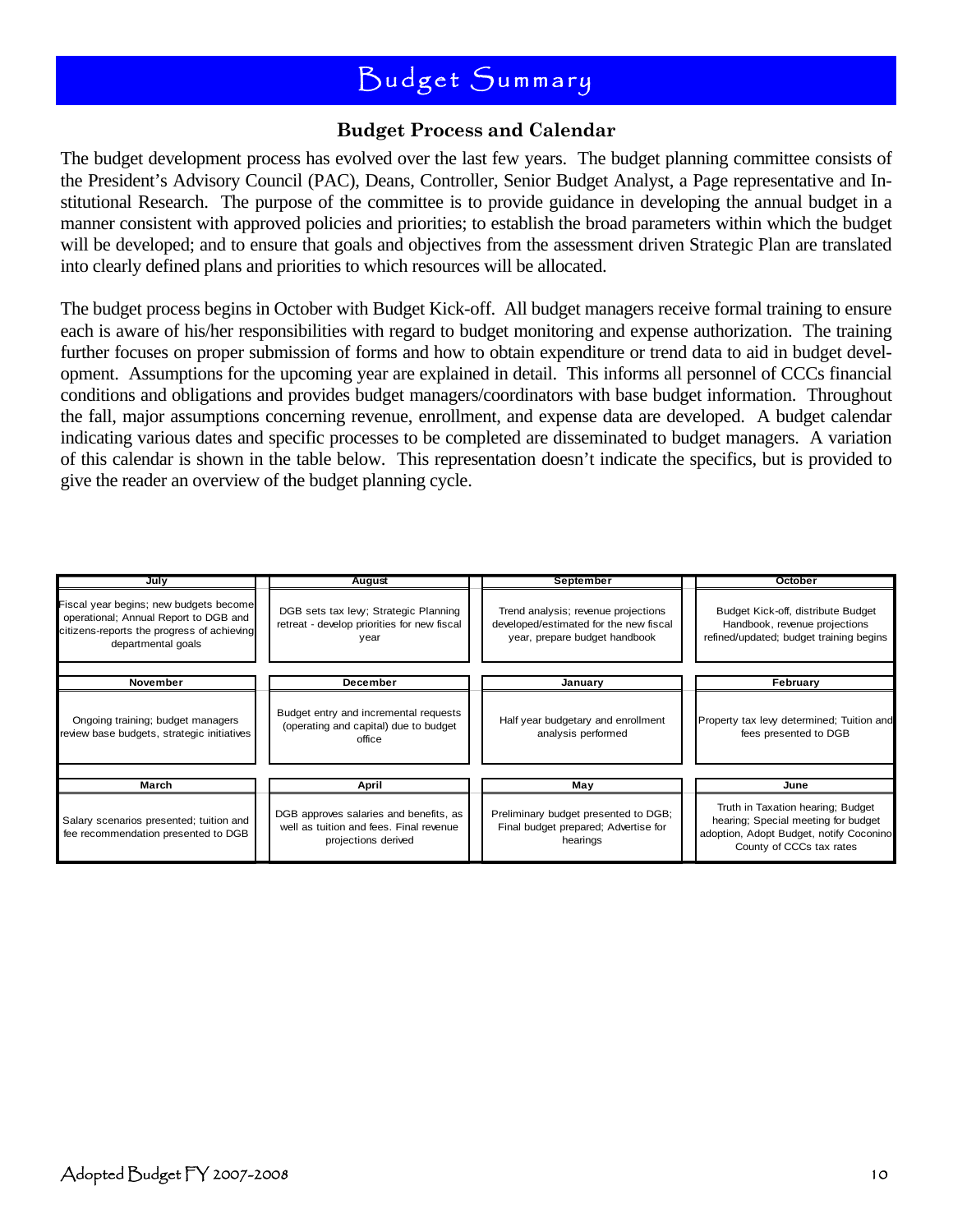### **Underlying Assumptions**

The following underlying assumptions present conditions and analysis for the College District's budgeted funds. Together, with the general operating and capital funds, provides the Board with the framework to develop the fiscal year 2007/2008 budget.

In December, departmental budget managers confirmed their base budgets, submitted increment requests (both operating and capital) and provided travel justification to the appropriate President's Advisory Counsel (PAC) member for consideration and prioritization. The goals and objectives in each area were evaluated in relation to the Strategic Plan to justify changes in programs and additional funds on the basis of benefits provided versus the cost of providing them.

Revenue projections were refined and priorities were established. Throughout February, March and April, departmental requests were reviewed and discussed. Each department formulated individual budgets in a participative manner. The final budget was reached by adhering to established priorities.

On April 18, 2007, the District Governing Board approved the College's tuition rates. The rate structure consists of 1) \$4 per credit hour increase for residents, from \$61 to \$65, with \$1 to be allocated to the Plant fund to help cover the cost of technology; and 2) The College offers a plateau from 13-18 credit hours (previously 12-18); this plateau means that after a student (regardless of residency status) pays for 13 credits during a semester, the next 5 would be free; tuition for over 18 credit hours will be charged at the normal rate.

At its April and May work sessions, the District Governing Board was provided information on the budget, with details on the process, priorities and other major assumptions. Per Arizona law, the budget was first published on May 29th and a second public notice was published on June 5th. June 13th a public hearing was held at which time the District Governing Board adopted the budget.

#### **Resource Allocations**

Coconino Community College has a number of processes which provide input into the development of the proposed annual budget. To track the implication of various decision-making alternatives that may emerge from these processes, a comprehensive basic resource availability and cost estimate is used throughout the budget development cycle. The College uses a modified zero-based budgeting process. During the budget process, budget managers can request "incremental" increases to their base amount which may have a "one-time" impact, e.g. capital, or a recurring impact, e.g. requests for additional staff.

#### **Contingency/Innovations Allowance**

A contingency allowance totaling \$100,000 is budgeted in the event of unforeseen expenditures or new innovative opportunities and is at the President's discretion. The College has also budgeted \$600,000 of general fund carry forward (fund balance) to be used as an operating contingency reserved for revenue shortfalls and is restricted for emergency purposes. Additionally, \$20k has been carried forward into FY08 to continue key projects not complete by the end of FY07.

#### **Budget, Assessment, and Strategic Planning**

The strategic plan drives the budget and the District takes this one step further as it sees the budget, assessment, and strategic planning as a continual integrated process. The College reviews and updates it's Strategic Plan on a continual basis.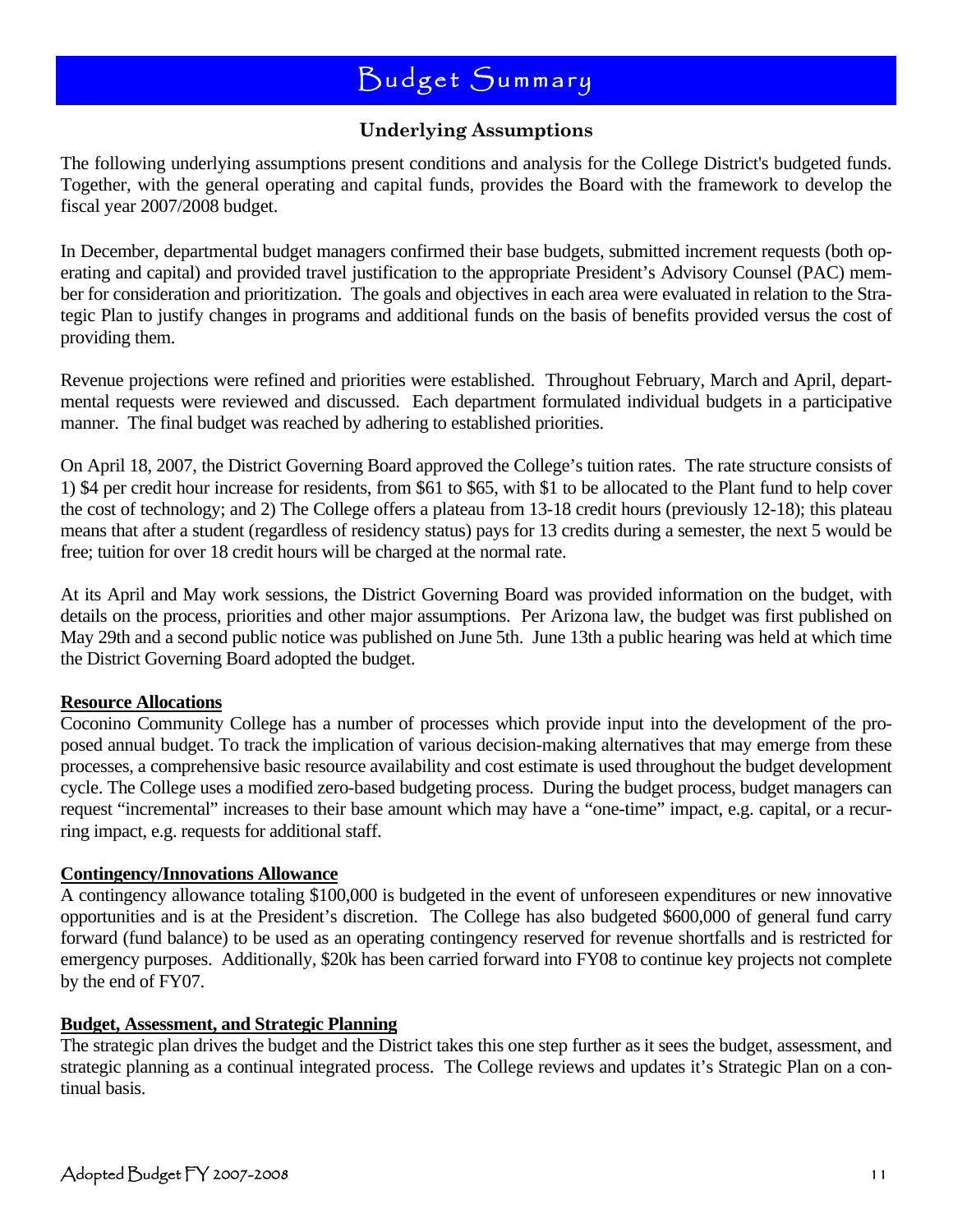#### **Basis of Budgeting**

The College uses a base budget process for its preparation where each department has a base operations appropriation for the upcoming fiscal year. The base amount includes personnel and operations costs. CCC uses a modified zero-base budgeting process.

The content and format required for the budget is provided to all community colleges through the Arizona State Auditor General's Office each year.

#### **Basis of Accounting**

The accounting policies conform to Generally Accepted Accounting Principles applicable to governmental units as adopted by the Government Accounting Standards Board (GASB). Accounts are maintained in accordance with the principles of fund accounting to ensure that limitations and restriction on available resources are observed. The principles of fund accounting require that resources be classified for accounting and reporting purposes into funds or account groups in accordance with the activities or objective specified for those resources. Each fund is considered a separate accounting entity, and its operations are accounted for in a separate set of self-balancing accounts that comprise its assets, liabilities, fund equity, revenues and expenditures or expenses.

All funds are budgeted and accounted for using the modified accrual basis of accounting. The modified accrual basis of accounting is a blend of accrual and cash basis accounting concepts. Revenue is recognized when measurable and available to finance the expenditures of the current period. Expenditures are generally recorded when the related fund liability is incurred. The estimates and projections contained in the annual budget have been developed and budgeted revenues and expenditures reflect estimates of earnings and costs for services for the fiscal year.

#### **Fund Accounting and Description of Funds**

The accounts of Coconino Community College are maintained following the principles of fund accounting as is typical of all governmental and most non-profit organizations. The College follows the requirements of Generally Accepted Accounting Principles (GAAP) as well as other entities. In particular, the structure of funds utilized by CCC follows the requirements of the Auditor General, the Governmental Accounting Standards Board (GASB), and the National Association of College and University Business Officers (NACUBO) Financial Accounting and Reporting Manual for Higher Education. These standards of fund accounting assure the comparability of budgets and financial reports among community colleges throughout Arizona and elsewhere. Following these established standards assure the proper accountability of public funds.

Each fund is a legally separate self-balancing set of accounts. The College District utilizes the following types of funds:

 The **General Fund** accounts for all current financial resources not required to be accounted for in other Current Funds.

 The **Auxiliary Fund** accounts for transactions of self-supporting activities that provide services primarily to students, faculty and staff.

 The **Restricted Fund** accounts for resources, which are expendable for operations that are restricted by the donors or other outside agencies for specific purposes. The majority of these funds are provided by federal programs that assist financially challenged students.

The **Plant Fund** accounts for transactions relating to the College District investment in property, buildings,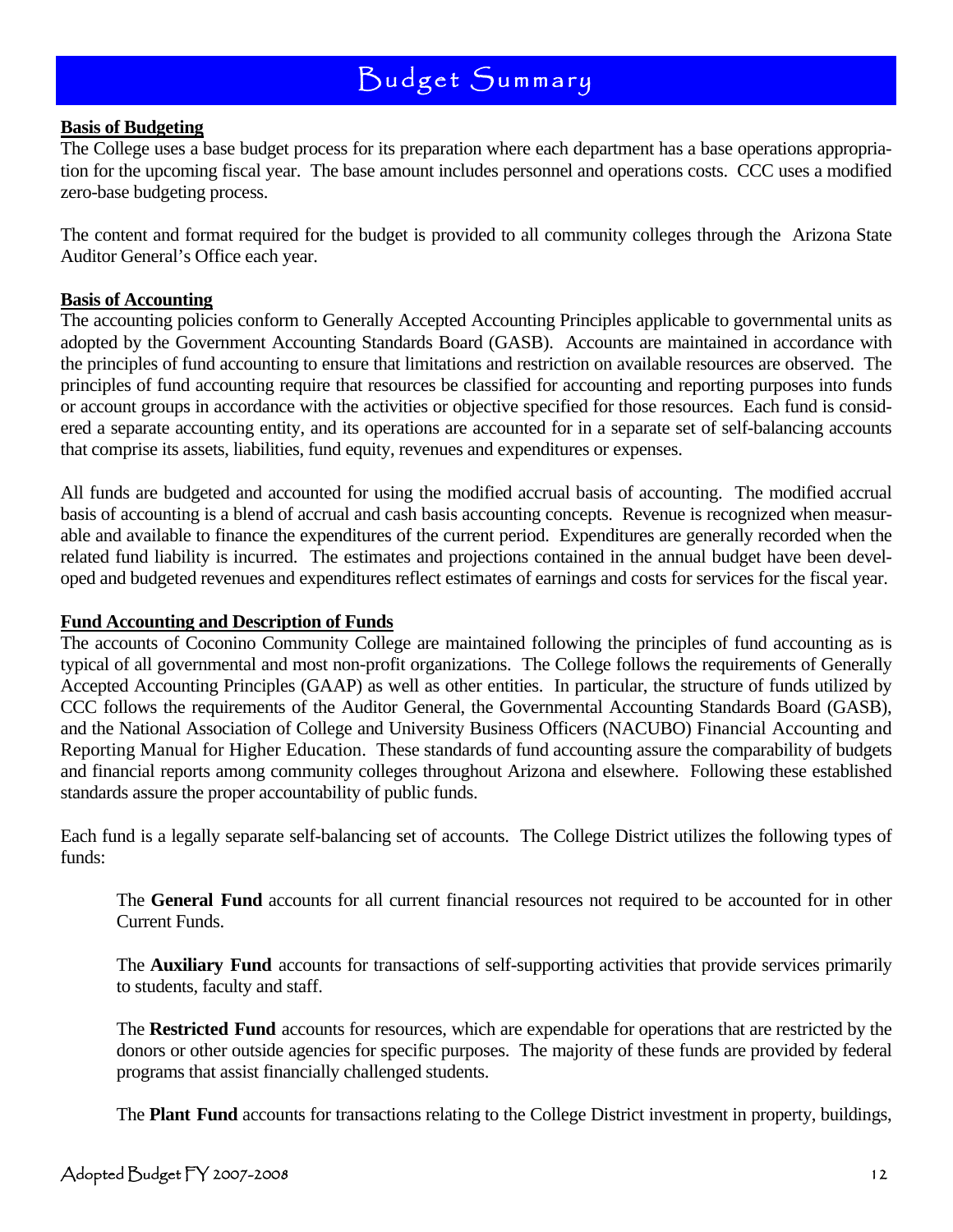improvements, equipment and library resources. They include Unexpended Plant Fund, Retirement of Indebtedness and Investment in Plant Funds. The following provides a detailed explanation of these accounts:

- a. The Unexpended Plant Fund accounts for funds which have been appropriated or designated for land, buildings and/or improvements. Expenditures for construction in progress are accumulated in this fund until the end of the fiscal year and then transferred to the Investment in Plant Fund group of accounts, essentially planned use of fund balance. Restricted resources for renewals and replacements of existing District capital assets are recorded in the Unexpended Plant Fund.
- b. The Retirement of Indebtedness Fund consists of bond sinking funds that provide for payment of principal and interest, under terms of the bond indentures, which the District issued in 1999.
- c. In the Investment in Plant Fund, the total values of all property, buildings, equipment, library resources and related liabilities are recorded for all the District's fixed assets. Assets recorded in the Investment in Plant Fund may be acquired from resources in the Unexpended Plant, Auxiliary and Restricted Funds.

#### **Tuition and Fees**

FY08 budgeted tuition and fee revenue amounts to 32.1% of general fund revenues; and it's our goal to keep the student share between 32–34% of total general fund revenues. As the graph below indicates, the cost for a full time student is budgeted at \$7,263; of that, it is anticipated that the average full time student will pay about \$2,266, an increase of \$23, or 31.2% of the total cost per FTSE. As is evident in the graph below the student share has steadily increased from FY02-FY07, primarily due to cuts in state funding as state appropriations shrink more of the cost is shifted to the student. In FY08 the percentage share will decrease slightly to 31.2% as a result of total expenditures (GF) increasing by 16.8% over FY07 estimates, tuition and fees increasing by about 6.7% over last year's estimate, state aid increasing by .4% and the projected estimated growth in FTSE is anticipated to increase by only 4.7%.



FY01-02 through FY05-06 are actual, FY06-07 are estimates (9/6/07) and FY07-08 are budgeted figures.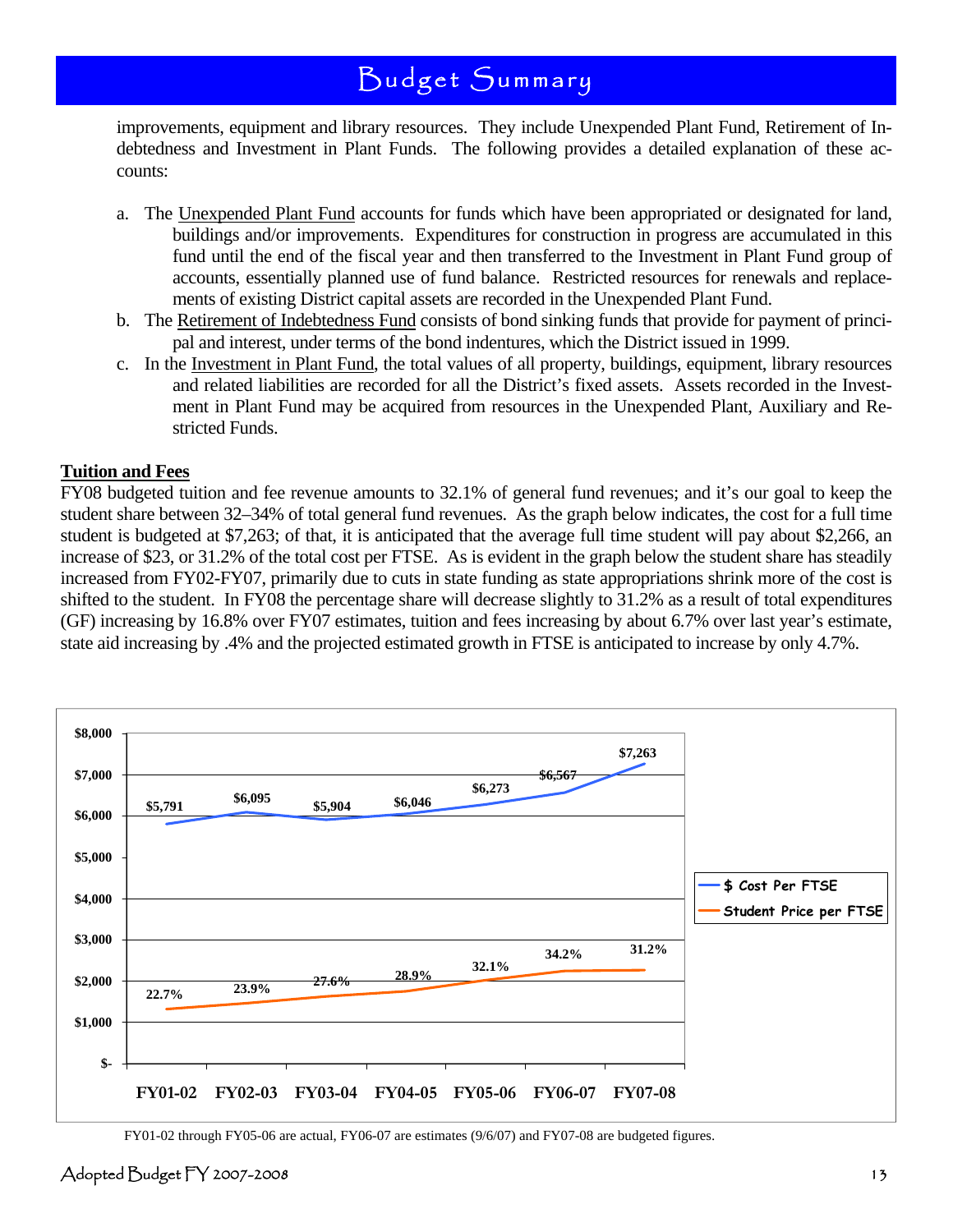| <b>TUITION SCHEDULE - Two-Year Comparison</b> |                                                                                      |                                                   |                                                       |                                                       |
|-----------------------------------------------|--------------------------------------------------------------------------------------|---------------------------------------------------|-------------------------------------------------------|-------------------------------------------------------|
| <b>Credit</b><br><b>Hours</b>                 | <b>Resident</b><br><b>Tuition</b><br>$\mathbf{F} \mathbf{Y} \mathbf{0} \mathbf{7}^1$ | <b>Resident</b><br><b>Tuition</b><br><b>FY082</b> | <b>Out-of-State</b><br><b>Tuition</b><br>$\rm FY07^1$ | <b>Out-of-State</b><br><b>Tuition</b><br><b>FY082</b> |
| $\mathbf{1}$                                  | 61                                                                                   | 65                                                | 305                                                   | 325                                                   |
| $\overline{2}$                                | 122                                                                                  | 130                                               | 610                                                   | 650                                                   |
| 3                                             | 183                                                                                  | 195                                               | 915                                                   | 975                                                   |
| $\overline{\mathbf{4}}$                       | 244                                                                                  | 260                                               | 1,220                                                 | 1,300                                                 |
| 5                                             | 305                                                                                  | 325                                               | 1,525                                                 | 1,625                                                 |
| 6                                             | 366                                                                                  | 390                                               | 1,830                                                 | 1,950                                                 |
| 7                                             | 427                                                                                  | 455                                               | 2,135                                                 | 2,275                                                 |
| 8                                             | 488                                                                                  | 520                                               | 2,440                                                 | 2,600                                                 |
| 9                                             | 549                                                                                  | 585                                               | 2,745                                                 | 2,925                                                 |
| 10                                            | 610                                                                                  | 650                                               | 3,050                                                 | 3,250                                                 |
| 11                                            | 671                                                                                  | 715                                               | 3,355                                                 | 3,575                                                 |
| 12                                            | 732                                                                                  | 780                                               | 3,660                                                 | 3,900                                                 |
| 13                                            | 732                                                                                  | 845                                               | 3,660                                                 | 4,225                                                 |
| 14                                            | 732                                                                                  | 845                                               | 3,660                                                 | 4,225                                                 |
| 15                                            | 732                                                                                  | 845                                               | 3,660                                                 | 4,225                                                 |
| 16                                            | 732                                                                                  | 845                                               | 3,660                                                 | 4,225                                                 |
| 17                                            | 732                                                                                  | 845                                               | 3,660                                                 | 4,225                                                 |
| 18                                            | 732                                                                                  | 845                                               | 3,660                                                 | 4,225                                                 |
| 19                                            | 793                                                                                  | 910                                               | 3,965                                                 | 4,550                                                 |
| Each add'l                                    | 61                                                                                   | 65                                                | 305                                                   | 325                                                   |

**1** Effective Fall Semester 2006

**2** Effective Fall Semester 2007

#### **District Historic Tuition - Last Ten Fiscal Years**

|                | General<br><b>Tuition</b> | Annual<br><b>Cost Per</b> |                |                     |
|----------------|---------------------------|---------------------------|----------------|---------------------|
| <b>Fiscal</b>  | Per Credit                | <b>Full-time</b>          |                | Increase (Decrease) |
| Year           | Hour                      | <b>Student</b>            | <b>Dollars</b> | <b>Percent</b>      |
|                |                           |                           |                |                     |
| 1998-99        | 27                        | 810                       | -              |                     |
| 1999-00        | 30                        | 900                       | 90             | 11.1<br>$\%$        |
| 2000-01        | 33                        | 990                       | 90             | 10.0<br>%           |
| 2001-02        | 34                        | 1,020                     | 30             | 3.0<br>$\%$         |
| 2002-03        | 37                        | 1,110                     | 90             | 8.8 %               |
| (1)<br>2003-04 | 44                        | 1,056                     | (54)           | $(4.9)$ %           |
| 2004-05        | 48                        | 1,152                     | 96             | 9.1 %               |
| 2005-06        | 56                        | 1,344                     | 192            | 16.7 %              |
| 2006-07        | 61                        | 1,464                     | 120            | 8.9<br>$\%$         |
| (2)<br>2007-08 | 65                        | 1,690                     | 226            | 15.4 %              |

 $(1)$  In fiscal year 2003-04, the District implemented a tuition plateau at 12 to 18 credit hours.

<sup>(2)</sup> The tuition plateau has changed from 12 -18 credit hours to 13 - 18 credit hours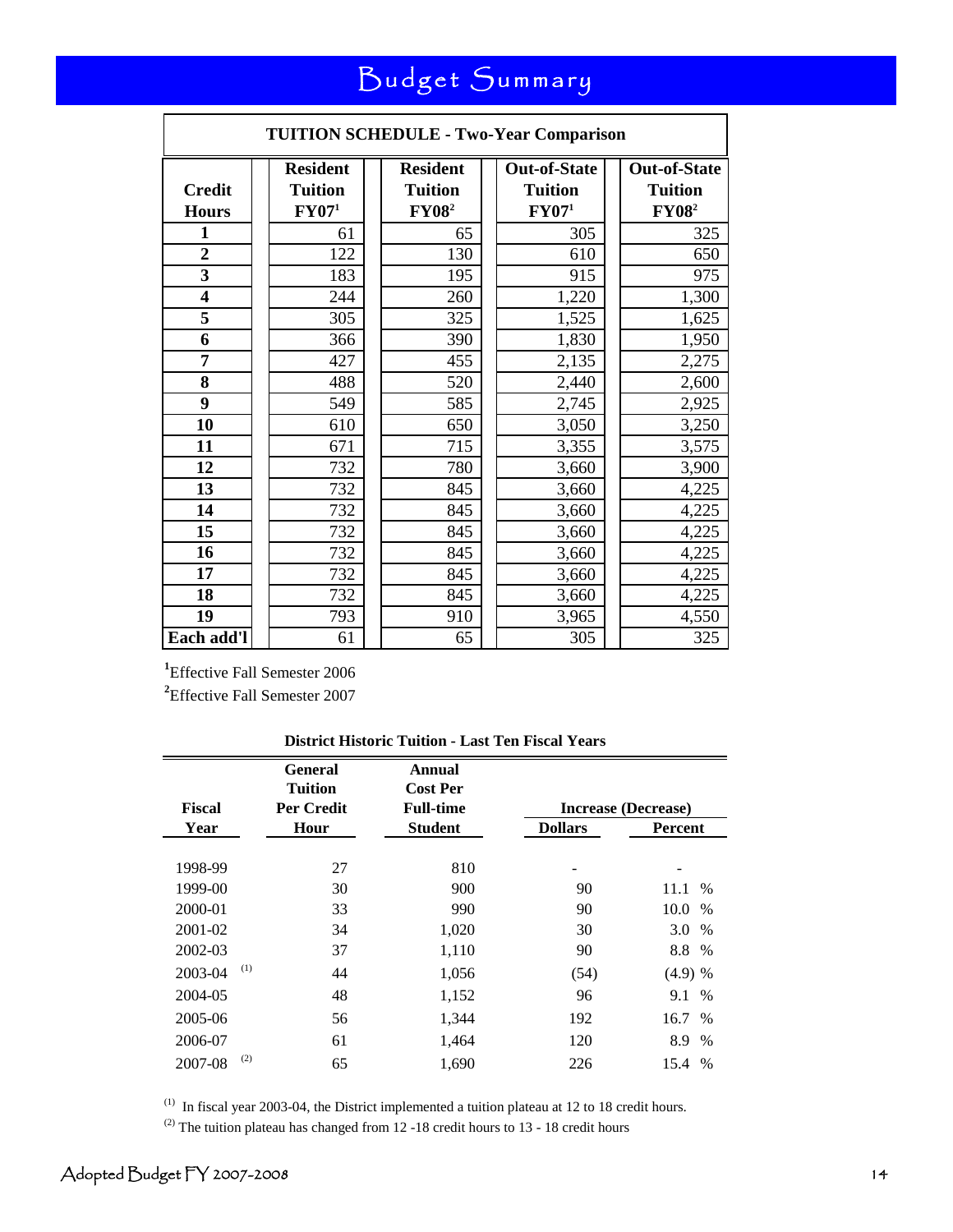#### **Tuition and Fees Refund Policy**

All refunds and deposits that may be due a student will first be applied to amounts owed to the College. Refunds for students receiving financial assistance are subject to federal regulations.

Tuition and course fees will be refunded for drops and withdrawals as follows:

- 100 percent of tuition and class fees from the  $1<sup>st</sup>$  through the  $10<sup>th</sup>$  business day of the semester.
- 50 percent of tuition and class fees from the  $11<sup>th</sup>$  through the  $15<sup>th</sup>$  business day of the semester.
- No refund will be issued on or after the  $16<sup>th</sup>$  business day of the semester.

The beginning of the semester is defined as the first day any classes are offered (not necessarily the class that is being dropped). In the event the class is canceled by the College, a 100% refund of tuition and fees will be issued.

#### **Enrollments**

The enrollment for CCC is computed based on Full Time Student Equivalent (FTSE), one full time student equals 15 credit hours per semester. For fiscal year 2007/2008, FTSE is estimated at 2,168. This figure is projecting a 5.6% growth. The growth is due to several factors including: 1) new programs such as Nursing, 2) environmental factors – specifically, Northern Arizona University's large tuition increase and population growth, 3) supplemental tuition payment options/payment plan and loan program, and 4) increased dual enrollment courses at the district high schools.

This figure of 2,168 FTSE was transmitted to the Economic Estimates Commission of Arizona to establish the constitutionally-mandated expenditure limitation for the upcoming year. The College's expenditure limitation calculation is detailed at the end of this section and is further defined on Schedule I within the Adopted Budget Schedules.

| <b>FY06</b> | FY07            | <b>FY08</b> |                 |
|-------------|-----------------|-------------|-----------------|
| Audited     | <b>Budgeted</b> | Estimate    | <b>Budgeted</b> |
| <b>FTSE</b> | <b>FTSE</b>     | FTSE        | FTSE            |
| 2018        | 2195            | 2052        | 2168            |

The table below represents the FTSE figures for three years.

The District's enrollment has consistently grown from its inception through fiscal year 1997. The District has continued to offer more classes and programs each year to provide for the increasing needs of our students. The following table depicts the Full-time Student Equivalent (FTSE) and the degrees/certificates awarded for the last three years.

|                                                                                                                | <b>FY2006</b> | <b>FY2007*</b> | <b>FY2008*</b> |  |  |  |  |  |  |
|----------------------------------------------------------------------------------------------------------------|---------------|----------------|----------------|--|--|--|--|--|--|
| <b>FTSE</b>                                                                                                    | 2,018         | 2,052          | 2,168          |  |  |  |  |  |  |
| Degrees/Certificates Awarded<br>188<br>189<br>200                                                              |               |                |                |  |  |  |  |  |  |
| * FY2007 FTSE is an estimate (not the final audited figure). FY2008 figures are estimated for budget purposes. |               |                |                |  |  |  |  |  |  |

#### **Degree and Certificate Programs**

The degree/certificate programs, which are currently offered, are detailed below:

The **Associate of Arts Degree (AA)** is designed for students planning to transfer to a four-year college or university and requires a minimum of 60 credit hours. All courses included in the degree must be completed with a grade of "C" or better. A minimum of 35 of these credit hours must be completed in the Arizona General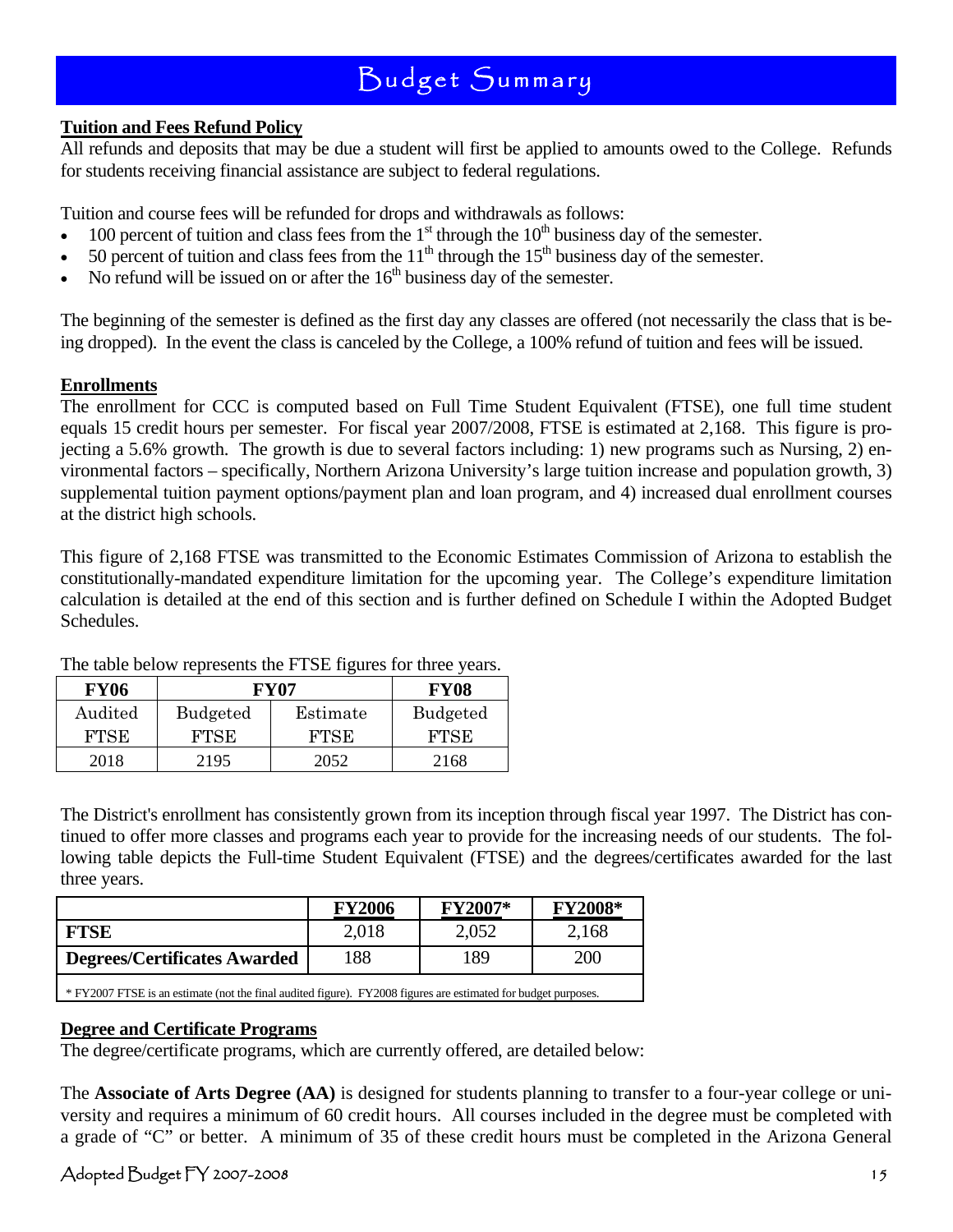Education Curriculum (AGEC-A, AGEC-B, or AGEC-S). The remaining degree requirements are comprised of 25 credit hours or more in the student's elected program of study. Courses numbered 100 or above which transfer as equivalent, departmental elective credit (DEC) or general elective credit (E) will be counted toward this degree. Special Topics courses (298) will not be counted toward this degree. The following is a list of AA degrees that CCC offers:

The **Associate of Business Degree (ABus)** is designed for students planning to transfer to a four-year college

- - Administration of Justice Elementary Education Pre-Social Work
- 
- Anthropology Fine Arts Visual Arts Psychology
- Colorado Plateau Studies General Studies Sociology
	-
	- Construction Management Hotel and Restaurant Management Vocational/Technology Education
		-

or university and requires a minimum of 62 credit hours. All courses included in the degree must be completed with a grade of "C" or better. A minimum of 35 of these credit hours must be completed in the Arizona General Education Curriculum (AGEC-B). The remaining degree requirements are comprised of 25 credit hours or more in the student's elected program of study. Courses numbered 100 or above which transfer as equivalent, departmental elective credit (DEC) or general elective credit (E) will be counted toward this degree. Special Topics courses (298) will not be counted toward this degree. CCC offers an ABus degree in Business Administration.

The **Associate of Science Degree (AS)** is designed for students planning to transfer to a four-year college or university and requires a minimum of 60 credit hours. All courses included in the degree must be completed with a grade of "C" or better. A minimum of 35 of these credit hours must be completed in the Arizona General Education Curriculum (AGEC-S). The remaining degree requirements are comprised of 25 credit hours or more in the student's elected program of study. Courses numbered 100 or above which transfer as equivalent, departmental elective credit (DEC) or general elective credit (E) will be counted toward this degree. Special Topics courses (298) will not be counted toward this degree. The following is a list of AS degrees that CCC offers:

- Environmental Science
- General Studies

The **Associate of General Studies Degree (AGS)** is designed for students who wish to broaden their knowledge, but have no university major or vocational goal in mind. This degree requires a minimum of 60 credit hours with a cumulative CCC grade point average of 2.00 or higher. Students must complete a minimum of 25 credit hours of general education courses but are otherwise free to explore other areas of interest. A maximum of 12 credit hours may be completed in courses numbered below 100. This degree is not recommended for students planning to transfer to a university; the AGS Degree is intended as an alternative degree that recognizes the mission of the community college that education is a lifelong process.

The **Associate of Applied Science Degree (AAS)** prepares students for entry level employment or upgrades skills of students already employed. This degree requires a minimum of 60 credit hours with a cumulative CCC grade point average of 2.00 or higher. A minimum of 25 of these credit hours must be completed in the General Education Core Curriculum with a grade of "C" or better. Courses numbered below 100 and courses taken for S/U credit will not be counted toward this degree. This degree is not intended for transfer to a university, although some courses may be accepted for transfer by universities. The following is a list of AAS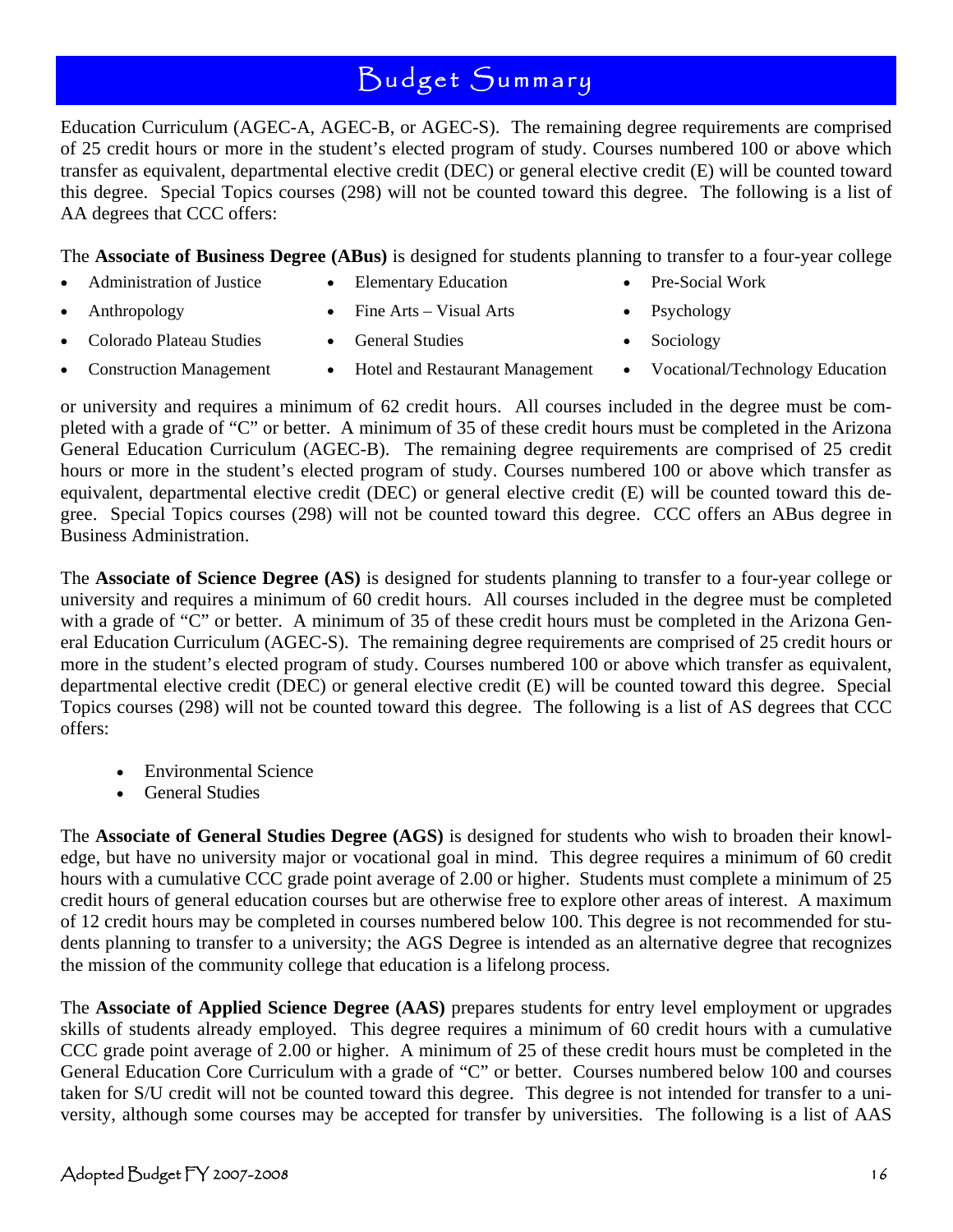degrees that CCC offers:

- 
- 
- Architectural Design Technology Fire Science Paralegal Studies
- 
- 
- Computer Software Technology Network Engineering
- Administration of Justice Construction Technology Nursing
	-
	-
- Business Technologies Hospitality Management Paramedic Studies
	-
	-
- 
- Alternative Energy Technology Early Childhood Education Office Information Systems
	-
	-
- Carpentry Apprenticeship Medical Office Assistant Sheet Metal Apprenticeship

**Certificate** programs are designed to improve existing skills or to prepare students for entry-level employment. Certificates are awarded after successful completion of a series of specific courses in vocational areas on three levels: Basic, 1-15 credit hours; Intermediate, 16-25 credit hours; and Advanced, 26 or more credit hours. Certificates require a cumulative CCC grade point average of 2.00 or higher. Some certificate programs and/or credit hours may be applied toward other certificates or an Associate of Applied Science degree. The following is a list of certificates, which CCC offers:

- 
- 
- Alternative Energy Technician Employment Success Medical Transcription
- Application Software Specialist Fire Science Network Engineering
- Architectural CAD Technician Forensics Nursing Assistant
- 
- 
- 
- 
- Computer Software Technology
- Construction Technology
- **Budget Policies and Control**

Coconino Community College adopts a balanced budget annually and does not use debt or bond financing to fund current operating expenditures. As a general rule, CCC is committed to using only recurring revenues to fund recurring expenditures. The budget for each fund shall be balanced with total expenditures not exceeding total revenues and monies available in the fund balance.

The District maintains budgetary controls by line-item of the approved budget. Budget transfers are restricted by function and object. The objective of these budgetary controls is to ensure compliance with the annual budget adopted by the District's Governing Board. The legal level of budgetary control is by summary line item of the

- 
- Administrative Office Specialist Electrical Construction Wiring Training Medical Office Assistant
	-
	-
	-
- Basic Detention Academy Geographic Information Systems Phlebotomy
	-
	-
	-
	- Manufacturing High Pressure Pipe and Tube Welding Pipe Welding Structural Welding
- Accounting Technician Early Childhood Education Medical Insurance, Coding and Billing
	-
	-
	-
	-
	-
- Carpentry Apprenticeship Graphic and Web Design Phlebotomy for Law Enforcement
- Clerical Hospitality Pre-Professional Nursing
- Computer Aided Drafting Legal Assistant Sheet Metal Apprenticeship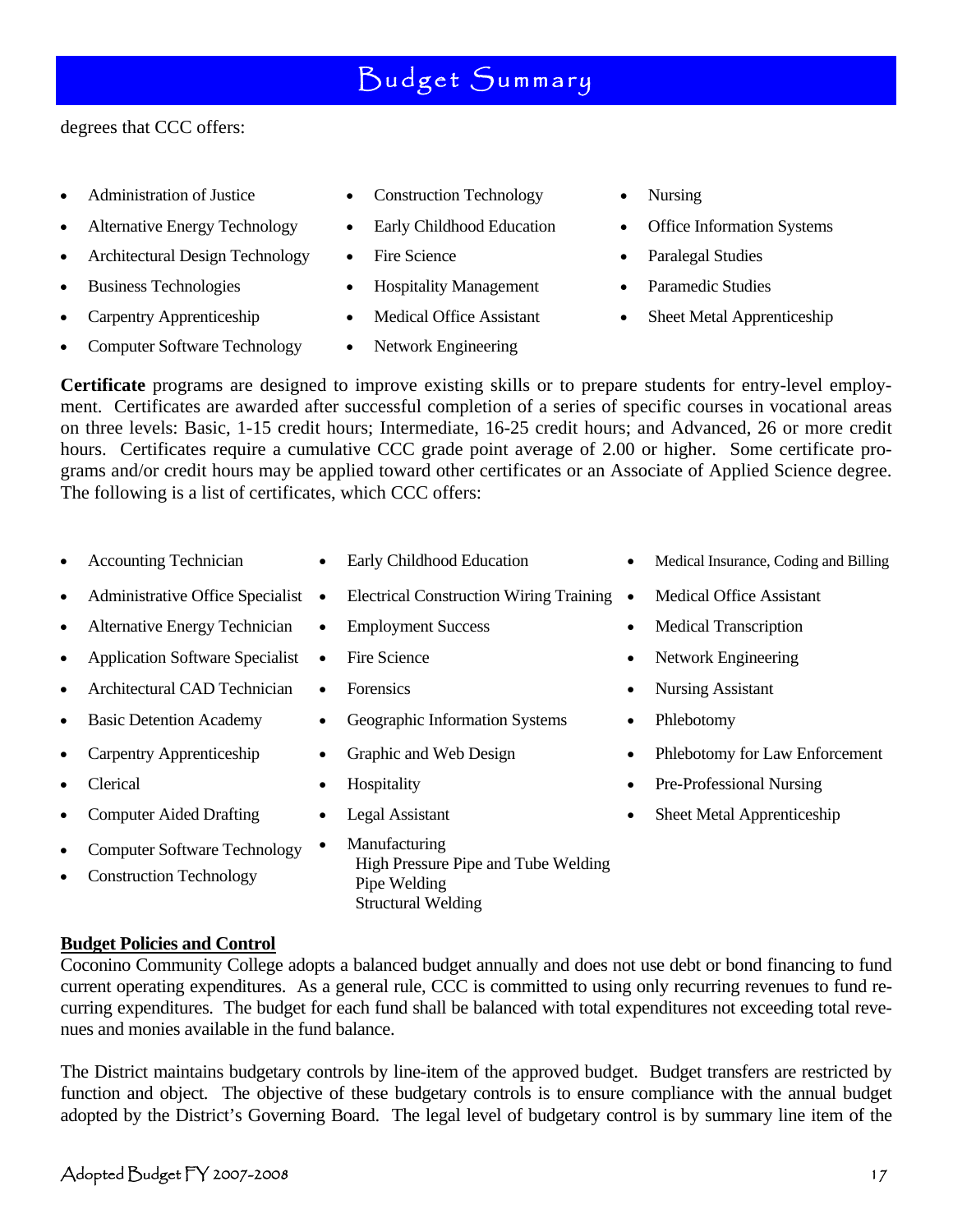current and plant funds. Monthly budget status reports are prepared and presented to the District Governing Board, which provides an analysis of actual revenues and expenditures compared to budgeted amounts.

Budgetary compliance is also demonstrated with the issuance of an annual budgeted Expenditure Limitation report, which is audited. The purpose of the expenditure limitation is to control expenditures and limit future increases in spending to adjustments for inflation; deflation; population growth of counties, cities and towns; and student population growth of community college districts.

An encumbrance accounting system is maintained by the District as one technique of accomplishing budgetary control. Open encumbrances are not reported as reservations of fund balance at year end, but are liquidated (lapse at year end). Encumbrances are re-established at the beginning of the next fiscal year as an obligation against the current year's adopted budget.

The College policy is to maintain enough funds to provide for 180 days operating coverage within its fund balance. These funds can be used in the event of a revenue shortfall, but are primarily invested to provide income for the current year. Carry forward revenue is utilized from these fund balances sparingly and is generally for emergency non-recurring expenses only. Furthermore, it is the policy of the College to set aside a planned reserve of fund balance (carry forward) that is used as planned expenditures for capital repair and replacement projects. The district plans and maintains a 20 year repair and replacement schedule. For a detailed discussion on the capital projects of the district refer to the Plant fund section.

#### **Financial Policies**

The District prepares an annual Comprehensive Annual Financial Report (CAFR). The financial statements are reported using the economic resources measurement focus and the accrual basis of accounting. Revenues are recorded when earned and expenses are recorded at the time liabilities are incurred, regardless of when the related cash flows take place. Property taxes are recognized in the year for which they are levied. State appropriations are recognized as revenue in the year in which the appropriation is first made available for use. Grants and donations are recognized as revenue as soon as all eligibility requirements imposed by the provider have been met. Internal activity is eliminated using a charge-back method, charging user departments and reducing expenses in the department providing the service. For example, long-distance and cell phone charges from Facilities, postage and copying charges from Auxiliary services, and charge-backs for publication design and printing services provided by the Teaching and Learning Center.

The District follows FASB Statements and Interpretations issued on or before November 30, 1989; Accounting Principles Board Opinions; and Accounting Research Bulletins, unless those pronouncements conflict with GASB pronouncements.

#### **Debt Policy/Financing Options**

In addition to its principal revenue sources, the College has a variety of financial instruments that it can use to finance capital initiatives. These debt instruments include general obligation bonds (GOB), revenue bonds, certificates of participation (COPs), and Lease-Purchase. The College limits the issuance of debt to provide the funding necessary for a capital requirement (such as the building of a campus). The College is guided by three general principals when selecting a funding source for construction or other capital improvements: 1) equity, 2) effectiveness, and 3) efficiency. Project financing is selected on a best alternative basis given the type of project and the feasibility of funding.

The College currently has one debt issue outstanding (a GOB issue from 1999 for the Lone Tree campus construc-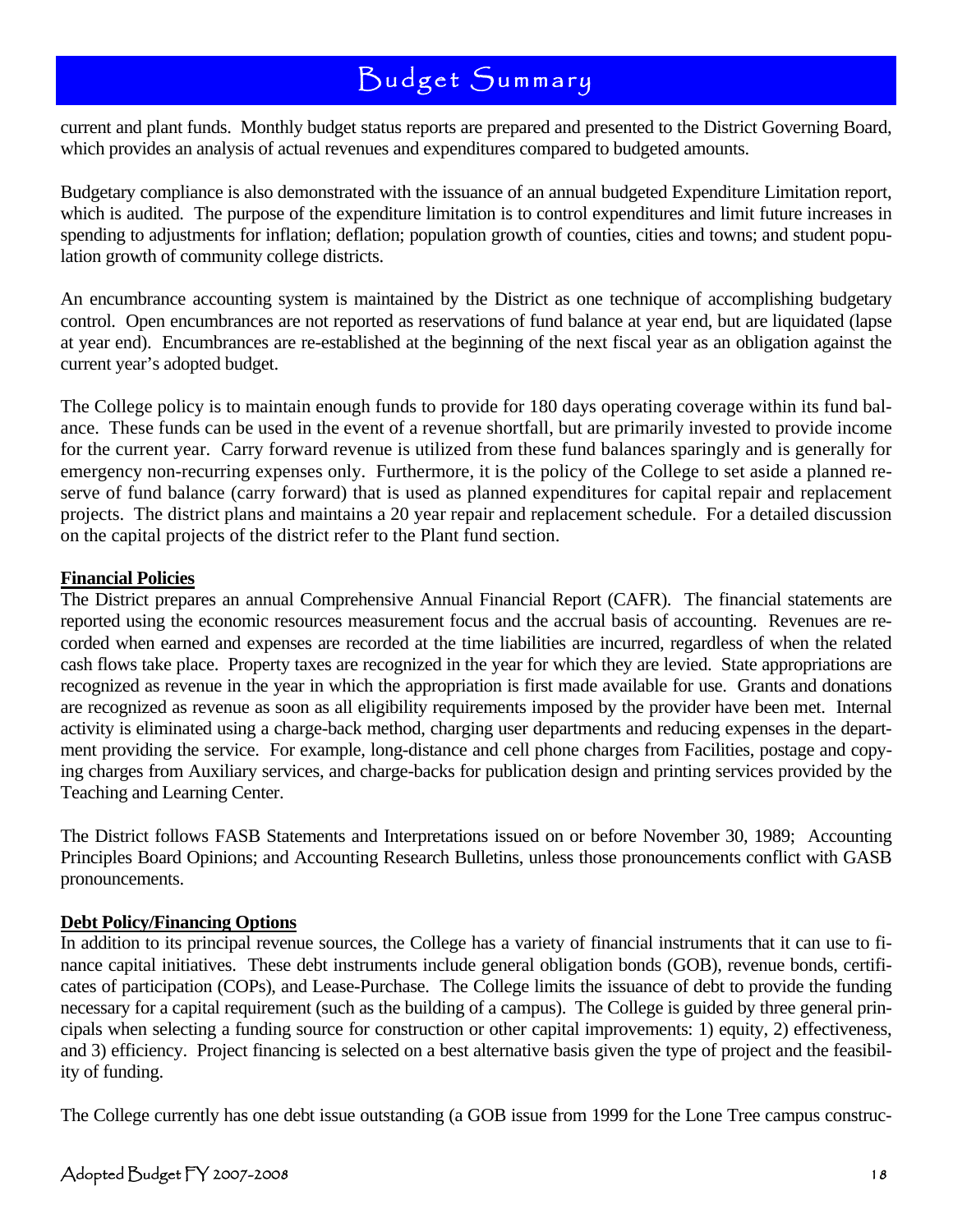tion) and should not require any capital funding in the foreseeable future. Over the years, the District has taken advantage of COPs to finance the Page campus construction as well as lease purchase for certain equipment. The College GOBs have the advantage of being tax-exempt securities, i.e. the interest we pay to the bondholder is exempt from federal income tax. Therefore these bonds carry one of the lowest rates of interest in the securities market and any proceeds are subject to federal arbitrage requirements. The College sold its bonds at a 4.7% interest rate and is repaying them with tax revenues in accordance with the debt retirement schedule located within the plant funds section.

### **Top Three Revenue Sources (All Funds)**

**Property Taxes:** Property taxes have steadily increased over the last three years mostly due to the escalating property values and the addition of new properties coming onto the tax rolls. CCC is limited to 2% annual growth of assessed values on existing properties.

**Tuition & Fees:** Tuition and fees have increased each year. As property taxes and state appropriations grow at a slower rate more of the cost is shifted to the student, this is a national trend within higher education institutions.

**State Appropriations:** Cuts in state aid began in 2001 due to the struggling economy and decreased tourist activity. The cumulative loss in revenue (since FY01) is greater than \$740k. State aid will exceed the previous year's appropriations by \$14,400 or 1%. The increase over the past few years is due primarily to the growth in the dual enrollment program. In the next few years staff anticipates that state aid FTSE will decline over previous years due to overall student enrollments growing slower than anticipated. The state aid funding formula has not been adjusted to keep pace with inflation and as more colleges are seeing growing student enrollments the total available for allocation shrinks. For example, the amount CCC received for growth in FY02 was \$1,151 per FTSE and for FY08 this amount is \$994 per FTSE. CCC is working with representatives at the state level to affect a change in the way the legislature provides funding for institutions of higher education in Arizona.

For more information on these revenue sources refer to the General Fund section.



**FY06 Actual FY07 Estimate FY08 Budget**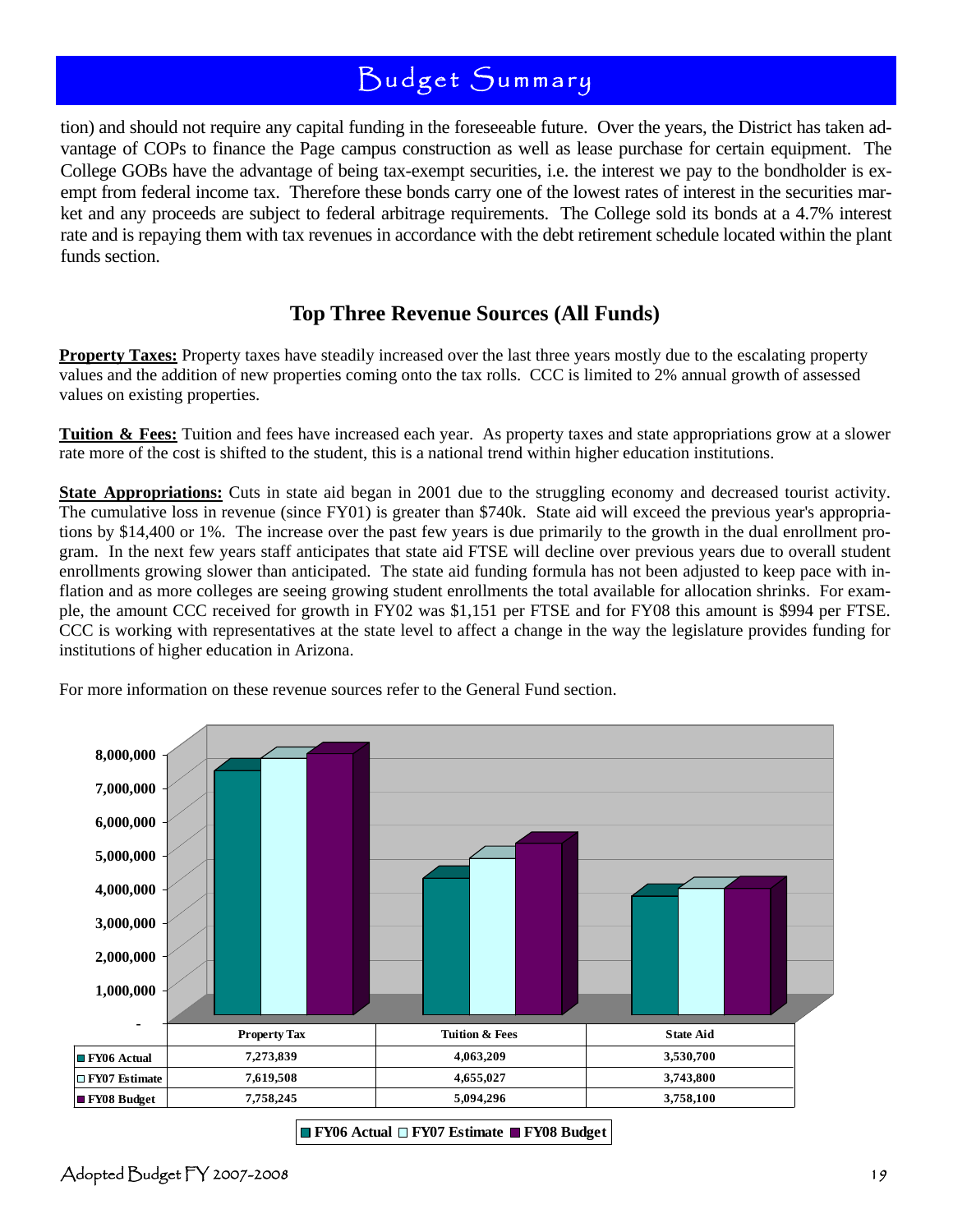### **Total Revenues by Fund Type (All Funds)**

- As is indicated by the chart below:
- $\Rightarrow$  the General Fund comprises 70.4% of all revenues, a 2.5% increase from FY07, and
- $\Rightarrow$  the Restricted Fund is 19.3% of total revenues, a decrease of 1.3% over last year.



#### **Total Revenues by Object Type (All Funds)**

Indicated by the chart below:

- $\Rightarrow$  tuition and fees comprise 22.5%, a 1.4% increase,
- $\Rightarrow$  state aid is 16.6% a decrease of 0.7%,
- ⇒ property taxes total 34.3% of all revenue sources, a decrease of .5% decrease from FY07, and
- $\Rightarrow$  all other revenues (including grants) make up 26.6%, a decrease of 0.2%.

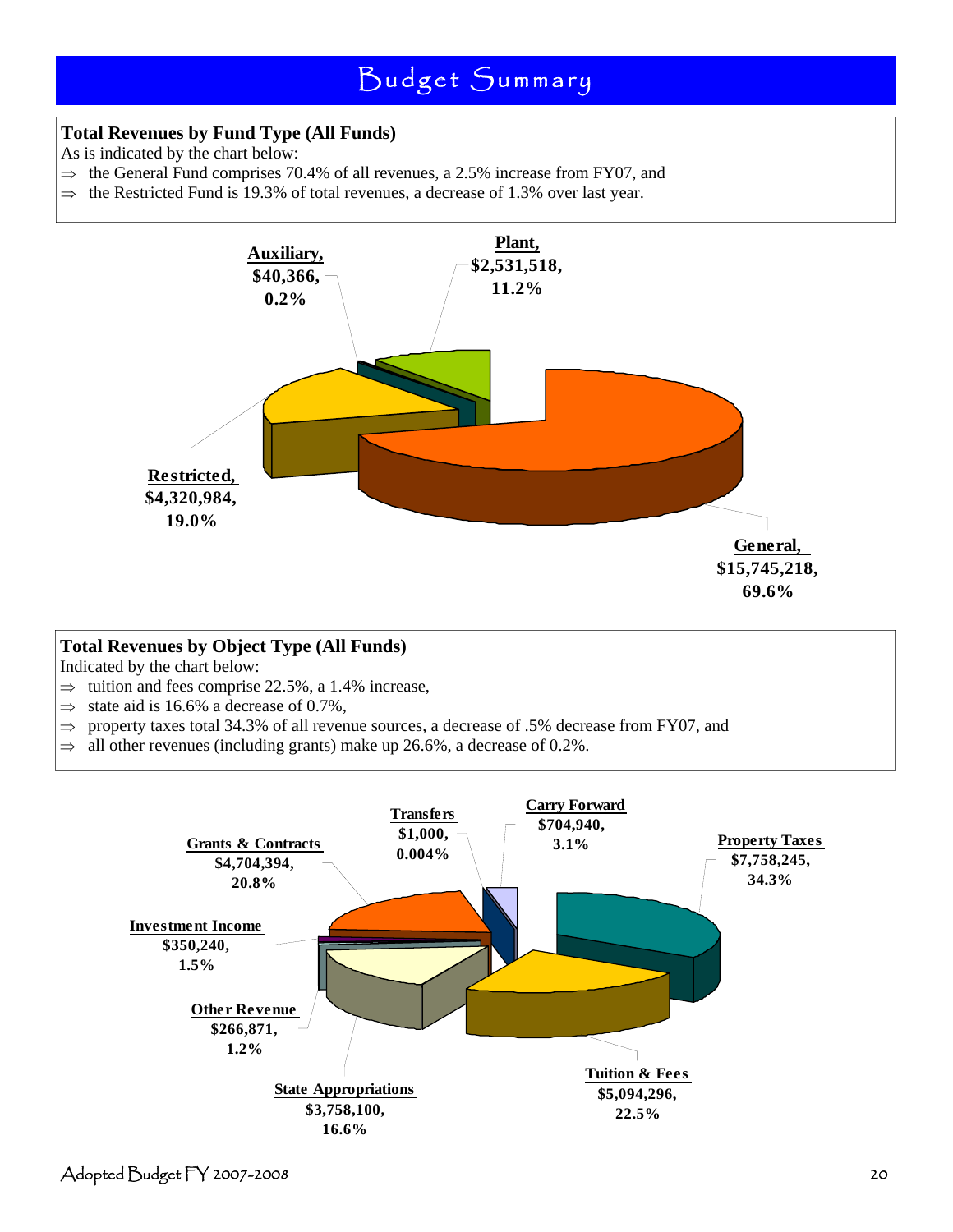### **Total Expenditures by Fund Type (All Funds)**

- $\Rightarrow$  total expenditures equal \$22,373,682, an increase of \$892k, and are a combination of four fund groups:
- $\Rightarrow$  General Fund constitutes about \$15.7 million, an increase of 7.5% over FY07,
- $\Rightarrow$  combined Plant Funds include Unexpended Plant and the Retirement of Indebtedness fund, which together have \$2.2 million, a decrease of 1.5% from FY07,
- $\Rightarrow$  Restricted funds account for approximately \$4.3 million, a decrease of 3.9% over last year, and
- $\Rightarrow$  Auxiliary funds amount to \$40k, an increase of 11.5% from FY07.



#### **Total Expenditures by Object Type (All Funds)**

- $\Rightarrow$  salaries and benefits total \$13 million or 58.4% by far the largest expenditure. This represents an increase of 2.4% from FY07,
- $\Rightarrow$  scholarships are budgeted at \$2.1 million, an increase over FY07 of 3.2%,
- $\Rightarrow$  retirement of indebtedness comprises \$1.1 million, an increase from FY07 of 15.3% and
- $\Rightarrow$  all other categories equal \$6 million, a decrease of 1.75%.

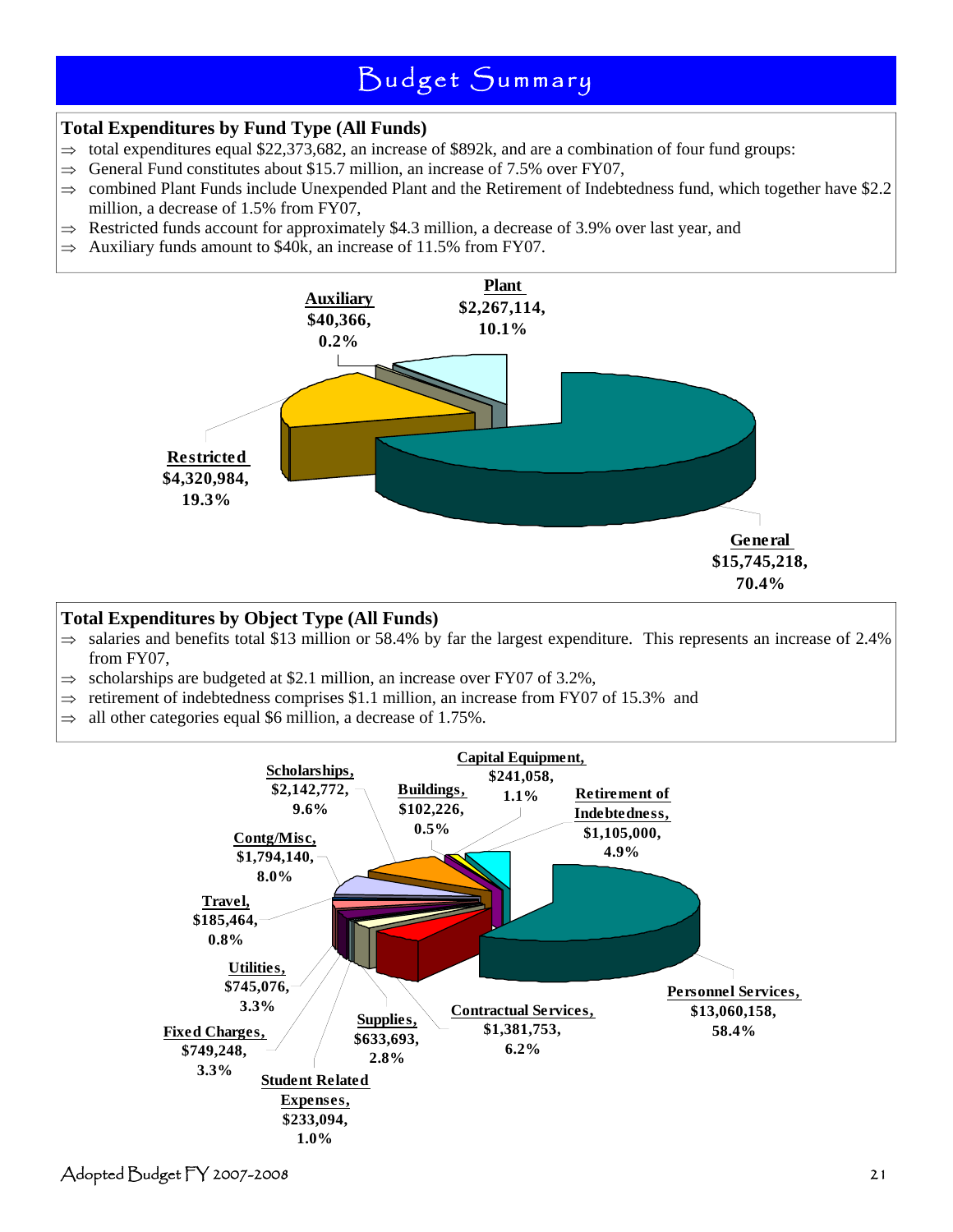The schedule below details information of the revenues and expenditures for each of the four fund groups. The functions or programs listed are commonly used for comparability reasons. Similarly, the expenditures by object are used for this reasoning. The College classifies its expenses in this manner throughout its operations as well as this document. Net transfers of \$38,599 are budgeted from the general fund to restricted and auxiliary funds and a transfer-in to the general fund of \$84,760 from the plant fund.

| <b>Budget Comparison - All Funds</b>                     |                  |              |            |              |       |                         |                      |           |                  |
|----------------------------------------------------------|------------------|--------------|------------|--------------|-------|-------------------------|----------------------|-----------|------------------|
| For Years Ended June 30                                  | General          |              | Restricted | Auxiliary    |       | <b>Unexpended Plant</b> | <b>Retirement of</b> |           | Total            |
|                                                          | Fund             |              | Fund       |              | Fund  | Fund                    | Indebtedness         |           | <b>All Funds</b> |
| <b>Revenues</b>                                          |                  |              |            |              |       |                         |                      |           |                  |
| <b>Property Taxes</b>                                    | \$<br>5,754,415  |              |            |              |       |                         | \$<br>2,003,830      | <b>\$</b> | 7,758,245        |
| <b>State Appropriations</b>                              | 3,334,300        |              |            |              |       | 423,800                 |                      |           | 3,758,100        |
| Grants & Contracts                                       | 411,031          |              | 4,293,363  |              |       |                         |                      |           | 4,704,394        |
| Tuition & Fees                                           | 4,912,188        |              |            |              |       | 182,108                 |                      |           | 5,094,296        |
| Sales & Services                                         |                  |              |            | 27,366       |       |                         |                      |           | 27,366           |
| Investment Income                                        | 350,240          |              |            |              |       |                         |                      |           | 350,240          |
| Other Revenue                                            | 239,505          |              |            |              |       |                         |                      |           | 239,505          |
| Carry Forward                                            | 704,940          |              |            |              |       |                         |                      |           | 704,940          |
| <b>Total Revenues</b>                                    | \$<br>15,706,619 | \$           | 4,293,363  | \$<br>27,366 |       | \$<br>605,908           | \$<br>2,003,830      | \$        | 22,637,086       |
| <b>Expenditures by Program</b>                           |                  |              |            |              |       |                         |                      |           |                  |
| Current:                                                 |                  |              |            |              |       |                         |                      |           |                  |
| Instruction                                              | 6,322,519        |              | 1,358,735  |              |       |                         |                      | \$        | 7,681,254        |
| <b>Public Service</b>                                    |                  |              | 131,840    |              |       |                         |                      |           | 131,840          |
| Academic Support                                         | 1,907,474        |              | 636,871    |              |       |                         |                      |           | 2,544,345        |
| <b>Student Services</b>                                  | 1,510,509        |              | 103,102    |              |       |                         |                      |           | 1,613,611        |
| <b>Institutional Support</b>                             | 3,687,833        |              | 2,662      |              |       |                         |                      |           | 3,690,495        |
| Facilities Operation & Maintenance                       | 1,458,532        |              |            |              |       | 263,284                 |                      |           | 1,721,816        |
| Scholarships & Grants                                    | 53,411           |              | 2,087,774  |              |       |                         |                      |           | 2,141,185        |
| <b>Auxiliary Enterprises</b>                             |                  |              |            | 40,366       |       |                         |                      |           | 40,366           |
| Retirement of Indebtedness                               |                  |              |            |              |       |                         | 2,003,830            |           | 2,003,830        |
| Contingency, Misc & Reserves                             | 804,940          |              |            |              |       |                         |                      |           | 804,940          |
| <b>Total Expenditures</b>                                | 15,745,218       |              | 4,320,984  | \$<br>40,366 |       | \$<br>263,284           | \$<br>2,003,830      |           | 22,373,682       |
| <b>Expenditures by Object</b>                            |                  |              |            |              |       |                         |                      |           |                  |
| Current:                                                 |                  |              |            |              |       |                         |                      |           |                  |
| <b>Personnel Services</b>                                | 11,584,969       |              | 1,471,939  |              | 3,250 |                         |                      |           | 13,060,158       |
| <b>Contractual Services</b>                              | 1,202,985        |              | 173,126    |              | 5,642 |                         |                      |           | 1,381,753        |
| Supplies                                                 | 480,435          |              | 125,882    | 27,376       |       |                         |                      |           | 633,693          |
| <b>Fixed Charges</b>                                     | 233,094          |              | 142,500    |              |       |                         |                      |           | 375,594          |
| <b>Utilities</b>                                         | 606,748          |              | 115,360    |              | 350   |                         |                      |           |                  |
|                                                          |                  |              |            |              |       |                         |                      |           | 722,458          |
| Travel                                                   | 629,366          |              | 62,956     |              | 3,748 |                         |                      |           | 696,070          |
| Contingency/Miscellaneous                                | 118,760          |              | 59,860     |              |       |                         | 898,830              |           | 1,077,450        |
| Scholarships                                             | 835,450          |              | 2,089,361  |              |       |                         |                      |           | 2,924,811        |
| <b>Buildings</b>                                         | 53,411           |              |            |              |       | 102,226                 |                      |           | 155,637          |
| Capital Equipment                                        |                  |              | 80,000     |              |       | 161,058                 |                      |           | 241,058          |
| Retirement of Indebtedness                               |                  |              |            |              |       |                         | 1,105,000            |           | 1,105,000        |
| <b>Total Expenditures</b>                                | 15,745,218       | $\mathbf{s}$ | 4,320,984  | 40,366<br>\$ |       | \$<br>263,284           | \$<br>2,003,830      |           | 22,373,682       |
| Other financing sources (uses)                           |                  |              |            |              |       |                         |                      |           |                  |
| Transfer In                                              | 121,342          |              | 64,203     | 13,000       |       | 6,540                   |                      |           | 205,085          |
| <b>Transfer Out</b>                                      | (82, 743)        |              | (36, 582)  |              |       | (84, 760)               |                      |           | (204, 085)       |
| Total other financing sources (uses)                     | 38,599           |              | 27,621     | 13,000       |       | (78, 220)               | ÷.                   |           | 1,000            |
| Excess of revenues and other sources                     |                  |              |            |              |       |                         |                      |           |                  |
| over/(under) expenditures designated for future projects | \$               | \$           |            | \$           |       | \$<br>264,404           | \$                   | \$        | 264,404          |
| <b>Total Revenues and Transfers less excess revenues</b> | 15,745,218       |              | 4,320,984  | 40,366       |       | 263,284                 | 2,003,830            |           | 22,373,682       |
| Beginning fund balance July 1                            |                  |              |            |              |       |                         |                      |           |                  |
| designated for future spending                           | 4,541,545        |              |            | 12,606       |       | 2,344,425               | 322,493              |           | 7,221,069        |
| Ending fund balance June 30                              | 4,541,545        |              |            | 12,606       |       | 2,608,829               | 322,493              |           | 7,485,473        |
| Net change in fund balance                               | \$               | \$           |            | \$           |       | $264,404$ \$<br>\$      |                      | l \$      | 264.404          |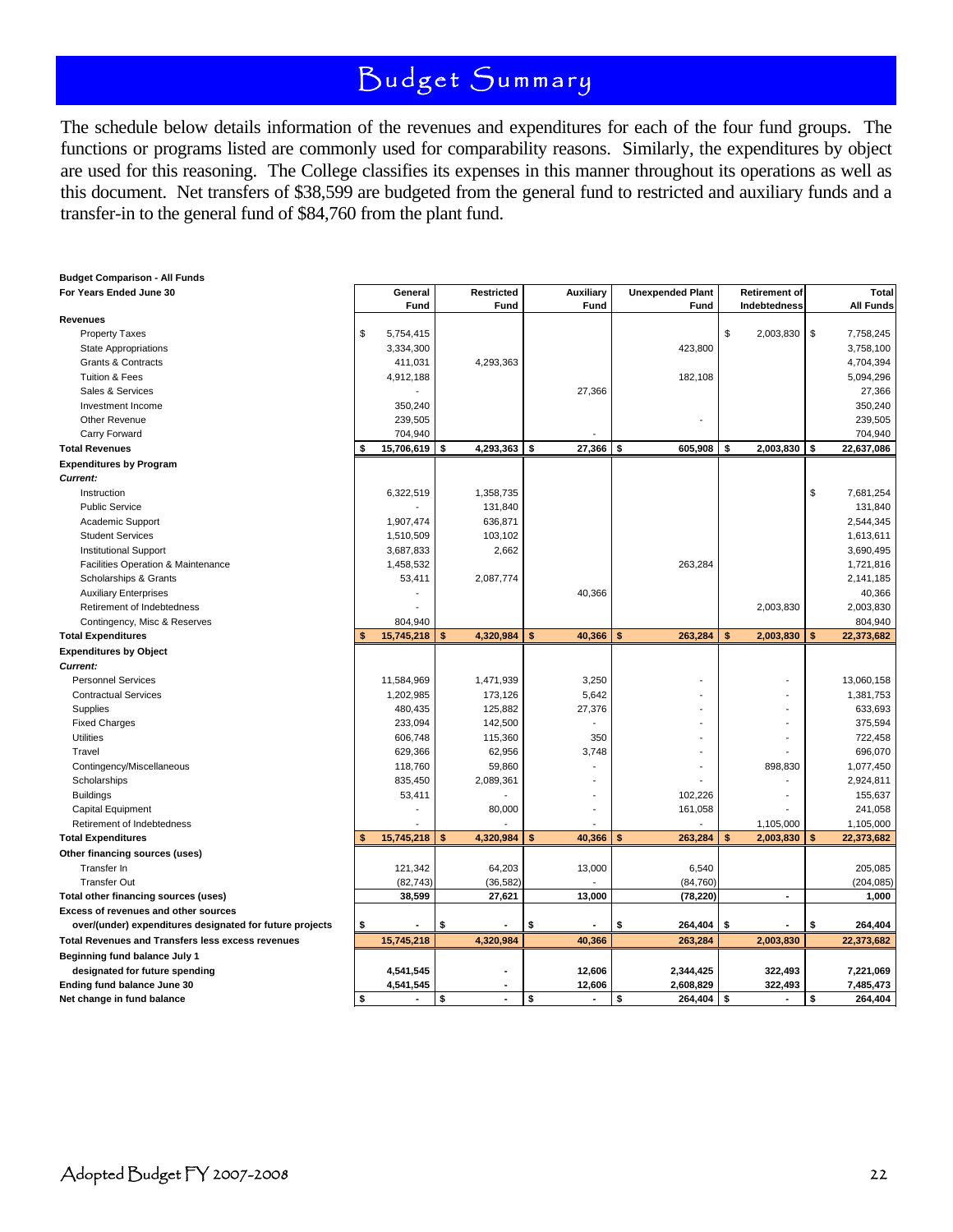#### **Full-Time Equivalent Staffing (FTE)**

The information contained on the following page includes All Funds adopted budget FTE positions. A threeyear comparison is given by Employee Group and Fund Type. The chart in this section also depicts the increase in salaries and benefits by Employee Group and Fund Type for the last three fiscal years.

Over the three year period reported full-time faculty has increased by 4.1 FTEs. Associate faculty figures represent an estimate of part-time instructor wages needed — this is not an actual FTE count but rather a derived number based on enrollment projections, class-size, and load hours.

Administrative FTEs changed primarily due to the reclassification of the Director of Student Support Services (previously the Assistant Director).

The change to support staff is primarily a result of permanent reduction of 1 FTE for the Assistant Director of Learning Enhancement services due to a re-organization within that service area and the shifting of the above mentioned position.

> **EMPLOYEE POSITIONS: THREE YEAR BUDGET COMPARISON Full-Time Equivalent (FTE) by Employee Group & Fund**

A detailed listing of employee by classification and number of FTE's follows the three-year summary.

|                                           |                 |                                    | <b>DISTRICT-WIDE FTE</b> |                                    |                            |
|-------------------------------------------|-----------------|------------------------------------|--------------------------|------------------------------------|----------------------------|
| <b>BUDGET YEAR</b>                        | <b>FACULTY</b>  | <b>ASSOCIATE</b><br><b>FACULTY</b> | <b>ADMINISTRATORS</b>    | <b>SUPPORT</b><br><b>PERSONNEL</b> | <b>TOTAL</b>               |
| <b>Fiscal Year 2005/2006</b>              |                 |                                    |                          |                                    |                            |
| <b>Unrestricted Funds</b>                 | 38.0            | 98.0                               | 19.0                     | 88.5                               | 243.5                      |
| <b>Restricted Funds</b>                   | 2.0             |                                    | 1.0                      | 11.1                               | 14.1                       |
| <b>Total FTE</b>                          | 40.0            | 98.0                               | 20.0                     | 99.6                               | 257.6                      |
| <b>Fiscal Year 2006/2007</b>              |                 |                                    |                          |                                    |                            |
| <b>Unrestricted Funds</b>                 | 37.7            | 97.0                               | 21.0                     | 90.8                               | 246.5                      |
| <b>Restricted Funds</b>                   | 2.3             |                                    | 1.0                      | 12.0                               | 15.3                       |
| <b>Total FTE</b>                          | 40.0            | 97.0                               | 22.0                     | 102.8                              | 261.8                      |
| <b>Fiscal Year 2007/2008</b>              |                 |                                    |                          |                                    |                            |
| <b>Unrestricted Funds</b>                 | 38.2            | 90.4                               | 23.2                     | 87.7                               | 239.5                      |
| <b>Restricted Funds</b>                   | 5.9             |                                    | 1.1                      | 10.3                               | 17.4                       |
| <b>Total FTE</b>                          | 44.1            | 90.4                               | 24.3                     | 98.1                               | 256.9                      |
| Change from FY07 to FY08                  |                 |                                    |                          |                                    |                            |
| <b>Unrestricted Funds</b>                 | 0.5             | (6.6)                              | 2.2                      | (3.1)                              | (7.0)                      |
| <b>Restricted Funds</b>                   | 3.6             |                                    | 0.1                      | (1.7)                              | 2.1                        |
| <b>Total FTE Change</b>                   | 4.1             | (6.6)                              | 2.3                      | (4.7)                              | (4.9)                      |
| <b>EMPLOYEE GROUP COMPENSATION</b>        | <b>FACULTY</b>  | <b>ASSOCIATE</b><br><b>FACULTY</b> | <b>ADMINISTRATORS</b>    | <b>SUPPORT</b><br><b>PERSONNEL</b> | <b>DISTRICT</b><br>Average |
| <b>Fiscal Year 2005/2006</b>              | 3.7%            | 3.9%                               | 3.3%                     | 3.8%                               | 3.7%                       |
| <b>Fiscal Year 2006/2007</b>              | 5.8%            | 5.8%                               | 5.8%                     | 5.8%                               | 5.8%                       |
| <b>Fiscal Year 2007/2008</b>              | 5.2%            | 5.2%                               | 5.2%                     | 5.2%                               | 5.2%                       |
| FY2007/2008 Total Compensation & Benefits | 2,998,844<br>\$ | \$<br>1,865,448                    | \$<br>2,503,447          | \$<br>4,878,515                    | 12,246,253<br>\$           |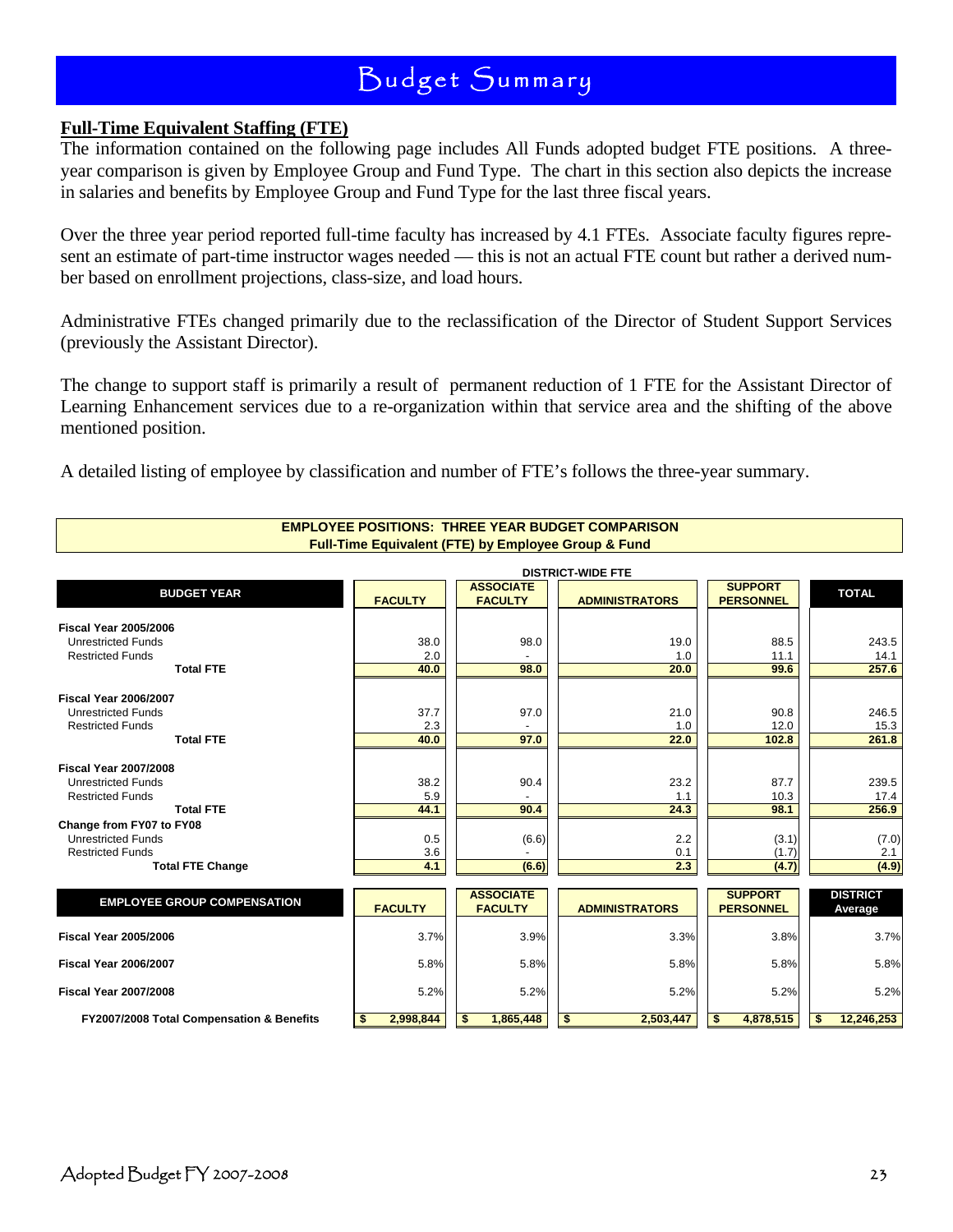### **General & Restricted Funds Personnel Schedules**

| <b>General Fund</b>                                         |              | % FTE General Fund continued            | $%$ FTE      | <b>General Fund continued</b>      | $%$ FTE |
|-------------------------------------------------------------|--------------|-----------------------------------------|--------------|------------------------------------|---------|
| <b>Full Time Faculty</b>                                    |              | Coordinator I - Comm Ed                 | 1.00         | Purchasing Assistant II            | 1.00    |
| FT Faculty                                                  | 37.16        | Coordinator, Acad Stud Dev              | 1.00         | Receptionist                       | 1.00    |
| <b>Temp Full Time Faculty</b>                               |              | Custodian                               | 1.00         | <b>Research Analyst</b>            | 1.00    |
| FT Faculty                                                  | 1.00         | Database Administrator                  | 1.00         | Science Lab Coordinator            | 0.92    |
| <b>Part Time Faculty</b>                                    |              | Database Support Analyst                | 1.00         | Security Officer                   | 3.50    |
| <b>Associate Faculty</b>                                    | 90.43        | Departmental IT Analyst                 | 3.00         | Security Officer Supervisor        | 1.00    |
| <b>Total Faculty</b>                                        | 128.59       | Desktop Support Tech Sr                 | 1.00         | Senior Systems Analyst             | 1.00    |
| Administrative                                              |              | <b>Disability Resources Specialist</b>  | 0.42         | <b>Stud Svc Receptionist</b>       | 1.00    |
| AJS-AHS Dept. Chair                                         | 0.10         | <b>Duplicating Clerk</b>                | 1.00         | Systems Administrator              | 1.00    |
| Business Dept. Chair                                        | 0.10         | <b>Enrollment Services Generalist</b>   | 0.50         | <b>Testing Coordinator</b>         | 1.00    |
| Chief Information Systems Officer                           | 1.00         | <b>Executive Assistant</b>              | 1.00         | Web Analyst Ltd Apt                | 0.10    |
| CIS Dept. Chair                                             | 0.10         | Executive Assistant II                  | 1.00         | <b>Total Support Personnel</b>     | 87.74   |
| Computer Lab Stipend                                        | 0.10         | Executive Assistant Sr.                 | 1.00         | <b>Total General Fund</b>          | 239.53  |
| Controller                                                  | 1.00         | Facilities Specialist II                | 1.00         |                                    |         |
| Dean - Arts & Sciences                                      | 1.00         | <b>Faculty Development Coordinator</b>  | 1.00         | <b>Restricted Fund</b>             | $%$ FTE |
| Dean - Career & Technical Educ                              | 1.00         | <b>Faculty Receptionist</b>             | 0.50         | <b>Full Time Faculty</b>           |         |
| Dean Workforce Devel & Extended Learning                    | 1.00         | Fin Aid Specialist                      | 0.78         | FT Faculty                         | 2.84    |
| Development Office Director                                 | 1.00         | Financial Aid Advisor                   | 1.00         | <b>ADE</b> faculty                 |         |
| Director                                                    | 7.00         | Financial Aid Generalist                | 0.50         | ADE Director/Instructor            | 1.00    |
| Director Information Systems                                | 1.00         | Generalist                              | 2.00         | ADE Instructor                     | 2.10    |
| Director Admissions & Records                               | 1.00         | Grant Specialist                        | 0.15         | <b>Total Faculty</b>               | 5.94    |
| Director On-line Media Service                              | 1.00         | <b>Grants Manager</b>                   | 0.13         | Administrative                     |         |
| Director Student Support Services                           | 1.00         | <b>Grants Secretary</b>                 | 0.08         | Director                           | 1.00    |
| English Dept. Chair                                         | 0.10         | Graphic Design Specialist               | 1.00         | Vocational Dept. Chair             | 0.10    |
| Executive Dean of the Page/Lake Powell                      | 1.00         | Help Desk Assistant                     | 0.75         | <b>Total Administrative</b>        | 1.10    |
| Fine Arts Dept. Chair                                       | 0.10         | Human Resource Assistant                | 0.50         | <b>Support Personnel</b>           |         |
| Fine Arts Lab Stipend                                       | 0.10         | Human Resources Analyst                 | 1.00         | <b>Administrative Assistant</b>    | 1.00    |
| Languages Department Chair                                  | 0.10         | Human Resources Specialist II           | 1.00         | Administrative Assistant I         | 0.80    |
| Math-Science Dept. Chair                                    | 0.10         | Interpreter Coordinator                 | 0.92         | <b>Business Develop Specialist</b> | 0.50    |
| Page Dept. Chair                                            | 0.10         | Lead Security Officer                   | 1.00         | Cisco Coordinator                  | 1.00    |
| President                                                   | 1.00         | Learning Assistant                      | 0.94         | Fin Aid Specialist                 | 0.22    |
| SBS Dept. Chair                                             | 0.10         | Learning Assistant I                    | 1.84         | Fourth St. Coordinator             | 1.00    |
| Science Lab Stipend                                         | 0.10         | Learning Assistant II                   | 0.84         | Grant Specialist                   | 0.85    |
| Vice President                                              | 3.00         | Learning Coordinator                    | 1.00         | <b>Grants Manager</b>              | 0.87    |
| <b>Total Administrative</b>                                 | 23.20        | LEC Coordinator                         | 1.00         | <b>Grants Secretary</b>            | 0.43    |
| <b>Support Personnel</b>                                    |              | Library Assistant                       | 0.50         | Program Coordinator                | 0.75    |
| Academic Computing Coordinator                              | 1.00         | Library Services Representative         | 0.83         | <b>SBDC</b> Director               | 1.00    |
| Accountant                                                  | 1.00         | Maintenance Supervisor                  | 1.00         | Title III Project Director         | 1.00    |
| Accounts Payable Specialist I                               | 1.00         | Maintenance Technician                  | 2.00         | Web Analyst Ltd Apt                | 0.90    |
| Accounts Receivable Special I                               | 1.00         | Maintenance Worker                      | 1.00         | <b>Total Support Personnel</b>     | 10.32   |
| Accounts Receivable Special II                              | 1.00         | <b>Marketing Coordinator</b>            | 1.00         | <b>Total Restricted Fund</b>       | 17.36   |
| <b>Administrative Assistant</b>                             | 2.75         | Multimedia Specialist                   | 1.00         |                                    |         |
| <b>Administrative Assistant I</b>                           | 1.00         | Network Engineer                        | 1.00         | <b>Total Personnel All Funds</b>   | 256.89  |
| Administrative Assistant II<br>Administrative Assistant Sr. | 0.50         | Office Assistant<br>Office Assistant II | 2.13         |                                    |         |
|                                                             | 1.00<br>0.50 | Office Assistant Sr                     | 1.75<br>1.00 |                                    |         |
| Administrative Specialist<br><b>Admissions Coordinator</b>  |              | Office Assistant Sr.-Foundation         |              |                                    |         |
| Advisor                                                     | 1.00<br>1.00 | Payroll Specialist II                   | 1.00<br>1.00 |                                    |         |
| <b>Assistant Director</b>                                   | 2.00         | PC Technician I                         | 1.00         |                                    |         |
| Auxiliary Services Specialist II                            | 1.00         | PC Technician II                        | 1.00         |                                    |         |
| Budget Analyst, Sr.                                         | 1.00         | Performing Arts Assistant               | 0.50         |                                    |         |
| Career Services Coordinator                                 | 1.00         | PG Program Coordinator                  | 1.00         |                                    |         |
| <b>Community Education Specialist</b>                       | 1.00         | Program Coordinator                     | 4.91         | $\sim$ $\sim$                      |         |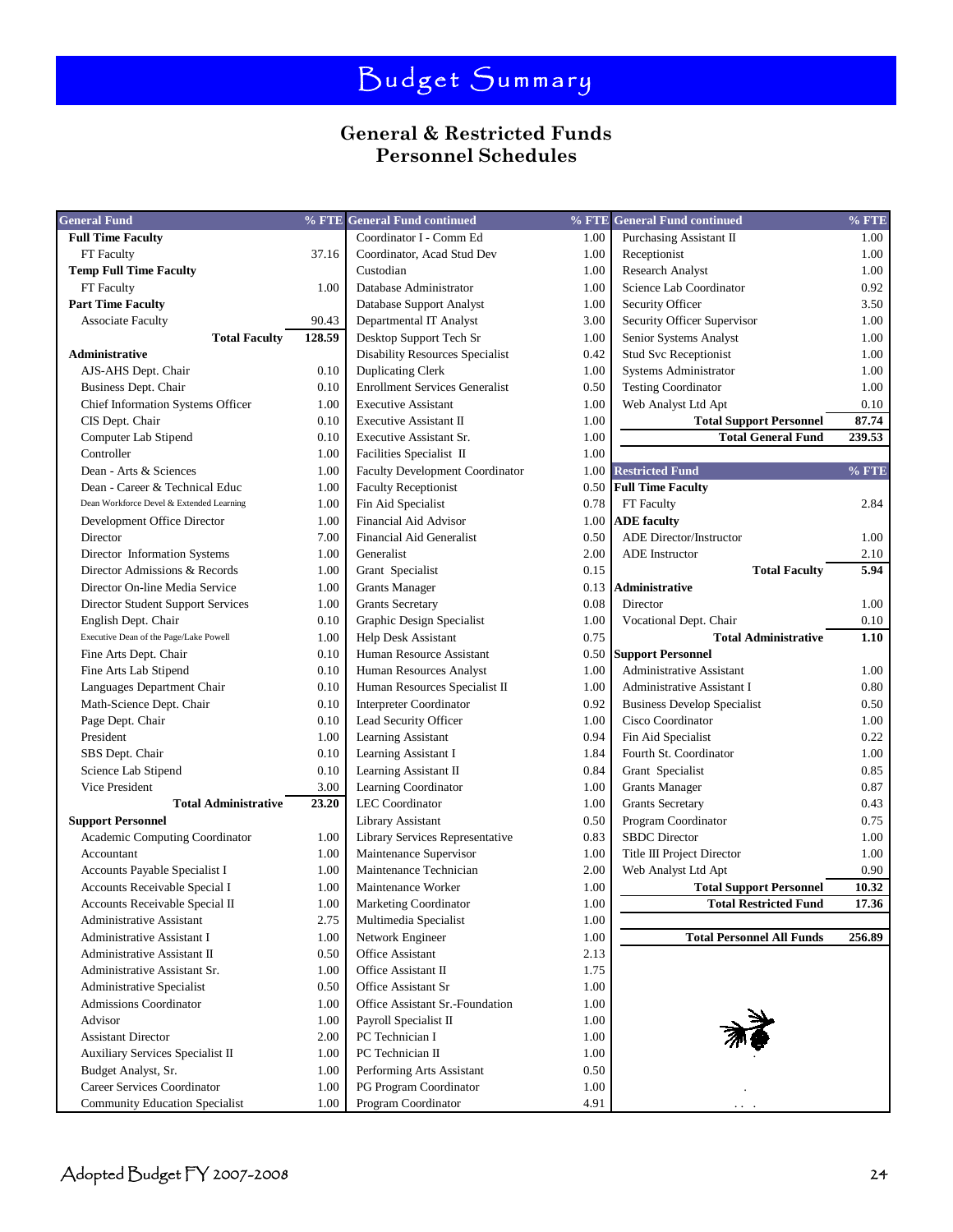The General Fund is the principle operating fund of the District, therefore, revenue and expenditure projections are continuously monitored and updated. The table below represents the College's five-year projections for revenues and expenditures. The College is projecting an overall growth rate of 7.5% in FY08, with an average growth rate of 3.9% from FY09 through FY13, in revenues and 4.1% in expenditures.

Average revenue assumptions included in this forecast are as follows: Property taxes increasing by 4.9%, State appropriations 1.01%, and Tuition and fees by 5.1%. Tuition increases are projected to increase on average of \$3 for FY09 through FY13. The average enrollment growth is projected at 1.1% for years FY09-FY13.

The largest expenditure increase in future years is seen in salaries and related benefits. Projected expenditures include average raises at 4%, .5% increase in ASRS (for FY09 only) and a 4% medical insurance increase. The forecast includes adding 4 new full-time faculty and 2.5 new staff positions over a five year period. Operational costs are projected to grow annually by approximately 2%.

### **5-Year Forecast**

| <b>Revenue Source</b>                   | Projected       | $%$ Chg          | Projected    | % Chg     | Projected    | % Chg     | Projected        | $%$ Chg | Projected        | % Chg   |
|-----------------------------------------|-----------------|------------------|--------------|-----------|--------------|-----------|------------------|---------|------------------|---------|
|                                         | FY 2009         | <b>FY08-FY09</b> | FY 2010      | FY09-FY10 | FY 2011      | FY10-FY11 | FY 2012          | FY11-12 | FY 2013          | FY12-13 |
| <b>Property Taxes</b>                   | \$<br>6,033,274 | 4.8%             | \$ 6,326,608 | 4.9%      | \$ 6,633,968 | 4.9%      | \$<br>6,956,012  | 4.9%    | \$<br>7,295,548  | 4.9%    |
| <b>State Appropriations</b>             | 3,368,600       | 1.0%             | 3,436,600    | 2.0%      | 3,459,600    | 0.7%      | 3,482,600        | 0.7%    | 3,505,370        | 0.7%    |
| <b>Tuition &amp; Fees</b>               | 5,425,012       | 6.0%             | 5,768,772    | 6.3%      | 6,045,433    | 4.8%      | 6,329,484        | 4.7%    | 6,545,759        | 3.4%    |
| Gov't Grants/Contracts                  | 36.582          | 0.0%             | 36,582       | 0.0%      | 36.582       | 0.0%      | 36,582           | 0.0%    | 36,582           | 0.0%    |
| Private Gifts/Grants/Contracts          | 103,140         | $-50.0%$         | 104,846      | 1.7%      | 106,619      | 1.7%      | 108,464          | 1.7%    | 110,383          | 1.8%    |
| Investment Income                       | 360,000         | 2.8%             | 360,000      | 0.0%      | 360,000      | 0.0%      | 360,000          | 0.0%    | 360,000          | 0.0%    |
| Rental and Other Income                 | 252,986         | 5.6%             | 260,529      | 3.0%      | 268,358      | 3.0%      | 276,484          | 3.0%    | 292,597          | 5.8%    |
| <b>Sub-Total Revenues Gen'l Fund:</b>   | \$15,579,594    | 3.9%             | \$16,293,936 | 4.6%      | \$16,910,560 | 3.8%      | \$17,549,627     | 3.8%    | \$18,146,239     | 3.4%    |
| Carry Forward                           | 779,000         | 10.5%            | 815,000      | 4.6%      | 846,000      | 3.8%      | 877,000          | 3.7%    | 907,000          | 3.4%    |
| Net Transfers Out to Other Funds        | 7,997           | $-79.3%$         | 8,937        | 11.8%     | 9,897        | 10.7%     | 10,857           | 9.7%    | 11,837           | 9.0%    |
| <b>Total Revenues Gen'l Fund:</b>       | \$16,366,591    | 3.9%             | \$17,117,873 | 4.6%      | \$17,766,457 | 3.8%      | \$18,437,484     | 3.8%    | 19,065,076<br>S  | 3.4%    |
|                                         |                 |                  |              |           |              |           |                  |         |                  |         |
|                                         | Projected       | % Chg            | Projected    | % Chg     | Projected    | % Chg     | Projected        | % Chg   | Projected        | % Chg   |
| <b>Expenditures by Object</b>           | FY 2009         | <b>FY08-FY09</b> | FY 2010      | FY09-FY10 | FY 2011      | FY10-FY11 | FY 2012          | FY11-12 | FY 2013          | FY12-13 |
| Salaries                                | 9,702,576       | 5.2%             | \$10,217,139 | 5.3%      | \$10,705,068 | 4.8%      | \$11,211,300     | 4.7%    | \$11,699,595     | 4.4%    |
| <b>Benefits</b>                         | 2,522,670       | 6.8%             | 2,697,320    | 6.9%      | 2,783,320    | 3.2%      | 2,858,880        | 2.7%    | 2,924,900        | 2.3%    |
| <b>Contracted Services</b>              | 1,208,003       | 0.4%             | 1,212,962    | 0.4%      | 1,214,685    | 0.1%      | 1,214,690        | 0.0%    | 1,214,690        | 0.0%    |
| Supplies                                | 508,466         | 5.8%             | 521,600      | 2.6%      | 525,280      | 0.7%      | 525,280          | 0.0%    | 525,280          | 0.0%    |
| <b>Fixed Charges</b>                    | 606.750         | 0.0%             | 606,750      | 0.0%      | 606.750      | 0.0%      | 606,750          | 0.0%    | 606,750          | 0.0%    |
| Utilities & Communications              | 651,120         | 3.5%             | 688,880      | 5.8%      | 713,910      | 3.6%      | 728,190          | 2.0%    | 742,750          | 2.0%    |
| <b>Student Related Expenses</b>         | 235,660         | 1.1%             | 238,250      | 1.1%      | 240,870      | 1.1%      | 243,520          | 1.1%    | 246,200          | 1.1%    |
| Travel                                  | 127,070         | 7.0%             | 127,070      | 0.0%      | 127,070      | 0.0%      | 127,070          | 0.0%    | 127,070          | 0.0%    |
| Misc/Scholarships/Contingency/Other Op. | 934,996         | 5.2%             | 974,445      | 4.2%      | 1,008,030    | 3.4%      | 1,041,615        | 3.3%    | 1,074,200        | 3.1%    |
| <b>Total Gen'l Fund Expenditures:</b>   |                 |                  |              |           |              | 3.7%      | 18,557,295<br>s. | 3.5%    | 19,161,435<br>s. | 3.3%    |
|                                         | \$16,497,311    | 4.8%             | \$17,284,416 | 4.8%      | \$17,924,983 |           |                  |         |                  |         |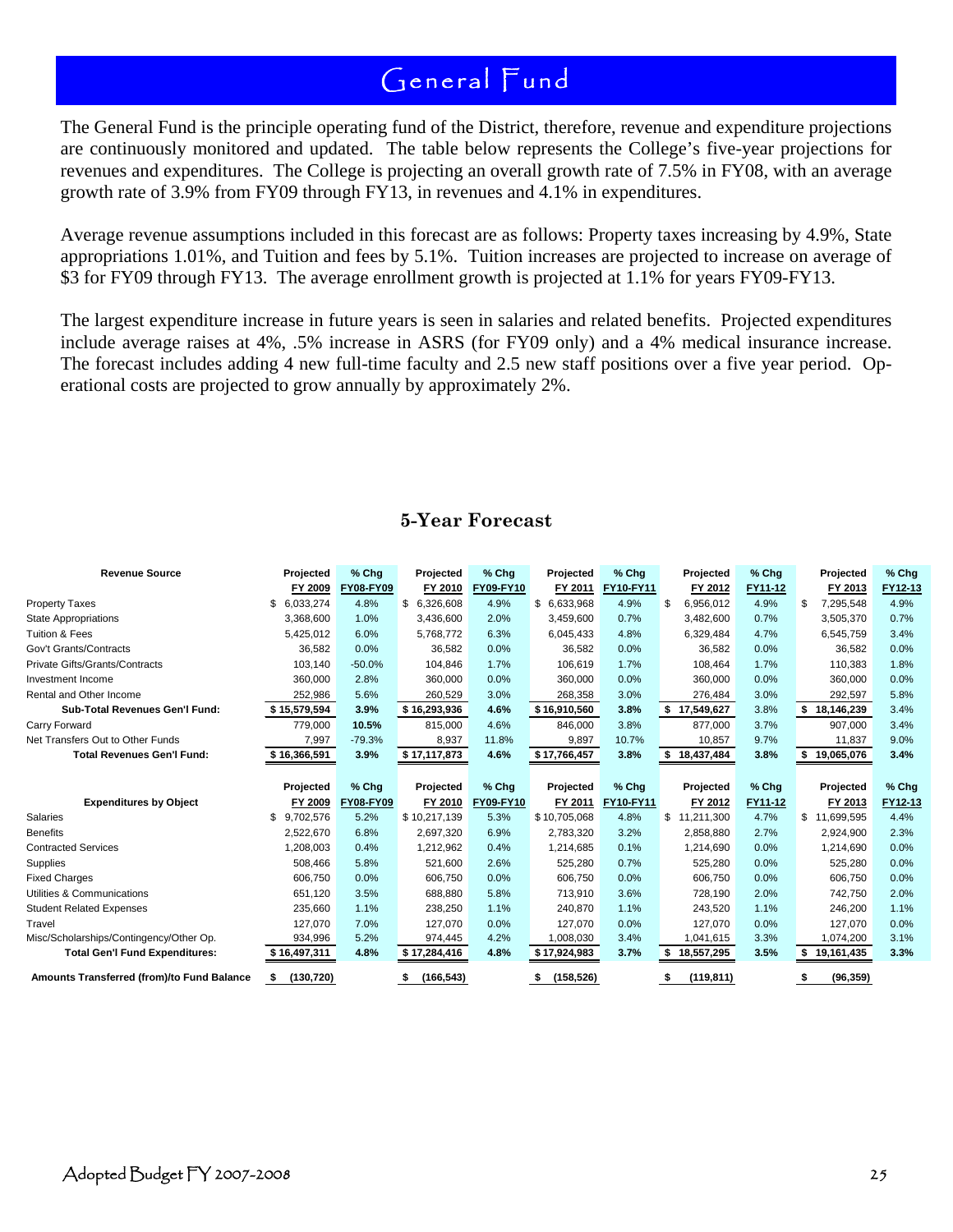The chart below depicts the General Fund's three major revenue sources from the College's inception through fiscal year 2008. The chart shows a steady increase in property tax revenues, which is in direct relation to the rising values of county property.

State appropriations is level at the onset due to a two-year lag in receiving enrollment growth revenues. The increase from FY95 to FY99 is representative of the remarkable growth of the District. From FY99 to FY02, level funding was budgeted. There is a decline from FY02 through FY04 due to significant funding cuts from the state. Since FY05, state aid has increased because of: 1) commitment from the state to fund growth; and 2) FTSE growth due to the expansion of the Dual Enrollment program. It is anticipated that in FY08 state appropriations will exceed FY01 levels by nearly \$200k, however, the cumulative loss in funding exceeds \$2 million. It should also be noted that there has been no correction to the funding formula from the state for declining revenues from previous years and the district is working with our partners at the state level to affect a change in legislation to mitigate this situation.

Tuition and fees increased from FY03 to FY06 primarily as a result of declining state appropriation, as state aid shrinks more of the cost is shifted to the student. In FY08 tuition and fees will increase slightly due to changes to the plateau, students pay the same amount for 13-18 credits (previously12-18 credits) and a \$4 tuition increase.

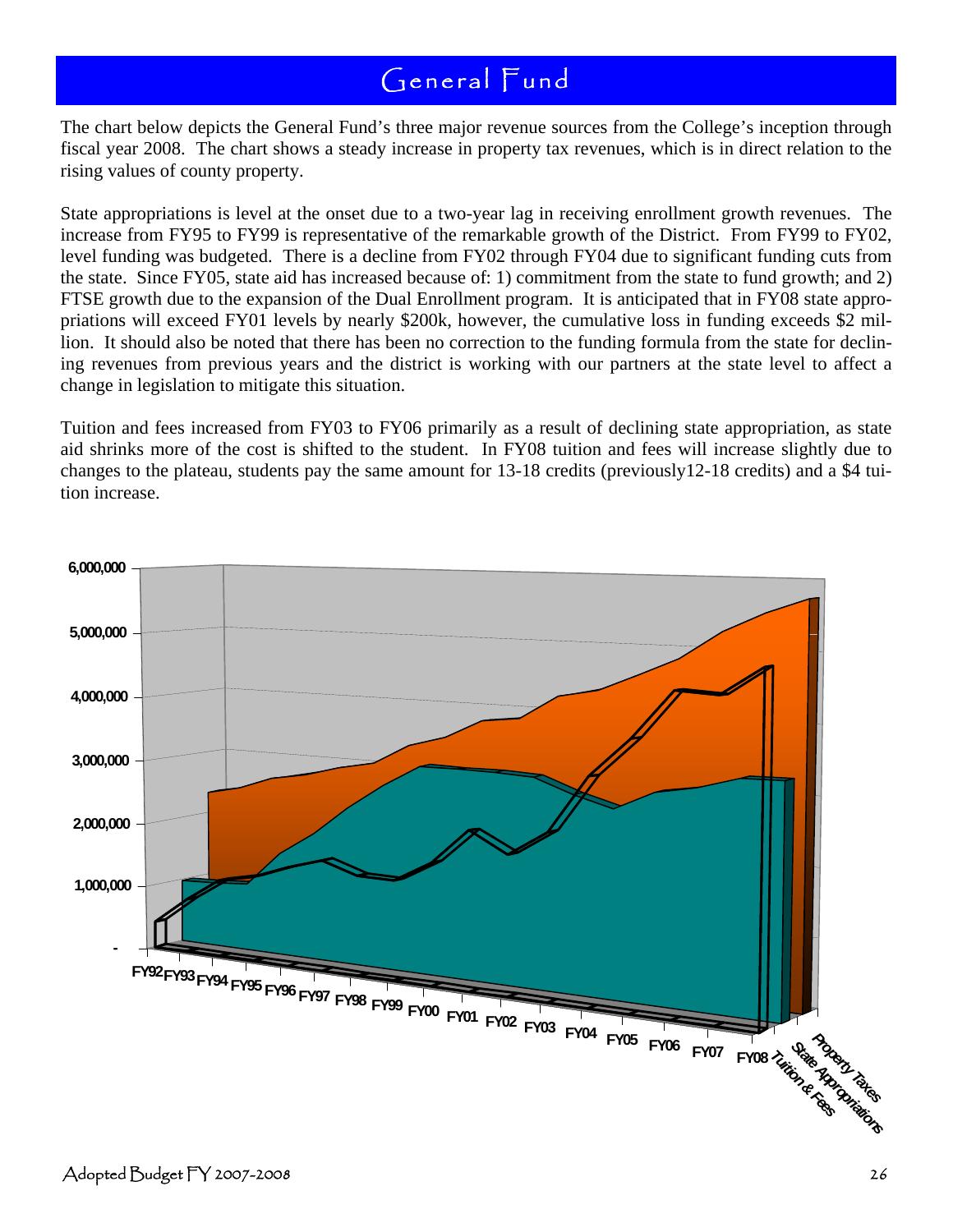The general operating fund accounts for all the resources and related expenditures not separately accounted for special purposes. All general operations and maintenance costs are supported with these resources. The District tax levy, combined with state aid appropriation, account for 57.7% of total general fund revenues. These resources are defined as local revenue and are subject to the Arizona constitutional expenditure limitation.

Coconino Community College has three principal sources of funding for general operations: property taxes, state appropriations and student tuition and fees. These resources combined with others total \$15,745,218; net of transfers, available for General Fund expenditures. This represents additional revenue for the fiscal year of \$497,975 and \$600,000 in operating contingency, an increase of \$100,000 over FY07.

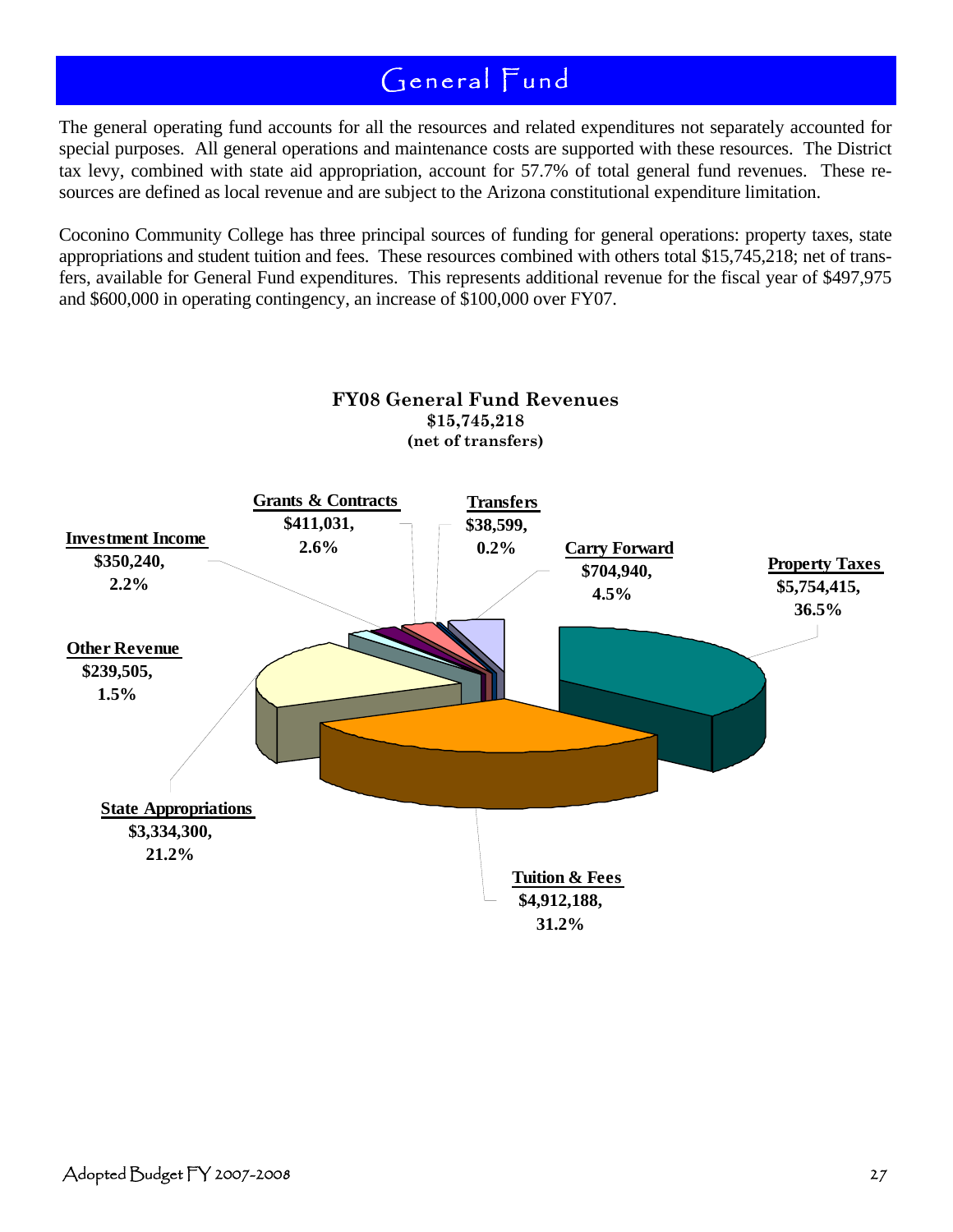Total estimated resources for the upcoming fiscal year establish the amount of total budgeted expenditures, which can be supported for general operations. The major consideration underlying the development of proposed resource allocations was to maintain a comparable level of service and support as well as to provide for the continued development of the college. Additional allocations were provided to numerous initiatives, these incremental budget expenditures can be found in the Appendix section of this document.

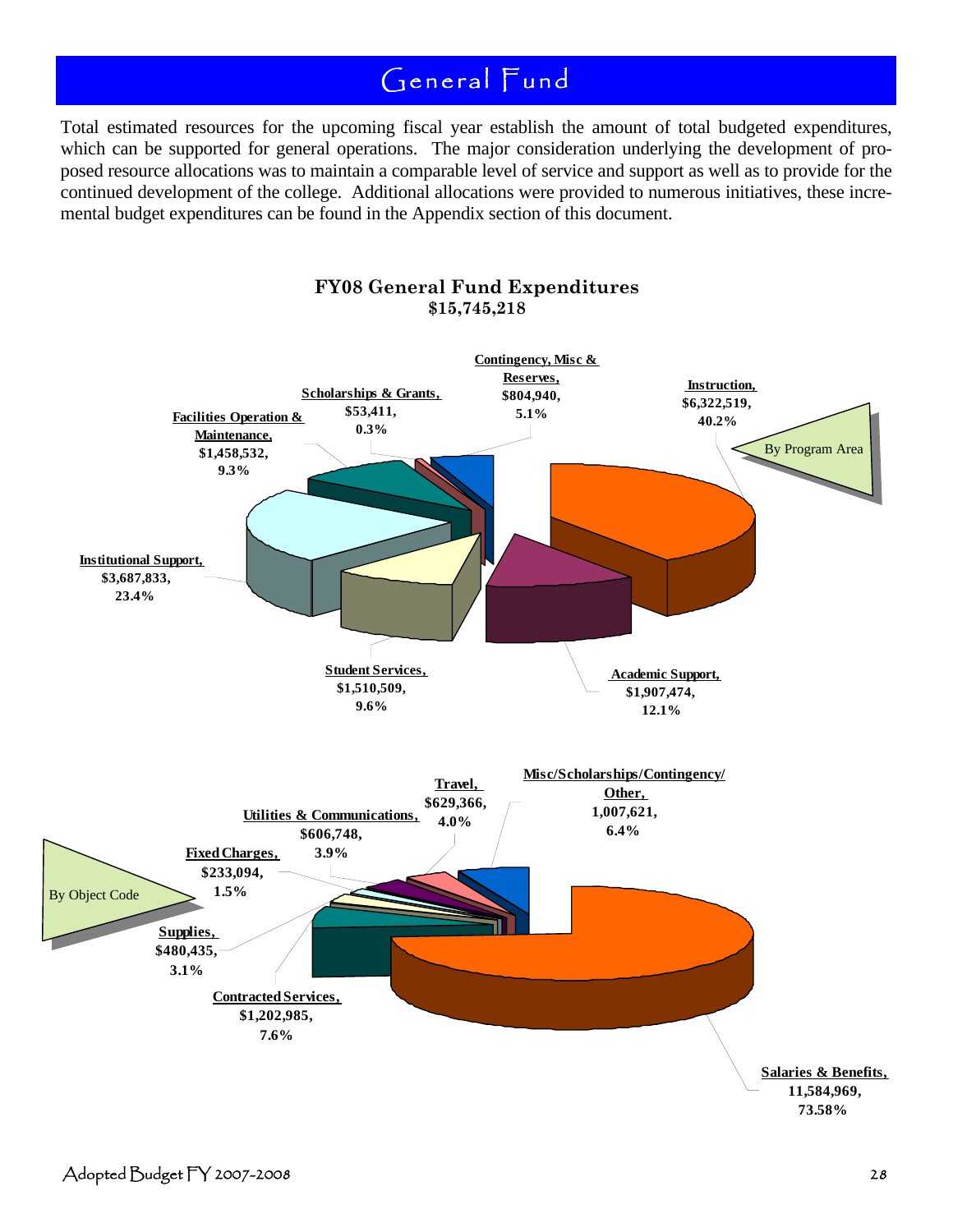#### **District Tax Levy**

Each year the District tax levy is calculated in accordance with Arizona Revised Statutes (A.R.S.) §42-17051. Primary taxes levied on the valuation of county property account for 36.5% of CCC's annual support for general operations, which is an increase of 3.8% over last year. Fiscal year 2008 primary property tax revenue is estimated at \$5.7 million based upon the County's net assessed valuation. Assessed property values mainly fall into two tax levy categories: 1) property on the tax rolls in the current year, and 2) newly completed construction being added to the rolls. The Arizona Constitution limits the increase in the District's tax levy on current assessed property to 2% per year. Tax assessments on new property are added to the levy by applying the tax rate derived from current assessed property to the new property. The assessed valuation of \$1,471,540,615 derives a primary property tax rate of \$0.3717 per \$100 of assessed valuation. By adding the 2007 new construction of approximately \$42 million, the total assessed value equals \$1,514,258,140. Therefore, the new maximum allowable levy limit calculates out to be \$5,628,498.

### **Tax Levy Limit A.R.S. §42-17051**

Three Year Comparative Analysis

| <b>STATUTORY CALCULATION</b>                                                                                         | FY05/06<br>(Tax Year 2005)<br><b>ACTUAL</b> | FY06/07<br>(Tax Year 2006)<br><b>BUDGET</b> | FY06/07<br>(Tax Year 2006)<br><b>ACTUAL</b> | <b>FY07/08</b><br>(Tax Year 2007)<br><b>BUDGET</b> |
|----------------------------------------------------------------------------------------------------------------------|---------------------------------------------|---------------------------------------------|---------------------------------------------|----------------------------------------------------|
| 1) Maximum levy - prior tax year                                                                                     | 4,817,403                                   | 5,094,297<br>S                              | \$<br>5,094,297                             | \$.<br>5,362,417                                   |
| 2) Maximum levy prior tax year multiplied by 102%                                                                    | 4,913,751                                   | 5,196,182                                   | 5,196,182                                   | 5,469,665                                          |
| 3) Assessed value for current tax year of all<br>property subject to tax in the preceding year                       | 1,219,050,586                               | 1,325,474,608                               | 1,325,474,608                               | 1,471,540,615                                      |
| 4) Paragraph 3 divided by 100, then divide paragraph 2<br>by the resulting quotient; round to four decimal places    | 0.4031                                      | 0.3920                                      | 0.3920                                      | 0.3717                                             |
| 5) Assessed value of all property for current year                                                                   | 1,263,779,835                               | 1,367,963,404                               | 1,367,963,404                               | 1,514,258,140                                      |
| 6) Paragraph 5 divided by 100 and multiplied by rate in para 4<br>equals maximum allowable primary property tax levy | 5,094,297                                   | 5,362,417                                   | 5,362,417                                   | 5,628,498                                          |
| 7) Less any amounts pursuant to A.R.S. §42-17051 B. & C.                                                             |                                             |                                             |                                             |                                                    |
| 8) Paragraph 6 minus paragraph 7 equals the allowable<br>primary property tax levy                                   | 5,094,297                                   | 5,362,417                                   | 5,362,417                                   | 5,628,498                                          |
| <b>REVENUE PROJECTION</b><br><b>ADJUSTMENT CALCULATION</b>                                                           |                                             |                                             |                                             |                                                    |
| 9) Actual/Estimated or Projected Collections                                                                         | 5,110,570                                   | 5,351,692                                   | 5,421,483                                   | 5,617,240                                          |
| 10) Salt River Project/Other In-Lieu of Tax                                                                          | 121,290                                     | 137,218                                     | 122,069                                     | 122,000                                            |
| 11) Purina government property lease excise Tax (in-lieu) and Parks on Federal lands                                 | 15,175                                      | 52,175                                      | 15,175                                      | 15,175                                             |
| Total primary property tax/in-lieu revenue                                                                           | 5,247,034                                   | 5,541,085                                   | 5,558,727<br>\$                             | 5,754,415                                          |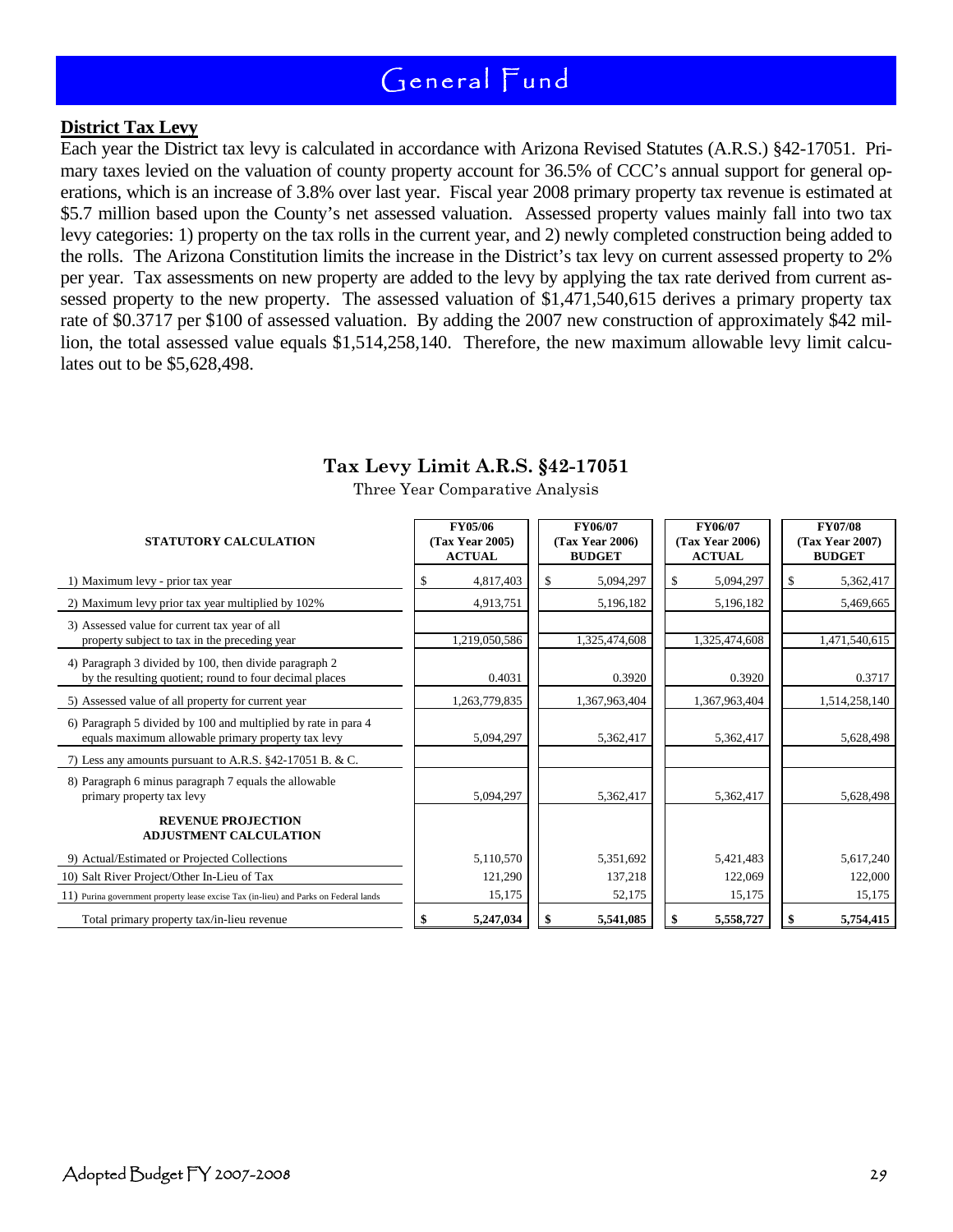Coconino County Community College District's major revenue source is property taxes, comprising over 36.5% of General Fund revenues. The following chart shows a comparison of how CCC's tax rate compares with other rural Arizona Community College Districts. Note that CCC's primary tax rate is nearly one-half of what the nearest community college receives for operations and maintenance and about one-fifth of what Eastern Arizona College District (Graham county) receives.



### **Arizona Community College Property Tax Rate Comparison**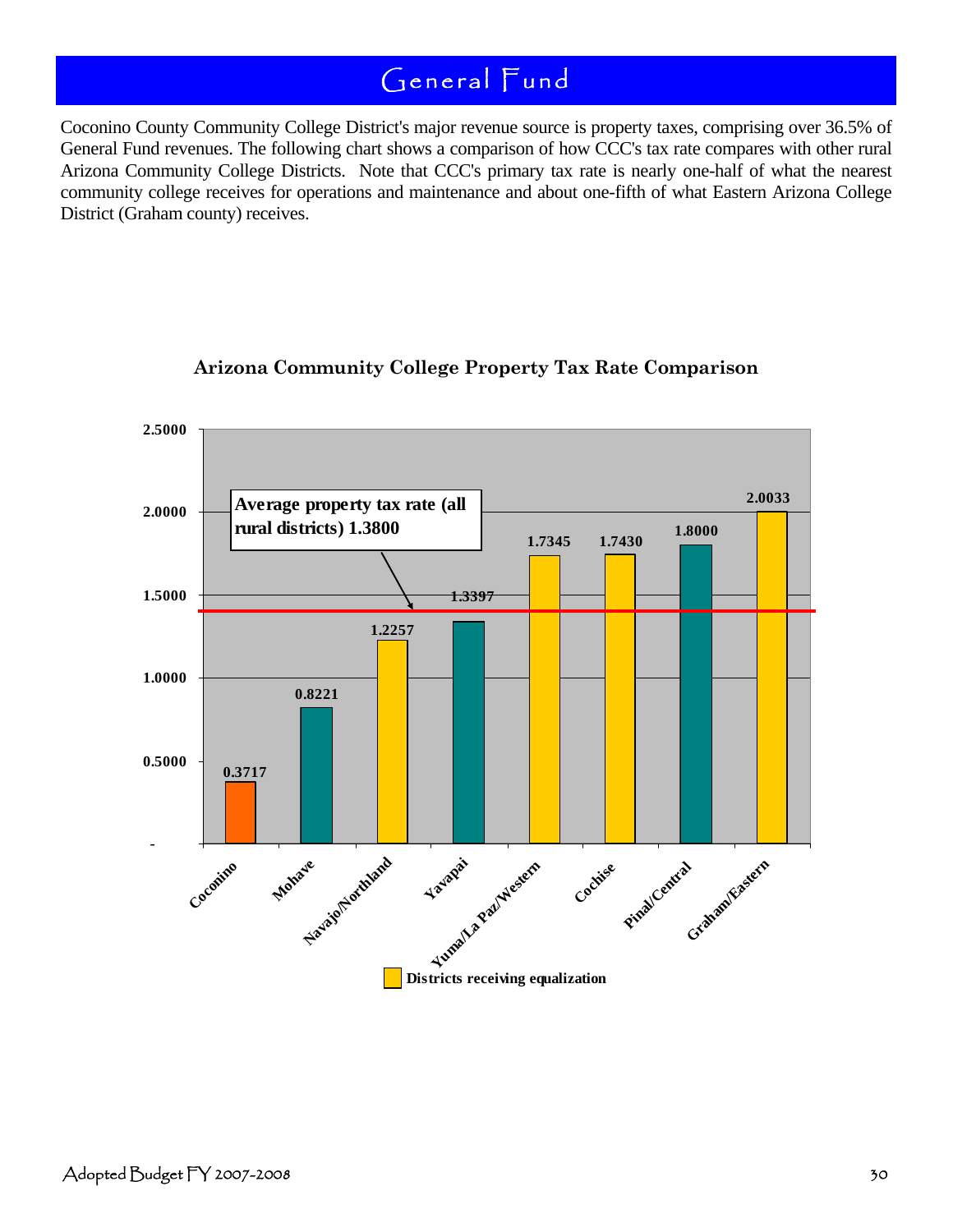#### **State Aid for Maintenance and Operations**

The community college system-wide appropriation for state aid is provided by A.R.S. §15-1466. The formula is based on two factors: 1) the current year as a base and 2) enrollment growth. During the past few years, tourism and other factors have continued to decline, thereby reducing state revenue as a whole. The legislature reduced base state appropriations by 5% in both FY02 and FY03. In FY08 the College is projecting \$3,334,300 in state aid, which is a .4% increase from FY07.

### **STATE APPROPRIATIONS REVENUE PROJECTIONS**

Three Year Comparative Analysis

| Three Tear Comparagive Hindly Sho                                                                                |                          |           |                          |           |    |                          |                                 |        |
|------------------------------------------------------------------------------------------------------------------|--------------------------|-----------|--------------------------|-----------|----|--------------------------|---------------------------------|--------|
| <b>STATUTORY CALCULATION A.R.S. §15-1466</b><br>Subject to legislative appropriation                             | <b>FY05/06</b><br>Actual |           | FY06/07<br><b>Budget</b> |           |    | <b>FY06/07</b><br>Actual | <b>FY07/08</b><br><b>Budget</b> |        |
| 1) Base level (Prior year appropriation)                                                                         | \$                       | 3,025,000 | \$                       | 3,147,700 | \$ | 3,147,700                | 3,322,400<br>S                  |        |
| 2) Audited FTSE growth/(decline) from between the<br>second and third most recent fiscal years                   |                          | 130       |                          | 182       |    | 182                      |                                 | 12     |
| 3) Growth Factor = Prior year Arizona Community College's<br><b>Total State Aid/Total Community College FTSE</b> |                          | 942       |                          | 960       |    | 960                      |                                 | 994    |
| 4) Total Growth Funding<br>Subject to "Hold Harmless" clause for decline in FTSE                                 |                          | 122,700   |                          | 174,700   |    | 174,800                  |                                 | 11,900 |
| <b>REVENUE PROJECTION</b><br><b>ADJUSTMENT CALCULATION</b><br>5) Dual Enrollment Cut                             |                          |           |                          |           |    |                          |                                 |        |
| 6) Budget Cuts (State revenue shortfall)                                                                         |                          |           |                          |           |    |                          |                                 |        |
| Total M & O State appropriations                                                                                 |                          | 3,147,700 |                          | 3,322,400 |    | 3,322,500                | 3,334,300                       |        |

#### **General Tuition and Fees**

To set the parameters within which the budget is constructed for the ensuing year, estimates of resources were measured against the developing plan of expenditures to the extent that planned objectives could not be met within other identified resources. Student tuition and fees include a plateau from 13-18 credit hours (i.e. the  $14<sup>th</sup>$  through the  $18<sup>th</sup>$  credit hours are free). Effective with fall semester 2007, the residential tuition rate is \$65 per credit hour with the 13-18 credit hour plateau. The District Governing Board approved the fiscal year 2007/2008 CCC tuition rates at its April 13, 2007 meeting. The projected enrollment growth is 4.73% for a total revenue for FY08 from resident tuition of \$3,895,150.

#### **Other Tuition and Fees**

Pursuant to A.R.S. §15-1469, unorganized counties (counties without an established community college district) provide for post-secondary education for their residents with community colleges in the State's organized counties. The present formula requires counties to pay operational costs minus state aid per FTSE for the district attended. At the time the budget was prepared it was estimated that the amount paid to the District by Apache, Greenlee and Santa Cruz counties will amount to \$98,664, an 18.5% increase over FY07.

The College's policy concerning non-resident tuition is that the College will charge non-residents 5 times the resident tuition rate since taxes (in either the form of property or state income) contribute nearly 60% of the general fund and non-residents generally do not contribute to these sources. The projected revenue for FY08 from non-resident tuition amounts to \$361,279.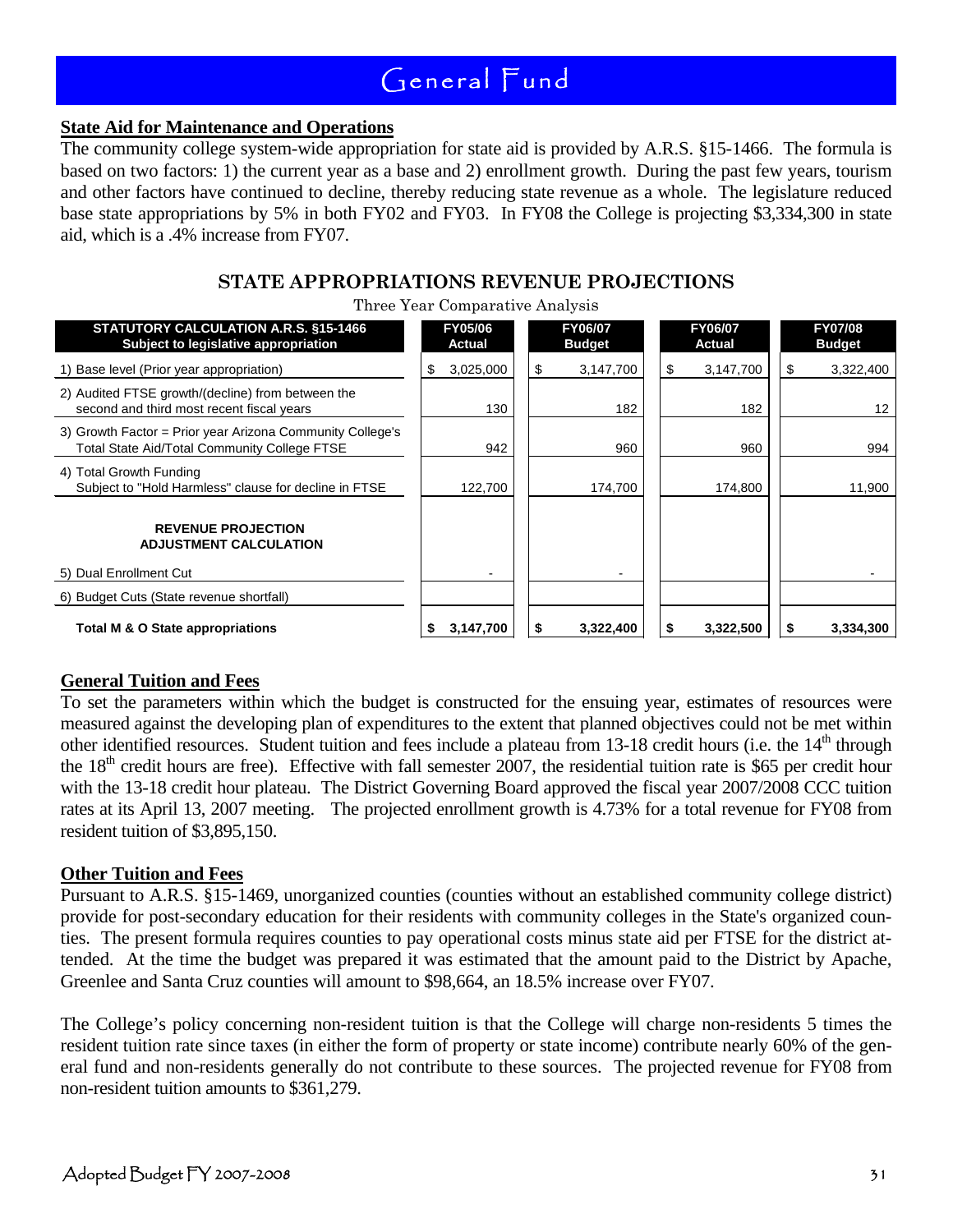WUE is the Western Undergraduate Exchange, a program coordinated by the Western States and falls under the Western Interstate Commission for Higher Education (WICHE). Through WUE, students in western states may enroll in many two-year and four-year college programs at a reduced tuition level: 150 percent of the institution's regular in-state resident tuition. If the student is a legal resident of Alaska, California, Colorado, Hawaii, Idaho, Montana, Nevada, New Mexico, North Dakota, Oregon, South Dakota, Utah, Washington or Wyoming then they are qualified for this program. The projected revenue for FY08 from WUE students is \$79,064.

The District assesses fees to students in an effort to recoup actual costs for certain classes and activities. The projected class fee revenue for fiscal year 2007/2008 amounts to \$335,230, on average this equates to \$178 per fulltime student equivalent. Other non-class fee revenue is estimated at \$142,800. The average non-class fees per full-time student equivalent is \$76.

The entire tuition and fee resource potential for the upcoming fiscal year amounts to \$5,025,899.

|                                                                                                      | <b>FY05/06</b><br><b>Actual</b> | FY06/07<br><b>Budget</b> | <b>FY06/07</b><br><b>Actual</b> | <b>FY07/08</b><br><b>Budget</b> |
|------------------------------------------------------------------------------------------------------|---------------------------------|--------------------------|---------------------------------|---------------------------------|
|                                                                                                      |                                 |                          |                                 |                                 |
| <b>General Tuition (Resident Tuition)</b><br>Tuition received, but not part of FTSE Count 10-15 day  | \$<br>3,304,975                 | 3,724,039<br>\$          | \$<br>3,703,038                 | \$<br>3,895,150                 |
| Tuition received, but not part of FTSE Count after 15 day                                            |                                 |                          |                                 |                                 |
| <b>Total General Tuition</b>                                                                         | 3,304,975                       | 3,724,039                | 3,703,038                       | 3,895,150                       |
| Out-of-District Tuition - Unorganized counties pay                                                   |                                 |                          |                                 |                                 |
| actual cost per FTSE (less state aid/FTSE) from prior year                                           | 44,661                          | 83,168                   | 83,083                          | 98,664                          |
| Out-of-State Tuition (Non-resident Tuition)                                                          |                                 |                          |                                 |                                 |
| SP7-508 requires a minimum of 80% cost per FTSE                                                      | 334,930                         | 293,778                  | 272,381                         | 361,279                         |
|                                                                                                      |                                 |                          |                                 |                                 |
| Out-of-State Tuition (Non-resident Tuition)<br>SP7-508 requires a minimum of 80% cost per FTSE WICHE |                                 | 71,369                   | 125,059                         | 79,064                          |
| Fees (Parking, Transcripts, Graduation, ID, Testing, Etc.)                                           | 178,466                         | 140,000                  | 149,706                         | 142,800                         |
| Class Fee Revenue                                                                                    | 162,879                         | 166,199                  | 168,974                         | 202,374                         |
| Class Fee amount to balance with fee projections                                                     |                                 | 29,246                   |                                 | 69,663                          |
| Total plus online course fee revenue                                                                 | 162,879                         | 195,445                  | 168,974                         | 335,230                         |
|                                                                                                      |                                 |                          |                                 |                                 |
| <b>Community Enrichment Center</b>                                                                   |                                 |                          |                                 | 100,000                         |
| Non-Credit (Page & Fredonia)                                                                         |                                 |                          |                                 | 13,711                          |
| <b>Total tuition and fee revenue</b>                                                                 | 4,025,910<br>\$                 | 4,507,800<br>\$          | 4,502,240<br>\$                 | \$<br>5,025,899                 |

### **TUITION AND FEE REVENUE PROJECTIONS**

Three Year Comparative Analysis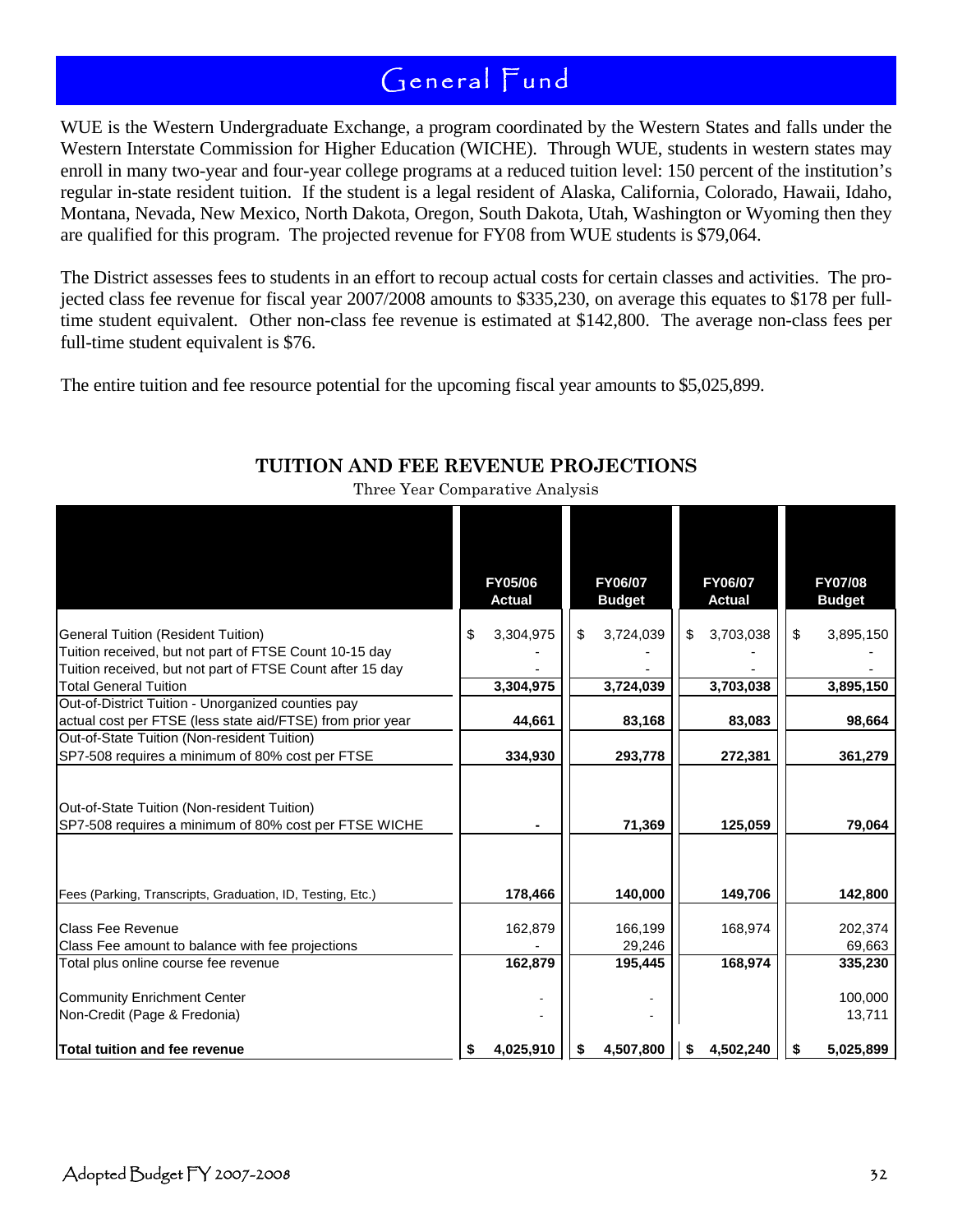#### **Other Revenue**

Other revenues include indirect costs from grants, investment income, tenant rentals, carry forward and miscellaneous sources. The College policy is to maintain enough funds to provide for 180 days operating coverage within its fund balances. These funds can be used in the event of a revenue shortfall, but are primarily invested to provide income for the current year. Carry forward revenue is utilized from these fund balances sparingly and is generally for emergency non-recurring expenses only. In FY08 the college budgeted \$600,000 in carry forward as an operating contingency. In addition, \$20k has been carried forward for projects that were not complete by the end of FY07. Total other revenue from all sources is expected to total approximately \$134,500 for the upcoming year.

State and local resources available to the District are generally well below its constitutional spending allowance based on the number of students currently served. This shortfall in "public based" support has resulted in unmet resource needs evidenced by relatively fixed operating budgets, limited new course offerings, limited new faculty and staff positions, and a majority of students being taught by part-time instructors. Sustained new resources are essential, not only to address these concerns, but also to ensure that future growth demands can be met. In asserting these additional resource needs with state legislators and local taxpayers, the College points to its demonstrated cost efficiencies, which help support the development of proposed budget recommendations that maintain current programs and services.

|                                                    | FY05/06<br><b>ACTUAL</b> | FY06/07<br><b>BUDGET</b> | FY06/07<br><b>ACTUAL</b>           | FY07/08<br><b>BUDGET</b> |
|----------------------------------------------------|--------------------------|--------------------------|------------------------------------|--------------------------|
|                                                    |                          |                          |                                    |                          |
| Gifts, Grants & Contracts                          |                          |                          |                                    |                          |
| Indirect costs from administration of grants       | 15,414                   |                          | 35,560                             |                          |
| <b>Private Gifts, Grants &amp; Contracts</b>       |                          |                          |                                    |                          |
| Foundation (Fundraising Svcs.)                     |                          |                          |                                    |                          |
| Foundation (SRP/other contributions)               | 12.891                   | 47.000                   | 81.961                             | 42.034                   |
| Foundation FMC Contribution                        | 100,000                  | 100,000                  | 100,000                            | 100,000                  |
| FUSD (Caviat) & AHEC for C.N.A. program            |                          |                          |                                    | 41,000                   |
| NPC contract revenue Title III phase in            |                          |                          |                                    |                          |
| Food Service (Commissions) Café Express            |                          |                          |                                    |                          |
| <b>Contract Training</b>                           | 57,298                   | 167,100                  | 108,872                            | 9,100                    |
| Continuing Ed-Page/Fredonia                        | 1,190                    | 13,711                   |                                    |                          |
| Cisco Training                                     | 7,500                    | 10,000                   | 9,000                              | 7,500                    |
| YMCA-Child Care                                    | 6,362                    | 6,800                    | 7,505                              | 6,800                    |
| <b>ADA Interpretive Services</b>                   |                          |                          | 1,512                              |                          |
| City of Page                                       |                          |                          |                                    |                          |
| <b>Total Private Gifts, Grants &amp; Contracts</b> | 185,241                  | 344,611                  | 308,850                            | 206,434                  |
| <b>Investments</b>                                 |                          |                          |                                    |                          |
| Investments (Interest on accounts at treasuries)   | \$318,404                | \$<br>260,000            | 381,343<br>\$                      | \$<br>350,240            |
| <b>Investment Recovery</b>                         |                          |                          | \$<br>32,553                       |                          |
| <b>Total Investments</b>                           |                          |                          | $\overline{\mathbb{s}}$<br>413.896 |                          |
| <b>Other Income</b>                                |                          |                          |                                    |                          |
| <b>Rental Income</b>                               |                          |                          |                                    |                          |
| Tony's Barber Shop (Lease)                         | 5,869                    | 6,068                    | 6,070                              | 6,264                    |
| Flagstaff Library (Lease)                          | 74,082                   | 76,601                   | 76,613                             | 79,064                   |
| <b>YMCA Lease</b>                                  | 4,429                    | 4,580                    | 4,580                              | 4,727                    |
| Facility Usage (Misc. temporary)                   | 15,434                   | 8,000                    | 16,202                             | 15,000                   |
| <b>Total Rental Income</b>                         | 99,814                   | 95,248                   | 103,465                            | 105,055                  |
| <b>Other Income</b>                                |                          |                          |                                    |                          |
| <b>Surplus Property</b>                            | 6,799                    | 2,000                    | 5,089                              | 4,000                    |
| <b>Parking Tickets</b>                             | 32,625                   | 27,820                   | 36,805                             | 30,000                   |
| Vending utility recovery                           |                          |                          | 378                                | 4,500                    |
| NSC fees                                           |                          | 500                      |                                    |                          |
|                                                    |                          | 3,000                    |                                    |                          |
| Directory sales fee                                | 44,635                   | 56,000                   | 55,782                             | 90,000                   |
| Bookstore (Commissions)                            |                          |                          |                                    |                          |
| ADA Interpretive Services-RESTRICTED FUND          |                          | 2,000                    |                                    | 2,000                    |
| Misc                                               | 6,020                    | 4,000                    | 6,448                              | 4,000                    |
| <b>Total Other Income</b>                          | 90,079                   | 95,320                   | 104,502                            | 134,500                  |
| <b>Total Rental and Other Income</b>               |                          | 190,568                  | 207,967                            | 239,555                  |
| <b>Carry Forward</b>                               |                          | 520,400                  |                                    | 704,240                  |
| Reduction of fund balance or 20% txr from capital  |                          |                          |                                    |                          |
| <b>Transfers Out</b>                               | (253, 236)               | (76, 203)                |                                    | (82, 743)                |
| <b>Transfers In</b>                                | 3,499                    | 36,582                   |                                    | 36,582                   |
| Reduction in available revenue to other funds      |                          |                          |                                    |                          |
| <b>Net Transfers</b>                               | (249, 737)               | (39, 621)                | (109, 352)                         | (46, 161)                |
| <b>Total other revenue/transfers</b>               | 459,215<br>\$            | \$<br>1,275,957          | \$<br>824,366                      | \$<br>1,454,308          |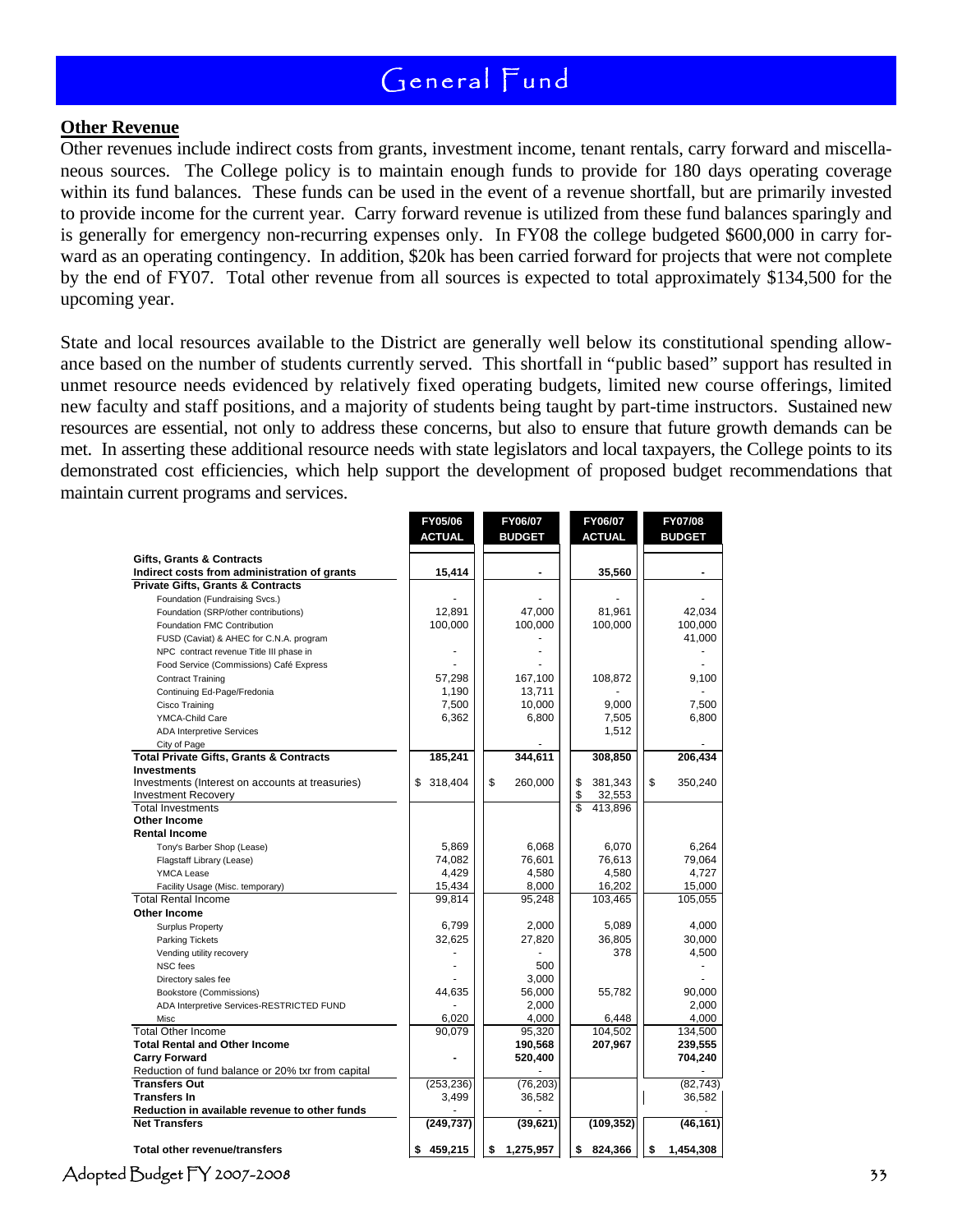### **Budget Comparison - Operating Budget**

| For Years Ended June 30              | 2005-2006        | 2006-2007            | 2006-2007        | 2007-2008        | <b>Percent Change</b> |
|--------------------------------------|------------------|----------------------|------------------|------------------|-----------------------|
|                                      | <b>ACTUAL</b>    | <b>BUDGET</b>        | <b>ACTUAL*</b>   | <b>BUDGET</b>    | FY07 to FY08          |
| <b>Revenues</b>                      |                  |                      |                  |                  |                       |
| <b>Property Taxes</b>                | 5,247,034        | 5,541,085            | 5,558,727        | 5,754,415        | 3.8%                  |
| <b>State Appropriations</b>          | 3,147,700        | 3,322,400            | 3,322,500        | 3,334,300        | 0.4%                  |
| <b>Indirect Costs Recovered</b>      | 15,414           |                      |                  |                  | 0.0%                  |
| Private Gifts, Grants & Contracts    | 130,012          | 344,611              | 344,410          | 411,031          | 19.3%                 |
| <b>General Tuition</b>               | 4,063,209        | 4,507,800            | 4,502,240        | 4,912,188        | 9.0%                  |
| Investment Income                    | 318,404          | 260,000              | 413,896          | 350,240          | 34.7%                 |
| Rental/Common Area Maintenance/Other | 189,893          | 190,569              | 207,967          | 239,505          | 25.7%                 |
| Carry Forward                        |                  | 520,400              |                  | 704,940          | 35.5%                 |
| <b>Total Revenues</b>                | \$<br>13,111,666 | \$<br>14,686,864     | \$<br>14,349,740 | \$<br>15,706,619 | 6.9%                  |
| <b>Expenditures by Program</b>       |                  |                      |                  |                  |                       |
| Instruction                          | 5,437,059        | 5,590,209            | 5,573,139        | 6,322,519        | 13.1%                 |
| <b>Public Service</b>                |                  |                      |                  |                  | 0.0%                  |
| Academic Support                     | 1,592,547        | 1,949,804            | 1,631,614        | 1,907,474        | $-2.2%$               |
| <b>Student Services</b>              | 1,222,284        | 1,444,057            | 1,366,406        | 1,510,509        | 4.6%                  |
| <b>Institutional Support</b>         | 3,127,007        | 3,619,160            | 3,592,840        | 3,687,833        | 1.9%                  |
| Facilities Operation & Maintenance   | 1,231,294        | 1,373,197            | 1,266,132        | 1,458,532        | 6.2%                  |
| Scholarships & Grants                | 48,879           | 50,416               | 45,076           | 53,411           | 5.9%                  |
| Contingency, Misc & Reserves         |                  | 620,400              |                  | 804,940          | 29.7%                 |
| <b>Total Expenditures</b>            | \$<br>12,659,068 | \$<br>14,647,243     | \$<br>13,475,206 | \$<br>15,745,218 | 7.5%                  |
| <b>Expenditures by Object</b>        |                  |                      |                  |                  |                       |
| <b>Personnel Services</b>            | 9,977,672        | 10,987,439           | 10,562,551       | 11,584,969       | 5.4%                  |
| <b>Contractual Services</b>          | 839,285          | 1,039,269            | 1,001,642        | 1,202,985        | 15.8%                 |
| Supplies                             | 499,366          | 443,998              | 449,771          | 480,435          | 8.2%                  |
| <b>Student Related Expenses</b>      |                  | 157,502              | 125,782          | 233,094          | 48.0%                 |
| <b>Fixed Charges</b>                 | 559,361          | 590,708              | 530,589          | 606,748          | 2.7%                  |
| <b>Utilities</b>                     | 539,593          | 608,662              | 574,413          | 629,366          | 3.4%                  |
| Travel                               | 115,687          | 118,999              | 123,278          | 118,760          | $-0.2%$               |
| Contingency/Miscellaneous            | 78,319           | 650,250              | 55,673           | 835,450          | 28.5%                 |
| Scholarships                         | 49,784           | 50,416               | 45,476           | 53,411           | 5.9%                  |
| Capital Equipment                    |                  |                      | 6,031            |                  |                       |
| <b>Total Expenditures</b>            | \$<br>12,659,068 | \$<br>14,647,243     | \$<br>13,475,206 | \$<br>15,745,218 | 7.5%                  |
| Other financing sources (uses)       |                  |                      |                  |                  |                       |
| Transfer In                          | 3,499            | 36,582               |                  | 121,342          |                       |
| <b>Transfer Out</b>                  | (253, 236)       | (76, 203)            | (109, 352)       | (82, 743)        |                       |
| Total other financing sources (uses) | (249, 737)       | (39, 621)            | (109, 352)       | 38,599           | $-197.4%$             |
| <b>Total Revenues and Transfers</b>  | 12,861,929       | 14,647,243           | 14,240,387       | 15,745,218       | 7.5%                  |
| Excess of revenues and other sources |                  |                      |                  |                  |                       |
| over/(under) expenditures            | \$<br>202,861    | 0                    | \$<br>765,182    | \$               |                       |
|                                      |                  |                      |                  |                  |                       |
| <b>Beginning fund balance July 1</b> |                  |                      |                  |                  |                       |
| designated for future spending       | 3,573,502        | 3,776,363            | 3,776,363        | 4,541,545        |                       |
| Ending fund balance June 30          | 3,776,363        | 3,776,364            | 4,541,545        | 4,541,545        | 20.3%                 |
| Net change in fund balance           | \$<br>202,861    | \$<br>0 <sup>5</sup> | 765,182   \$     |                  |                       |

2006-2007 actuals are preliminary. Final audited results will be available in October 2007.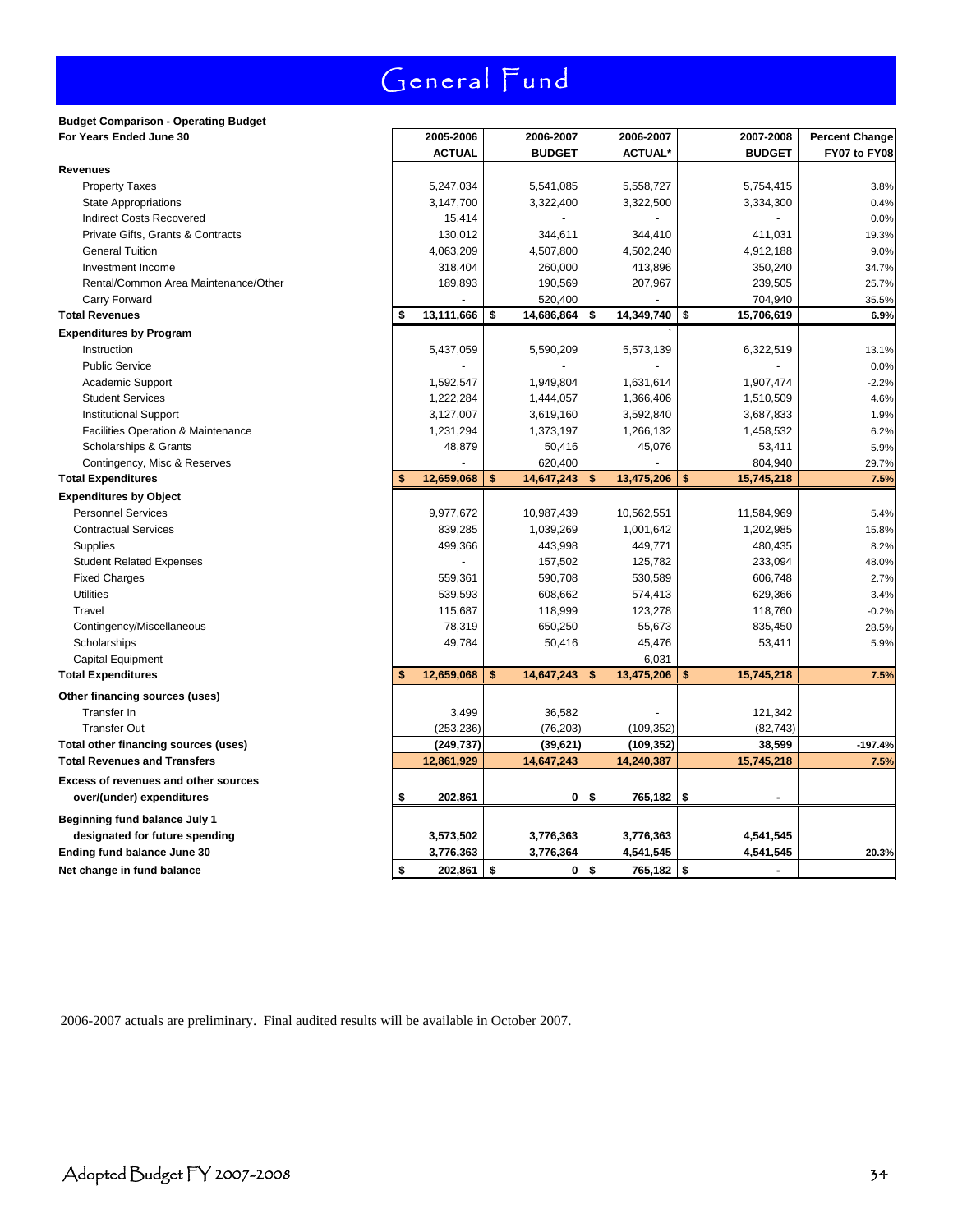### Restricted Funds

Restricted Funds are funds regulated by the sponsoring agency and include the programs listed below.

#### **Adult Education (AED)**

The Federal Workforce Investment Act (WIA) and the state of Arizona provide Adult Education funding to CCC to serve county residents 16 years and older or who are not legally required to be in school and who do not have a high school diploma. The purpose of the services provided is to achieve several ends for this large, underserved population: help them get or keep a job by offering instruction in basic workplace skills; provide GED preparation classes; provide English language instruction; provide Citizenship preparation classes.

#### **Carl Perkins Basic Grant**

The Carl Perkins Basic Grant provides funding to improve vocational educational programs and the assessment, retention and completion of special population students in these programs. The grant provides students with career exploration and planning services, academic advising, referrals and support to eligible students. This is especially for those who are academically and/or economically disadvantaged, limited in English proficiency, have a disability or are pursuing a nontraditional degree for their gender. The grant also funds learning assistance, assistive technology, faculty training and technology upgrades district-wide.

#### **CCC-NPC Title III Cooperative Grant**

In August 2004 the US Department of Education (USDOE) awarded CCC and Northland Pioneer College (NPC) a collaborative Strengthening Institutions Program grant authorized under Title III, Part A of the Higher Education Act of 1965 (HEA). The grant award is \$2,495,936 over five years (Oct 1, 2004-Sept 30, 2009) and is titled *Development of a Distance Learning Partnership*. Through the development of a distance learning partnership, both CCC and NPC are to strengthen technology infrastructures, increase online course offerings, develop and share supplemental instruction learning objects, develop online degrees and certificates, and create a comprehensive online student support system. The objective of these activities is to expand access to the choices for learning throughout the Navajo, Apache, and Coconino counties and to increase retention and graduation rates of distance learners.

#### **Financial Aid**

Student financial aid consists of student grants (SEOG, LEAP, PELL), Federal Work Study (FWS), administrative overhead and scholarships funded by federal, state and local governments as well as other public and private sources. The financial aid department has developed procedures to verify eligibility and coordinate aid awards to ensure that any one recipient does not receive aid in excess of prescribed limits. It also follows guidelines for ensuring that federal programs are in compliance with regulations.

#### **Small Business Development Center (SBDC)**

The purpose of the Small Business Development Center (SBDC) is to provide one-on-one counseling, targeted training and innovative information resources to the Coconino County business community.

#### **Tech Prep**

Tech Prep's mission is to provide a sequenced, integrated program of academic and occupational studies to prepare students for entry-level or advanced-level positions in a highly technical workforce. CCC has a four plus two (4+2) articulation agreement with the County's school districts and alternative high schools. Articulations reduce duplication of needed courses in programs that enable students to attain a certificate or associate's degree. The Tech Prep program provides support services to students at all levels and collaborates with business/industry for workplace learning experiences.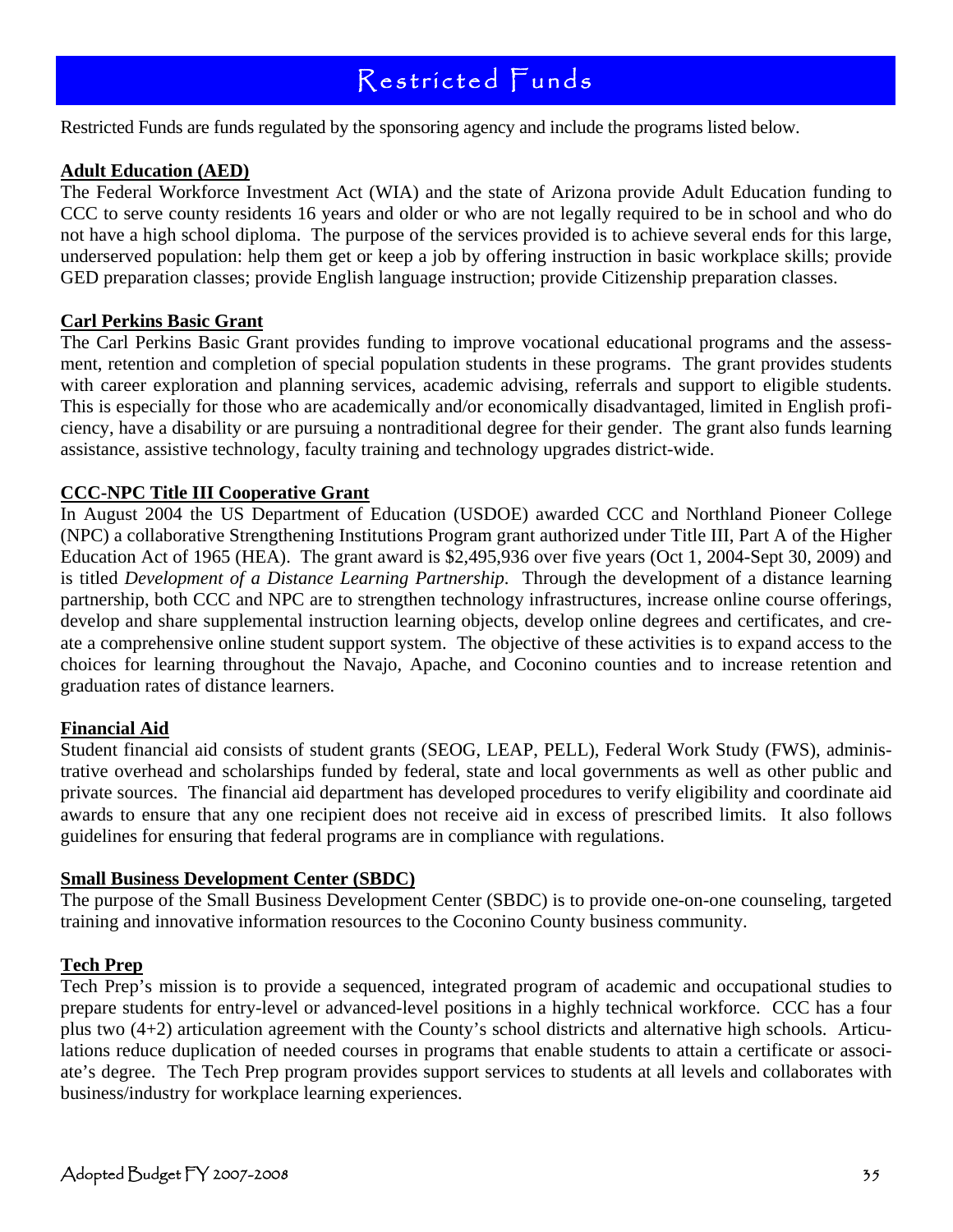### Restricted Funds

#### **Workforce Development (Prop 301)**

Workforce Development is primarily funded through a 0.6% sales tax initiative (Proposition 301) approved by Arizona voters in 2002. Coconino Community College funds a variety of its instructional programs at the Fourth Street Campus within this fund; these include general instruction, nursing, Cisco academy, construction trades and other vocational/technical programs.

The table that follows summarizes the District's Restricted Funds revenues and expenditures. Grants (not shown above) may be included in prior years, as the programs were conducted but have since expired. Note that no fund balance is recorded within the restricted funds, as revenue is only declared upon expenditure recognition.

| <b>Budget Comparison - Operating Budget</b> |    | 2005-2006     |          | 2006-2007     | 2006-2007      |            | 2007-2008      | <b>Percent Change</b> |
|---------------------------------------------|----|---------------|----------|---------------|----------------|------------|----------------|-----------------------|
| For Years Ended June 30                     |    | <b>ACTUAL</b> |          | <b>BUDGET</b> | <b>ACTUAL*</b> |            | <b>BUDGET</b>  | <b>FY07 to FY08</b>   |
| Revenues                                    |    |               |          |               |                |            |                |                       |
| <b>Grants &amp; Contracts</b>               |    | 3,251,906     |          | 4,468,577     | 3,483,345      |            | 4,293,363      | $-3.9%$               |
| <b>Total Revenues</b>                       | \$ | 3,251,906     | \$       | 4,468,577 \$  | 3,483,345      | $\sqrt{3}$ | 4,293,363      | $-3.9%$               |
| <b>Expenditures by Program</b>              |    |               |          |               |                |            |                |                       |
| Instruction                                 |    | 949,566       |          | 1,318,391     | 985,615        |            | 1,358,735      | 3.1%                  |
| <b>Public Service</b>                       |    | 133,497       |          | 144,371       | 112,715        |            | 131,840        | $-8.7%$               |
| Academic Support                            |    | 496,300       |          | 772,589       | 642,802        |            | 636,871        | $-17.6%$              |
| <b>Student Services</b>                     |    | 187,635       |          | 173,600       | 167,298        |            | 103,102        | $-40.6%$              |
| <b>Institutional Support</b>                |    | 3,046         |          | 2,565         | 2,553          |            | 2,662          | 3.8%                  |
| Scholarships & Grants                       |    | 1,563,114     |          | 2,084,682     | 1,627,447      |            | 2,087,774      | 0.1%                  |
| <b>Total Expenditures</b>                   | \$ | 3,333,157     | \$       | 4,496,198 \$  | 3,538,429      | \$         | 4,320,984      | $-3.9%$               |
| <b>Expenditures by Object</b>               |    |               |          |               |                |            |                |                       |
| <b>Personnel Services</b>                   |    | 1,181,394     |          | 1,283,283     | 1,213,045      |            | 1,471,939      | 14.7%                 |
| <b>Contractual Services</b>                 |    | 70,028        |          | 162,263       | 57,662         |            | 173,126        | 6.7%                  |
| Supplies                                    |    | 178,397       |          | 107,436       | 116,808        |            | 125,882        | 17.2%                 |
| <b>Student Related Expenses</b>             |    |               |          |               | 1,200          |            |                | 0.0%                  |
| <b>Fixed Charges</b>                        |    | 149,935       |          | 251,495       | 165,123        |            | 142,500        | $-43.3%$              |
| <b>Utilities</b>                            |    | 23,179        |          | 123,947       | 51,396         |            | 115,360        | $-6.9%$               |
| Travel                                      |    | 72,276        |          | 85,486        | 58,356         |            | 62,956         | $-26.4%$              |
| Contingency/Miscellaneous                   |    | 16,486        |          | 369,873       | 36,654         |            | 59,860         | $-83.8%$              |
| Scholarships                                |    | 1,564,343     |          | 2,075,792     | 1,627,509      |            | 2,089,361      | 0.7%                  |
| Capital Equipment                           |    | 77,121        |          | 36,623        | 210,675        |            | 80,000         | 118.4%                |
| <b>Total Expenditures</b>                   | \$ | 3,333,157     | \$       | 4,496,198 \$  | 3,538,429      | \$         | 4,320,984      | $-3.9%$               |
| Other financing sources (uses)              |    |               |          |               |                |            |                |                       |
| Transfer In                                 |    | 564,608       |          | 64,203        | 547,086        |            | 64,203         |                       |
| Transfer Out - Non-Mandatory                |    | (483, 357)    |          | (36, 582)     | (492,002)      |            | (36, 582)      |                       |
| Total other financing sources (uses)        |    | 81,251        |          | 27,621        | 55,084         |            | 27,621         | 0.0%                  |
| Excess of revenues and other sources        |    |               |          |               |                |            |                |                       |
| over/(under) expenditures                   | S  |               | $(0)$ \$ |               | 0              | \$         |                |                       |
| Beginning fund balance July 1               |    |               |          |               |                |            |                |                       |
| designated for future spending              |    |               |          |               |                |            | ٠              | 0                     |
| Ending fund balance June 30                 |    | (0)           |          |               | 0              |            | $\blacksquare$ |                       |
| Net change in fund balance                  | \$ |               | $(0)$ \$ |               | \$<br>0        | \$         | $\overline{a}$ |                       |
| * unaudited                                 |    |               |          |               |                |            |                |                       |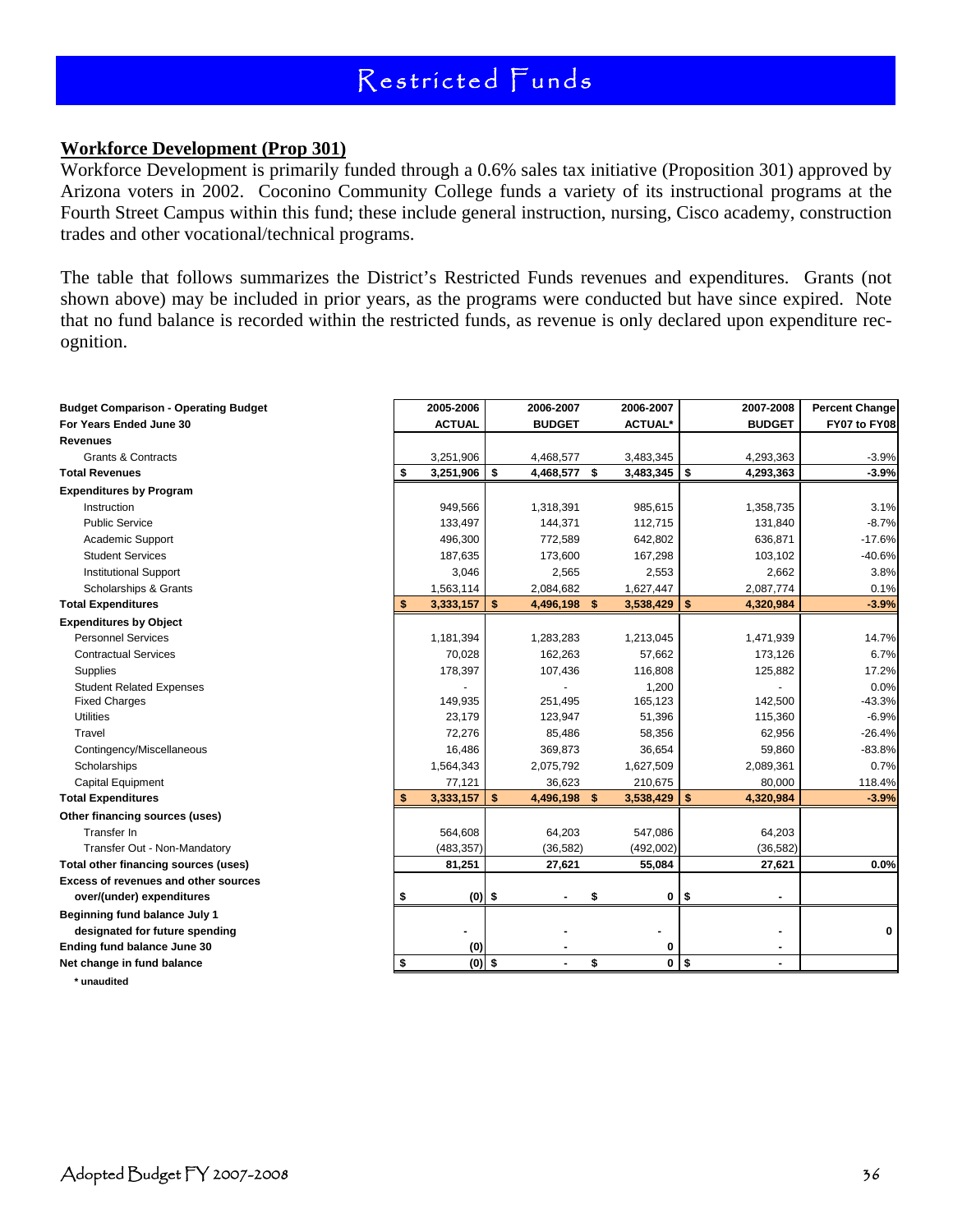### Auxiliary Enterprise Funds

The Auxiliary Enterprises fund accounts for transactions of substantially self-supporting activities that provide services for the community, students, faculty and staff. Auxiliary Fund revenues and expenditures are adjusted each year to ensure that expenditures equal revenues and fund balance available.

Auxiliary enterprises consist of vending services, math calculator rentals, student clubs and organizations and workshops.

#### **Vending Services**

Vending Services account for the vending machine revenues at all campuses. The employee vending account primarily funds the purchase of employee shirts given to each new permanent employee to help promote the values of the college, employee recognition activities and a spring barbeque and winter holiday celebration. The student vending account funds expenditures related to student programs and clubs such as Phi Theta Kappa and the Art and Dance Clubs. At the end of the year any fund balance remaining in these funds will remain within each fund be used or carried forward into subsequent fiscal years.

#### **Other Revenue**

Other revenue and miscellaneous expenditures consist primarily of calculator rentals and teaching and learning workshops. Any fund balance at the end of the year in these funds will remain for use in subsequent fiscal years.

- The math department at both Flagstaff and Page campuses rent calculators to students that require them for advanced calculus and other courses. A nominal fee pays for the replacement of the calculators and batteries.
- The teaching and learning center conducts a workshop or two annually that is open to students, staff, community, as well as other educators throughout the state.

The table on the following page presents the Auxiliary Enterprises Funds projected revenues and expenditures.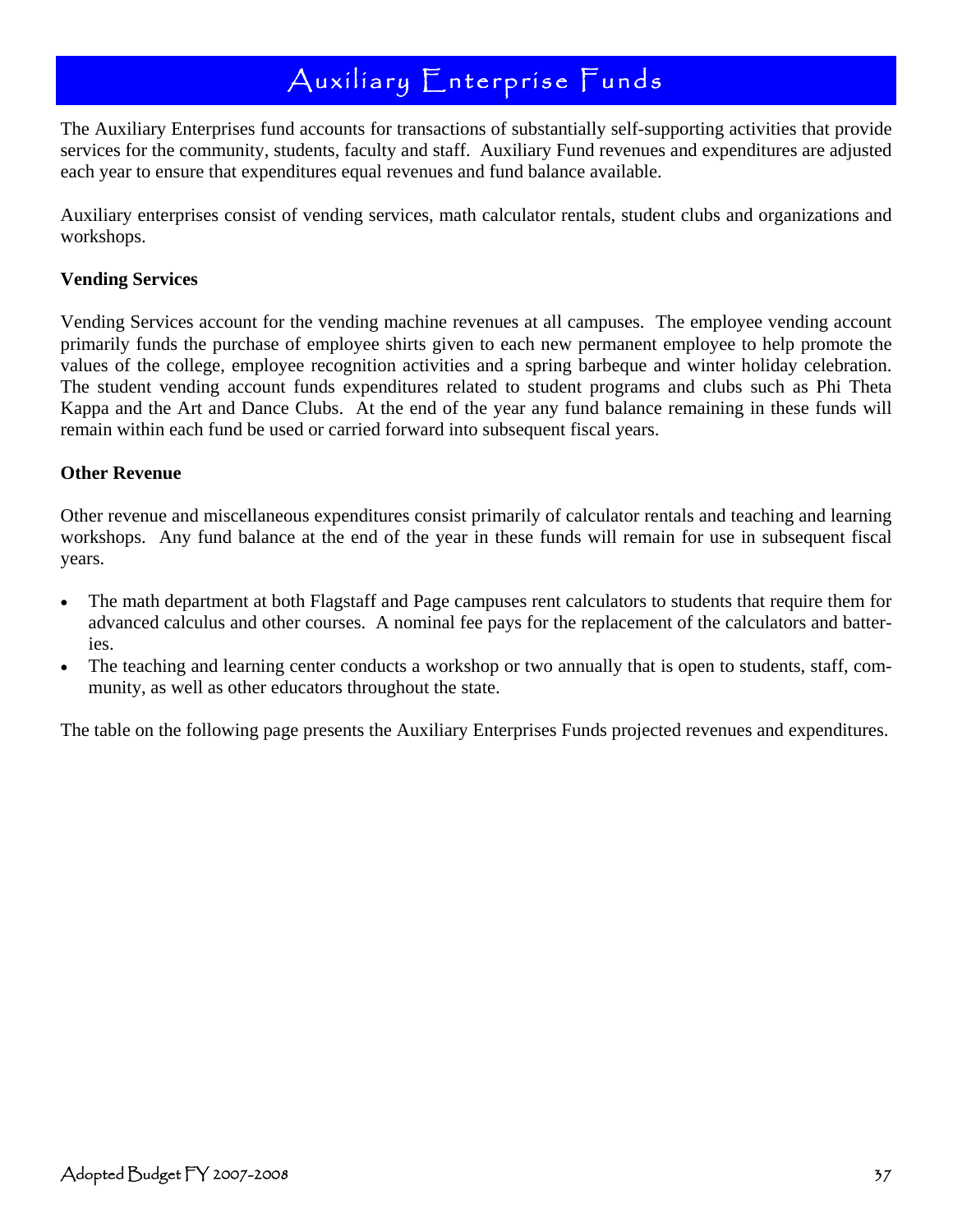# Auxiliary Enterprise Funds

| <b>Budget Comparison - Operating Budget</b> |    | 2005-2006     | 2006-2007       | 2006-2007          | 2007-2008      | <b>Percent Change</b> |
|---------------------------------------------|----|---------------|-----------------|--------------------|----------------|-----------------------|
| For Years Ended June 30                     |    | <b>ACTUAL</b> | <b>BUDGET</b>   | <b>ACTUAL*</b>     | <b>BUDGET</b>  | FY07 to FY08          |
| Sales & Services                            |    | 23,340        | 24,196          | 22,271             | 27.366         | 13.1%                 |
| <b>Total Revenues</b>                       | \$ | 23,340        | \$<br>24,196 \$ | 22,271             | \$<br>27,366   | 13.1%                 |
| <b>Expenditures by Program</b>              |    |               |                 |                    |                |                       |
| <b>Auxiliary Enterprises</b>                |    | 18,584        | 36,196          | 25,650             | 40,366         | 11.5%                 |
| <b>Total Expenditures</b>                   | S. | 18,584        | \$<br>36,196 \$ | 25,650             | \$<br>40,366   | 11.5%                 |
| <b>Expenditures by Object</b>               |    |               |                 |                    |                |                       |
| <b>Personnel Services</b>                   |    | 1,625         | 3,246           | 1,624              | 3,250          | 0.1%                  |
| <b>Contractual Services</b>                 |    | 5,499         | 2,050           | 6,752              | 5,642          | 175.2%                |
| Supplies                                    |    | 7,912         | 23,600          | 11,261             | 27,376         | 16.0%                 |
| <b>Fixed Charges</b>                        |    | 1,220         | 4,000           | 823                |                | $-100.0%$             |
| <b>Utilities</b>                            |    | 119           | 500             | 339                | 350            | $-30.0%$              |
| Travel                                      |    | 2,209         | 2,800           | 4,805              | 3,748          | 33.9%                 |
| Contingency/Miscellaneous                   |    |               |                 | 45                 |                |                       |
| <b>Total Expenditures</b>                   | \$ | 18,584        | \$<br>36,196 \$ | 25,650             | \$<br>40,366   | 11.5%                 |
| Other financing sources (uses)              |    |               |                 |                    |                |                       |
| Transfer In                                 |    |               | 12,000          | 12,000             | 13,000         | 8.3%                  |
| Transfer Out - Non-Mandatory                |    | (3,499)       |                 |                    |                |                       |
| Transfer Out - Mandatory                    |    |               |                 |                    |                |                       |
| Total other financing sources (uses)        |    | (3, 499)      | 12,000          | 12,000             | 13,000         | 8.3%                  |
| Excess of revenues and other sources        |    |               |                 |                    |                |                       |
| over/(under) expenditures                   | S. | $1,256$   \$  |                 | \$<br>$8,621$   \$ | $\blacksquare$ |                       |
| Beginning fund balance July 1               |    |               |                 |                    |                |                       |
| designated for future spending              |    | 2,728         | 3,985           | 3,985              | 12,606         | 216.4%                |
| Ending fund balance June 30                 |    | 3,985         | 3,985           | 12,606             | 12,606         | 216.4%                |
| Net change in fund balance                  | \$ |               | ٠               | \$<br>$8,621$ \$   | $\blacksquare$ |                       |
| * unaudited                                 |    |               |                 |                    |                |                       |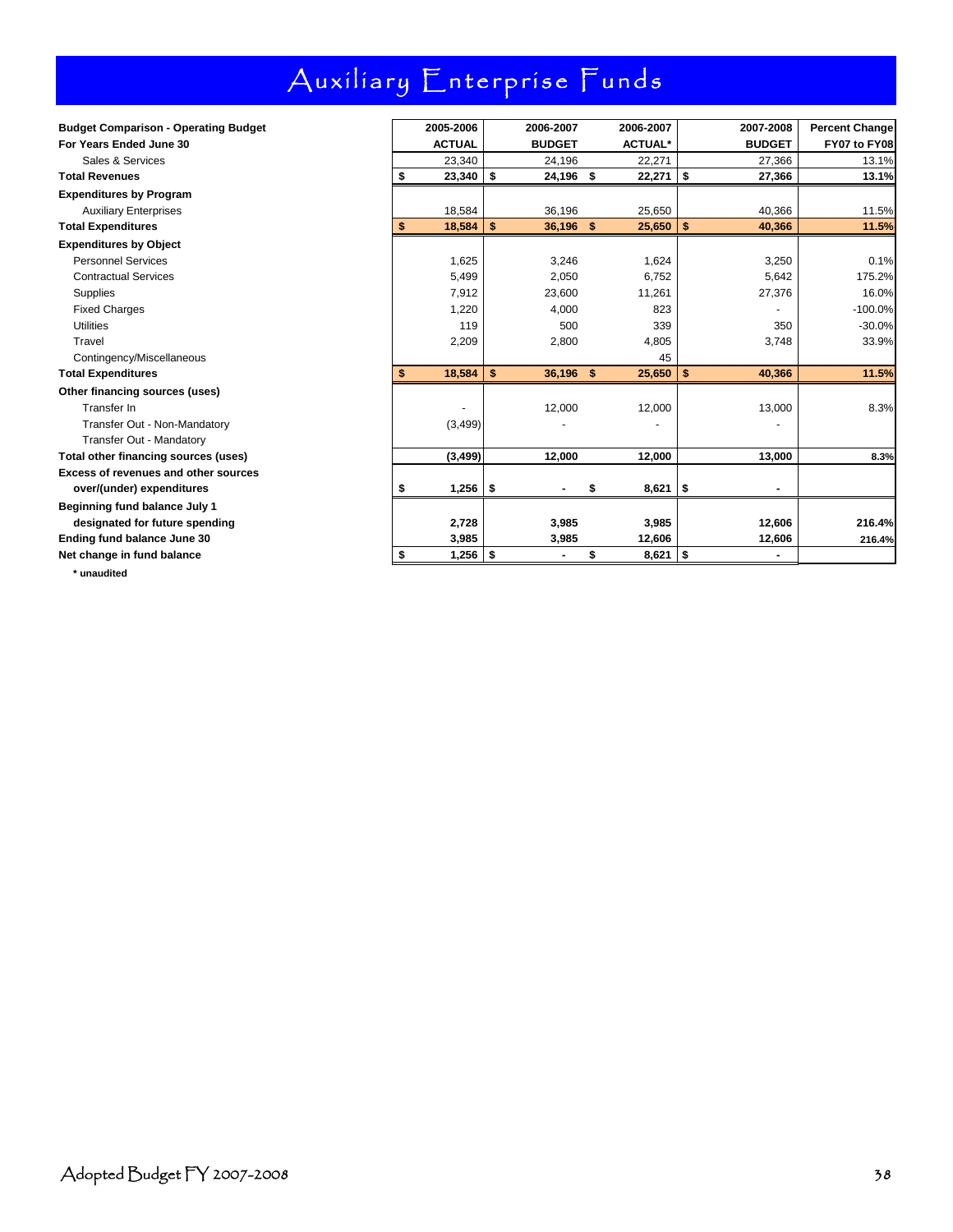Plant Funds consist of the Unexpended Plant Fund, Retirement of Indebtedness Fund and the Investment in Plant Fund. These funds account for the District's capital transactions relating to the investment in plant assets. Revenues available for capital outlay consist primarily of state appropriations and planned reserve of fund balance. The Arizona State Legislature annually appropriates funds for capital outlay for the state community colleges. For fiscal year 2007/2008, the College anticipates receiving \$423,800 from state appropriations. In addition, there are long-term financing options available for capital projects such as revenue bonds, certificates of participation, or general obligation bonds. Project financing is selected on a best alternative basis given the type of project and the feasibility of funding. The only long-term outstanding debt that the District has is the \$25 million, 20-year general obligation bond issue, Series 1999, which the College secured for the construction of the Lone Tree campus and distance learning initiatives.

The **Unexpended Plant Fund** consists of all expenditures during the current year for capital assets. For fiscal year 2007/2008, total expenditures amount to \$263,284. The budgeted expenses include equipment and facility improvements. The College's goal is to have on reserve a 180 day fund (in both general fund and plant fund). In FY08 that would equal approximately \$7.7 million. Currently, there is approximately \$900k set aside for this purpose in the plant fund, which equals about 18 days and \$4.5 million set aside in the General Fund that equals approximately 105 days.

The **Retirement of Indebtedness Fund** budget reflects the College's funding requirements for long-term debt financing for the current year. This fund has \$2,003,830 budgeted for debt retirement in fiscal year 2007/2008. As you will note by the debt retirement schedule within this section, the District's outstanding principal on this debt to be paid in future years is estimated at approximately \$18.3 million and will be retired in 2019.

The **Investment in Plant Fund** accounts for all property, buildings and equipment of the District. As of the College's last financial audit, June 30, 2006, the District had capital assets of \$30,295,760. This figure is net of depreciation as required by GASB 35.

**General Obligation Bonds** were issued in January, 1999 and are secured by the full faith and credit of the District through its power to tax. In order for bonds to be issued, voter authorization must be obtained. Debt service (payment of principal and interest) is to be paid from the proceeds of ad valorem taxes (i.e., secondary property taxes based upon the value of the property). Voters of Coconino County approved \$25 million in general obligation bond authority on November 4, 1997 to support the District's capital initiatives. The issuance of the general obligation bonds in fiscal year 1998/99 results in a secondary tax levy of approximately \$2 million for fiscal year 2007/2008. This levy, divided by the County's secondary assessed valuation of \$1,744,822,563, derives a tax rate of \$0.1148 per \$100 assessed value. This secondary tax rate means that a \$100,000 homeowner will pay about \$11.48 in support of retiring the bonds. Combined with the primary tax rate, discussed in the General Fund section, that same homeowner can expect to pay \$48.65 in support of the College District. This is a reduction of the secondary tax rate of 14.9% over FY07 and an overall reduction in both primary and secondary property taxes of 7.7% compared to FY07 (refer to Schedule A under the Official Budget State Forms section).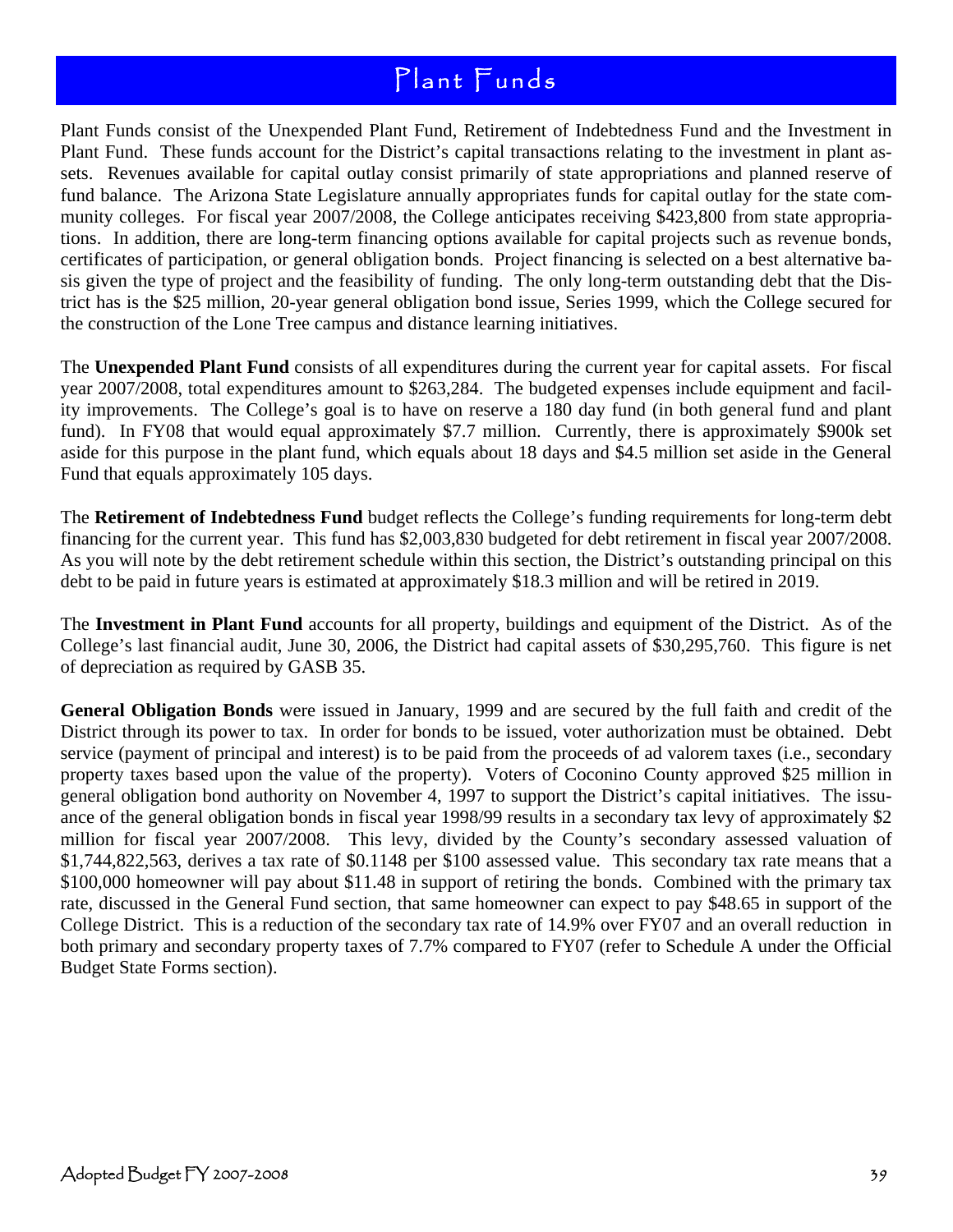**Constitutional Debt Limitation** – Under Article IX of the Arizona Constitution, the total amount of indebtedness of the College may not exceed 15% of the County's secondary property assessed valuation. The District's statutory debt calculation is as follows:

|  | \$1,744,822,563 Net Secondary Assessed Valuation                              |
|--|-------------------------------------------------------------------------------|
|  |                                                                               |
|  | \$ 261,723,384 Constitutional Debt Limitation                                 |
|  | (19,425,000) General Obligation Debt (Principal Balance at Beginning of Year) |
|  | $$242,298,384$ Unused Debt Capacity                                           |

**Long Range Planning/Capital Repair and Replacement Schedules** – Each year, the District revisits the capital repair and replacement schedules for each of its campuses. Approximately \$2,440,179 is on reserve for future facility improvement and replacement. During the upcoming fiscal year, the District will revisit these plans and adjust as appropriate.

**FY2008 Capital Initiatives** – the capital expenditure project amounts that are planned for the upcoming year consist of building improvements, phone system upgrades, and painting projects at various campuses. Operating impacts to the General Fund are estimated to be minimal.

Included is an increase to the computer replacement program as a result of increased tuition revenue due to anticipated growth and the establishment of a repair and replacement fund for the Art department to help cover the costs of replacing and/or repairing expensive equipment.

The five-year capital improvement plan is outlined on the pages that follow and shows the current year capital projects as well as the planned expenditures for deferred maintenance for the next five years; the changes to fund balance within the Plant Fund; and the amount of deferred revenues that the College sets aside each year to fund these projects.

The schedules on the following pages detail the combined plant funds budgets.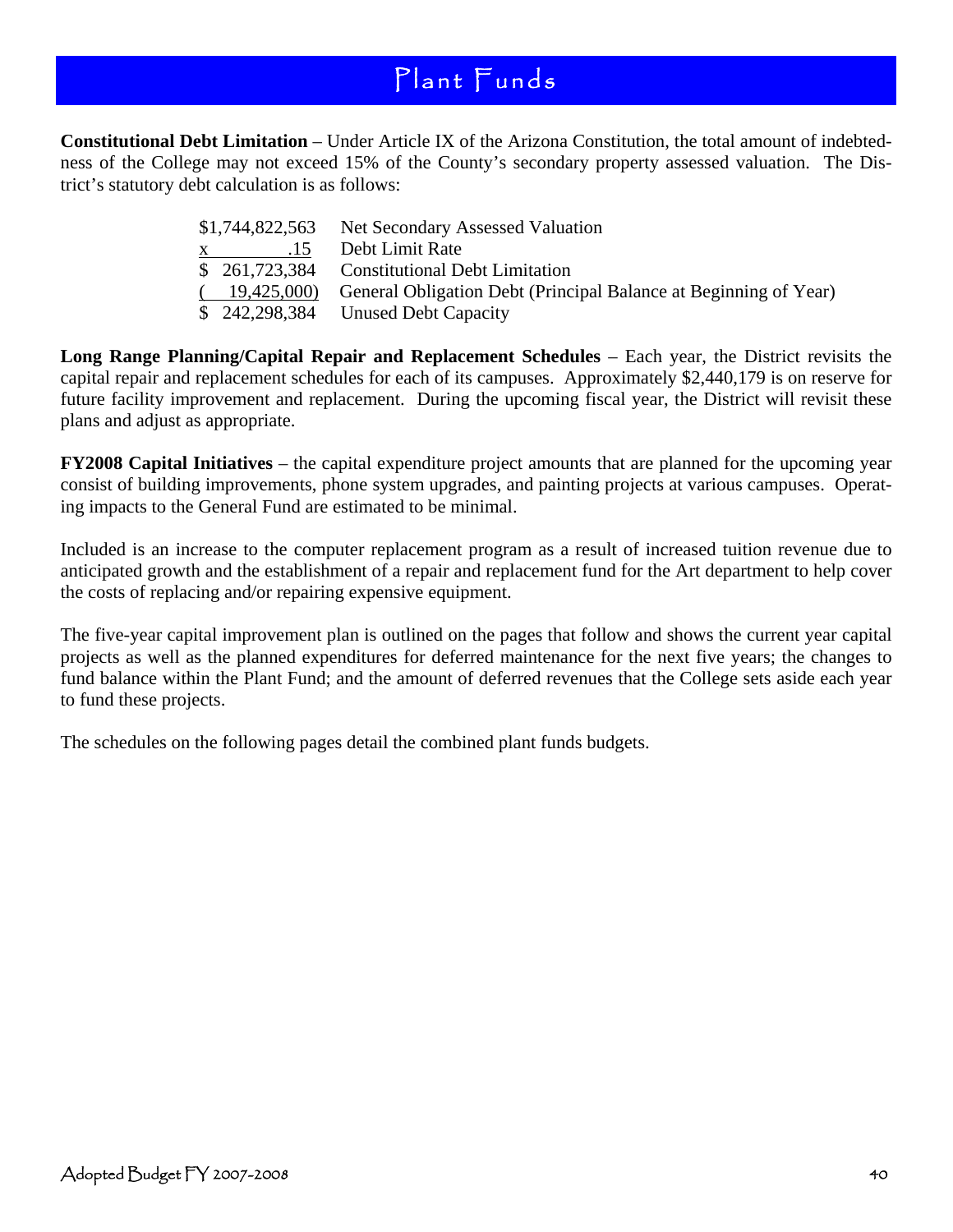### **Unexpended Plant**

| <b>Budget Comparison - Unexpended Plant</b>   |    | 2005-2006       | 2006-2007          | 2006-2007      | 2007-2008     | <b>Percent Change</b> |
|-----------------------------------------------|----|-----------------|--------------------|----------------|---------------|-----------------------|
| For Years Ended June 30                       |    | <b>ACTUAL</b>   | <b>BUDGET</b>      | <b>ACTUAL*</b> | <b>BUDGET</b> | FY07 to FY08          |
| <b>Revenues</b>                               |    |                 |                    |                |               |                       |
| <b>State Appropriations</b>                   |    | 383,000         | 421,300            | 421,300        | 423,800       | 0.6%                  |
| <b>Tuition &amp; Fees</b>                     |    |                 |                    | 52,255         | 182,108       | 0.0%                  |
| Other Revenue                                 |    |                 | 53,200             |                |               | $-100.0%$             |
| <b>Total Revenues</b>                         | \$ | 383,000         | \$<br>474,500 \$   | 473,555        | \$<br>605,908 | 27.7%                 |
| <b>Expenditures by Program</b>                |    |                 |                    |                |               |                       |
| <b>Facilities Operation &amp; Maintenance</b> |    | 951,396         | 314.212            | 433,896        | 263,284       | $-16.2%$              |
| <b>Total Expenditures</b>                     | S  | 951,396         | \$<br>$314,212$ \$ | 433,896        | \$<br>263,284 | $-16.2%$              |
| <b>Expenditures by Object</b>                 |    |                 |                    |                |               |                       |
| <b>Contractual Services</b>                   |    | 5,257           |                    | 45,531         |               | 0.0%                  |
| Supplies                                      |    | 159,687         |                    | 40,742         |               | 0.0%                  |
| <b>Fixed Charges</b>                          |    |                 |                    | 239            |               |                       |
| <b>Buildings</b>                              |    | 786,452         | 155,493            |                | 102,226       | $-34.3%$              |
| <b>Capital Equipment</b>                      |    |                 | 158,719            | 347,384        | 161,058       | 1.5%                  |
| <b>Total Expenditures</b>                     |    | 951,396         | \$<br>$314,212$ \$ | 433,896        | \$<br>263,284 | $-16.2%$              |
| Other financing sources (uses)                |    |                 |                    |                |               |                       |
| Transfer In                                   |    | 171,986         |                    | 54,268         | 6,540         |                       |
| Transfer Out - Non-Mandatory                  |    |                 |                    |                | (84, 760)     |                       |
| Total other financing sources (uses)          |    | 171,986         | ٠                  | 54,268         | (78, 220)     |                       |
| Excess of revenues and other sources          |    |                 |                    |                |               |                       |
| over/(under) expenditures                     | \$ | $(396, 410)$ \$ | 160,288 \$         | $93,927$ \$    | 264,404       | 65.0%                 |
| Beginning fund balance July 1                 |    |                 |                    |                |               |                       |
| designated for future spending                |    | 2,646,908       | 2,033,879          | 2,250,498      | 2,344,425     | 15.3%                 |
| Ending fund balance June 30                   |    | 2,250,498       | 2,194,167          | 2,344,425      | 2,608,829     | 18.9%                 |
| Net change in fund balance                    | \$ | $(396, 410)$ \$ | 160,288 \$         | $93,927$   \$  | 264,404       | 65.0%                 |
|                                               |    |                 |                    |                |               |                       |

**\* unaudited**

**\* unaudited**

#### **Retirement of Indebtedness**

| For Years Ended June 30<br><b>ACTUAL</b><br><b>BUDGET</b><br><b>ACTUAL*</b><br><b>BUDGET</b><br>FY07 to FY08<br><b>Revenues</b><br>2,026,805<br>0.8%<br><b>Property Taxes</b><br>1,988,055<br>2,060,781<br>2,003,830<br>\$<br>2,026,805<br>0.8%<br>1,988,055<br>2,060,781<br>2,003,830<br><b>Total Revenues</b><br>\$<br>\$<br>S<br><b>Expenditures by Program</b><br>Retirement of Indebtedness<br>1,967,968<br>2,003,830<br>0.8%<br>1,988,055<br>1,988,055<br>\$<br>\$<br>1,988,055<br>0.8%<br><b>Total Expenditures</b><br>1,967,968<br>2,003,830<br>1,988,055<br>S.<br>S<br><b>Expenditures by Object</b><br>$-6.2%$<br>Contingency/Miscellaneous<br>1,012,968<br>958,055<br>898,830<br>958,055<br>Retirement of Indebtedness<br>1,030,000<br>1,105,000<br>7.3%<br>955,000<br>1,030,000<br>1,967,968<br>1,988,055<br>1,988,055<br>\$<br>2,003,830<br>0.8%<br><b>Total Expenditures</b><br>S<br>\$.<br>s.<br>Other financing sources (uses)<br>Transfer In<br>Transfer Out - Non-Mandatory<br>Total other financing sources (uses)<br>٠<br>Excess of revenues and other sources<br>58,837<br>72,726 \$<br>\$<br>over/(under) expenditures<br>Beginning fund balance July 1<br>designated for future spending<br>190,930<br>249,767<br>249,767<br>29.1%<br>322,493 | <b>Budget Comparison - Retirement of Indebtedness</b> | 2005-2006 | 2006-2007 | 2006-2007 | 2007-2008 | <b>Percent Change</b> |
|----------------------------------------------------------------------------------------------------------------------------------------------------------------------------------------------------------------------------------------------------------------------------------------------------------------------------------------------------------------------------------------------------------------------------------------------------------------------------------------------------------------------------------------------------------------------------------------------------------------------------------------------------------------------------------------------------------------------------------------------------------------------------------------------------------------------------------------------------------------------------------------------------------------------------------------------------------------------------------------------------------------------------------------------------------------------------------------------------------------------------------------------------------------------------------------------------------------------------------------------------------------------|-------------------------------------------------------|-----------|-----------|-----------|-----------|-----------------------|
|                                                                                                                                                                                                                                                                                                                                                                                                                                                                                                                                                                                                                                                                                                                                                                                                                                                                                                                                                                                                                                                                                                                                                                                                                                                                      |                                                       |           |           |           |           |                       |
|                                                                                                                                                                                                                                                                                                                                                                                                                                                                                                                                                                                                                                                                                                                                                                                                                                                                                                                                                                                                                                                                                                                                                                                                                                                                      |                                                       |           |           |           |           |                       |
|                                                                                                                                                                                                                                                                                                                                                                                                                                                                                                                                                                                                                                                                                                                                                                                                                                                                                                                                                                                                                                                                                                                                                                                                                                                                      |                                                       |           |           |           |           |                       |
|                                                                                                                                                                                                                                                                                                                                                                                                                                                                                                                                                                                                                                                                                                                                                                                                                                                                                                                                                                                                                                                                                                                                                                                                                                                                      |                                                       |           |           |           |           |                       |
|                                                                                                                                                                                                                                                                                                                                                                                                                                                                                                                                                                                                                                                                                                                                                                                                                                                                                                                                                                                                                                                                                                                                                                                                                                                                      |                                                       |           |           |           |           |                       |
|                                                                                                                                                                                                                                                                                                                                                                                                                                                                                                                                                                                                                                                                                                                                                                                                                                                                                                                                                                                                                                                                                                                                                                                                                                                                      |                                                       |           |           |           |           |                       |
|                                                                                                                                                                                                                                                                                                                                                                                                                                                                                                                                                                                                                                                                                                                                                                                                                                                                                                                                                                                                                                                                                                                                                                                                                                                                      |                                                       |           |           |           |           |                       |
|                                                                                                                                                                                                                                                                                                                                                                                                                                                                                                                                                                                                                                                                                                                                                                                                                                                                                                                                                                                                                                                                                                                                                                                                                                                                      |                                                       |           |           |           |           |                       |
|                                                                                                                                                                                                                                                                                                                                                                                                                                                                                                                                                                                                                                                                                                                                                                                                                                                                                                                                                                                                                                                                                                                                                                                                                                                                      |                                                       |           |           |           |           |                       |
|                                                                                                                                                                                                                                                                                                                                                                                                                                                                                                                                                                                                                                                                                                                                                                                                                                                                                                                                                                                                                                                                                                                                                                                                                                                                      |                                                       |           |           |           |           |                       |
|                                                                                                                                                                                                                                                                                                                                                                                                                                                                                                                                                                                                                                                                                                                                                                                                                                                                                                                                                                                                                                                                                                                                                                                                                                                                      |                                                       |           |           |           |           |                       |
|                                                                                                                                                                                                                                                                                                                                                                                                                                                                                                                                                                                                                                                                                                                                                                                                                                                                                                                                                                                                                                                                                                                                                                                                                                                                      |                                                       |           |           |           |           |                       |
|                                                                                                                                                                                                                                                                                                                                                                                                                                                                                                                                                                                                                                                                                                                                                                                                                                                                                                                                                                                                                                                                                                                                                                                                                                                                      |                                                       |           |           |           |           |                       |
|                                                                                                                                                                                                                                                                                                                                                                                                                                                                                                                                                                                                                                                                                                                                                                                                                                                                                                                                                                                                                                                                                                                                                                                                                                                                      |                                                       |           |           |           |           |                       |
|                                                                                                                                                                                                                                                                                                                                                                                                                                                                                                                                                                                                                                                                                                                                                                                                                                                                                                                                                                                                                                                                                                                                                                                                                                                                      |                                                       |           |           |           |           |                       |
|                                                                                                                                                                                                                                                                                                                                                                                                                                                                                                                                                                                                                                                                                                                                                                                                                                                                                                                                                                                                                                                                                                                                                                                                                                                                      |                                                       |           |           |           |           |                       |
|                                                                                                                                                                                                                                                                                                                                                                                                                                                                                                                                                                                                                                                                                                                                                                                                                                                                                                                                                                                                                                                                                                                                                                                                                                                                      |                                                       |           |           |           |           |                       |
|                                                                                                                                                                                                                                                                                                                                                                                                                                                                                                                                                                                                                                                                                                                                                                                                                                                                                                                                                                                                                                                                                                                                                                                                                                                                      |                                                       |           |           |           |           |                       |
|                                                                                                                                                                                                                                                                                                                                                                                                                                                                                                                                                                                                                                                                                                                                                                                                                                                                                                                                                                                                                                                                                                                                                                                                                                                                      |                                                       |           |           |           |           |                       |
| 249,767<br>Ending fund balance June 30<br>249,767<br>322,493<br>322,493<br>29.1%                                                                                                                                                                                                                                                                                                                                                                                                                                                                                                                                                                                                                                                                                                                                                                                                                                                                                                                                                                                                                                                                                                                                                                                     |                                                       |           |           |           |           |                       |
| 58,837<br>72,726   \$<br>Net change in fund balance<br>\$                                                                                                                                                                                                                                                                                                                                                                                                                                                                                                                                                                                                                                                                                                                                                                                                                                                                                                                                                                                                                                                                                                                                                                                                            |                                                       |           |           |           |           |                       |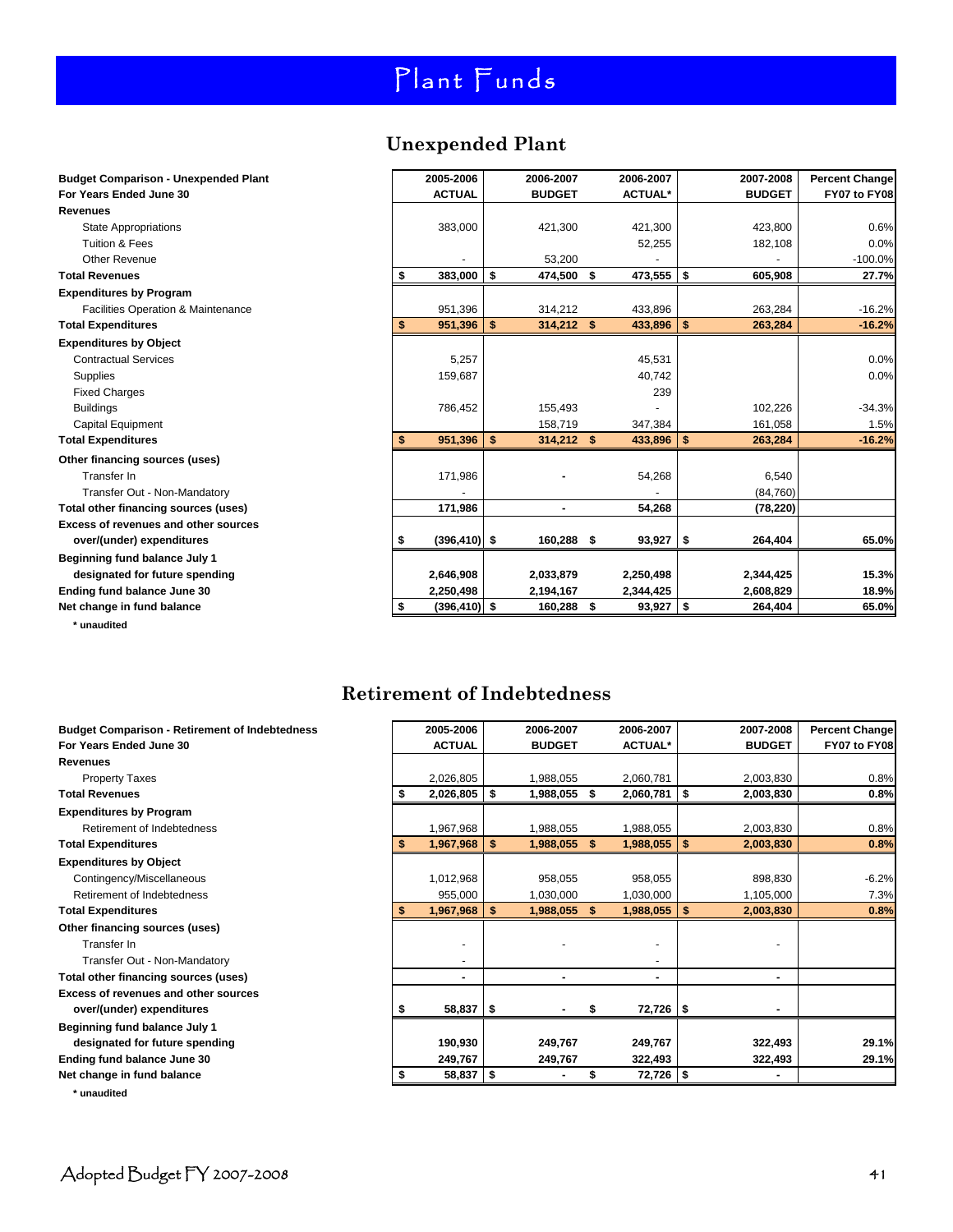### **Combined Plant Funds (Itemized)**

#### **Unexpended Plant**

#### Revenue **Planned Expenditures**

| Revenue                             | Generated         | Cа                           |
|-------------------------------------|-------------------|------------------------------|
| <b>Source</b>                       | <b>Revenue</b>    | <b>Planne</b>                |
| <b>State Appropriations</b>         | \$<br>423,800     | <b>Building Improvements</b> |
| Carry Forward (Reserves)            | 2,440,179         | <b>Building Improvements</b> |
| Tuition (Technology)                | 182,108           | Misc                         |
| Transfer In                         | 6,540             |                              |
| <b>Transfer Out</b>                 | (84, 760)         |                              |
| Designated for Future Acquisitions  |                   |                              |
| Page Campus Repair/Replacement      | (286, 629)        |                              |
| Fourth Street Campus R&R            | (216, 391)        | <b>Equipment</b>             |
| LoneTree Campus R&R                 | (1,200,395)       | District - Computer replac   |
| Williams R&R                        | (79, 129)         | <b>Other Equipment</b>       |
| Art Dept Maint/Repair Fund          | (1,000)           | Art Department               |
| 180 Day Fund (currently at 18 days) | (921,039)         | <b>Phone Equipment</b>       |
| sub-total                           | \$<br>(2,704,583) |                              |
|                                     |                   |                              |
| Total                               | \$<br>263,284     | Total                        |

| Revenue                             | Generated     | <b>Capital Item</b>             | <b>Budgeted</b> |
|-------------------------------------|---------------|---------------------------------|-----------------|
| <b>Source</b>                       | Revenue       | <b>Planned Expenditure</b>      | Amount          |
| State Appropriations                | \$<br>423,800 | <b>Building Improvements</b>    |                 |
| Carry Forward (Reserves)            | 2,440,179     | <b>Building Improvements</b>    | \$<br>66,075    |
| Tuition (Technology)                | 182,108       | Misc                            | 16,695          |
| Transfer In                         | 6,540         |                                 |                 |
| Transfer Out                        | (84, 760)     |                                 |                 |
| Designated for Future Acquisitions  |               | sub-total \$                    | 82,770          |
| Page Campus Repair/Replacement      | (286, 629)    |                                 |                 |
| Fourth Street Campus R&R            | (216, 391)    | <b>Equipment</b>                |                 |
| LoneTree Campus R&R                 | (1,200,395)   | District - Computer replacement | 152,108         |
| Williams R&R                        | (79, 129)     | Other Equipment                 | 8,950           |
| Art Dept Maint/Repair Fund          | (1,000)       | Art Department                  | 5,540           |
| 180 Day Fund (currently at 18 days) | (921, 039)    | Phone Equipment                 | 13,916          |
| sub-total \$                        | (2,704,583)   | sub-total \$                    | 180,514         |
|                                     |               |                                 |                 |
| Total                               | 263,284       | Total                           | 263,284<br>S    |

### **RETIREMENT OF INDEBTEDNESS Retirement of Indebtedness**

#### Revenue **Expenditures**

| Revenue                      | Generated | Object and/or                     | <b>Expended</b> |
|------------------------------|-----------|-----------------------------------|-----------------|
| <b>Source</b>                | Revenue   | Program                           | Amount          |
| Secondary Taxes              | 1,943,830 | General Obligation Bond Principal | 1,105,000       |
| <b>ISRP In-Lieu of Taxes</b> | 60,000    | General Obligation Bond Interest  | 898,830         |
| Total                        | 2,003,830 | Total                             | 2,003,830       |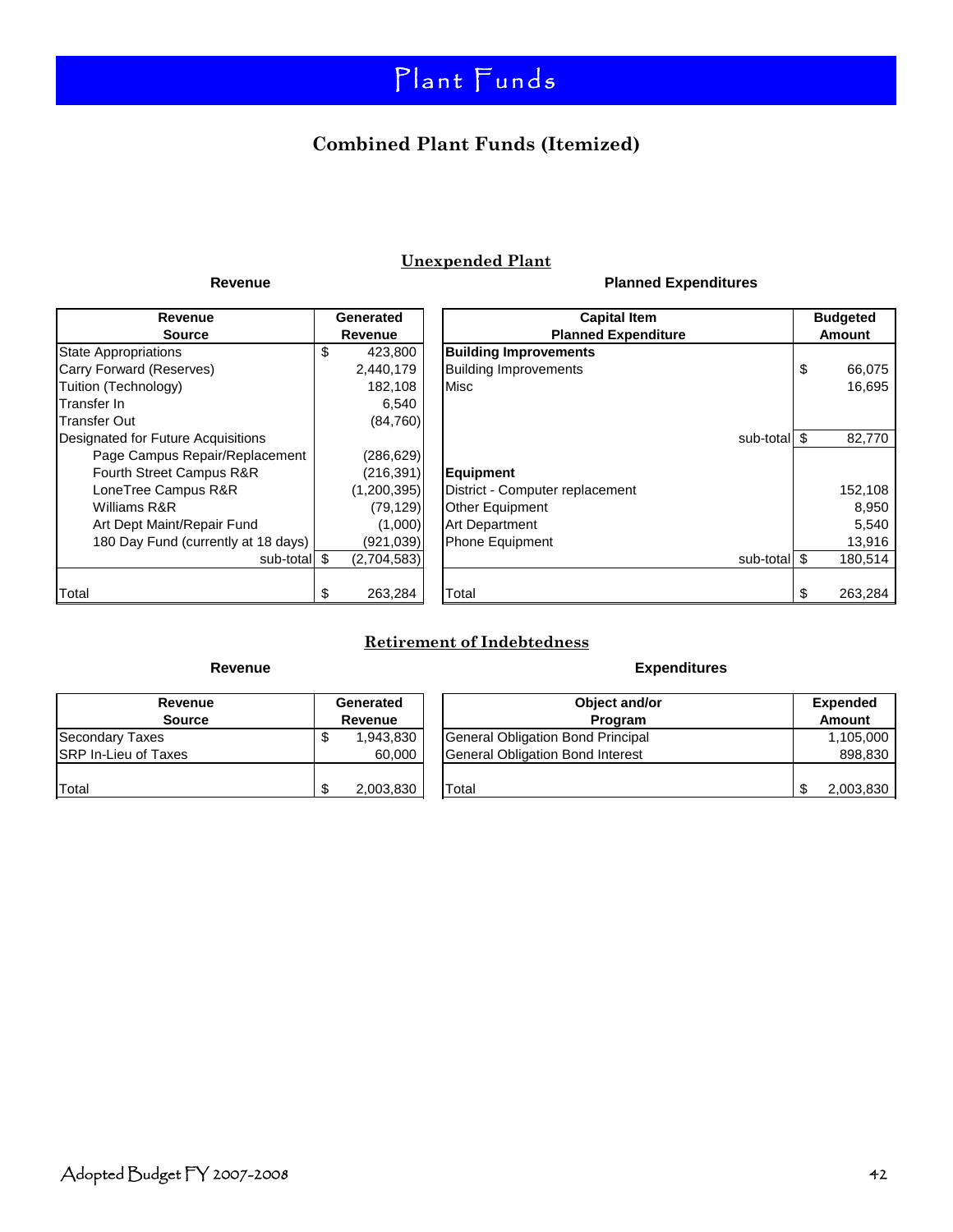### **Plant Fund - Five Year Capital Improvement Plan**

|                                                                         | 2006-2007<br><b>Estimated</b> | 2007-2008<br>Estimated | 2008-2009<br><b>Estimated</b> | 2009-2010<br><b>Estimated</b> | 2010-2011<br><b>Estimated</b> | 2011-2012<br><b>Estimated</b> | <b>Five Year</b><br><b>Estimated</b> |
|-------------------------------------------------------------------------|-------------------------------|------------------------|-------------------------------|-------------------------------|-------------------------------|-------------------------------|--------------------------------------|
| <b>Revenues</b><br><b>State Appropriation</b>                           | \$<br>421,300                 | \$<br>423,800          | \$<br>460,500                 | \$<br>462,800                 | \$<br>465,100                 | \$<br>467,400                 | \$2,279,600                          |
| Tuition                                                                 | 53,200                        | 182,108                | 183,000                       | 183,900                       | 184,800                       | 185,700                       | 919,508                              |
| Transfers In                                                            | 54,268                        | 6,540                  | 1,600                         | 1,600                         | 1,600                         | 1,600                         | 12,940                               |
| <b>Transfers Out</b>                                                    |                               | (84, 760)              |                               |                               |                               |                               | (84, 760)                            |
| <b>Total Revenues</b>                                                   | 528,768                       | 527,688                | 645,100                       | 648,300                       | 651,500                       | 654,700                       | 3,212,048                            |
| <b>Expenditures</b>                                                     |                               |                        |                               |                               |                               |                               |                                      |
| <b>Building Improvements</b>                                            |                               |                        |                               |                               |                               |                               |                                      |
| Office Space Remodel For New Faculty                                    |                               |                        | 97,000                        | 60,000                        | 97,000                        | 40,000                        | 294,000                              |
| <b>Art Department</b>                                                   |                               | 5,540                  |                               | 3,405                         |                               |                               | 8,945                                |
| Equipment                                                               |                               |                        |                               |                               |                               |                               |                                      |
| <b>Computer Replacement</b>                                             | 237,468                       | 182,108                | 183,000                       | 183,900                       | 184,800                       | 185,700                       | 919,508                              |
| Computer Replacement-pay back                                           |                               | (30,000)               |                               |                               |                               |                               | (30,000)                             |
| Other Equipment<br>Deferred Maintenance Projects - Paid out of Reserves |                               | 8,950                  |                               |                               |                               |                               | 8,950                                |
| Page                                                                    |                               |                        |                               |                               |                               |                               |                                      |
| Carpeting                                                               |                               |                        | 55,665                        |                               |                               |                               | 55,665                               |
| Parking lot                                                             |                               |                        | 45,256                        |                               |                               |                               | 45,256                               |
| <b>Lighting Exterior</b>                                                |                               |                        | 8,118                         |                               |                               |                               | 8,118                                |
| Lighting Interior                                                       |                               |                        | 5,770                         |                               |                               |                               | 5,770                                |
| Landscaping                                                             |                               |                        | 5,798                         |                               |                               |                               | 5,798                                |
| Tile Floor/Wall                                                         |                               |                        |                               |                               | 10,928                        |                               | 10,928                               |
| <b>Phone System</b><br>Painting/Interior                                | 5,519                         | 11,314                 | 5,798                         |                               |                               | 6,244<br>12,489               | 12,042<br>23,803                     |
| Painting/Exterior                                                       |                               |                        | 7,354                         |                               |                               | 8,118                         | 15,472                               |
| Misc./Contingency                                                       |                               | 5,657                  |                               |                               | 6,244                         |                               | 11,901                               |
| <b>Fourth Street</b>                                                    |                               |                        |                               |                               |                               |                               |                                      |
| Roofing                                                                 |                               |                        | 100,000                       |                               |                               |                               | 100,000                              |
| <b>HVAC</b>                                                             |                               |                        | 75,000                        |                               |                               |                               | 75,000                               |
| Parking lot                                                             |                               |                        |                               | 95,095                        |                               |                               | 95,095                               |
| <b>Lighting Exterior</b>                                                |                               | 8,486<br>8,486         |                               |                               |                               |                               | 8,486<br>8,486                       |
| Lighting Interior<br>Landscaping                                        |                               | 5,657                  |                               |                               |                               |                               | 5,657                                |
| Tile Floor/Wall                                                         |                               | 13,577                 |                               |                               |                               |                               | 13,577                               |
| <b>Phone System</b>                                                     |                               |                        | 5,657                         |                               |                               |                               | 5,657                                |
| Painting/Interior                                                       |                               |                        |                               |                               | 12,184                        |                               | 12,184                               |
| Painting/Exterior                                                       |                               |                        | 14,708                        |                               |                               |                               | 14,708                               |
| Misc./Contingency                                                       |                               | 11,038                 | 5,798                         |                               |                               | 6,244                         | 23,080                               |
| Lone Tree                                                               |                               |                        |                               |                               |                               |                               |                                      |
| Carpeting<br>Parking lot                                                | 90,000                        |                        |                               | 628,513                       |                               | 121,608                       | 628,513<br>121,608                   |
| <b>Lighting Exterior</b>                                                |                               |                        |                               | 17,667                        |                               |                               | 17,667                               |
| Lighting Interior                                                       |                               |                        | 12,481                        |                               |                               |                               | 12,481                               |
| Landscaping                                                             |                               |                        | 9,278                         |                               |                               |                               | 9,278                                |
| Tile Floor/Wall                                                         |                               |                        |                               |                               |                               | 19,201                        | 19,201                               |
| Phone System                                                            |                               | 13,916                 |                               |                               |                               |                               | 13,916                               |
| Painting/Interior                                                       |                               | 9,857                  |                               |                               |                               |                               | 9,857                                |
| Painting/Exterior<br>Misc./Contingency                                  |                               | 6,378                  | 28,992                        |                               |                               |                               | 6,378<br>28,992                      |
| Williams                                                                |                               |                        |                               |                               |                               |                               |                                      |
| Carpeting                                                               |                               |                        |                               | 9,138                         |                               |                               | 9,138                                |
| Parking Lot                                                             | 6,100                         |                        |                               |                               |                               | 12,801                        | 12,801                               |
| Lighting Interior                                                       |                               |                        |                               | 3,046                         |                               |                               | 3,046                                |
| Tile Floor/Wall                                                         |                               |                        |                               |                               |                               | 2,560                         | 2,560                                |
| Painting/Interior                                                       |                               | 1,160                  |                               |                               |                               |                               | 1,160                                |
| Painting/Exterior                                                       |                               | 1,160                  |                               |                               |                               |                               | 1,160                                |
| <b>Deferred Maintenance Projects</b>                                    | 101,619                       | 96,686                 | 385,673                       | 753,459                       | 29,356                        | 189,265                       | 1,454,439                            |
| <b>Total Expenditures</b>                                               | 339,087                       | 263,284                | 665,673                       | 1,000,764                     | 311,156                       | 414,965                       | 2,655,842                            |
| Excess of Revenues and other sources over/(under)                       |                               |                        |                               |                               |                               |                               |                                      |
| expenditures                                                            | 189,681                       | 264,404                | (20, 573)                     | (352, 464)                    | 340,344                       | 239,735                       | 81,048                               |
| <b>Beginning Fund Balance</b>                                           |                               |                        |                               |                               |                               |                               |                                      |
| Page Campus Reserves                                                    | 216,365                       | 257,080                | 286,629                       | 198,928                       | 247,404                       | 278,708                       |                                      |
| <b>Fourth Street Campus Reserves</b>                                    | 113,298                       | 188,323                | 216,391                       | 91,640                        | 77,973                        | 149,716                       |                                      |
| Lone Tree Campus Reserves                                               | 878,481                       | 1,008,101              | 1,200,395                     | 1,373,910                     | 952,333                       | 1,194,577                     |                                      |
| Williams Campus Reserves                                                | 58,168                        | 66,610                 | 79,129                        | 94,030                        | 96,747                        | 111,981                       |                                      |
| Art Department Maint./Repair Fund                                       |                               |                        | 1,000                         | 2,600                         | 795                           | 2,395                         |                                      |
| 180 day fund (currently at __days)                                      | 984,186                       | 920,065                | 921,039                       | 922,902                       | 956,294                       | 934,513                       |                                      |
| <b>Total Beginning Fund Balance</b>                                     | 2,250,498                     | 2,440,179              | 2,704,583                     | 2,684,010                     | 2,331,546                     | 2,671,890                     |                                      |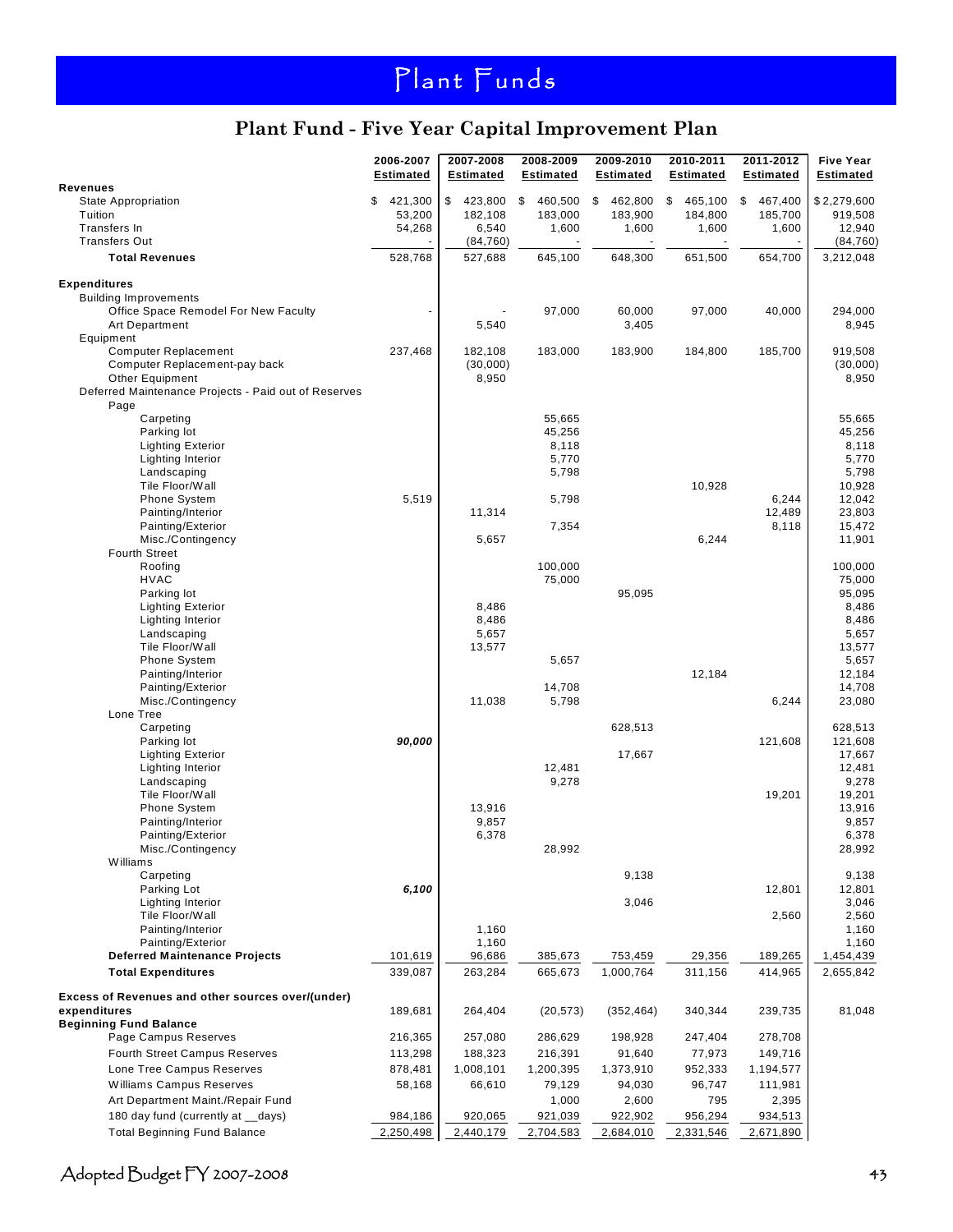### **General Obligation Bonds**

\$25,000,000 Project of 1997, Series A (1999) Debt Repayment Schedule—Flat Debt Tax Rate Structure

| <b>Fiscal</b> | <b>Secondary Net</b>       |                  |                 | Total               | <b>Derived Tax Rate</b> |      | Outstanding      |
|---------------|----------------------------|------------------|-----------------|---------------------|-------------------------|------|------------------|
| Year          | <b>Assessed Valuation*</b> | <b>Principal</b> | <b>Interest</b> | <b>Debt Service</b> | per \$100 NAV           |      | <b>Principal</b> |
| 1999-2000     | \$<br>939,914,689          |                  | \$<br>1,829,089 | \$<br>1,829,089     | \$<br>0.1946            |      | 25,000,000       |
| 2000-2001     | 1,004,868,701              | \$<br>540,000    | 1,219,393       | 1,759,393           | 0.1751                  |      | 24,460,000       |
| 2001-2002     | 1,062,082,181              | 625,000          | 1,188,343       | 1,813,343           | 0.1707                  |      | 23,835,000       |
| 2002-2003     | 1,084,875,819              | 720,000          | 1,152,405       | 1,872,405           | 0.1726                  |      | 23,115,000       |
| 2003-2004     | 1,151,482,204              | 820,000          | 1,111,005       | 1,931,005           | 0.1677                  |      | 22,295,000       |
| 2004-2005     | 1,222,225,551              | 885,000          | 1,063,855       | 1,948,855           | 0.1595                  |      | 21,410,000       |
| 2005-2006     | 1,316,977,311              | 955,000          | 1,012,968       | 1,967,968           | 0.1494                  |      | 20,455,000       |
| 2006-2007     | 1,473,342,694              | 1,030,000        | 958,055         | 1,988,055           | 0.1349                  |      | 19,425,000       |
| 2007-2008     | 1,744,822,563              | 1,105,000        | 898,830         | 2,003,830           | 0.1148                  |      | 18,320,000       |
| 2008-2009     | 1,797,167,240              | 1,185,000        | 835,293         | 2,020,293           | 0.1124                  |      | 17,135,000       |
| 2009-2010     | 1,851,082,257              | 1,265,000        | 784,338         | 2,049,338           | 0.1107                  |      | 15,870,000       |
| 2010-2011     | 1,906,614,725              | 1,350,000        | 729,943         | 2,079,943           | 0.1091                  |      | 14,520,000       |
| 2011-2012     | 1,925,680,872              | 1,440,000        | 670,543         | 2,110,543           | 0.1096                  |      | 13,080,000       |
| 2012-2013     | 1,944,937,681              | 1,530,000        | 605,743         | 2,135,743           | 0.1098                  |      | 11,550,000       |
| 2013-2014     | 1,964,387,058              | 1,635,000        | 536,128         | 2,171,128           | 0.1105                  |      | 9,915,000        |
| 2014-2015     | 1,984,030,928              | 1,740,000        | 460,100         | 2,200,100           | 0.1109                  |      | 8,175,000        |
| 2015-2016     | 2,003,871,237              | 1,855,000        | 377,450         | 2,232,450           | 0.1114                  |      | 6,320,000        |
| 2016-2017     | 2,023,909,950              | 1,975,000        | 289,338         | 2,264,338           | 0.1119                  |      | 4,345,000        |
| 2017-2018     | 2,044,149,049              | 2,105,000        | 195,525         | 2,300,525           | 0.1125                  |      | 2,240,000        |
| 2018-2019     | 2,064,590,540              | 2,240,000        | 100,800         | 2,340,800           | 0.1134                  |      |                  |
| Totals        |                            | \$25,000,000     | \$16,019,144    | \$<br>41,019,144    | \$<br>0.1331            | Avg. |                  |

\* Secondary Net Assessed Valuation for 2007-08 is based on figures from the County Assessor 2/10/2007

Future years' NAV is based on 3% growth through fiscal year 2010/11 and 1% growth for following years.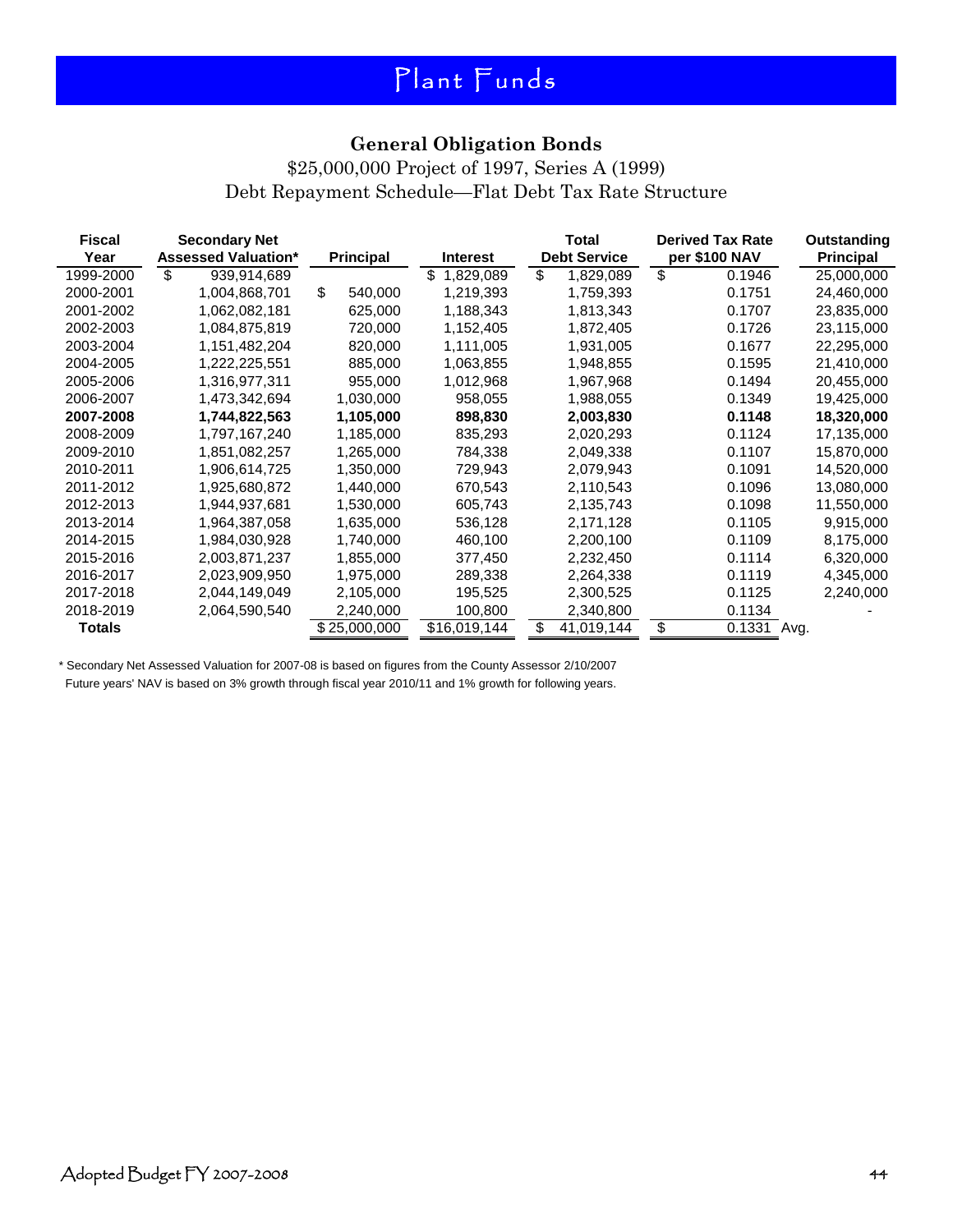### Adopted Budget Schedule A Summary of Budget Data

|      |                                                                                                                                                            |     |                          |              |     |                          |             |     |                     | Increase/(Decrease)<br>From Budget 2006-07<br><b>To Budget 2007-08</b> |            |
|------|------------------------------------------------------------------------------------------------------------------------------------------------------------|-----|--------------------------|--------------|-----|--------------------------|-------------|-----|---------------------|------------------------------------------------------------------------|------------|
|      |                                                                                                                                                            |     | <b>Budget</b><br>2006-07 |              |     | <b>Budget</b><br>2007-08 |             |     | <b>Amount</b>       |                                                                        | $\%$       |
| Ι.   | <b>CURRENT GENERAL AND PLANT FUNDS</b>                                                                                                                     |     |                          |              |     |                          |             |     |                     |                                                                        |            |
|      | A. Expenditures:                                                                                                                                           |     |                          |              |     |                          |             |     |                     |                                                                        |            |
|      | <b>Current General Fund</b>                                                                                                                                | \$. | 14,647,243               |              |     | 15,745,218               |             | \$. | 1,097,975           |                                                                        | 7.5%       |
|      | Unexpended Plant Fund                                                                                                                                      |     | 314,212                  |              |     | 263,284                  |             |     | (50, 928)           |                                                                        | $-16.2%$   |
|      | Retirement of Indebtedness Plant Fund                                                                                                                      |     | 1,988,055                |              |     | 2,003,830                |             |     | 15,775              |                                                                        | 0.8%       |
|      | <b>TOTAL</b>                                                                                                                                               |     | 16,949,510               |              |     | 18,012,332               |             |     | 1,062,822           |                                                                        | 6.3%       |
|      | B. Expenditures Per FTSE:                                                                                                                                  |     |                          |              |     |                          |             |     |                     |                                                                        |            |
|      | <b>Current General Fund</b>                                                                                                                                | \$  |                          | 7,008 / FTSE | \$  |                          | 7,534 /FTSE | \$. |                     | 525 / FTSE                                                             | 7.5%       |
|      | Unexpended Plant Fund                                                                                                                                      | \$. |                          | 150 / FTSE   | \$. |                          | 126 / FTSE  | \$  |                     | $(24)$ /FTSE                                                           | $-16.2%$   |
| II.  | <b>EXPENDITURE LIMITATIONS</b>                                                                                                                             |     |                          |              |     |                          |             |     | FISCAL YEAR 2006-07 | \$                                                                     | 13,231,427 |
|      |                                                                                                                                                            |     |                          |              |     |                          |             |     | FISCAL YEAR 2007-08 | \$                                                                     | 13,287,083 |
| III. | AMOUNT RECEIVED FROM PRIMARY PROPERTY TAXES IN FISCAL YEAR 2006-07 IN EXCESS OF THE MAXIMUM<br>ALLOWABLE AMOUNT AS CALCULATED PURSUANT TO A.R.S. §42-17051 |     |                          |              |     |                          |             |     |                     | \$                                                                     |            |
| IV.  | MAXIMUM ALLOWABLE PRIMARY PROPERTY TAX LEVY FOR FISCAL YEAR 2007-08 PURSUANT TO<br>A.R.S. §42-17051                                                        |     |                          |              |     |                          |             |     |                     | \$                                                                     |            |

#### V. SUMMARY OF PRIMARY AND SECONDARY PROPERTY TAX LEVIES AND RATES:

|                                            |    |                          |                          |                 | Increase/(Decrease)<br>From Budget 2006-07<br><b>To Budget 2007-08</b> |          |
|--------------------------------------------|----|--------------------------|--------------------------|-----------------|------------------------------------------------------------------------|----------|
|                                            |    | <b>Budget</b><br>2006-07 | <b>Budget</b><br>2007-08 | <b>Amount</b>   |                                                                        | $\%$     |
| A. Amount Levied:                          |    |                          |                          |                 |                                                                        |          |
| Primary Tax Levy                           | \$ | 5,362,417                | \$<br>5,628,497          | \$<br>266,080   |                                                                        | 5.0%     |
| Secondary Tax Levy                         |    | 1,988,055                | 2,003,830                | 15,775          |                                                                        | 0.8%     |
| TOTAL PROPERTY TAX LEVY                    | \$ | 7,350,472                | \$<br>7,632,327          | 281,855         |                                                                        | 3.8%     |
| B. Rates Per \$100 Net Assessed Valuation: |    |                          |                          |                 |                                                                        |          |
| <b>Primary Tax Rate</b>                    | \$ | 0.3920                   | \$<br>0.3717             | \$<br>$-0.0203$ |                                                                        | $-5.2%$  |
| Secondary Tax Rate                         |    | 0.1349                   | 0.1148                   | $-0.0201$       |                                                                        | $-14.9%$ |
| TOTAL PROPERTY TAX RATE                    | S. | 0.5269                   | 0.4865                   | $-0.0404$       |                                                                        | $-7.7%$  |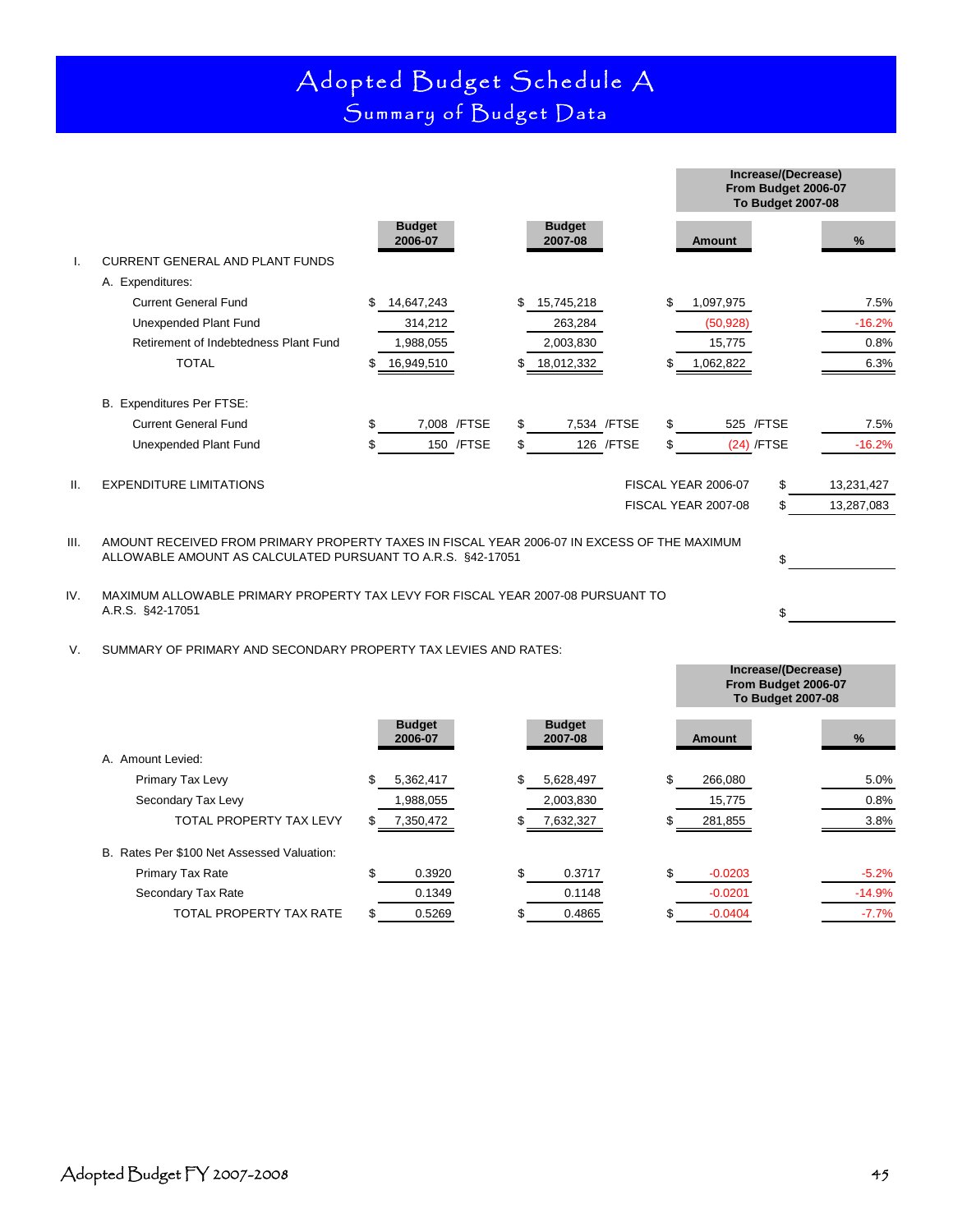### Adopted Budget Schedule B (1 of 2) Current General Fund—Revenues & Other Additions

|                                             |                                              |                             |                          | Increase/(Decrease)<br>From Budget 2006-07<br><b>To Budget 2007-08</b> |               |
|---------------------------------------------|----------------------------------------------|-----------------------------|--------------------------|------------------------------------------------------------------------|---------------|
| REVENUES AND OTHER ADDITIONS BY SOURCE      | <b>Estimated</b><br><b>Actual</b><br>2006-07 | <b>Budget</b><br>2006-07    | <b>Budget</b><br>2007-08 | <b>Amount</b>                                                          | %             |
| <b>PROPERTY TAXES</b>                       |                                              |                             |                          |                                                                        |               |
| Primary Tax Levy                            | \$<br>5,362,417                              | \$<br>5,362,417             | 5,628,497                | 266,080<br>\$                                                          | 5.0%          |
| In-Lieu tax & uncollectables                | 178,668                                      | 178.668                     | 125,918                  | (52.750)                                                               | $-29.5%$      |
| Subtotal                                    | 5,541,085                                    | \$<br>5,541,085             | 5,754,415                | 213,330<br>\$                                                          | 3.8%          |
| <b>STATE APPROPRIATIONS</b>                 |                                              |                             |                          |                                                                        |               |
| Maintenance Support                         | 3,322,400                                    | 3,322,400                   | 3,334,300                | 11,900                                                                 | 0.4%          |
| <b>Equalization Aid</b>                     |                                              |                             |                          |                                                                        |               |
| Subtotal                                    | 3,322,400                                    | 3.322.400                   | 3,334,300                | 11,900                                                                 | 0.4%          |
| GIFTS, GRANTS, AND CONTRACTS                |                                              |                             |                          |                                                                        |               |
| Government Grants and Contracts             |                                              |                             |                          |                                                                        |               |
| <b>Indirect Costs Recovered</b>             |                                              |                             |                          |                                                                        |               |
| Private Gifts, Grants, and Contracts        | 344,611                                      | 344,611                     | 411,031                  | 66.420                                                                 | 19.3%         |
| Subtotal                                    | 344.611                                      | 344,611                     | 411,031                  | 66,420                                                                 | 19.3%         |
| TUITION, REGISTRATION, AND STUDENT FEES     |                                              |                             |                          |                                                                        |               |
| <b>General Tuition</b>                      | 3,724,039                                    | 3,724,039                   | 3,895,150                | 171,111                                                                | 4.6%          |
| Out-of-District Tuition                     | 83.168                                       | 83.168                      | 98.664                   | 15.496                                                                 | 18.6%         |
| Out-of-State Tuition<br><b>Student Fees</b> | 365,147                                      | 365,147                     | 440.344                  | 75,197                                                                 | 20.6%         |
| Tuition and Fee Remissions or Waivers       | 335,446                                      | 335,446                     | 478,030                  | 142,584                                                                | 42.5%         |
| Subtotal                                    | 4,507,800                                    | 4,507,800                   | 4,912,188                | 404,388                                                                | 9.0%          |
|                                             |                                              |                             |                          |                                                                        |               |
| <b>OTHER SOURCES</b>                        |                                              |                             |                          |                                                                        |               |
| Investment Income                           | 260,000                                      | 260,000                     | 350,240                  | 90,240                                                                 | 34.7%         |
| Other<br>Subtotal                           | 190,568                                      | 190,568<br>\$               | 239,505                  | 48,937                                                                 | 25.7%         |
| <b>Total Revenues and Other Additions</b>   | 450,568<br>14.166.464                        | 450,568<br>\$<br>14.166.464 | 589,745<br>15,001,679    | 139,177<br>835.215<br>\$                                               | 30.9%<br>5.9% |
|                                             |                                              |                             |                          |                                                                        |               |
| UNRESTRICTED GENERAL FUND BALANCE           |                                              |                             |                          |                                                                        |               |
| AT JULY 1, APPLIED TO BUDGET                | 520,400                                      | \$<br>520,400               | 704,940<br>\$            | 184,540<br>\$                                                          | 35.5%         |
| <b>TRANSFERS IN/(OUT)</b>                   |                                              |                             |                          |                                                                        |               |
| Transfer Out -                              |                                              |                             |                          |                                                                        |               |
| <b>Restricted Fund</b>                      | (64, 203)                                    | (64, 203)                   | (64, 203)                | (64, 203)                                                              | 100.0%        |
| Auxiliary                                   | (12.000)                                     | (12.000)                    | (12.000)                 | (12.000)                                                               | 100.0%        |
| To<br>Transfers In -                        |                                              |                             | (6.540)                  |                                                                        |               |
| Unexpended Plant Fund                       |                                              |                             |                          |                                                                        |               |
| Indirects (Tech Prep/Basic)                 | 15,000                                       | 15,000                      | 84,760<br>15,000         | 15,000                                                                 | 100.0%        |
| Indirects (AE)                              | 21.582                                       | 21.582                      | 21.582                   | 21.582                                                                 | 100.0%        |
|                                             |                                              |                             |                          |                                                                        |               |
| TOTAL AMOUNT AVAILABLE FOR EXPENDITURES     | 14,647,243<br>\$                             | 14,647,243<br>\$            | 15,745,218<br>\$         | 1,097,975<br>\$                                                        | 7.5%          |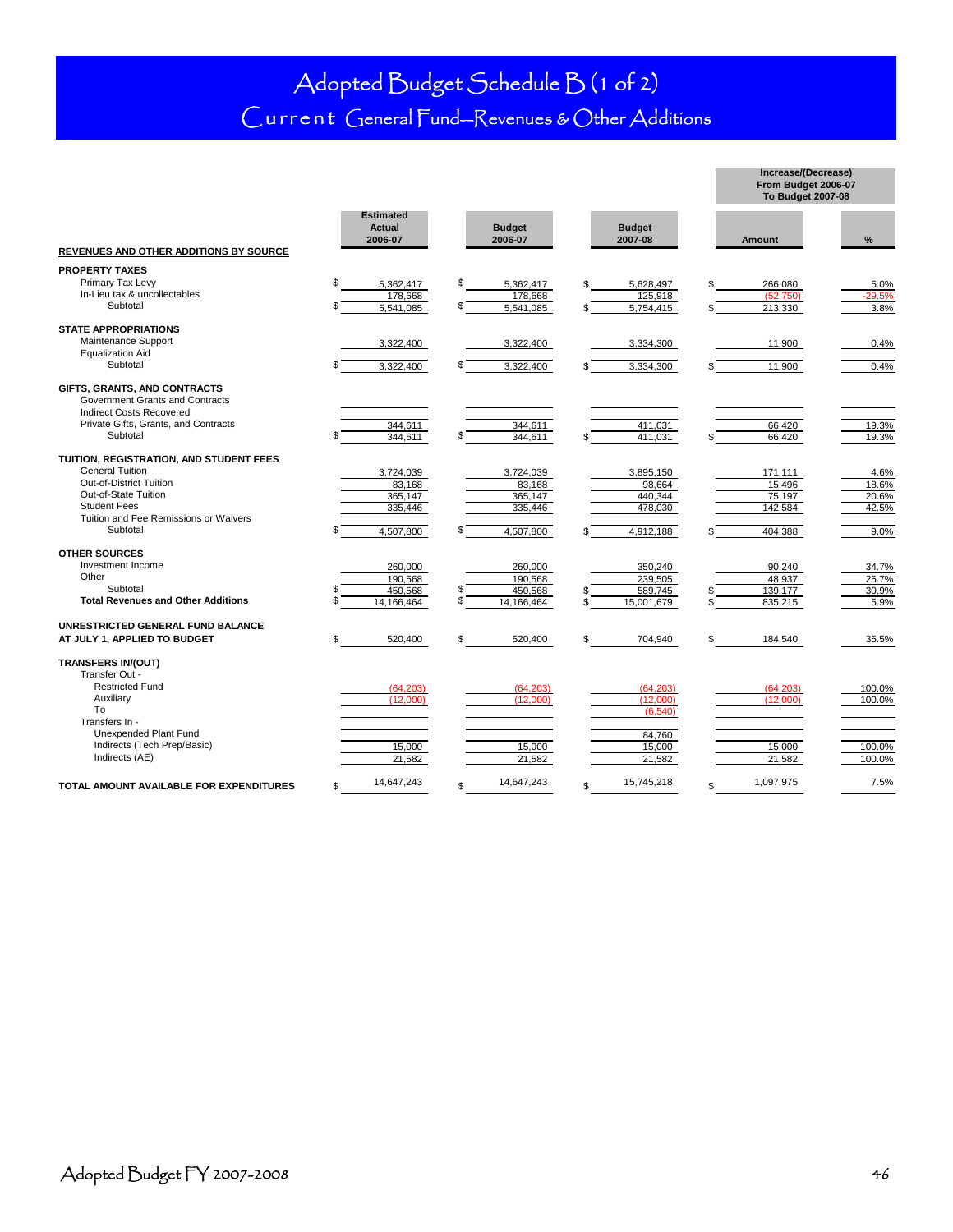# Adopted Budget Schedule B (2 of 2)

Current General Fund—Revenues & Other Additions

# UNRESTRICTED GENERAL FUND BALANCE AT JULY 1, 2007 \$3,776,363 Less: Governing Board Designations  $\$\,3,071,423$  $\text{Subtotal}$   $\$$  3,071,423 Add: Amounts Not Expected to be Expended  ${\small \mathsf{Subtotal}} \hspace{1.5cm} \$$ **UNRESTRICTED GENERAL FUND BALANCE AT JULY 1, 2007, APPLIED TO BUDGET** \$ 704,940 Other Amounts Unavailable to Finance Expenditures of the Budget Year in the Budget Year Reserves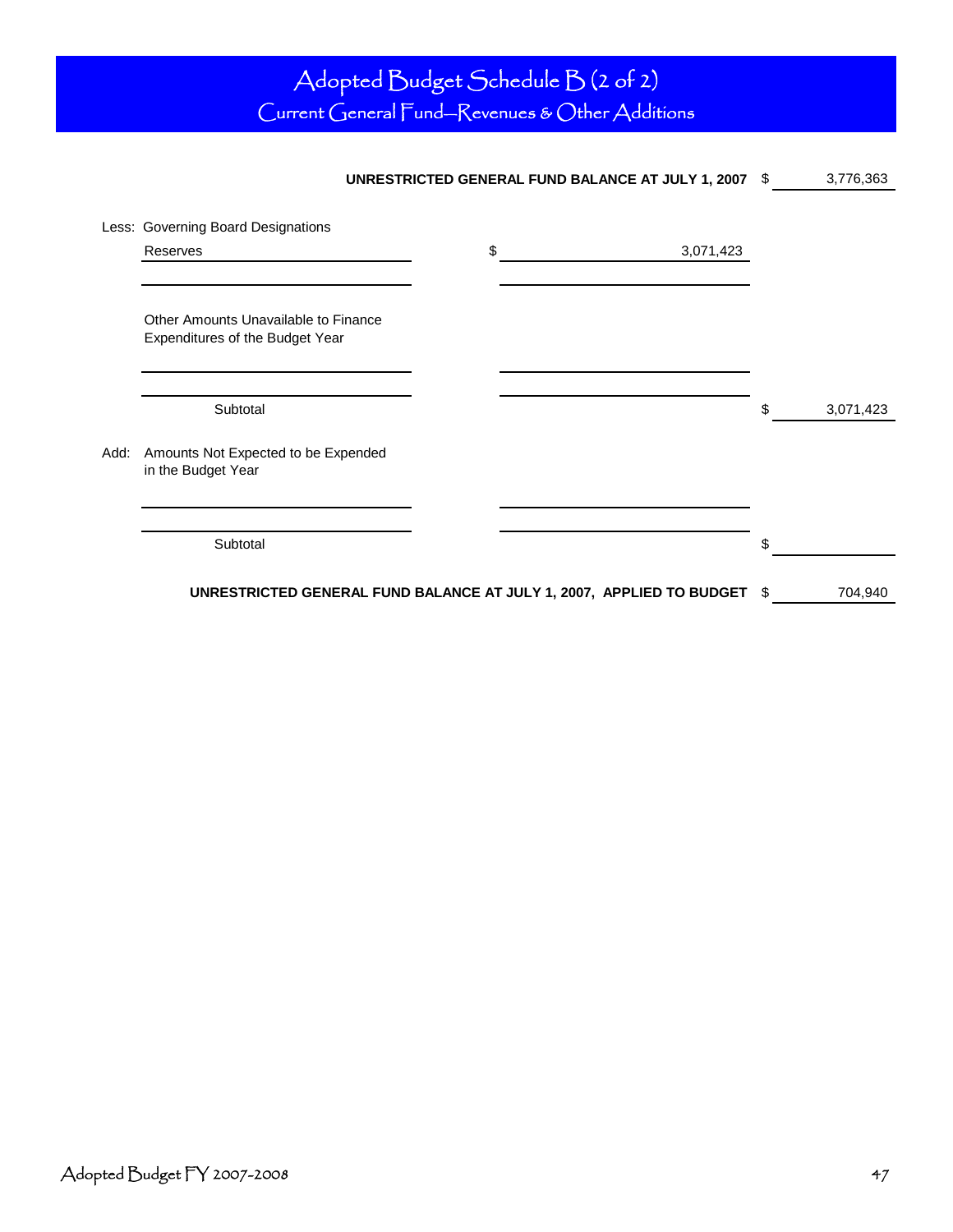# Adopted Budget Schedule C

Plant Funds—Revenues & Other Additions

|                                                                                                                                       |    |                                       |                          |    |                          |    | Increase/(Decrease)<br>From Budget 2006-07<br>To Budget 2007-08 |                 |
|---------------------------------------------------------------------------------------------------------------------------------------|----|---------------------------------------|--------------------------|----|--------------------------|----|-----------------------------------------------------------------|-----------------|
| <b>REVENUES AND OTHER ADDITIONS BY SOURCE</b>                                                                                         |    | <b>Estimated</b><br>Actual<br>2006-07 | <b>Budget</b><br>2006-07 |    | <b>Budget</b><br>2007-08 |    | Amount                                                          | %               |
|                                                                                                                                       |    |                                       |                          |    |                          |    |                                                                 |                 |
| UNEXPENDED PLANT FUND<br>State Appropriations: Capital Support (_____ FTSE @ \$____ each)<br>Investment Income                        |    | 421,300                               | 421,300                  |    | 423.800                  |    | 2,500                                                           | 0.6%            |
| Proceeds from Sale of Bonds<br>Other Revenues and Additions - Technology<br><b>Total Revenues and Other Additions</b>                 |    | 53,200<br>474,500                     | 53,200<br>474,500        |    | 182,108<br>605,908       |    | 128,908<br>131,408                                              | 242.3%<br>27.7% |
| RESTRICTED FUND BALANCE AT JULY 1                                                                                                     |    | 2,250,499                             | 2,077,224                |    | 2,440,179                |    | 189,680                                                         | 8.4%            |
| TRANSFERS IN/(OUT)<br>Transfer In - Student Fees - Current General Fund<br>Transfer Out - State Appropriations - Current General Fund |    | 54,268                                |                          |    | 6,540<br>(84, 760)       |    | (47, 728)<br>(84, 760)                                          | $-87.9%$        |
| Less: Amounts accumulated for future capital acquisitions                                                                             |    | (2,440,179)                           | (2, 237, 512)            |    | (2,704,583)              |    | (264, 404)                                                      | 10.8%           |
| TOTAL AMOUNT AVAILABLE FOR EXPENDITURES -<br><b>UNEXPENDED PLANT FUND</b>                                                             | S  | 339,088                               | \$<br>314,212            | S  | 263,284                  | S  | (75, 804)                                                       | $-22.4%$        |
| RETIREMENT OF INDEBTEDNESS PLANT FUND<br>Sources for payment of principal and interest<br>on general obligation bonds                 |    |                                       |                          |    |                          |    |                                                                 |                 |
| Secondary Tax Levy<br>Other (Identify)                                                                                                |    | 1,988,055                             | 1,988,055                |    | 2,003,830                |    | 15,775                                                          | 0.8%            |
| <b>Total Revenues and Other Additions</b>                                                                                             |    | 1,988,055                             | \$<br>1,988,055          |    | 2,003,830                |    | 15,775                                                          | 0.8%            |
| FUND BALANCE AT JULY 1 RESTRICTED FOR RETIREMENT<br>OF GENERAL OBLIGATION BONDS                                                       |    | 249,767                               | 190,930                  |    |                          |    | (249, 767)                                                      | $-100.0%$       |
| TRANSFERS IN/(OUT)                                                                                                                    |    |                                       |                          |    |                          |    |                                                                 |                 |
|                                                                                                                                       |    |                                       |                          |    |                          |    |                                                                 |                 |
| Less: Amounts restricted for future debt service requirements                                                                         |    | (249, 767)                            | (190, 930)               |    |                          |    | 249,767                                                         | $-100.0%$       |
| TOTAL AMOUNT AVAILABLE FOR RETIREMENT<br>OF GENERAL OBLIGATION BONDS                                                                  | \$ | 1,988,055                             | \$<br>1,988,055          |    | 2,003,830                |    | 15,775                                                          | 0.8%            |
| Sources for payment of principal and interest on revenue bonds (Identify)                                                             |    |                                       |                          |    |                          |    |                                                                 |                 |
| <b>Total Revenues and Other Additions</b>                                                                                             |    |                                       |                          |    |                          |    |                                                                 |                 |
| FUND BALANCE AT JULY 1 RESTRICTED<br>FOR RETIREMENT OF REVENUE BONDS                                                                  |    |                                       |                          |    |                          |    |                                                                 |                 |
| TRANSFERS IN/(OUT)                                                                                                                    |    |                                       |                          |    |                          |    |                                                                 |                 |
| Less: Amounts restricted for future debt service requirements                                                                         |    |                                       |                          |    |                          |    |                                                                 |                 |
| TOTAL AMOUNT AVAILABLE FOR RETIREMENT                                                                                                 |    |                                       |                          |    |                          |    |                                                                 |                 |
| OF REVENUE BONDS                                                                                                                      | \$ |                                       | \$                       | \$ |                          | \$ |                                                                 |                 |
| Sources for payment of principal and interest on other long-term debt (Identify)                                                      |    |                                       |                          |    |                          |    |                                                                 |                 |
| <b>Total Revenues and Other Additions</b>                                                                                             |    |                                       |                          |    |                          |    |                                                                 |                 |
| FUND BALANCE AT JULY 1 RESTRICTED<br>FOR RETIREMENT OF OTHER LONG-TERM DEBT                                                           |    |                                       |                          |    |                          |    |                                                                 |                 |
| TRANSFERS IN/(OUT)                                                                                                                    |    |                                       |                          |    |                          |    |                                                                 |                 |
|                                                                                                                                       |    |                                       |                          |    |                          |    |                                                                 |                 |
| Less: Amounts restricted for future debt service requirements                                                                         |    |                                       |                          |    |                          |    |                                                                 |                 |
| TOTAL AMOUNT AVAILABLE FOR RETIREMENT<br>OF OTHER LONG-TERM DEBT                                                                      |    |                                       | \$                       |    |                          |    |                                                                 |                 |
| TOTAL AMOUNT AVAILABLE FOR EXPENDITURES-<br>RETIREMENT OF INDEBTEDNESS PLANT FUND                                                     | \$ | 1,988,055                             | \$<br>1,988,055          | \$ | 2,003,830                | \$ | 15,775                                                          | 0.8%            |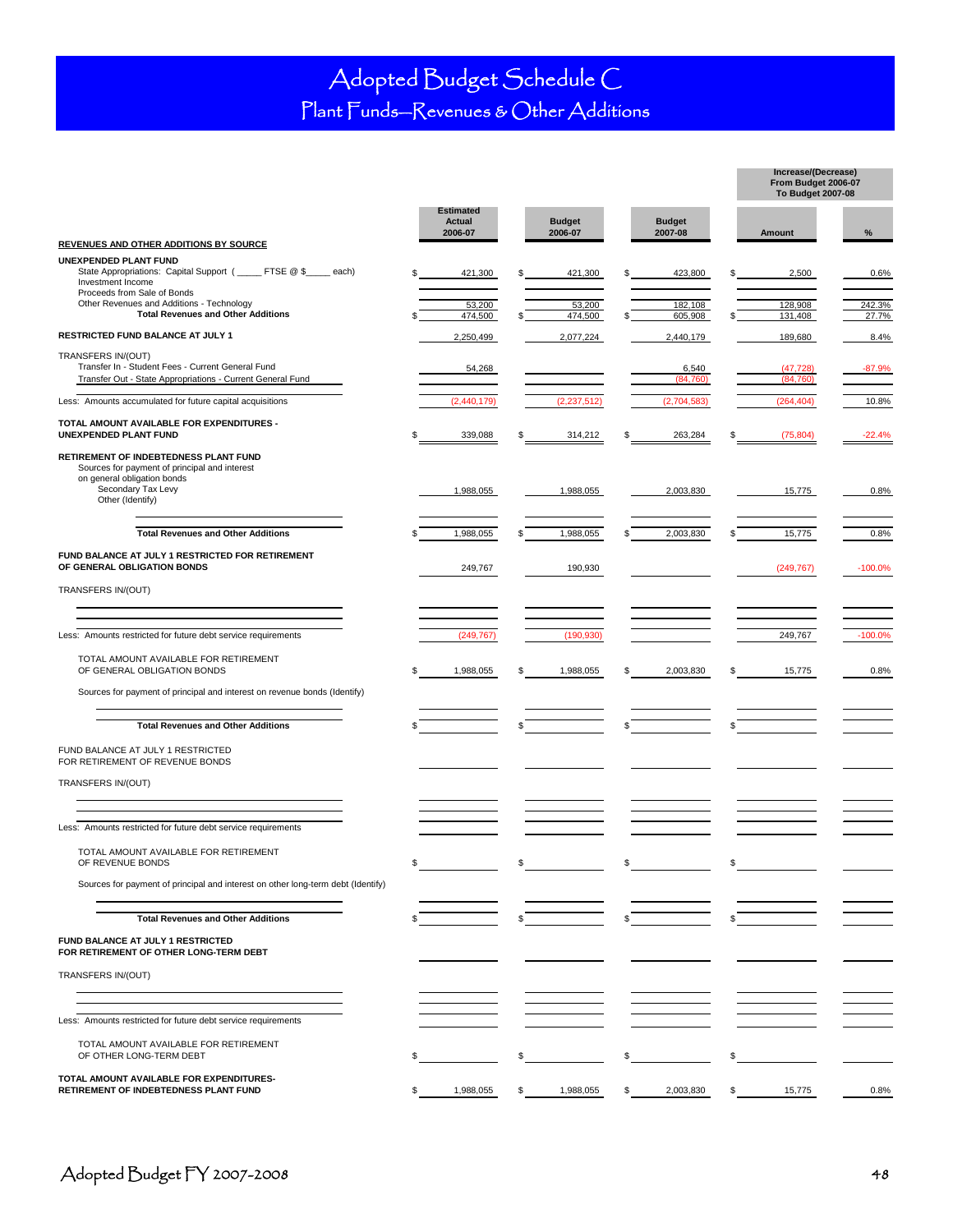### Adopted Budget Schedule D General Fund & Plant Funds—Expenditures & Other Deductions

#### **Estimated Actual Budget Budget 2006-07 2006-07 2007-08 Amount % CURRENT GENERAL FUND**  $\frac{1}{2}$  5,590,209 \$ 5,590,209 \$ 6,322,519 \$ 732,310 13.1% 1,949,804 1,949,804 1,907,474 (42,330) -2.2% 1,444,057 1,444,057 1,510,509 66,452 4.6% 3,619,160 3,619,160 3,687,833 3,687,835 3,619,197 3,373,197 3,373,197 3,458,532 3,619,197 3,619,197 3,619,197 3,619,197 3,619,197 3,619,197 3,619,197 3,619,197 3,619,197 3,619,197 3,619,197 3,62% 3,62% 3,62% 3,62% 3,62% 3, 1,373,197 50,416 50,416 53,411 2,995 5.9% 620,400 620,400 804,940 184,540 29.7% 14,647,243 \$ 14,647,243 \$ 15,745,218 \$ 1,097,975 7.5%  $\overline{\text{S}}$   $\overline{\text{S}}$   $\overline{\text{S}}$   $\overline{\text{S}}$   $\overline{\text{S}}$   $\overline{\text{S}}$   $\overline{\text{S}}$   $\overline{\text{S}}$  $\overline{20,000}$  88,083 68,083 340.4%<br>135.493 14,143 (121,350) -89.6% 96,100 135,493 14,143 (121,350) -89.6% 5,519 158,719 161,058 2,339 1.5% \$ 101,619 \$ 314,212 \$ 263,284 \$ (50,928) -16.2% \$ 1,030,000 \$ 1,030,000 \$ 1,105,000 \$ 75,000 7.3% 958,055 958,055 898,830 (59,225) -6.2% \$ 1,988,055 \$ 1,988,055 \$ 2,003,830 \$ 15,775 0.8% Other-Property Tax Judgement **TOTAL EXPENDITURES AND OTHER DEDUCTIONS OF CURRENT GENERAL FUND TOTAL EXPENDITURES AND OTHER DEDUCTIONS OF UNEXPENDED PLANT FUND TOTAL EXPENDITURES AND OTHER DEDUCTIONS OF RETIREMENT OF INDEBTEDNESS PLANT FUND** Museum and Art Collections Construction in Progress **Contingency** Retirement of Indebtedness - Capital Leases and Installment Purchases Interest on Indebtedness - Capital Leases and Installment Purchases Retirement of Indebtedness - Other Long-Term Debt Interest on Indebtedness - Other Long-Term Debt **Increase/(Decrease) From Budget 2006-07 To Budget 2007-08** Library Books Improvements Other Than Buildings Equipment Institutional Support (Administration) Operation and Maintenance of Plant Scholarships Contingency Instruction Public Service Academic Support Student Services **RETIREMENT OF INDEBTEDNESS PLANT FUND** Retirement of Indebtedness - Revenue Bonds Interest on Indebtedness - Revenue Bonds Retirement of Indebtedness - General Obligation Bonds Interest on Indebtedness - General Obligation Bonds **PLANT FUNDS: UNEXPENDED PLANT FUND** Land Buildings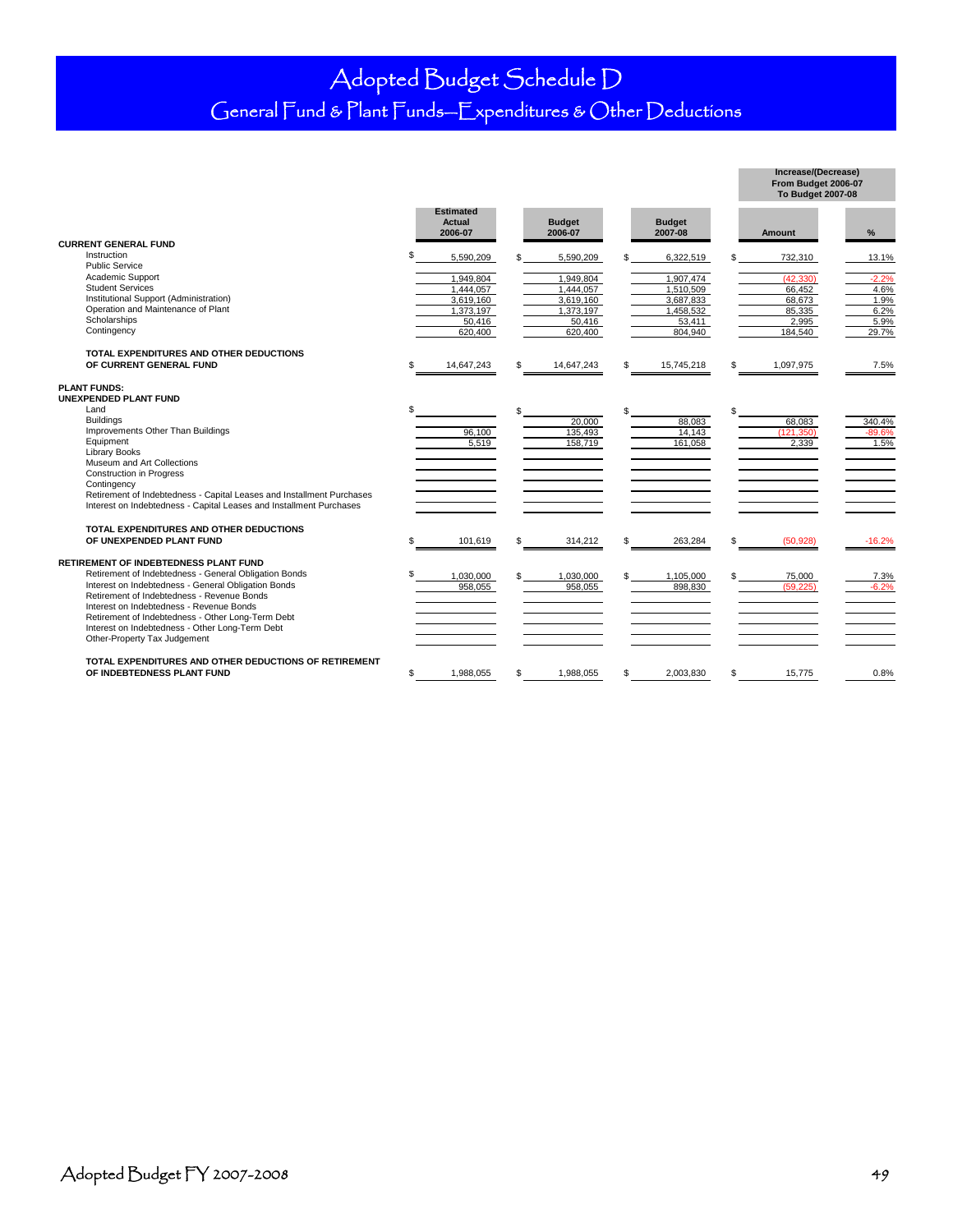### Adopted Budget Schedule E Auxiliary Funds—Revenues & Other Additions

|                                                                                                                                                                                                               |                                              |                          |     |                          |                      | Increase/(Decrease)<br>From Budget 2006-07<br><b>To Budget 2007-08</b> |                |
|---------------------------------------------------------------------------------------------------------------------------------------------------------------------------------------------------------------|----------------------------------------------|--------------------------|-----|--------------------------|----------------------|------------------------------------------------------------------------|----------------|
| REVENUES AND OTHER ADDITIONS BY SOURCE                                                                                                                                                                        | <b>Estimated</b><br><b>Actual</b><br>2006-07 | <b>Budget</b><br>2006-07 |     | <b>Budget</b><br>2007-08 |                      | Amount                                                                 | %              |
| <b>TUITION AND STUDENT FEES</b><br><b>General Tuition</b><br>Out-of-District Tuition<br>Out-of-State Tuition<br><b>Student Fees</b><br>Tuition and Fee Remissions or Waivers<br>Subtotal                      | \$                                           | \$                       | \$  |                          | $\frac{1}{\sqrt{2}}$ |                                                                        |                |
| <b>SALES AND SERVICES</b><br><b>Bookstore Sales</b><br><b>Food Services Sales</b><br><b>Dormitory Rentals</b><br>Intercollegiate Athletics<br>Parking Fees or Permits<br>Other Sales and Services<br>Subtotal | 24.196<br>24,196                             | 24.196<br>24,196         |     | 27,366<br>27,366         |                      | 3.170<br>3,170                                                         | 13.1%<br>13.1% |
| OTHER REVENUES AND ADDITIONS<br>Investment Income<br>Other (Identify)<br>Carry forward                                                                                                                        |                                              |                          |     | 1,000                    |                      | 1,000                                                                  |                |
| Subtotal                                                                                                                                                                                                      |                                              |                          |     | 1,000                    |                      | 1,000                                                                  |                |
| <b>Total Revenues and Other Additions</b>                                                                                                                                                                     | 24,196                                       | \$<br>24,196             | \$. | 28,366                   | \$                   | 4,170                                                                  | 17.2%          |
| UNRESTRICTED FUND BALANCE AT JULY 1                                                                                                                                                                           | 3,985                                        |                          |     | 3,985                    |                      | 3,985                                                                  |                |
| <b>TRANSFERS IN/(OUT)</b><br>Transfer In from General Fund                                                                                                                                                    | 12,000                                       | 12,000                   |     | 12,000                   |                      |                                                                        |                |
| TOTAL AMOUNT AVAILABLE FOR EXPENDITURES                                                                                                                                                                       | \$<br>40,181                                 | \$<br>36,196             | \$  | 44,351                   | \$                   | 8,155                                                                  | 22.5%          |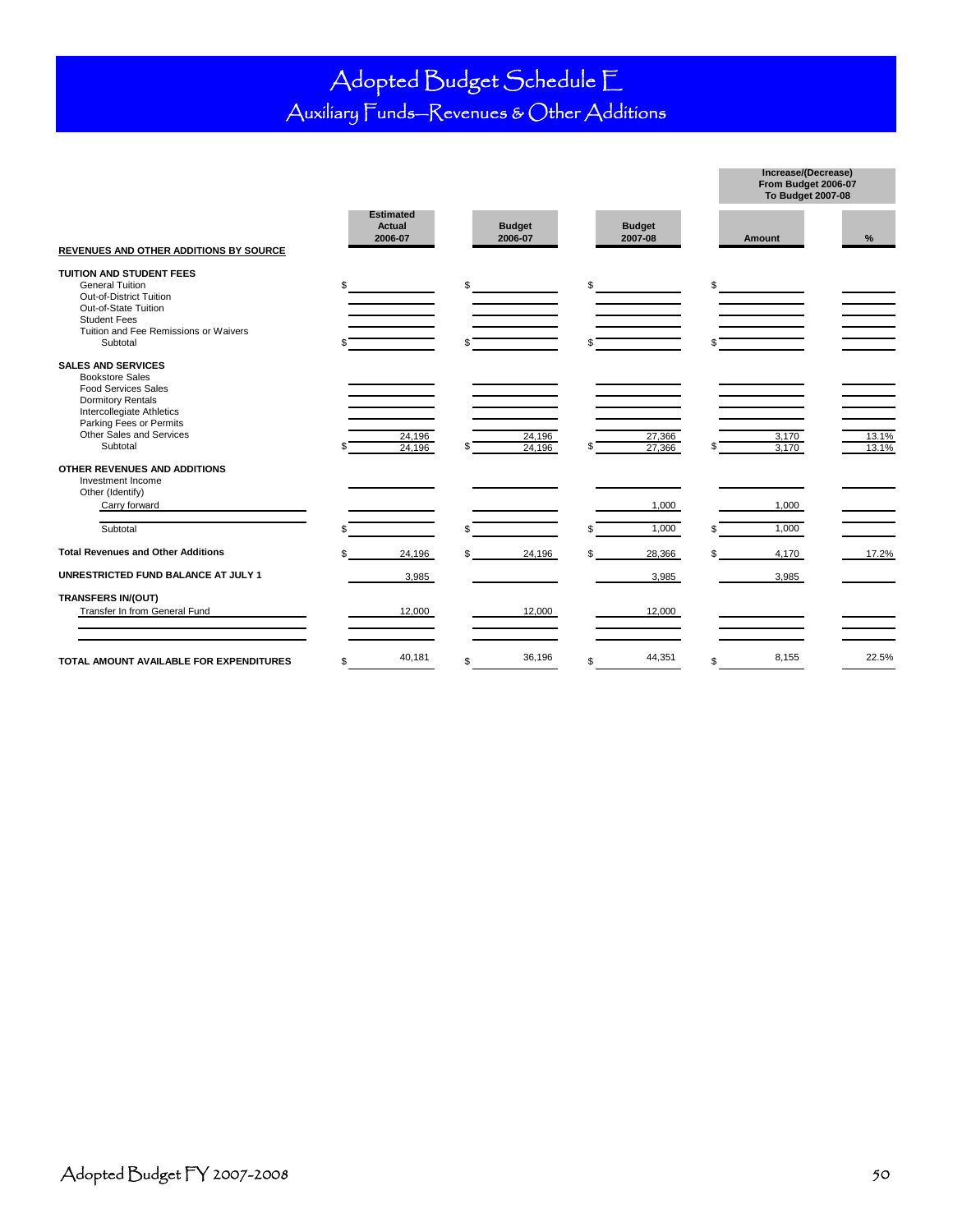### Adopted Budget Schedule F Restricted Funds—Revenues & Other Additions

|                                                   |                                       |                          |                          | Increase/(Decrease)<br>From Budget 2006-07<br><b>To Budget 2007-08</b> |          |
|---------------------------------------------------|---------------------------------------|--------------------------|--------------------------|------------------------------------------------------------------------|----------|
| REVENUES AND OTHER ADDITIONS BY SOURCE            | <b>Estimated</b><br>Actual<br>2006-07 | <b>Budget</b><br>2006-07 | <b>Budget</b><br>2007-08 | <b>Amount</b>                                                          | %        |
| GIFTS, GRANTS, AND CONTRACTS                      |                                       |                          |                          |                                                                        |          |
| <b>Federal Grants and Contracts</b>               | \$<br>3,583,324                       | \$<br>3,583,324          | \$<br>3,585,946          | \$<br>2,622                                                            | 0.1%     |
| <b>State Grants and Contracts</b>                 | 876,592                               | 876,592                  | 678,361                  | (198, 231)                                                             | $-22.6%$ |
| <b>Local Grants and Contracts</b>                 |                                       |                          |                          |                                                                        |          |
| Private Gifts, Grants, and Contracts              | 8,661                                 | 8,661                    | 29,056                   | 20,395                                                                 | 235.5%   |
| Subtotal                                          | 4,468,577<br>\$                       | 4,468,577<br>\$          | 4,293,363                | (175, 214)<br>\$                                                       | $-3.9%$  |
| OTHER REVENUES AND ADDITIONS<br>Investment Income |                                       |                          |                          |                                                                        |          |
| <b>State Shared Sales Tax</b>                     |                                       |                          |                          |                                                                        |          |
| Other (Identify)                                  |                                       |                          |                          |                                                                        |          |
|                                                   |                                       |                          |                          |                                                                        |          |
| Subtotal                                          | \$.                                   | \$                       | \$                       | \$                                                                     |          |
| <b>Total Revenues and Other Additions</b>         | 4,468,577<br>\$                       | \$<br>4,468,577          | \$<br>4,293,363          | \$<br>(175, 214)                                                       | $-3.9%$  |
| <b>RESTRICTED FUND BALANCE AT JULY 1</b>          |                                       |                          |                          |                                                                        |          |
| <b>TRANSFERS IN/(OUT)</b>                         |                                       |                          |                          |                                                                        |          |
| Transfers In                                      | 64,203                                | 64,203                   | 64,203                   |                                                                        |          |
| <b>Transfers Out</b>                              | (36, 582)                             | (36, 582)                | (36, 582)                |                                                                        |          |
| TOTAL AMOUNT AVAILABLE FOR EXPENDITURES           | \$<br>4,496,198                       | 4,496,198<br>\$          | 4,320,984<br>\$          | (175, 214)<br>\$                                                       | $-3.9%$  |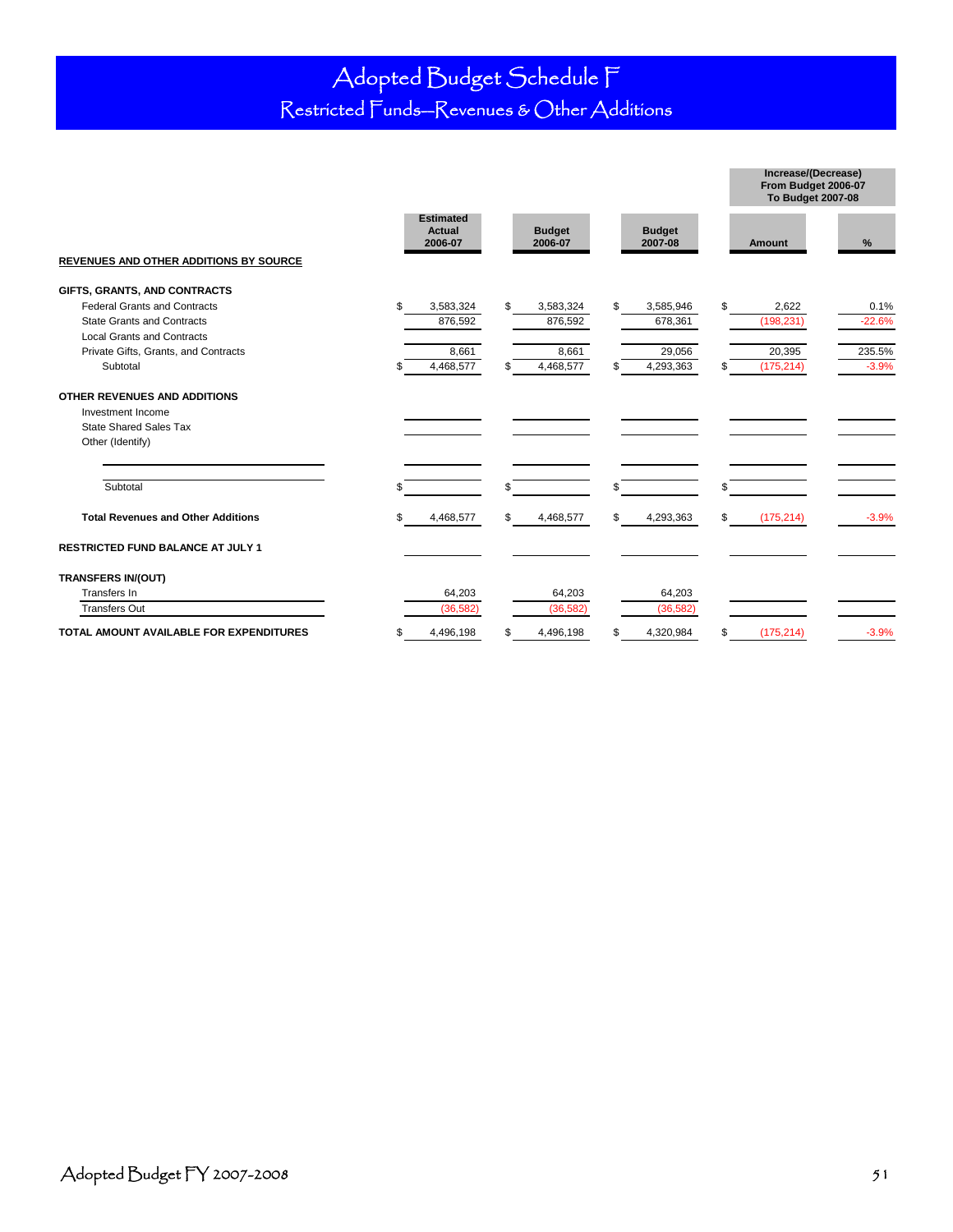### Adopted Budget Schedule G

# Auxiliary & Restricted Funds—Expenditures & Other Deductions

|                                                                                  |     |                                       |    |                          |     |                          | Increase/(Decrease)<br>From Budget 2006-07<br>To Budget 2007-08 |          |
|----------------------------------------------------------------------------------|-----|---------------------------------------|----|--------------------------|-----|--------------------------|-----------------------------------------------------------------|----------|
|                                                                                  |     | <b>Estimated</b><br>Actual<br>2006-07 |    | <b>Budget</b><br>2006-07 |     | <b>Budget</b><br>2007-08 | <b>Amount</b>                                                   | %        |
| <b>CURRENT AUXILIARY ENTERPRISES FUND</b>                                        |     |                                       |    |                          |     |                          |                                                                 |          |
| Bookstore                                                                        |     |                                       | £. |                          | £.  |                          | \$                                                              |          |
| <b>Food Services</b>                                                             |     |                                       |    |                          |     |                          |                                                                 |          |
| Dormitories                                                                      |     |                                       |    |                          |     |                          |                                                                 |          |
| Intercollegiate Athletics                                                        |     |                                       |    |                          |     |                          |                                                                 |          |
| Teaching & Learning Conference                                                   |     | 3,000                                 |    | 3,000                    |     | 4,000                    |                                                                 |          |
| Vending Machines                                                                 |     | 16,796                                |    | 16,796                   |     | 9,983                    |                                                                 |          |
| <b>Math Calculator Rentals</b>                                                   |     | 4,400                                 |    | 4,400                    |     | 4,400                    |                                                                 |          |
| Student Clubs and Organizations                                                  |     | 12,000                                |    | 12,000                   |     | 21,983                   | 9,983                                                           | 83.2%    |
|                                                                                  |     |                                       |    |                          |     |                          |                                                                 |          |
| TOTAL EXPENDITURES AND OTHER DEDUCTIONS<br>OF CURRENT AUXILIARY ENTERPRISES FUND |     | 36,196                                | S  | 36,196                   | \$. | 40,366                   | \$<br>9,983                                                     | 27.6%    |
|                                                                                  |     |                                       |    |                          |     |                          |                                                                 |          |
| <b>CURRENT RESTRICTED FUND</b>                                                   |     |                                       |    |                          |     |                          |                                                                 |          |
| Instruction                                                                      |     | 1,318,391                             | \$ | 1,318,391                | s.  | 1,358,735                | \$<br>40,344                                                    | 3.1%     |
| <b>Public Service</b>                                                            |     | 144,371                               |    | 144,371                  |     | 131,840                  | (12, 531)                                                       | $-8.7%$  |
| Academic Support                                                                 |     | 772,589                               |    | 772,589                  |     | 636,871                  | (135, 718)                                                      | $-17.6%$ |
| <b>Student Services</b>                                                          |     | 173,600                               |    | 173,600                  |     | 103,102                  | (70, 498)                                                       | $-40.6%$ |
| Institutional Support (Administration)                                           |     | 2,565                                 |    | 2,565                    |     | 2,662                    | 97                                                              | 3.8%     |
| Operation and Maintenance of Plant                                               |     |                                       |    |                          |     |                          |                                                                 |          |
| Scholarships                                                                     |     | 2,084,682                             |    | 2,084,682                |     | 2,087,774                | 3,092                                                           | 0.1%     |
| TOTAL EXPENDITURES AND OTHER DEDUCTIONS                                          |     |                                       |    |                          |     |                          |                                                                 |          |
| OF CURRENT RESTRICTED FUND                                                       | \$. | 4,496,198                             | S  | 4,496,198                | S   | 4,320,984                | \$<br>(175, 214)                                                | $-3.9%$  |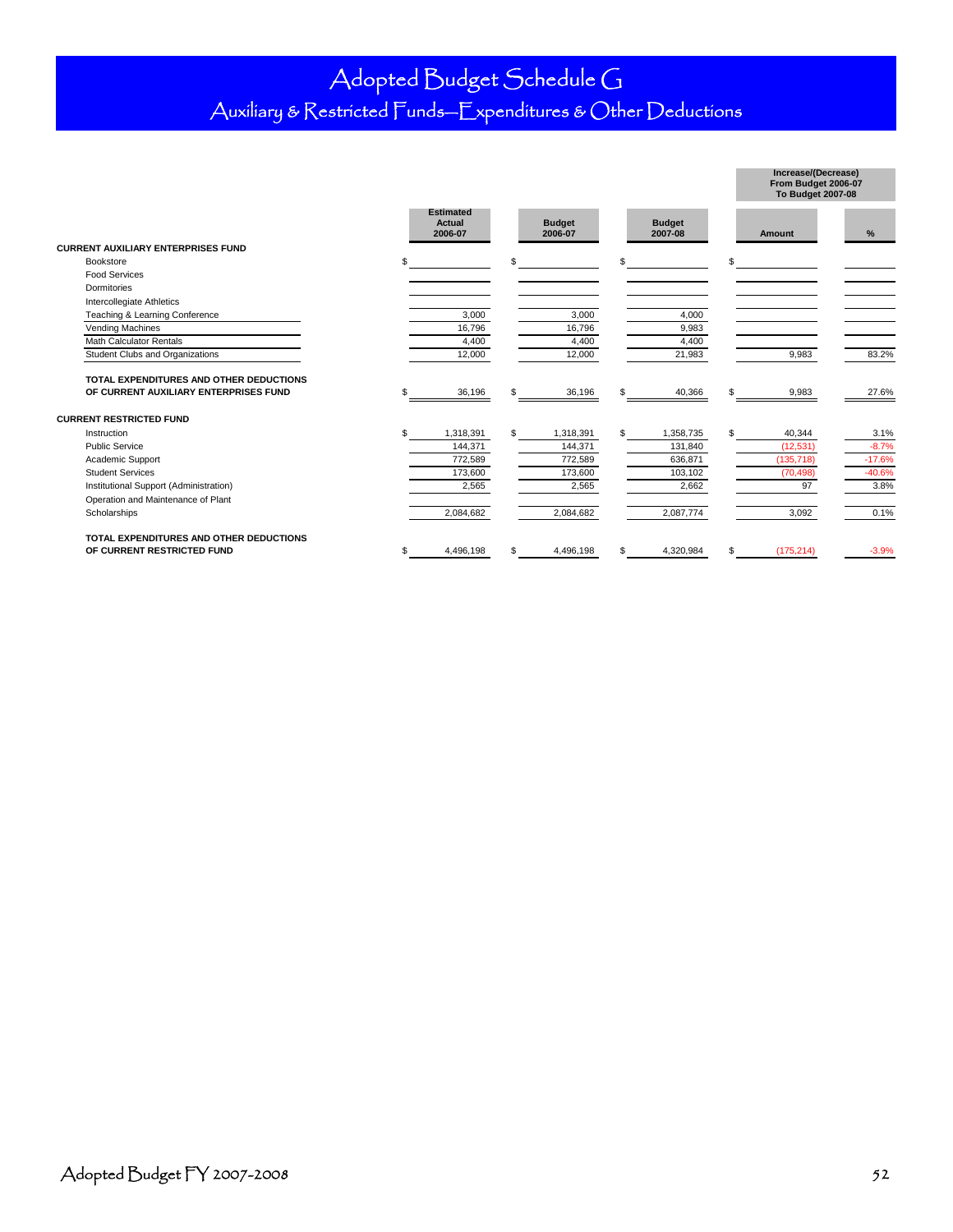|                               | Adopted Budget Schedule H<br>Levy Limit Worksheet                                                                                                                                                                                                                                                                                                                                                                                                                                                                                                                                   |                             |               |
|-------------------------------|-------------------------------------------------------------------------------------------------------------------------------------------------------------------------------------------------------------------------------------------------------------------------------------------------------------------------------------------------------------------------------------------------------------------------------------------------------------------------------------------------------------------------------------------------------------------------------------|-----------------------------|---------------|
|                               | TAX AUTHORITY: COMMUNITY COLLEGE<br><b>COUNTY OF: COCONINO</b>                                                                                                                                                                                                                                                                                                                                                                                                                                                                                                                      |                             |               |
|                               | $2007$ NEW CONSTRUCTION =                                                                                                                                                                                                                                                                                                                                                                                                                                                                                                                                                           |                             | 42,717,525    |
|                               | SECTION A. 2006 MAXIMUM LEVY LIMIT                                                                                                                                                                                                                                                                                                                                                                                                                                                                                                                                                  |                             |               |
|                               |                                                                                                                                                                                                                                                                                                                                                                                                                                                                                                                                                                                     |                             |               |
| <u>A.1</u>                    | 2006 ACTUAL<br>(AS DETERMINED IN ACCORDANCE WITH HB 2876, SECOND REG. SESSION, 2006)                                                                                                                                                                                                                                                                                                                                                                                                                                                                                                |                             | 5,362,417     |
| A.2                           | LINE A. 1 MULTIPLIED BY 1.02 EQUALS                                                                                                                                                                                                                                                                                                                                                                                                                                                                                                                                                 |                             | 5,469,665     |
| <b>SECTION B.</b>             | * * *<br>2007 NET ASSESSED VALUE OF ALL PROPERTY<br><b>SUBJECT TO TAXATION IN 2006</b>                                                                                                                                                                                                                                                                                                                                                                                                                                                                                              |                             |               |
| B.1                           | <b>CENTRALLY ASSESSED</b>                                                                                                                                                                                                                                                                                                                                                                                                                                                                                                                                                           | 207,701,158                 |               |
| B.2<br>B.3                    | <b>LOCALLY ASSESSED REAL</b><br><b>LOCALLY ASSESSED PERSONAL PROPERTY</b>                                                                                                                                                                                                                                                                                                                                                                                                                                                                                                           | 1,219,248,662<br>44,590,795 |               |
|                               |                                                                                                                                                                                                                                                                                                                                                                                                                                                                                                                                                                                     |                             |               |
| <u>B.4</u>                    | TOTAL OF B. 1 THROUGH B. 4 EQUALS                                                                                                                                                                                                                                                                                                                                                                                                                                                                                                                                                   |                             | 1,471,540,615 |
| B.5                           | B. 4 DIVIDED BY 100<br>* * *                                                                                                                                                                                                                                                                                                                                                                                                                                                                                                                                                        |                             | 14,715,406    |
| <b>SECTION</b><br>$C_{\cdot}$ | <b>2007 NET ASSESSED VALUES</b>                                                                                                                                                                                                                                                                                                                                                                                                                                                                                                                                                     |                             |               |
|                               | <b>CENTRALLY ASSESSED</b>                                                                                                                                                                                                                                                                                                                                                                                                                                                                                                                                                           | 211,951,679                 |               |
| $\frac{C.1}{C.2}$             | <b>LOCALLY ASSESSED REAL</b><br><b>LOCALLY ASSESSED PERSONAL PROPERTY</b>                                                                                                                                                                                                                                                                                                                                                                                                                                                                                                           | 1,257,167,412<br>45,139,049 |               |
| C.4                           | TOTAL OF C. 1 THROUGH C. 4 EQUALS                                                                                                                                                                                                                                                                                                                                                                                                                                                                                                                                                   |                             | 1,514,258,140 |
| C.5                           | C. 4 DIVIDED BY 100                                                                                                                                                                                                                                                                                                                                                                                                                                                                                                                                                                 |                             | 15, 142, 581  |
| <b>SECTION D.</b>             | * * *<br><b>2007 LEVY LIMIT CALCULATION</b>                                                                                                                                                                                                                                                                                                                                                                                                                                                                                                                                         |                             |               |
| <u>D. 1</u>                   | $\text{ENTER LINE A. 2 \textcolor{red}{\textcolor{red}{\textbf{min}}}\textcolor{red}{\textcolor{red}{\textbf{min}}}\textcolor{red}{\textcolor{red}{\textbf{min}}}\textcolor{red}{\textcolor{red}{\textbf{min}}}\textcolor{red}{\textcolor{red}{\textbf{min}}}\textcolor{red}{\textcolor{red}{\textbf{min}}}\textcolor{red}{\textcolor{red}{\textbf{min}}}\textcolor{red}{\textcolor{red}{\textbf{min}}}\textcolor{red}{\textcolor{red}{\textbf{min}}}\textcolor{red}{\textcolor{red}{\textbf{min}}}\textcolor{red}{\textcolor{red}{\textbf{min}}}\textcolor{red}{\textcolor{red}{\$ | 5,469,665                   |               |
| D.2                           | $\text{ENTER LINE B. 5} \label{eq:1}$                                                                                                                                                                                                                                                                                                                                                                                                                                                                                                                                               | 14,715,406                  |               |
| D.3                           | DIVIDE D. 1 BY D. 2 AND ENTER RESULT                                                                                                                                                                                                                                                                                                                                                                                                                                                                                                                                                |                             | 0.3717        |
| D.4                           | $\text{ENTER LINE C. 5} \label{eq:1} \begin{minipage}{14cm} \textbf{ENTER LINE C. 5} \end{minipage}$                                                                                                                                                                                                                                                                                                                                                                                                                                                                                |                             | 15, 142, 581  |
| D.5                           | MULTIPLY D. 4 BY D. 3 AND ENTER RESULT<br>LINE D. 5 EQUALS 2007 MAXIMUM ALLOWABALE LEVY LIMIT                                                                                                                                                                                                                                                                                                                                                                                                                                                                                       |                             | 5,628,497     |
| D.6                           | ENTER EXCESS PROPERTY TAXES COLLECTIBLE PURSUANT<br>TO ARS 42-17051, SECTION                                                                                                                                                                                                                                                                                                                                                                                                                                                                                                        |                             |               |
| D.7                           | ENTER AMOUNT IN EXCESS OF EXPENDITURE LIMITATION<br>PURSUANT TO ARS 42-17051, SECTION C                                                                                                                                                                                                                                                                                                                                                                                                                                                                                             |                             |               |
| D.8                           | LINE D. 5 MINUS LINE D. 6 AND LINE D. 7 EQUALS<br><b>2007 ALLOWABLE LEVY</b>                                                                                                                                                                                                                                                                                                                                                                                                                                                                                                        |                             |               |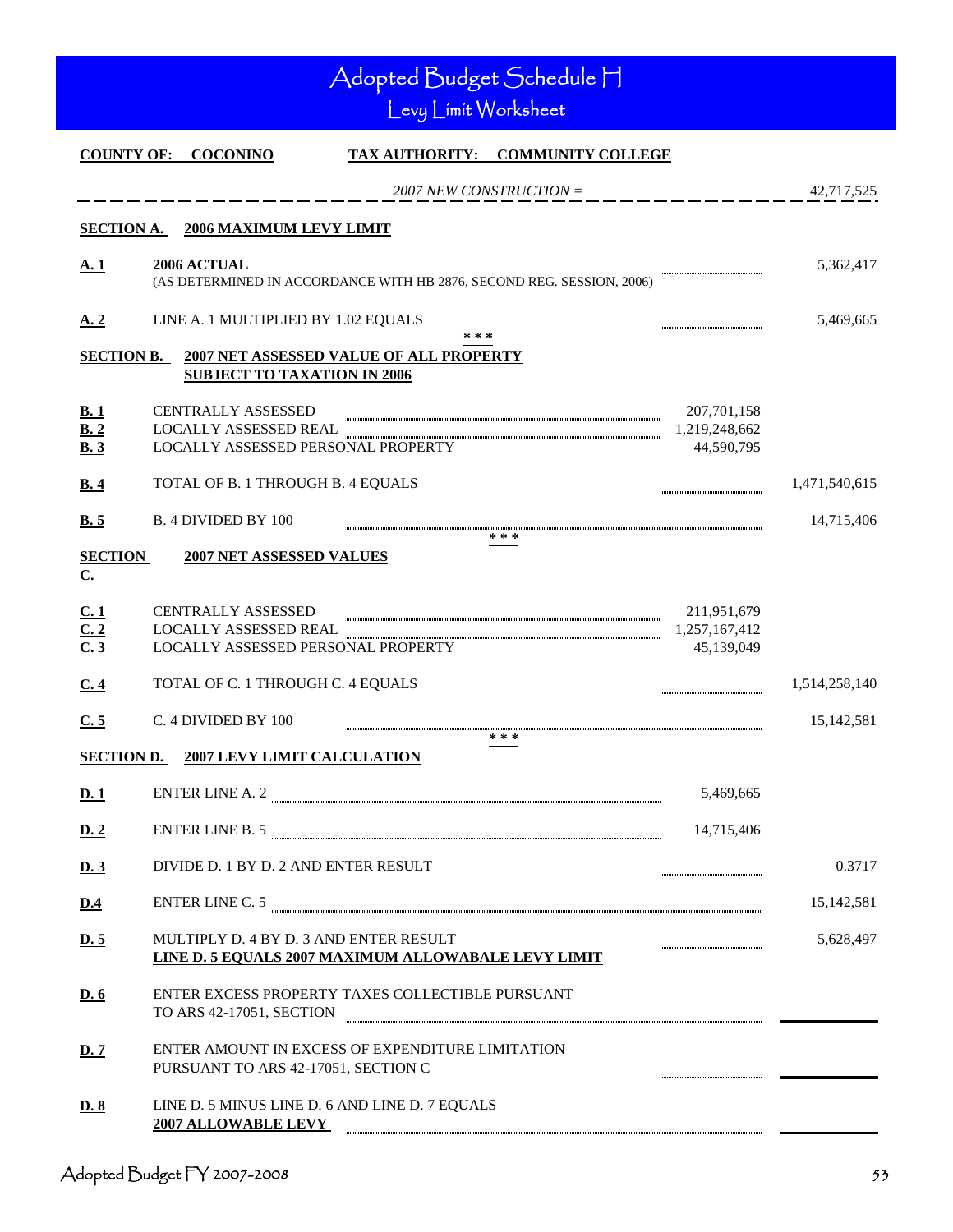### Adopted Budget Schedule I Expenditure Limitation Report Budget Worksheet

|                    |                                                                                                                                         |    | <b>Current Funds</b> |     |                    |     |                   | <b>Plant Funds</b> |            |                |                      |     |            |
|--------------------|-----------------------------------------------------------------------------------------------------------------------------------------|----|----------------------|-----|--------------------|-----|-------------------|--------------------|------------|----------------|----------------------|-----|------------|
|                    |                                                                                                                                         |    | <b>Unrestricted</b>  |     |                    |     |                   |                    |            |                |                      |     |            |
| <b>Description</b> |                                                                                                                                         |    | Auxiliary            |     |                    |     |                   |                    |            |                | <b>Retirement of</b> |     |            |
|                    |                                                                                                                                         |    | General              |     | <b>Enterprises</b> |     | <b>Restricted</b> |                    | Unexpended |                | <b>Indebtedness</b>  |     | Total      |
| А.                 | Total budgeted expenditures                                                                                                             |    | 15,745,218           | \$. | 40,366             | \$. | 4,320,984         |                    | 263,284    |                | 2,003,830            |     | 22,373,682 |
| В.                 | Less exclusions claimed:                                                                                                                |    |                      |     |                    |     |                   |                    |            |                |                      |     |            |
|                    | Bond proceeds<br>Debt service requirements on bonded<br>indebtedness                                                                    | £. |                      | \$  |                    | \$  |                   | \$                 |            | $\mathfrak{s}$ | 2,003,830            | \$  | 2.003.830  |
|                    | Proceeds from other long-term obligations                                                                                               |    |                      |     |                    |     |                   |                    |            |                |                      |     |            |
|                    | Debt service requirements on other long-term<br>obligations                                                                             |    |                      |     |                    |     |                   |                    |            |                |                      |     |            |
|                    | Dividends, interest, and gains on the sale or<br>redemption of investment securities                                                    |    | 350,240              |     |                    |     |                   |                    |            |                |                      |     | 350.240    |
|                    | Trustee or custodian                                                                                                                    |    |                      |     |                    |     |                   |                    |            |                |                      |     |            |
|                    | Grants and aid from the federal government                                                                                              |    |                      |     |                    |     | 3,561,157         |                    |            |                |                      |     | 3,561,157  |
|                    | Grants, aid, contributions, or gifts from a private<br>agency, organization, or individual, except<br>amounts received in lieu of taxes |    | 206,697              |     |                    |     | 8,661             |                    |            |                |                      |     | 215,358    |
|                    | Amounts received from the state for the purchase<br>of land, and the purchase or construction of<br>buildings or improvements           |    | (38, 599)            |     | 12,000             |     | 26,599            |                    |            |                |                      |     |            |
|                    | Interfund transactions                                                                                                                  |    |                      |     |                    |     |                   |                    |            |                |                      |     |            |
|                    | Amounts accumulated for the purchase of land,<br>and the purchase or construction of buildings<br>or improvements                       |    |                      |     |                    |     |                   |                    |            |                | 249,767              |     | 249,767    |
|                    | Contracts with other political subdivisions                                                                                             |    |                      |     |                    |     |                   |                    |            |                |                      |     |            |
|                    | Tuition and fees                                                                                                                        |    | 4,769,388            |     |                    |     |                   |                    | 182,108    |                |                      |     | 4,951,496  |
|                    | Property taxes received from voter-approved<br>overrides                                                                                |    |                      |     |                    |     |                   |                    |            |                |                      |     |            |
|                    | Refunds, reimbursements, and other recoveries                                                                                           |    |                      |     |                    |     |                   |                    |            |                |                      |     |            |
|                    | Prior years carryforward                                                                                                                |    | 704,940              |     |                    |     |                   |                    |            |                |                      |     | 704,940    |
|                    | Total exclusions claimed<br>C. Amounts subject to the expenditure limitation<br>(If an individual fund type amount is negative,         |    | 5,992,666            | \$  | 12,000             | S   | 3,596,417         | \$                 | 182,108    | \$             | 2,253,597            | \$. | 12,036,788 |
|                    | reduce exclusions claimed to net to zero.)                                                                                              | \$ | 9,752,552            | \$  | 28,366             | \$  | 724,567           | \$                 | 81,176     | $\mathfrak{s}$ | (249, 767)           | \$. | 10.336.894 |
| D.                 | Less expenditures of monies received pursuant to<br>A.R.S. §15-1472 (workforce development)                                             |    |                      |     |                    |     |                   |                    |            |                |                      |     | 498,189    |
|                    | E. Adjusted amount subject to the expenditure limitation                                                                                |    |                      |     |                    |     |                   |                    |            |                |                      | \$. | 9.838.705  |

F. Expenditure Limitation Fiscal Year 2007-08 \$ 13,287,083

9,838,705<br>13,287,083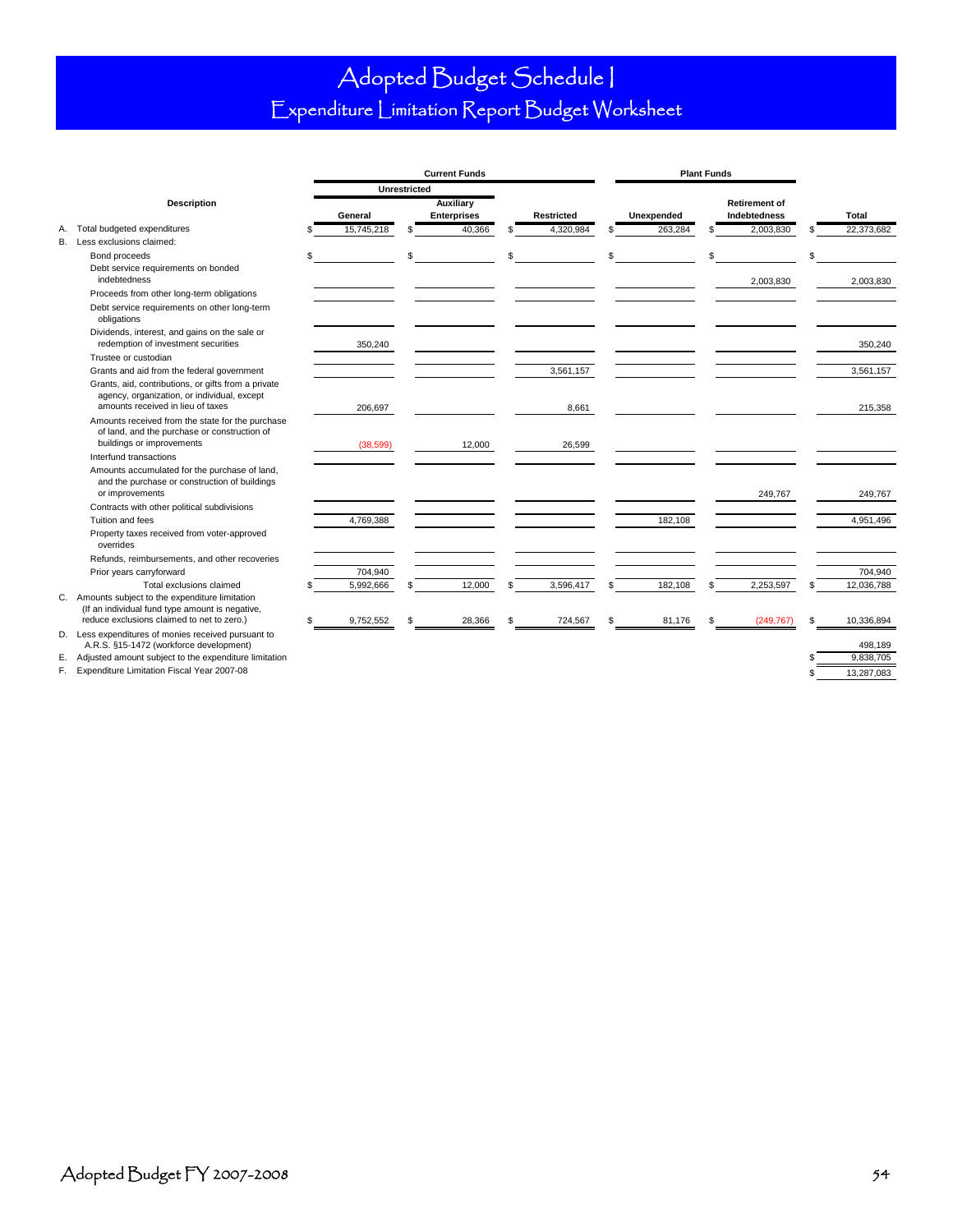**AACC** American Association of Community Colleges

**Accrual Basis** A method of accounting in which revenues are recorded when earned and expenditures are recorded hen incurred, regardless of when cash is actually received or paid.

**Accomplishment** Completing or making substantial progress towards meeting a specific strategic priority as outlined in the Strategic Plan

**ADA** American's with Disabilities Act

**Ad Valorem Taxes** Generally referred to as property taxes, levied on real and personal property according to the property's assessed valuation and the current tax rate.

**Adopted Budget** A plan of financial operations approved by the District Governing Board, which reflects approved tax rates, estimates of revenues, expenditures, transfers, program area accomplishments and goals for a fiscal year.

**AGEC** Arizona General Education Curriculum

**Allocation** Assigning one or more items of cost or revenue to one or more segments of an organization according to benefits received, responsibilities, or other logical measures of use.

**Andragogy** Art of adult education.

**Appropriation** A legal authorization granted by a legislative body to make expenditures and to incur obligations for specific purposes, usually with specific limitations as to amount, purpose and time limit.

**A.R.S.** Arizona Revised Statutes

**Assessed Valuation** An annual determination of the just or fair value of real estate or other property by the County Assessor as a basis for levying taxes.

**Annual Audit (Financial)** The independent review of the financial position and reporting procedures of a local government entity, which is reported to the State Auditor General and the District Governing Board.

**ATF** Articulation Task Force

**Annualize** To calculate the full-year cost of any budget changes made mid-fiscal year for the purpose of adding that cost to a prepared annual budget.

**Asset** Resources owned or held by a government which have monetary value.

**Auxiliary Funds** Auxiliary Enterprises Fund - consist of those activities which are self-supporting (e.g. Vending Service, Workshops, Calculator Rentals, etc.).

**Balanced Budget** A budget with total expenditures not exceeding total revenues and monies available in the fund balance within an individual fund.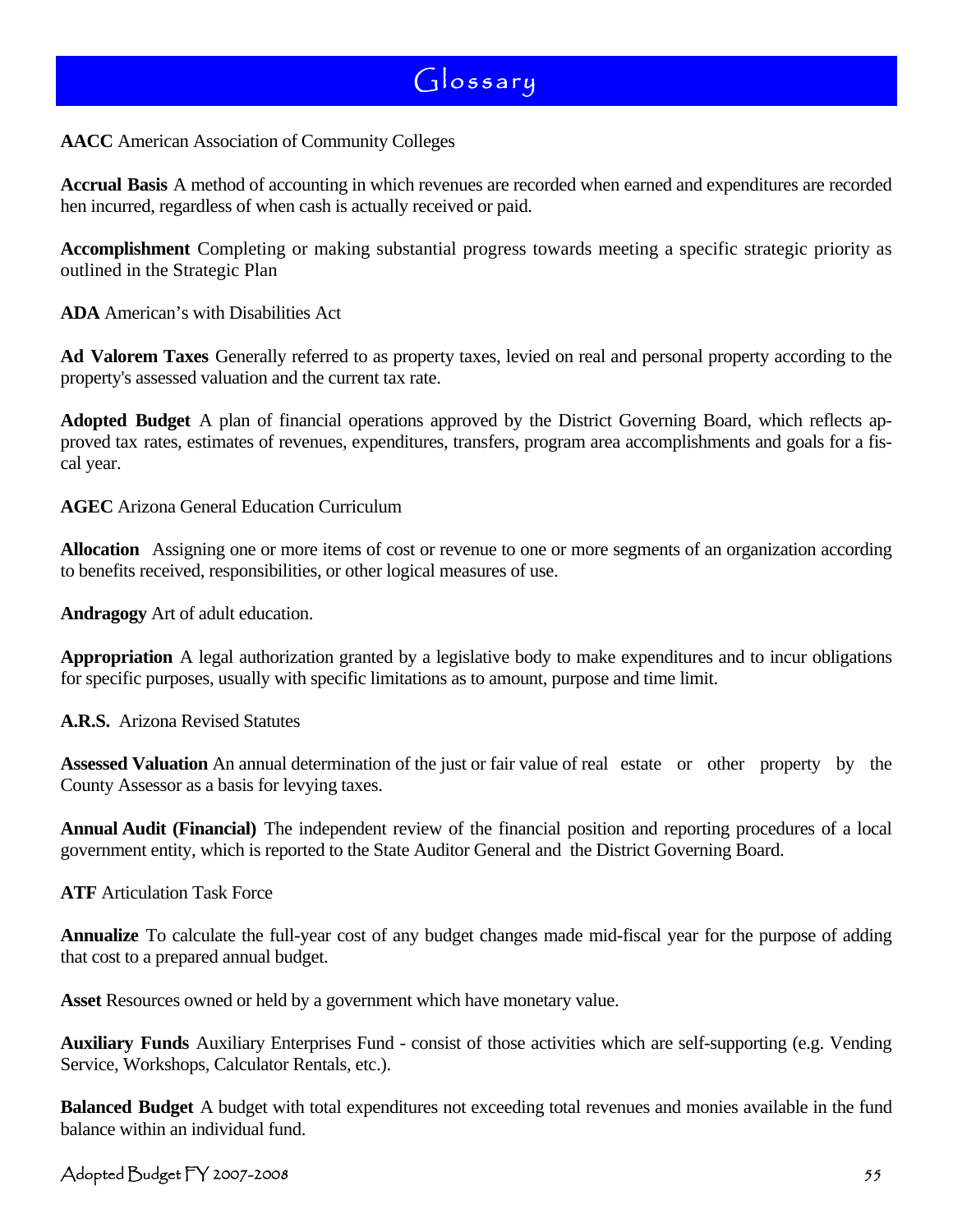**BANNER** An integrated administrative software package, which maximizes the College's functionality by using a relational database technology.

**Base Budget** Level of funding necessary for a unit to maintain current year services, programs or activities.

**Bond** A written promise to pay a specified sum of money (called the face value or principal amount) at a specified date or dates in the future (called the maturity date) together with periodic interest at a specified rate.

**Bond Proceeds** Debt issuance derived from the sale of bonds for the purpose of constructing major capital facilities.

**Budget** A plan for financial activity for a specified period of time (CCC's fiscal year is July 1 to June 30 of the following year) indicating all planned revenues and expenditures for that period.

**Budget Calendar** The schedule of key dates which a government follows in the preparation and adoption of its budget.

**Budgetary Control** The management of a government in accordance with its approved budget for the purpose of keeping expenditures within the limitations of available appropriations and resources.

**Capital** Another word for Plant, which includes any item costing \$5,000 or more with a useful life of two years or more, library resources, buildings or permanent improvements to a capital item.

**Capital Budget** A financial plan consisting of an estimate of proposed capital (plant) expenditures/revenues and their purposes for a given period..

**Capital Outlay (Expenditures)** An expenditure for the acquisition of plant assets that are valued at \$5,000 or greater, such as land, buildings, improvements other than buildings and equipment. Such expenditures are reported in the financial statements as expended for plant.

**Carry Forward** The difference between a fund's revenues and expenditures that is available for future expenditures.

**CCC** Coconino County Community College District

**CEG** Course Equivalency Guide

**Chart of Accounts** A chart that assigns a unique number to each type of transaction (e.g., salaries or property tax) and to each budgetary unit in the organization. The chart of accounts provides a system for recording revenues and expenditures that fits the organizational structure and adheres to statutory and financial reporting requirements.

**CIS** Computer Information Systems

**College** Coconino County Community College District (CCC)

**Consumer Price Index** A statistical description of price levels provided by the U.S. Department of Labor and used as a measure of the increase in the cost of living to reflect economic inflation.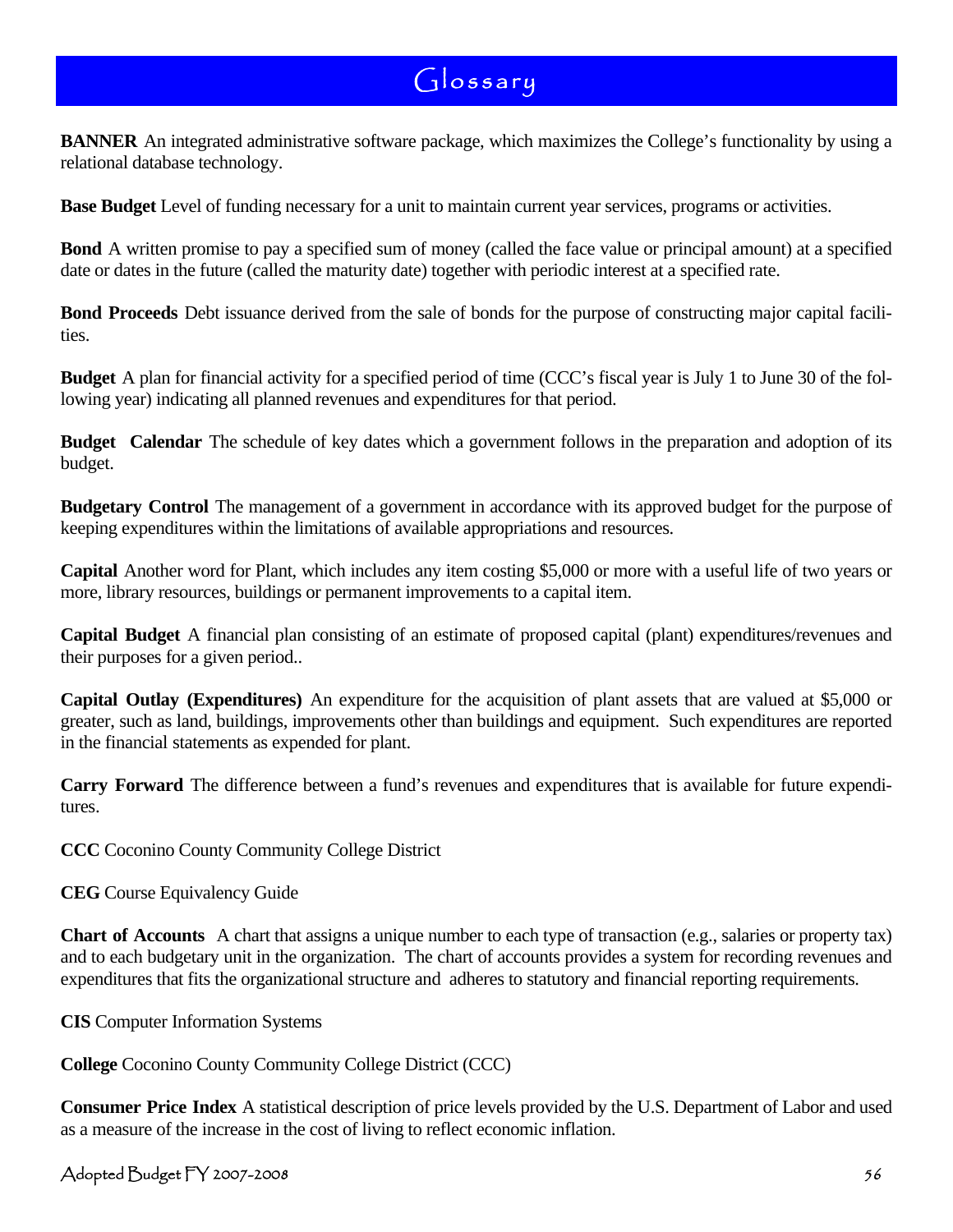**Contingency** For budgetary purposes, the amount of resources reserved for expenditures that may be required, dependent on the outcome of a future event, such as unexpected events or opportunities.

**Core Indicators** CI's are general indicators of institutional progress in achieving CCC's "Mission and Purposes." CI's are linked to both "Planning Goals" and "Strategic Planning Directions."

**DES** Department of Economic Security

**Debt Service** The fund from which the interest on and the retirement of principal for outstanding debt is paid.

**Deficit** The excess of an entity's liabilities over its assets or the excess of expenditures over revenues during a single accounting period.

**Depreciation** Expiration in the service life of capital assets attributable to wear and tear, deterioration, action of the physical elements, inadequacy or obsolescence.

**DGB** District Governing Board

**Distance Learning** Defined as the difference of location of instructor and student.

**District** Coconino County Community College District (CCC)

**EEC** Economic Estimates Commission - This commission was created by the State legislature to determine and publish, prior to April of each year, the expenditure limitation for each college district to ensure its following fiscal year's budget is in compliance with the allowable limit for expenditures.

**EMS** Emergency Medical Sciences

**Encumbrance** A budget amount committed for future purchases of goods or services. These funds are set aside upon the issue of purchase orders, contracts, and/or salary commitments. Encumbrances are released when the obligations are paid or otherwise extinguished.

**ERIC** Educational Resources Information Center

**Expenditure** Any authorizations made for the payment or disbursement of funds during the fiscal year.

**Expenditure Limitation** In 1980 the Arizona Constitution was amended to limit the expenditures for local governments. Adjustments are allowed for increases in inflation or deflation and population growth. Set expenditure limitations can only be adjusted by vote of the constituents.

**Financial Aid Match** The institutional portion of the cost of a sponsored program accounted for within the restricted fund and financed with district resources.

**Fiscal Policy** A government agency's adopted policy for managing revenues, spending and debt related to the government services and programs it provides and its capital investment; fiscal policy establishes agreed-upon principles and guidelines for the planning and programming of government budgets and their funding.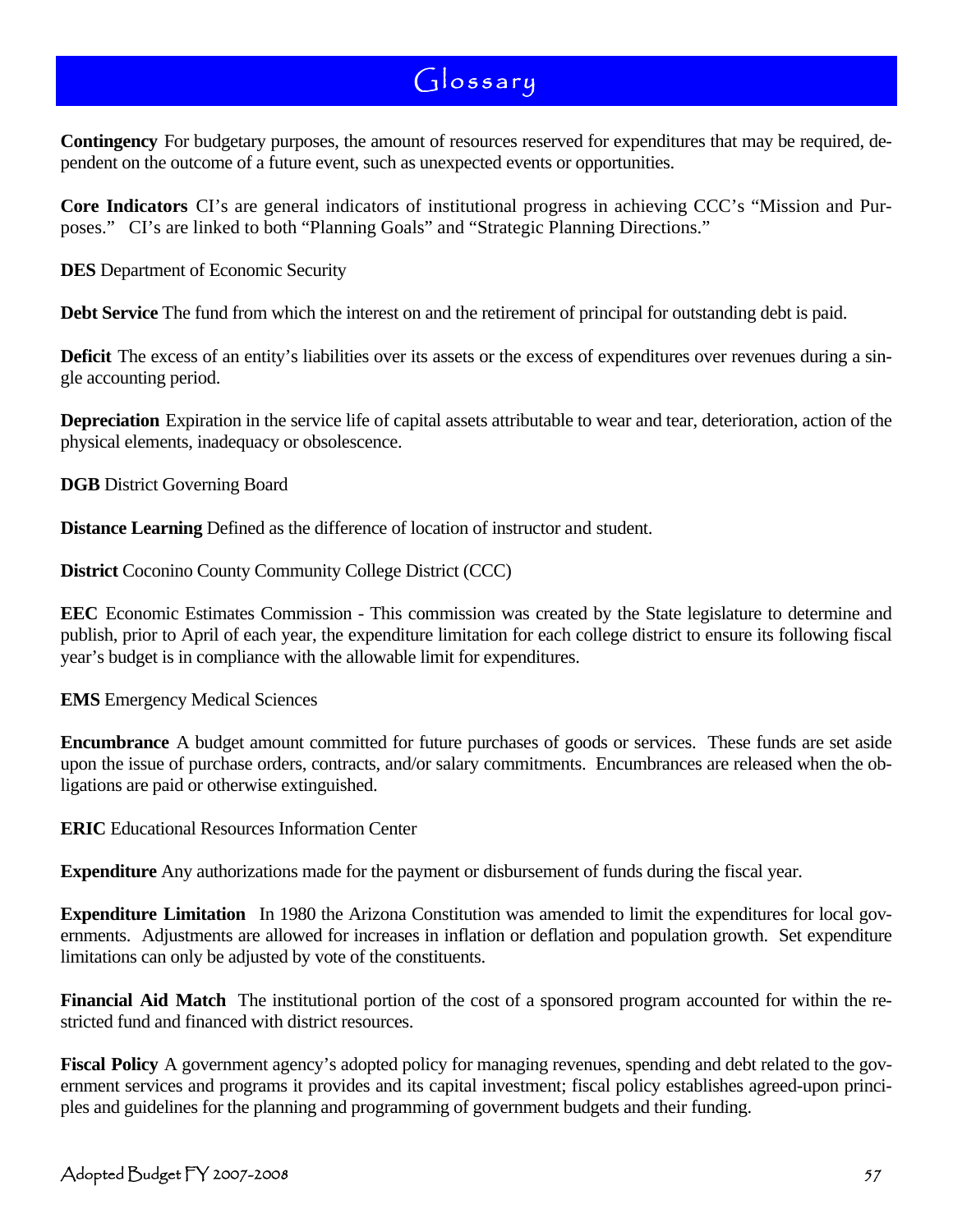**Fixed Assets** Assets of long-term character in use by the government agency, such as land, buildings, machinery and other equipment.

**FSC** Fire Science

**FTE** Full Time Equivalent - Conversion of number of hours authorized for a position into a full-time equivalent position. FTE's are calculated by dividing the number of funded hours by 2,080 for administrative and staff personnel. One faculty FTE equals the teaching load hours divided by 15 credit hours per semester.

**FTSE** Full Time Student Equivalent equals 15 credit hours per semester. Community college districts receive State aid appropriations based on FTSE.

**Function or Program** Major classification used to summarize similar functional expenditures in the Current Funds group. The descriptions of these functions follow:

**Instruction** Expenditures incurred for instructional activities that are conducted during the academic year and offered for credit as part of a formal post-secondary educational degree or certificate program.

**Academic Support** Expenditures to provide educational support services for the institution's primary mission.

**Student Services** Expenditures for the offices of admissions, records financial aid, etc., as well as activities that contribute to the students' emotional and physical well being, and promote intellectual, cultural and social development outside the context of the formal instruction programs.

**Institutional Support** Expenditures for: (1) central administrative activities concerned with management of and long-range planning for the entire institution; (2) fiscal operations; (3) administrative/academic data processing; (4) employee personnel and records; (5) logistical activities that provide procurement; (6) insurance and legal matters; (7) other support services to faculty and staff not operated as auxiliary enterprises; and (8) activities concerned with community relations, including development and fund raising.

**Operation & Maintenance of Plant** Expenditures of current operating funds for the operation and maintenance of physical plant, such as facility rental, grounds maintenance, custodial services, utilities, repairs and maintenance.

**Functional Area** A specific area such as Science, Math or Fine Arts.

**Fund** An independent accounting entity with a separate self-balancing set of accounts for its assets, liabilities, fund balance, revenues, expenditures and transfers. Funds with similar characteristics are combined into fund groups for accounting and reporting purposes.

**Current Funds** Resources that will be expended in the near term for operating purposes in performing the primary and support missions of the district. The Current Funds of Coconino County Community College District are the General Fund, Auxiliary Fund, and Restricted Fund.

**Fund Balance** The fund balance is the fund equity or portion of each fund's assets that is available for use by the District. All of CCC's fund balances remain on deposit with either the State Treasurer's office or the Coconino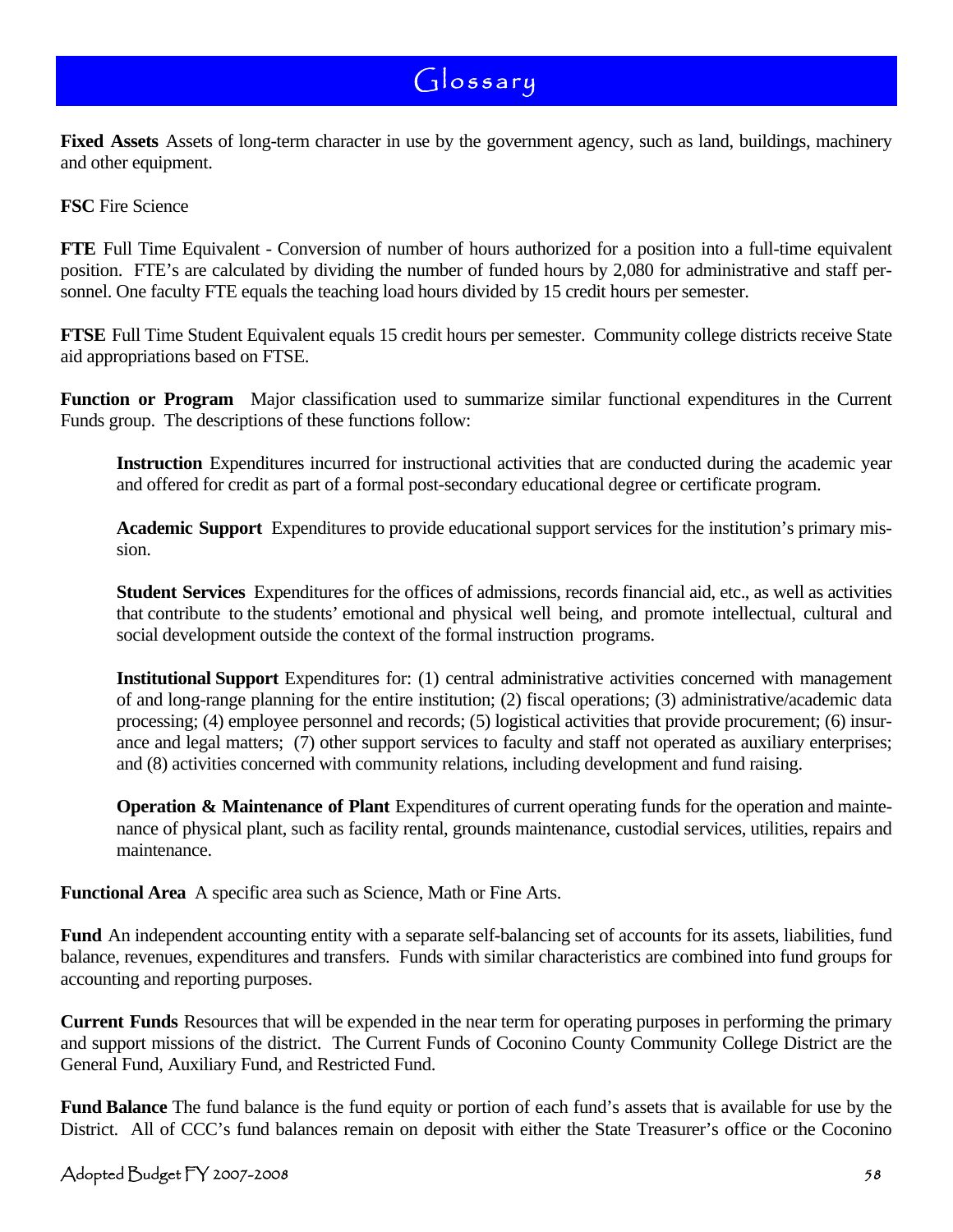County Treasurer's office to maximize investment earnings. The increase or decrease in a particular fund balance represents the difference between revenues and expenditures for any given year. Separate fund balances are required for each fund in a fund group.

**FUSD** Flagstaff Unified School District

**FWS** Federal Work Study

**FY** Fiscal Year - A twelve month period of time to which the Annual Budget applies and at the end of which a district determines its financial position and reports the results of its financial transactions. The fiscal year for the District is July 1 through June 30.

**GAAP** Generally Accepted Accounting Principles - Uniform minimum standards of and guidelines for financial accounting and reporting. They govern the form and content of the basic financial statements of the District. GAAP for community college districts is promulgated by the American Institute of Certified Public Accountants (AICPA) and publications of the National Association of College and University Business Officers (NACUBO).

**GASB 34/35** Refers to Statement 34 issued by the Government Accounting Standards Board which establishes new requirements for the annual financial reports of state and local governments. The statement was developed to make annual reports easier to understand and more useful to the people who use governmental financial information to make their decisions (or who may do so in the future): legislators, their staff and members of oversight bodies; investors, creditors and others who provide resources to governments; and citizen groups and the public in general.

**General Fund** A fund used to account for all current financial resources not required to be accounted for in other funds. The General Fund is the group of accounts in which most operating and maintenance expenditures of the District are accounted within.

**GO/GOB** General Obligation Bonds - Bonds for which the full faith and credit of the District are pledged for payment.

**Goal** Highlights the primary focus of the Program Area during the up-coming year.

**Grant** A legal instrument that transfers money, property or anything of value to the District for a specified purpose. Grant agreements generally specify the maximum amount of funding, the scope of the work to be done, the grant period and any special conditions applicable to the program. Many agreements also require some cost sharing by the District. Sources include Federal, State and local governments and private donors.

**Grant Revertment** When a government entity in receipt of a grant returns any unexpended funds from the grant award to the granting agency.

**GUI** Graphic Users Interface

**HR** Human Resources

**IGA** Intergovernmental Agreement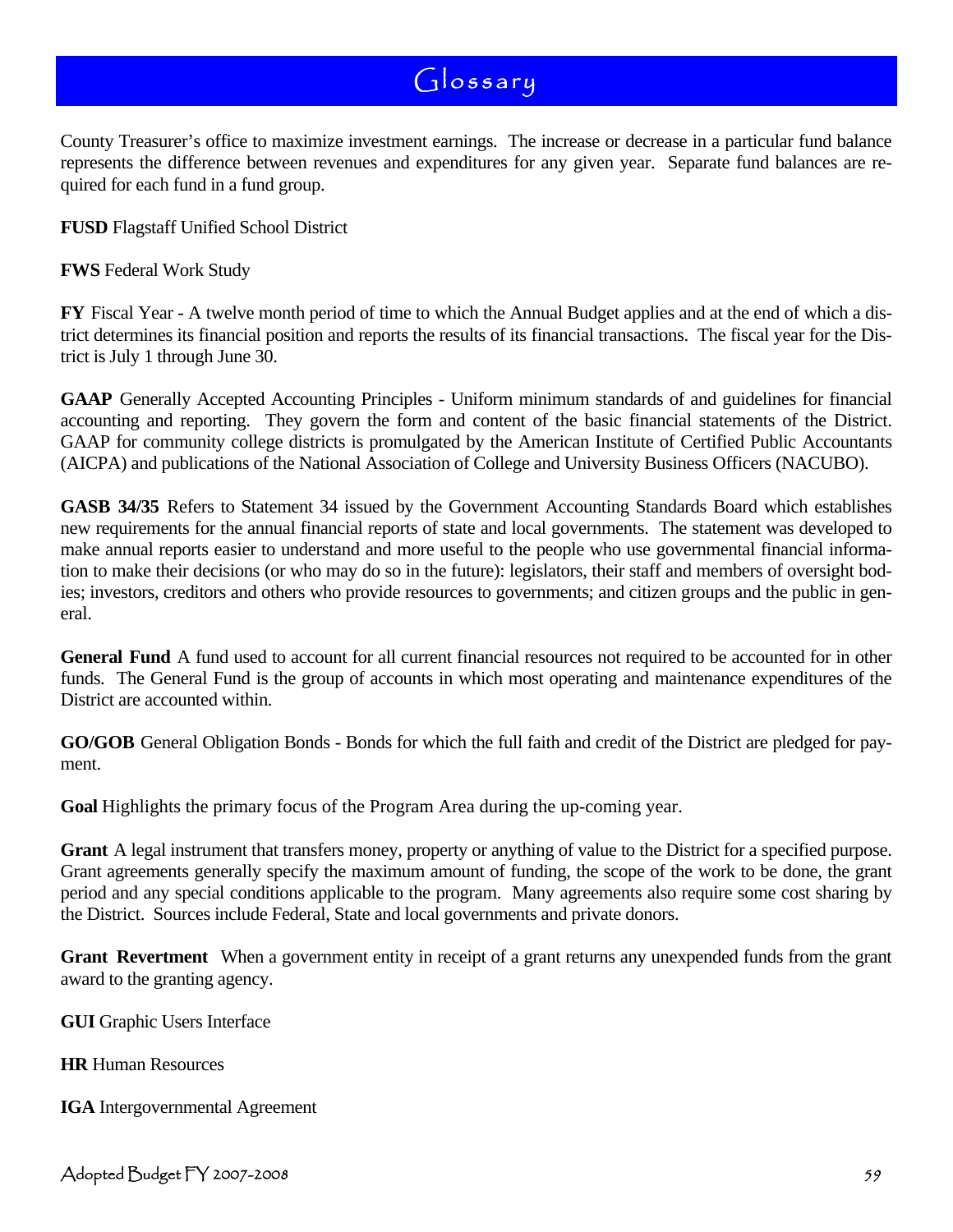**IITV** Instructional Interactive Television

**Increment** Sometimes referred to as a Decision Packages, a term used in the budget process to identify increased costs due to a program or service demand change. A program increment covers: (1) maintenance of an existing program; (2) an expansion/improvement of an existing program; (3) a new program; and (4) a proposal to fund from local dollars a program which has previously been supported by non-local sources of revenue. Sometimes an increment is adding staff or other resources to a program in order to continue the present level of service. Absence of an increment in the face of a growing population's service demands could lower the quality of service.

**Incremental Budgeting** A budgeting process in which precedent determines how funds will be allocated among departments and programs. Under incremental budgeting, increases in allocations usually occur in small increases over past levels.

**Indirect Cost** A cost necessary for the functioning of an organization as a whole but which cannot be directly as signed to one service.

**Investment in Plant Fund** A fund under Plant Funds used to account for property, buildings, equipment, and the associated liabilities. Assets recorded in the Investment in Plant Fund may be acquired from resources in the Unexpended Plant, Auxiliary or Restricted Funds.

**JLBC** Joint Legislative Budget Committee

**LEAP** Leveraging Educational Assistance Partnership replaces SSIG in fiscal year 2000.

**Levy** Imposition of taxes and/or special assessments for the support of government activities.

Levy Limit In 1980 the Arizona Constitution was amended to limit the amounts which could be levied on property by counties and other local governments.

**Limited Appointment** A position whose appointment is made for a specific project within a specific time frame. Limited appointments typically are 12 months in duration.

**Line Item** A budget that reflects appropriation by specific expenditure categories.

**Long-Term Debt** Debt with a maturity date of more than one year after the date of issuance.

**Modified Accrual Basis Of Accounting** A method of accounting that focuses on current financial resources. Revenues are recognized when earned but only to the extent that they are available (i.e. collectible within the period or soon enough afterwards to be used to pay liabilities of the current period). Expenditures are recognized in the accounting period in which the fund liability is incurred and measurable.

**NACUBO** National Association of College and University Business Officers

**NAU** Northern Arizona University

**NCA** North Central Association-A regional college-accrediting agency.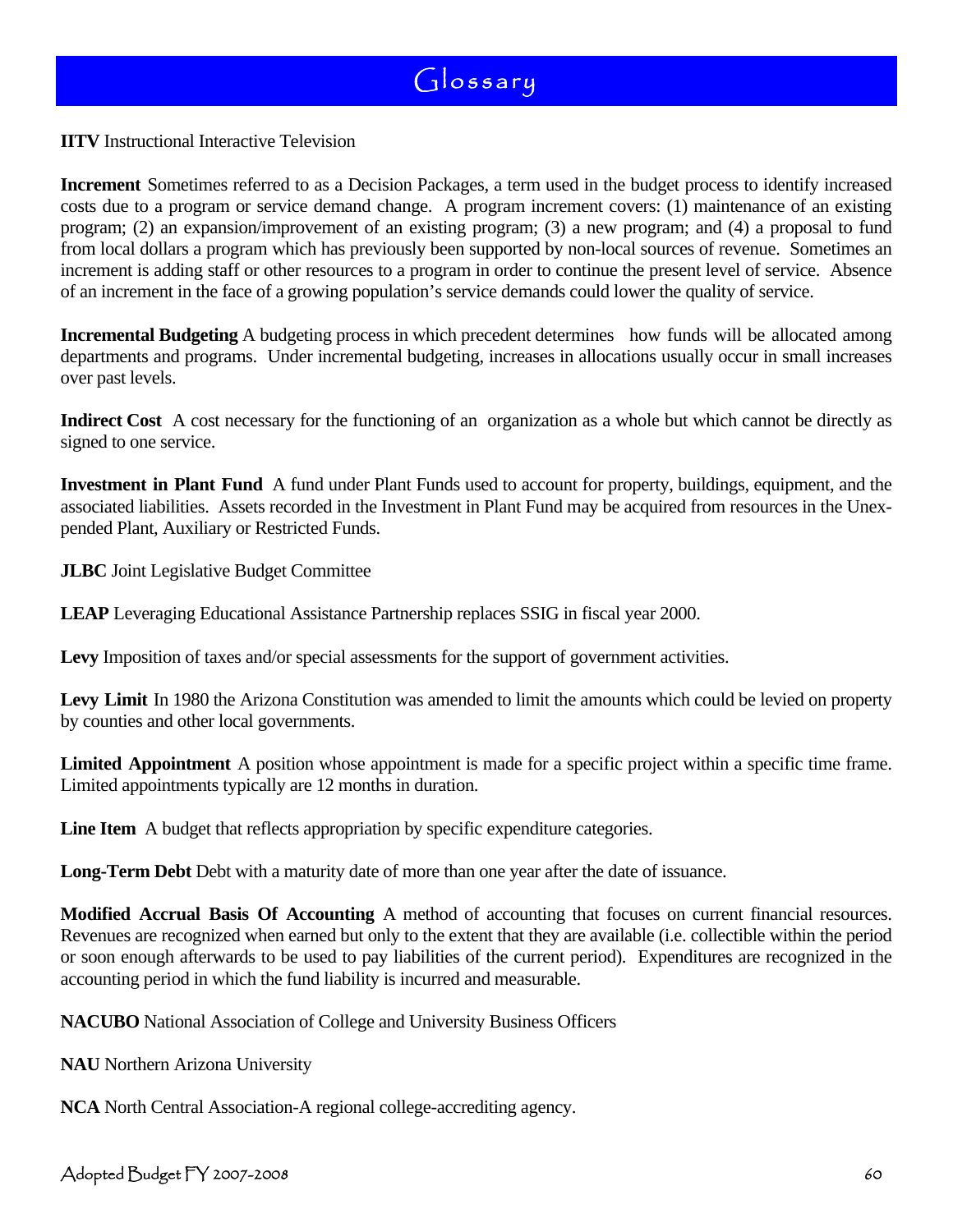**Negative Fund Balance** The balance of any one fund that reflects liabilities greater than assets.

**Occupational/Technical** Courses of a mechanical, scientific or occupational nature, such as computer sciences or welding.

**OIS** Office Information Systems

**Operating Budget** A projected plan of current operations that encompasses both estimated revenues and estimated expenditures for a fiscal year.

**Operating Expenses** The cost for personnel, materials and non-capital equipment required for a department to function.

**Operating Revenue** Funds that the District receives as income to pay on-going day-to-day operations; includes taxes, tuition and fees, interest earnings and grant revenues.

**PAC** President's Advisory Council

**Performance Budget** A budget format that includes: (1) performance goals and objectives and (2) demand, workload, efficiency and effectiveness (outcome or impact) measures for each program.

**Personal Property** For property tax purposes in Arizona, personal property is designated as all types of property except land, buildings or other real property improvements. Taxable personal property includes movable items used for agricultural, commercial, industrial or rental-residential purposes. Personal property is not attached permanently to real property and may be removed by its owner without damage to the real property. Mobile homes are also personal property unless the owners file an affidavit affixing the mobile home to their real property.

**Personnel Services** Costs for personnel compensation, which includes salaries and benefits.

**Plant Fund** Plant funds capture all capital expenditures. The fund consists of Unexpended Plant, Retirement of Indebtedness and Investment in Plant funds.

**PLATO** An instructional software program. PLATO® is a registered trademark of The Roach Organization, Inc. (TRO).

**Property Taxes and Values** Primary or "limited" values are used to calculate primary property taxes which are collected to fund the maintenance and operation of school districts, community college districts, counties, cities and State government. Primary values and taxes are both "limited" as to how much they can increase if no changes have been made to the property, currently limited to 2% annual growth.

**Property Tax System** Arizona's property tax system is unique in that it uses two types of property values for taxing purposes, primary and secondary (see definitions of each). Property taxes are applied to each \$100 of assessed valuation on real and personal property.

**Primary Tax Levy** A special tax levied for the purpose of maintaining District. This tax is levied for the purposes of operations and maintenance of the District. Reference Arizona Revised Statutes §15-1462.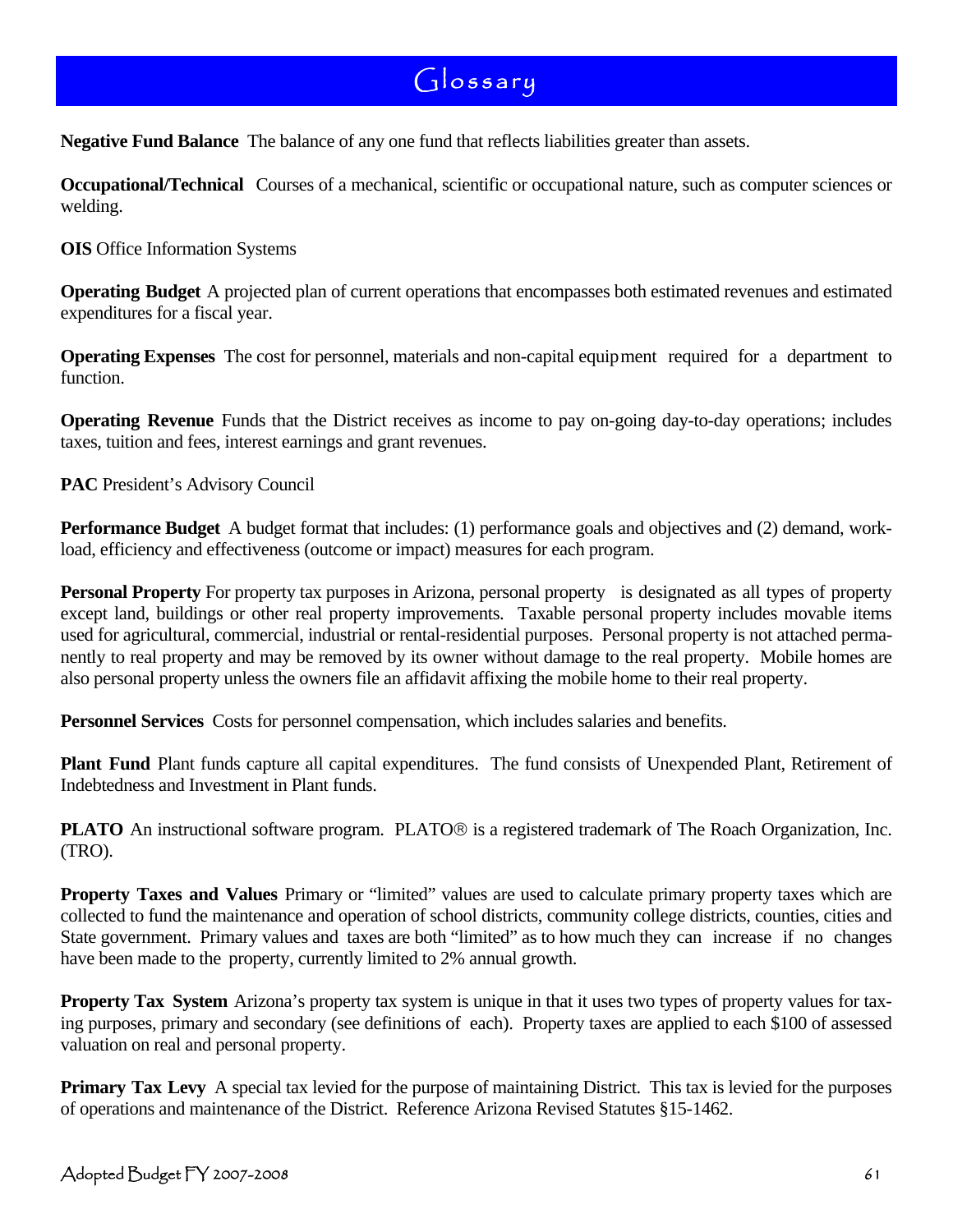**Primary Tax Rate** The rate per one hundred dollars of net assessed value employed in the levy of primary taxes.

**Public Hearing** An open meeting regarding proposed operating or capital budget allocations which provides citizens with an opportunity to voice their views on the merits of the Proposal.

**Purchase Order** A document that authorizes a vendor to deliver specified merchandise or render certain services at a specified price, place and time.

**Real Property** Real estate, including land and improvements (buildings, fencing, paving) classified for purposes of assessment.

**Regressive Tax** A tax that is relatively more burdensome on lower-income households.

**Resolution** A special or temporary order of a legislative body; an order of a legislative body requiring less legal formality than an ordinance or statute.

**Resources** The total amount available for appropriation including estimated revenues, fund transfers and beginning fund balances.

**Restricted Fund** The Restricted fund is a fund used to account for resources that are expendable for operating purposes, but restricted by donors or other outside agencies as to specific purpose for which they may be expended.

**Retirement of Indebtedness** A fund within the Plant Funds group used to account the accumulation of resources for payment of principal, interest, and other debt service charges, including contributions for sinking funds related to plant fund indebtedness.

**Revenue** Amounts estimated to be received from taxes, state appropriations, tuition, fees and other sources during the fiscal year.

**Revenue Bond** A bond backed by revenues specific to a project or undertaking, such as new building construction. See Secondary Tax Levy below.

**Revenue Neutral Position** A position is considered to be revenue neutral when its expenditure impact, i.e., its total cost, is directly offset by the generation of incremental (or "new") revenue.

**Salary Savings** The reduced expenditures for salaries that result when a position remains unfilled for part of a year or when a more senior employee is replaced by a new employee at a lower salary.

**SBDC** Small Business Development Center

**SBS** Social Behavioral Sciences

**Scholarships** Money provided to students demonstrating special talents, scholastic achievement or financial need; generally financed from restricted and general funds.

**Secondary Tax** Secondary or "full cash" values are synonymous to market values. They are used to calculate secondary property taxes to support voter-approved budget overrides, bond issues and other debt service. Coconino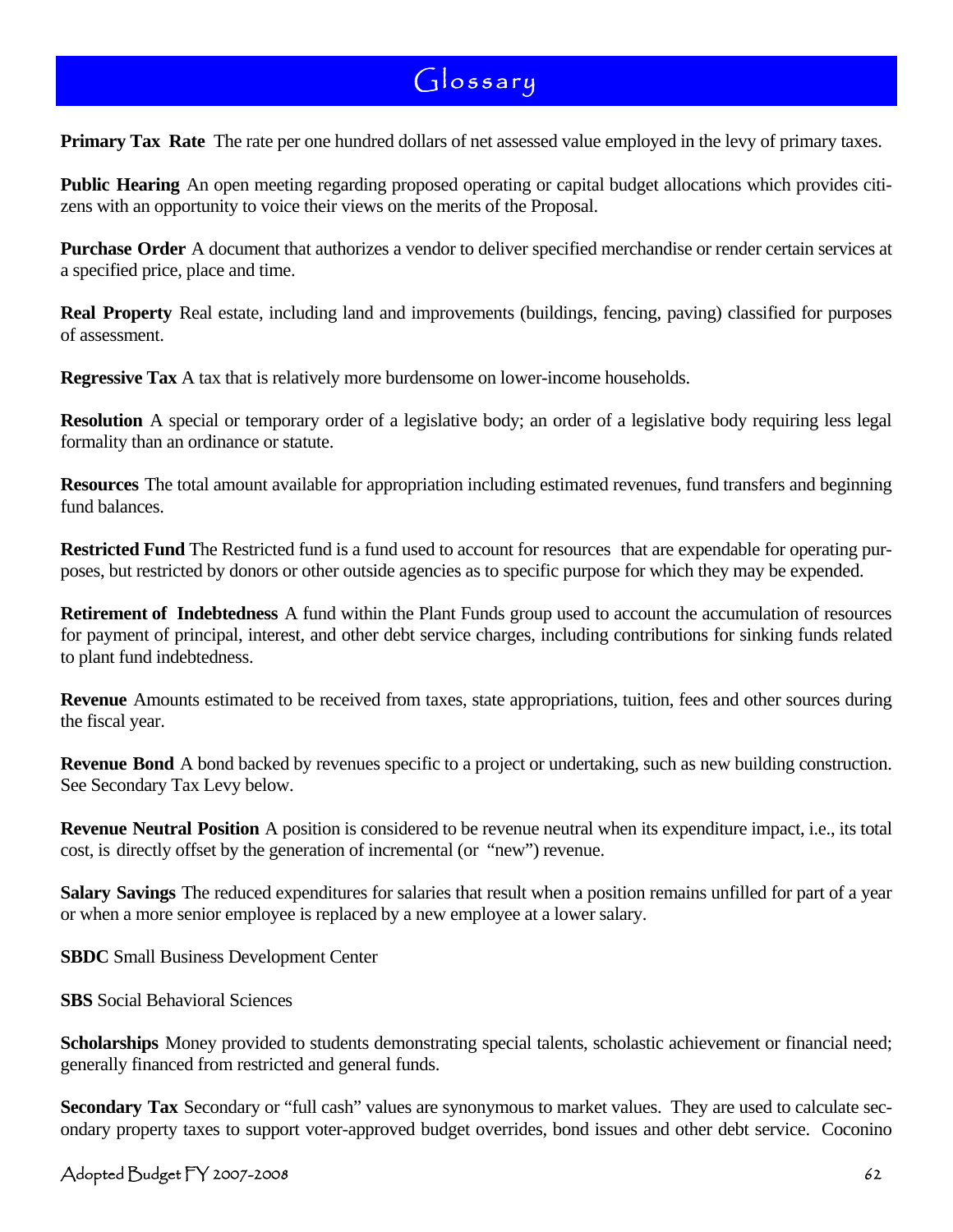County voters approved a \$25 million bond issue in November, 1997 for the District to build a campus in Flagstaff. Therefore, the District levies a Secondary Tax to repay this debt.

**Secondary Tax Rate** The rate per one hundred dollars of net assessed value employed in the levy of secondary taxes.

**SEOG** Supplemental Educational Opportunity Grant

#### **TGECC** Transfer General Education Core Curriculum

**Transfers** May be made between funds within a fund group or among two or more fund groups, and may be either mandatory or non-mandatory. Mandatory transfers result from legal agreements related to the financing of plant assets and/or from sponsored program agreements with Federal agencies, donors or other organizations to match gifts or grants. Non-mandatory transfers are made at the discretion of the District Governing Board to serve a variety of objectives; such as, additions to loan funds, general or specific plant additions, voluntary renewals and replacement of plant, and prepayments on debt principal.

**Unexpended Plant Fund** A fund used to account for resources available to finance the acquisition, construction or improvement of plant assets. Resources restricted for renewals and replacements of existing district assets are also recorded in the Unexpended Plant Fund. Expenditures for construction in progress are accounted for in this fund and the asset is recorded in the Investment in Plant Fund at the end of the fiscal year.

**USAFR** Uniform System of Accounting and Financial Reporting for Arizona Community College Districts - Describes uniform policies and procedures for accounting and financial reporting by Arizona community college districts in conformance with statutory requirements and generally accepted accounting principles as prescribed by the Auditor General.

**VA** Veterans Administration

**Variable Cost** A cost that increases or decreases relative to increases/decreases in the amount of service provided.

**Zero-based Budgeting** Zero-based budgeting is a method by which decision makers conduct an annual evaluation of each program's purpose and priority, weighing it against all other spending possibilities. As a consequence of this evaluation, decision makers may decide not to re new funding for an existing program, or opt to fund an enhanced spending package, or provide for another decision unit, or provide base level funding for an entirely new initiative.